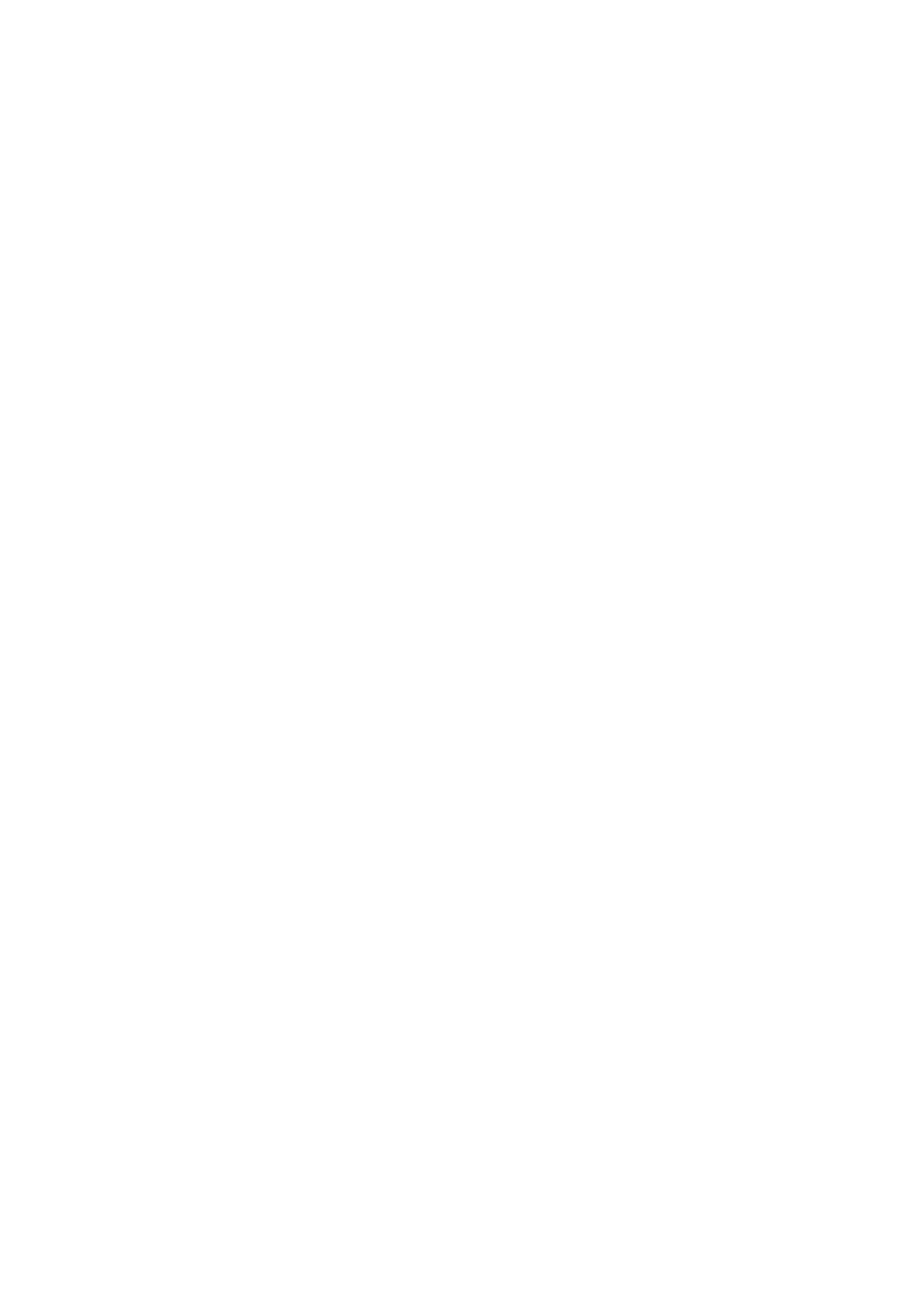Using the Red Hat CloudForms REST API

Red Hat CloudForms Documentation Team cloudforms-docs@redhat.com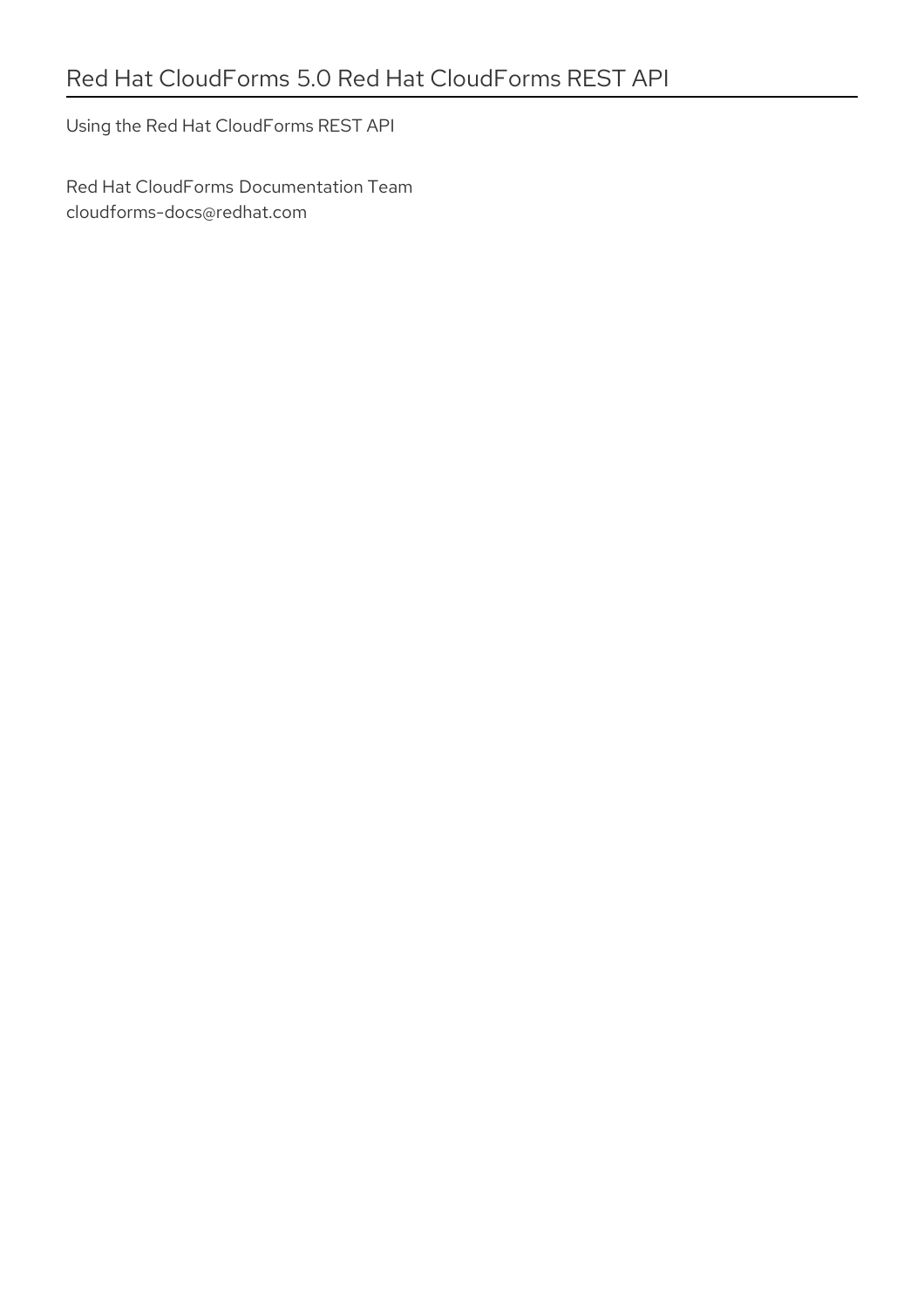# Legal Notice

Copyright © 2020 Red Hat, Inc.

The text of and illustrations in this document are licensed by Red Hat under a Creative Commons Attribution–Share Alike 3.0 Unported license ("CC-BY-SA"). An explanation of CC-BY-SA is available at

http://creativecommons.org/licenses/by-sa/3.0/

. In accordance with CC-BY-SA, if you distribute this document or an adaptation of it, you must provide the URL for the original version.

Red Hat, as the licensor of this document, waives the right to enforce, and agrees not to assert, Section 4d of CC-BY-SA to the fullest extent permitted by applicable law.

Red Hat, Red Hat Enterprise Linux, the Shadowman logo, the Red Hat logo, JBoss, OpenShift, Fedora, the Infinity logo, and RHCE are trademarks of Red Hat, Inc., registered in the United States and other countries.

Linux ® is the registered trademark of Linus Torvalds in the United States and other countries.

Java ® is a registered trademark of Oracle and/or its affiliates.

XFS ® is a trademark of Silicon Graphics International Corp. or its subsidiaries in the United States and/or other countries.

MySQL<sup>®</sup> is a registered trademark of MySQL AB in the United States, the European Union and other countries.

Node.js ® is an official trademark of Joyent. Red Hat is not formally related to or endorsed by the official Joyent Node.js open source or commercial project.

The OpenStack ® Word Mark and OpenStack logo are either registered trademarks/service marks or trademarks/service marks of the OpenStack Foundation, in the United States and other countries and are used with the OpenStack Foundation's permission. We are not affiliated with, endorsed or sponsored by the OpenStack Foundation, or the OpenStack community.

All other trademarks are the property of their respective owners.

# Abstract

This guide provides web services available to integrate Red Hat CloudForms with external applications. It details the specification of the Red Hat CloudForms RESTful API, which is implemented as standard REST HTTP requests and responses of content type JSON. If you have a suggestion for improving this guide or have found an error, please submit a Bugzilla report at http://bugzilla.redhat.com against Red Hat CloudForms Management Engine for the Documentation component. Please provide specific details, such as the section number, guide name, and CloudForms version so we can easily locate the content.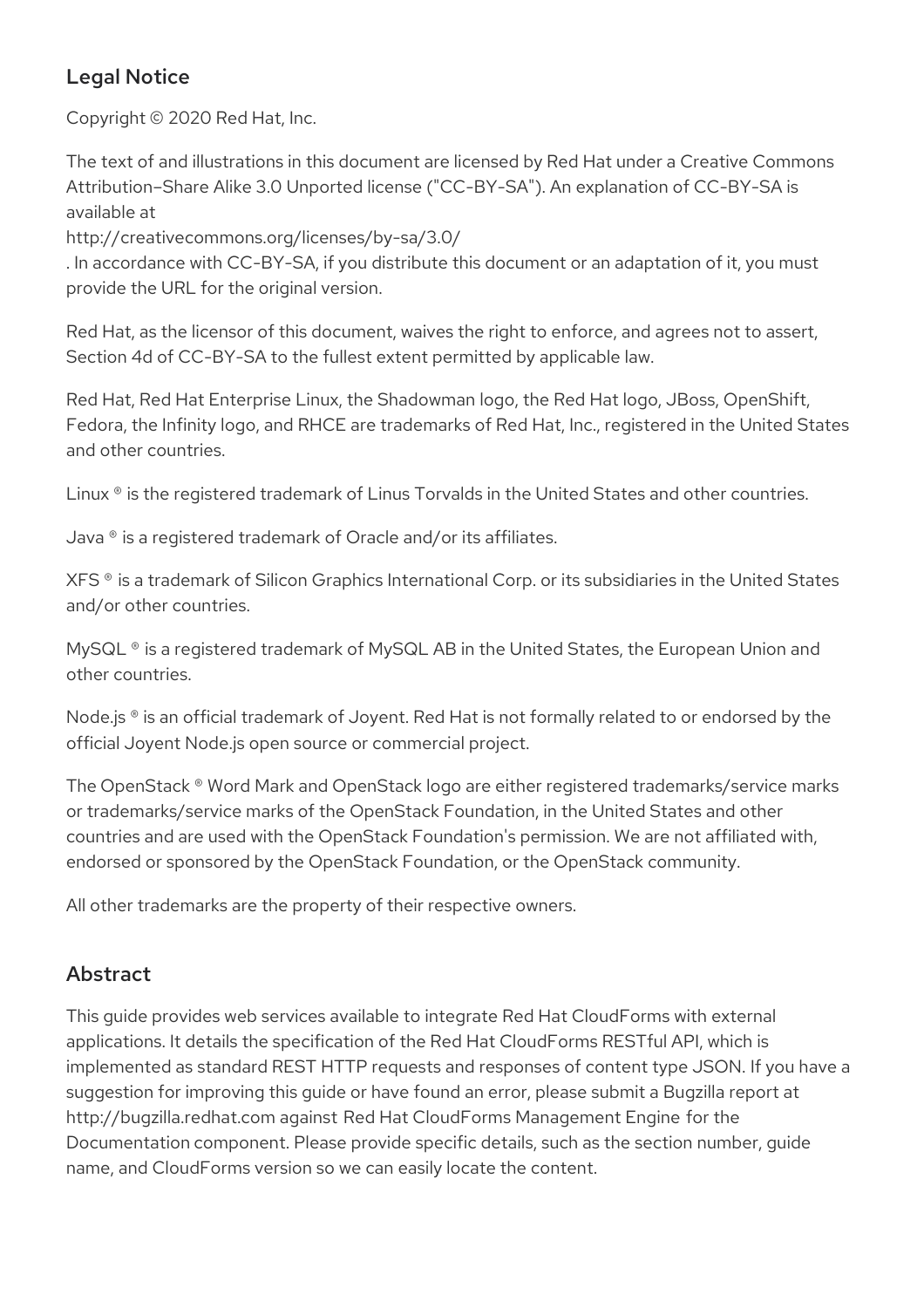# Table of Contents

| 1.1. HTTP BASICS                                          |    |
|-----------------------------------------------------------|----|
| 1.1.1. REST API Entry Point                               |    |
| 1.1.2. Supported Content Types                            |    |
| 1.1.3. URL Paths                                          |    |
| 1.1.4. Methods and related URLs                           |    |
| 1.1.5. Updating Resources                                 |    |
| 1.1.6. Modifying Resource Attributes                      |    |
| 1.1.7. Return Codes                                       |    |
| 1.1.8. CRUD Examples                                      |    |
| 1.2. AUTHENTICATION                                       | 12 |
|                                                           |    |
| 1.2.1. Using Basic Authentication                         | 12 |
| 1.2.2. Using Authentication Tokens                        | 13 |
| 1.3. JSON SPECIFICATION                                   | 13 |
| 1.3.1. Basic types                                        |    |
| 1.3.2. Common Attributes and Actions                      | 14 |
| 1.3.3. Collections                                        | 15 |
| 1.3.4. Action Specification                               | 16 |
| 1.3.5. Forms                                              | 18 |
| 1.4. QUERY SPECIFICATION                                  | 19 |
| 1.4.1. Control Attributes                                 | 19 |
| 1.4.2. Filtering                                          | 20 |
| 1.4.3. Expanding Collections                              | 20 |
|                                                           |    |
| <b>CHAPTER 2. REFERENCE GUIDE</b>                         |    |
| 2.1. AUTHENTICATION                                       | 22 |
| 2.2. HTTP HEADERS                                         | 22 |
| 2.3. LISTING AND QUERYING COLLECTIONS AND SUB-COLLECTIONS | 22 |
| 2.4. COLLECTION QUERIES                                   | 23 |
| 2.5. SUB-COLLECTION QUERIES                               | 25 |
| 2.6. AVAILABLE ACTIONS                                    | 25 |
| 2.7. PROVISIONING REQUEST ATTRIBUTES                      | 28 |
| 2.7.1. Provisioning Request Attribute Groups              | 28 |
| 2.7.2. Service Catalog Attributes                         | 30 |
| 2.7.3. Hardware Attributes                                | 30 |
| 2.7.4. Network Attributes                                 | 31 |
|                                                           |    |
| 2.7.5. Custom Attributes                                  | 31 |
| 2.7.6. Schedule Attributes                                | 33 |
| 2.7.7. Requester Attributes                               | 34 |
| 2.7.8. Environment Attributes                             | 35 |
| <b>CHAPTER 3. EXAMPLES</b>                                | 37 |
| 3.1. GENERAL QUERIES                                      | 37 |
| 3.1.1. Queries                                            | 37 |
| 3.1.2. Paging Queries                                     | 38 |
| 3.1.2.1. Request:                                         | 38 |
|                                                           |    |
| 3.1.2.2. Response:                                        | 38 |
| 3.1.2.3. Request:                                         | 38 |
| 3.1.2.4. Response:                                        | 39 |
| 3.1.2.5. Request:                                         | 39 |
| 3.1.2.6. Response:                                        | 39 |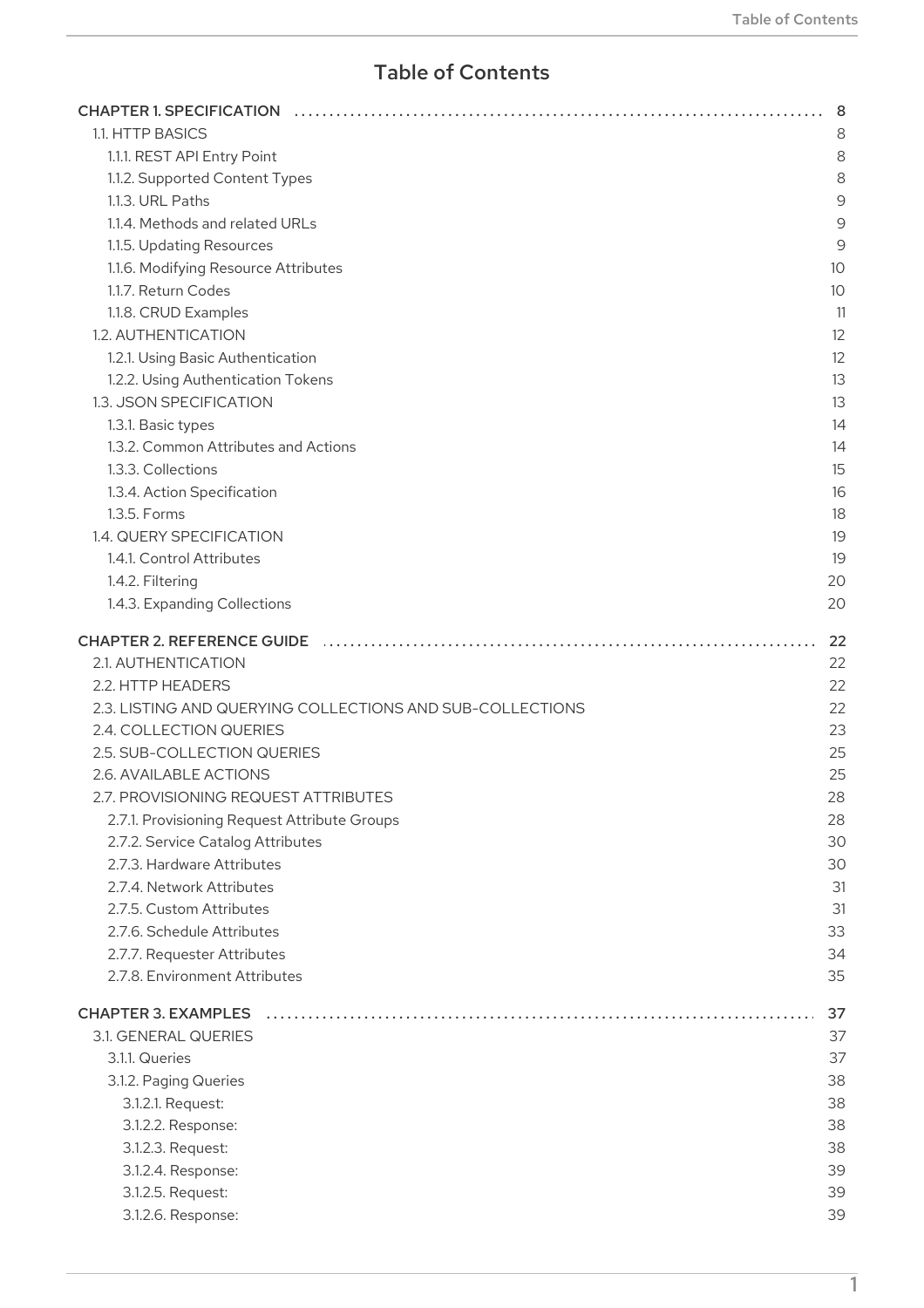| 3.1.2.7. Request:                                           | 40 |
|-------------------------------------------------------------|----|
| 3.1.2.8. Response:                                          | 40 |
| 3.1.3. Querying a Delete Task                               | 40 |
| 3.1.3.1. Request:                                           | 40 |
| 3.1.3.2. Response:                                          | 40 |
| 3.2. SERVICE CATALOGS                                       | 41 |
| 3.2.1. Adding a Sample Service Catalog                      | 41 |
| 3.2.1.1. Request:                                           | 41 |
| 3.2.1.2. Response:                                          | 41 |
| 3.2.2. Adding Multiple Service Catalogs                     | 41 |
| 3.2.2.1. Request:                                           | 41 |
| 3.2.2.2. Response:                                          | 42 |
| 3.2.3. Assigning Service Templates to Service Catalogs      | 42 |
| 3.2.3.1. Request:                                           | 42 |
| 3.2.3.2. Response:                                          | 43 |
| 3.2.4. Editing a Service Catalog                            | 43 |
| 3.2.4.1. Request:                                           | 43 |
| 3.2.4.2. Response:                                          | 43 |
| 3.2.5. Editing Multiple Service Catalogs                    | 44 |
| 3.2.5.1. Request:                                           | 44 |
| 3.2.5.2. Response:                                          | 44 |
| 3.2.6. Ordering a Single Service from a Service Catalog     | 44 |
| 3.2.6.1. Request:                                           | 44 |
| 3.2.6.2. Response:                                          | 45 |
| 3.2.7. Ordering Multiple Services from a Service Catalog    | 45 |
| 3.2.7.1. Request:                                           | 45 |
| 3.2.7.2. Response:                                          | 46 |
| 3.2.8. Unassigning Service Templates from a Service Catalog | 47 |
| 3.2.8.1. Request:                                           | 47 |
| 3.2.8.2. Response:                                          | 48 |
| 3.2.9. Deleting Multiple Service Catalogs                   | 48 |
| 3.2.9.1. Request:                                           | 48 |
| 3.2.9.2. Response:                                          | 48 |
| 3.3. TAGS                                                   | 49 |
| 3.3.1. Assigning Tags to a Service                          | 49 |
| 3.3.1.1. Request:                                           | 49 |
| 3.3.1.2. Response:                                          | 49 |
| 3.3.2. Assigning Tags by Name to a Service                  | 50 |
| 3.3.2.1. Request:                                           | 50 |
| 3.3.2.2. Response:                                          | 50 |
| 3.3.3. Assigning Tags by Reference to a Service             | 50 |
| 3.3.3.1. Request:                                           | 50 |
| 3.3.3.2. Response:                                          | 51 |
| 3.3.4. Assigning Tags to a Service Template                 | 51 |
| 3.3.4.1. Request:                                           | 51 |
| 3.3.4.2. Response:                                          | 51 |
| 3.3.5. Assigning Tags to a Virtual Machine                  | 52 |
| 3.3.5.1. Request:                                           | 52 |
| 3.3.5.2. Response:                                          | 52 |
| 3.3.6. Assigning Tags by Name to a Virtual Machine          | 52 |
| 3.3.6.1. Request:                                           | 52 |
| 3.3.6.2. Response:                                          | 53 |
| 3.3.7. Assigning Tags by Reference to a Virtual Machine     | 53 |
|                                                             |    |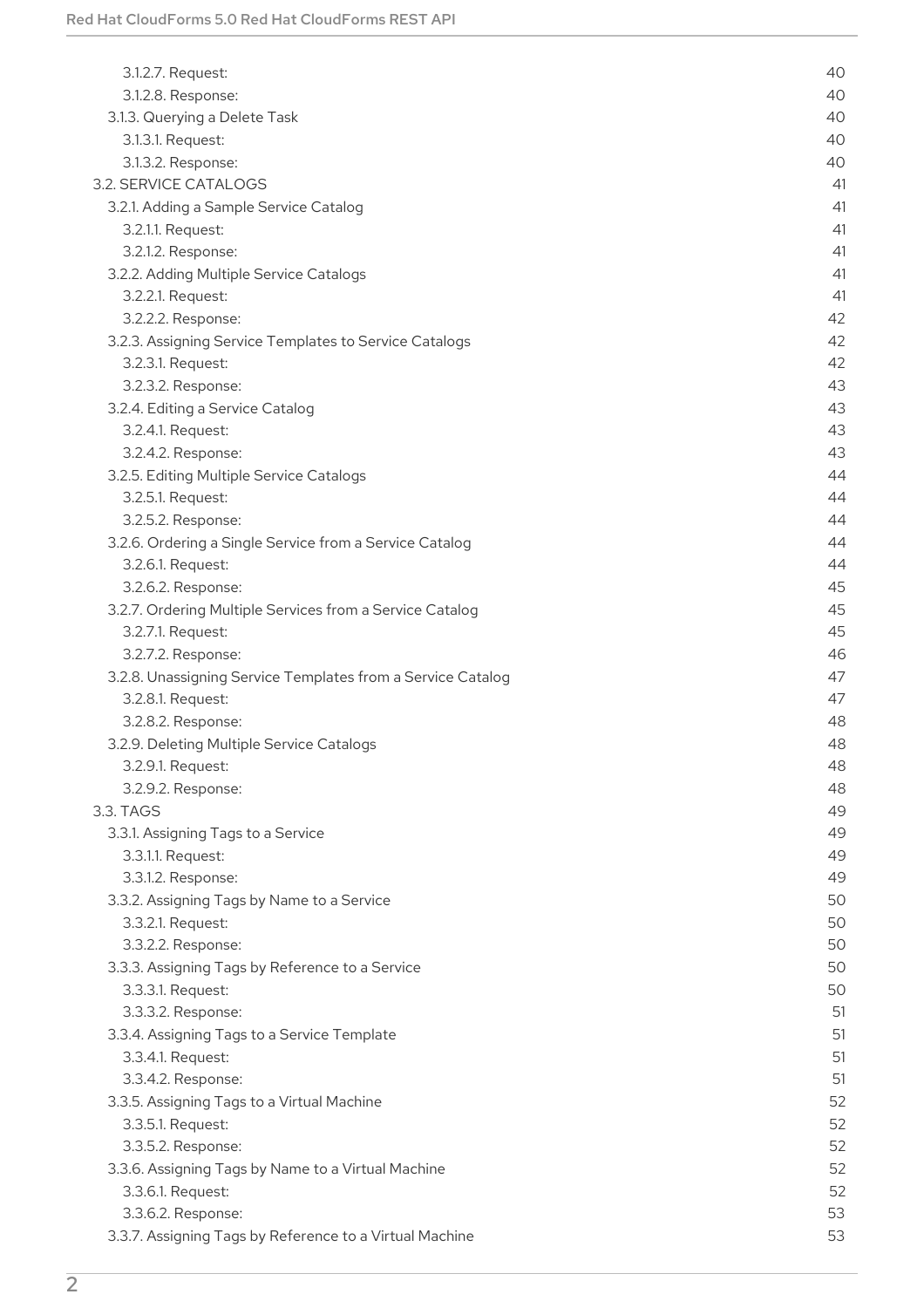| 3.3.7.1. Request:                                     | 53 |
|-------------------------------------------------------|----|
| 3.3.7.2. Response:                                    | 53 |
| 3.3.8. Unassigning Tags from a Service                | 54 |
| 3.3.8.1. Request:                                     | 54 |
| 3.3.8.2. Response:                                    | 54 |
| 3.3.9. Unassigning a Tag by Name from a Service       | 54 |
| 3.3.9.1. Request:                                     | 54 |
| 3.3.9.2. Response:                                    | 55 |
| 3.3.10. Unassigning a Tag by Reference from a Service | 55 |
| 3.3.10.1. Request:                                    | 55 |
| 3.3.10.2. Response:                                   | 55 |
| 3.3.11. Unassigning Tags from a Service Template      | 55 |
| 3.3.11.1. Request:                                    | 55 |
| 3.3.11.2. Response:                                   | 56 |
| 3.3.12. Assigning Tags to Cloud Networks              | 56 |
| 3.3.12.1. Request:                                    | 56 |
| 3.3.12.2. Response:                                   | 56 |
| 3.3.13. Assigning Tags by Name to Cloud Networks      | 57 |
| 3.3.13.1. Request:                                    | 57 |
| 3.3.13.2. Response:                                   | 57 |
| 3.3.14. Unassigning Tags on Cloud Networks            | 58 |
| 3.3.14.1. Request:                                    | 58 |
| 3.3.14.2. Response:                                   | 58 |
| 3.3.15. Assigning Tags to Cloud Subnets               | 59 |
| 3.3.15.1. Request:                                    | 59 |
| 3.3.15.2. Response:                                   | 59 |
| 3.3.16. Assigning Tags by Name to Cloud Subnets       | 59 |
| 3.3.16.1. Request:                                    | 59 |
| 3.3.16.2. Response:                                   | 60 |
| 3.3.17. Unassigning Tags on Cloud Subnets             | 60 |
| 3.3.17.1. Request:                                    | 60 |
| 3.3.17.2. Response:                                   | 60 |
| 3.3.18. Assigning Tags to Availability Zones          | 61 |
| 3.3.18.1. Request:                                    | 61 |
| 3.3.18.2. Response:                                   | 61 |
| 3.3.19. Assigning Tags by Name to Availability Zones  | 62 |
| 3.3.19.1. Request:                                    | 62 |
| 3.3.19.2. Response:                                   | 62 |
| 3.3.20. Unassigning Tags on Availability Zones        | 63 |
| 3.3.20.1. Request:                                    | 63 |
| 3.3.20.2. Response:                                   | 63 |
| 3.3.21. Assigning Tags to Flavors                     | 63 |
| 3.3.21.1. Request:                                    | 63 |
| 3.3.21.2. Response:                                   | 64 |
| 3.3.22. Assigning Tags by Name to Flavors             | 64 |
| 3.3.22.1. Request:                                    | 64 |
| 3.3.22.2. Response:                                   | 64 |
| 3.3.23. Unassigning Tags on Flavors                   | 65 |
| 3.3.23.1. Request:                                    | 65 |
| 3.3.23.2. Response:                                   | 65 |
| 3.3.24. Assigning Tags to Network Routers             | 65 |
| 3.3.24.1. Request:                                    | 66 |
| 3.3.24.2. Response:                                   | 66 |
|                                                       |    |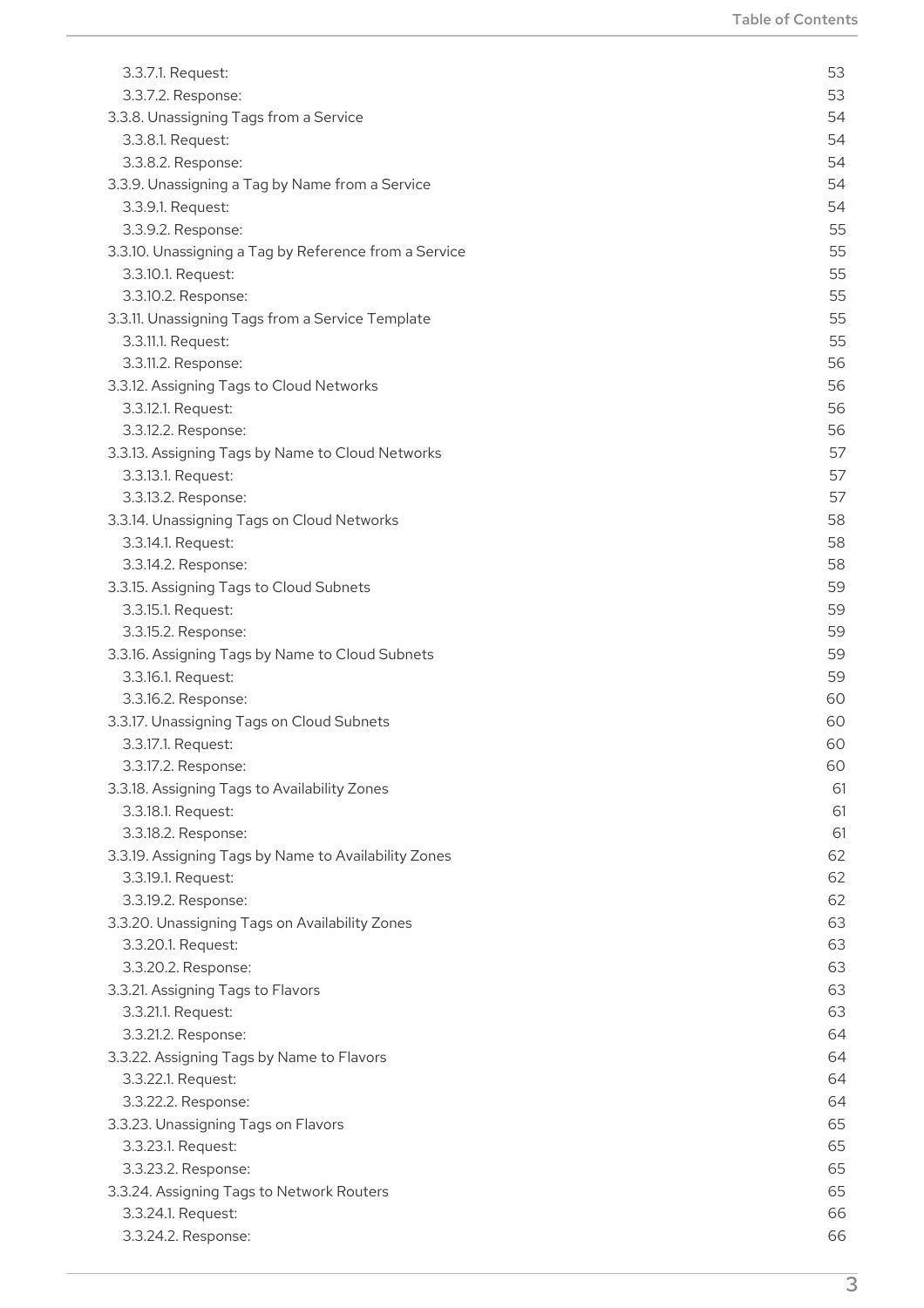| 3.3.25. Assigning Tags by Name to Network Routers                    | 66 |
|----------------------------------------------------------------------|----|
| 3.3.25.1. Request:                                                   | 66 |
| 3.3.25.2. Response:                                                  | 66 |
| 3.3.26. Unassigning Tags on Network Routers                          | 67 |
| 3.3.26.1. Request:                                                   | 67 |
| 3.3.26.2. Response:                                                  | 67 |
| 3.3.27. Assigning Tags to Security Groups                            | 68 |
| 3.3.27.1. Request:                                                   | 68 |
| 3.3.27.2. Response:                                                  | 68 |
| 3.3.28. Assigning Tags by Name to Security Groups                    | 68 |
| 3.3.28.1. Request:                                                   | 68 |
| 3.3.28.2. Response:                                                  | 69 |
|                                                                      | 69 |
| 3.3.29. Unassigning Tags on Security Groups                          |    |
| 3.3.29.1. Request:                                                   | 69 |
| 3.3.29.2. Response:                                                  | 69 |
| 3.4. AUTOMATION REQUESTS                                             | 70 |
| 3.4.1. Triggering a Single Automation Request                        | 70 |
| 3.4.1.1. Request:                                                    | 70 |
| 3.4.1.2. Request:                                                    | 71 |
| 3.4.1.3. Response:                                                   | 71 |
| 3.4.2. Triggering Multiple Automation Requests                       | 72 |
| 3.4.2.1. Request:                                                    | 72 |
| 3.4.2.2. Response:                                                   | 73 |
| 3.5. PROVISIONING REQUESTS                                           | 76 |
| 3.5.1. Triggering a Single Provision Request                         | 76 |
| 3.5.1.1. Request:                                                    | 76 |
| 3.5.1.2. Request:                                                    | 77 |
| 3.5.1.3. Response:                                                   | 77 |
| 3.5.2. Triggering Multiple Provision Requests                        | 80 |
| 3.5.2.1. Request:                                                    | 80 |
| 3.5.2.2. Response:                                                   | 81 |
| 3.5.3. Monitoring Request                                            | 89 |
| 3.5.3.1. Response:                                                   | 89 |
| 3.5.4. Placement of Environmental Variables in Provisioning Requests | 91 |
| 3.5.4.1. Request:                                                    | 91 |
| 3.6. PROVIDERS                                                       | 91 |
| 3.6.1. Creating a Provider                                           | 91 |
| 3.6.1.1. Request:                                                    | 91 |
| 3.6.1.2. Response:                                                   | 92 |
| 3.6.2. Creating a Provider with Compound Credentials                 | 92 |
| 3.6.2.1. Request:                                                    | 92 |
| 3.6.2.2. Response:                                                   | 92 |
| 3.6.3. Refreshing a Provider                                         | 93 |
| 3.6.3.1. Request:                                                    | 93 |
| 3.6.3.2. Response:                                                   | 93 |
| 3.6.4. Updating a Provider                                           | 93 |
| 3.6.4.1. Request:                                                    | 93 |
| 3.6.4.2. Response:                                                   | 94 |
| 3.6.5. Deleting a Provider                                           | 94 |
| 3.6.5.1. Deleting a Single Provider                                  | 94 |
| 3.6.6. Request:                                                      | 94 |
| 3.6.7. Response:                                                     | 94 |
| 3.6.8. Request:                                                      | 94 |
|                                                                      |    |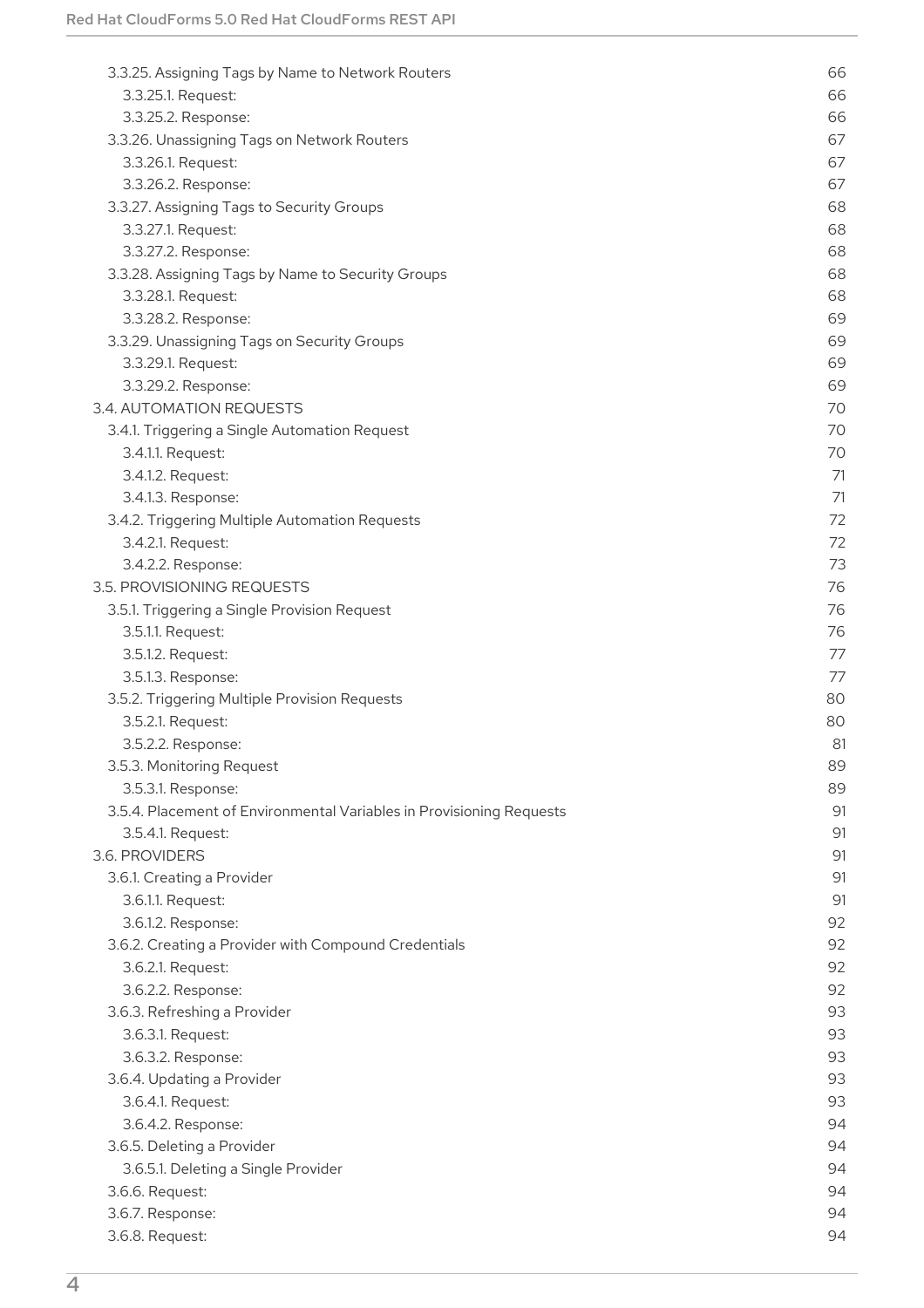| 3.6.9. Response:                                       | 95  |
|--------------------------------------------------------|-----|
| 3.6.9.1. Deleting Multiple Providers                   | 95  |
| 3.6.10. Request:                                       | 95  |
| 3.6.11. Response:                                      | 95  |
| 3.7. SERVICES                                          | 95  |
| 3.7.1. Editing a Service                               | 96  |
| 3.7.1.1. Request:                                      | 96  |
| 3.7.1.2. Response:                                     | 96  |
| 3.7.2. Editing Multiple Services                       | 96  |
| 3.7.2.1. Request:                                      | 96  |
| 3.7.2.2. Response:                                     | 96  |
| 3.7.3. Editing a Resource with the PATCH Method        | 97  |
| 3.7.3.1. Request:                                      | 97  |
| 3.7.3.2. Response:                                     | 97  |
| 3.7.4. Editing a Service with the PUT Method           | 98  |
| 3.7.4.1. Request:                                      | 98  |
| 3.7.4.2. Response:                                     | 98  |
| 3.7.5. Retiring a Service Immediately                  | 98  |
| 3.7.5.1. Request:                                      | 98  |
|                                                        | 98  |
| 3.7.5.2. Response:                                     | 99  |
| 3.7.5.3. Response:                                     |     |
| 3.7.6. Retiring a Service at a Future Time             | 99  |
| 3.7.6.1. Request:                                      | 99  |
| 3.7.6.2. Response:                                     | 99  |
| 3.7.7. Retiring Multiple Services                      | 100 |
| 3.7.7.1. Request:                                      | 100 |
| 3.7.7.2. Response:                                     | 100 |
| 3.7.8. Deleting Services                               | 101 |
| 3.7.8.1. Request:                                      | 101 |
| 3.7.8.2. Response:                                     | 101 |
| 3.8. VIRTUAL MACHINES                                  | 101 |
| 3.8.1. Provisioning a Virtual Machine Using Cloud-init | 101 |
| 3.8.1.1. Request:                                      | 102 |
| 3.8.2. Scanning a Virtual Machine                      | 103 |
| 3.8.2.1. Request:                                      | 103 |
| 3.8.2.2. Response:                                     | 103 |
| 3.8.2.3. Request:                                      | 103 |
| 3.8.2.4. Response:                                     | 104 |
| 3.8.3. Setting the Virtual Machine Owner               | 104 |
| 3.8.3.1. Request:                                      | 104 |
| 3.8.3.2. Response:                                     | 104 |
| 3.8.4. Adding an Event to a Virtual Machine            | 104 |
| 3.8.4.1. Request:                                      | 104 |
| 3.8.4.2. Response:                                     | 104 |
| 3.8.5. Adding a Lifecycle Event to a Virtual Machine   | 105 |
| 3.8.5.1. Request:                                      | 105 |
| 3.8.5.2. Response:                                     | 105 |
| 3.8.6. Starting a Virtual Machine                      | 105 |
| 3.8.6.1. Request:                                      | 105 |
| 3.8.6.2. Response:                                     | 105 |
| 3.8.7. Querying Task Progress                          | 106 |
| 3.8.7.1. Request:                                      | 106 |
| 3.8.7.2. Response:                                     | 106 |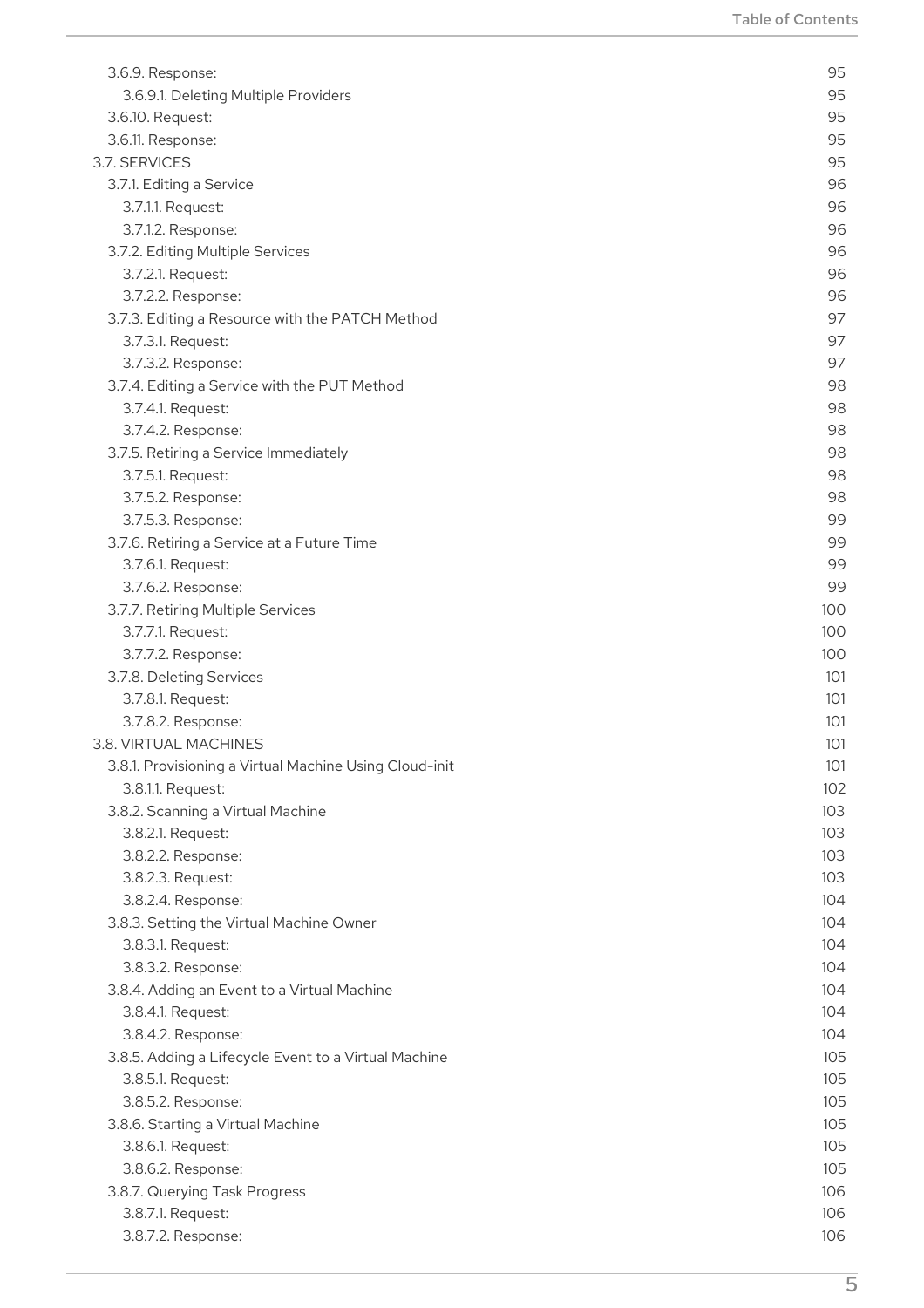| 3.8.8. Stopping a Virtual Machine            | 106        |
|----------------------------------------------|------------|
|                                              |            |
| 3.8.8.1. Request:                            | 106        |
| 3.8.8.2. Response:                           | 106        |
| 3.8.9. Suspending a Virtual Machine          | 106        |
| 3.8.9.1. Request:                            | 106        |
| 3.8.9.2. Response:                           | 107        |
| 3.8.10. Deleting Virtual Machines            | 107        |
| 3.8.10.1. Deleting a Single Virtual Machine  | 107        |
| 3.8.11. Request:                             | 107        |
| 3.8.11.1. Deleting Multiple Virtual Machines | 107        |
| 3.8.12. Request:                             | 107        |
| 3.8.13. Response:                            | 107        |
| 3.8.14. Request:                             | 108        |
| 3.8.15. Response:                            | 108        |
| 3.9. SERVICE TEMPLATES                       | 108        |
| 3.9.1. Editing a Service Template            | 108        |
| 3.9.1.1. Request:                            | 108        |
| 3.9.1.2. Response:                           | 109        |
| 3.9.2. Editing Multiple Service Templates    | 109        |
| 3.9.2.1. Request:                            | 109        |
| 3.9.2.2. Response:                           | 109        |
| 3.9.3. Deleting Multiple Service Templates   | 110        |
| 3.9.3.1. Request:                            | 110        |
| 3.9.3.2. Response:                           | 110        |
| 3.10. CONTAINERS                             | 110        |
| 3.10.1. Scanning Containers                  | <b>110</b> |
| 3.10.1.1. Request:                           | 111        |
| 3.10.1.2. Response:                          | 111        |
| 3.11. DATASTORES                             | 111        |
| 3.11.1. Deleting Datastores                  | 111        |
| 3.11.1.1. Request:                           | 111        |
| 3.11.1.2. Response:                          | 111        |
| 3.11.1.3. Request:                           | 112        |
| 3.11.1.4. Response:                          | 112        |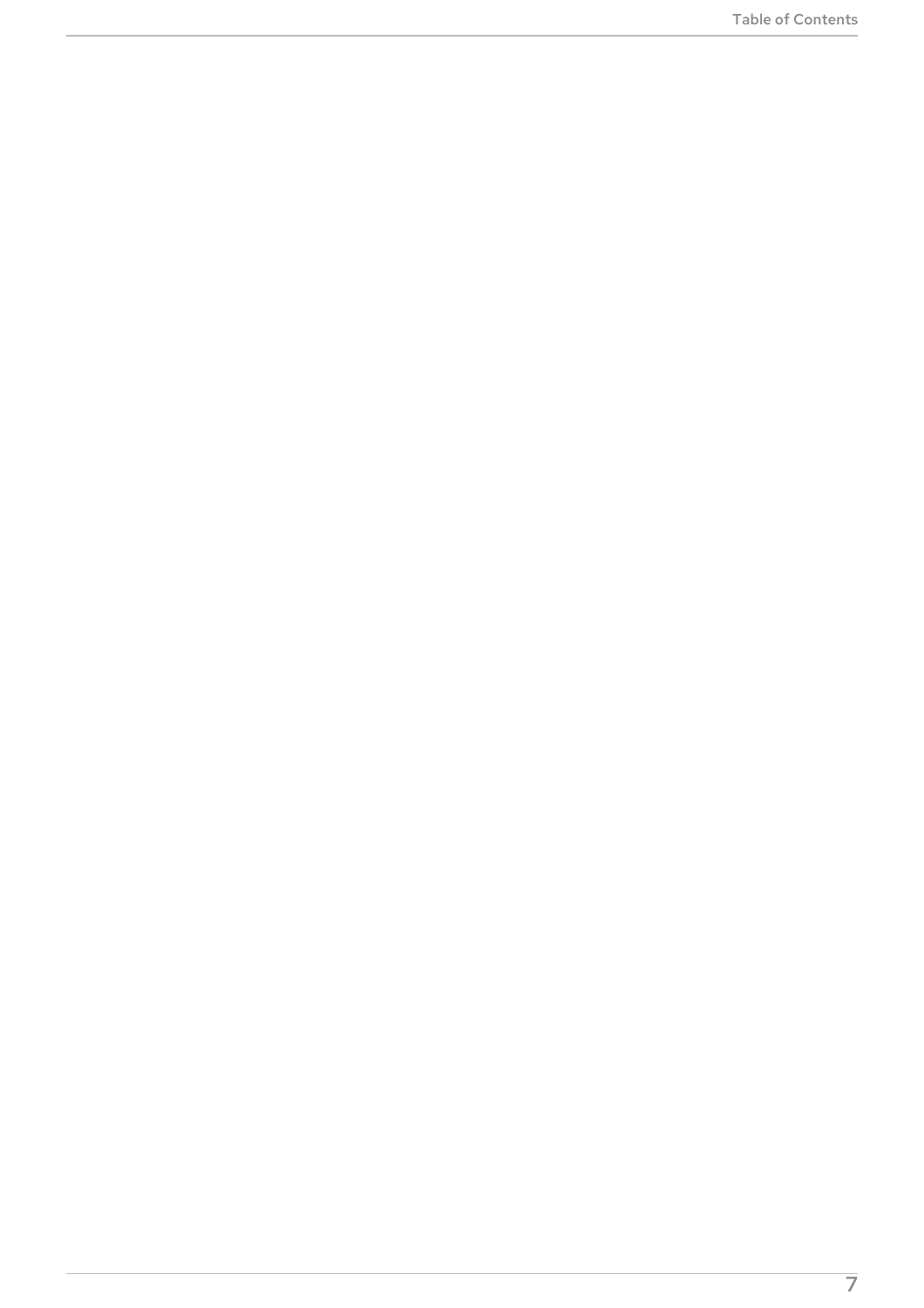# CHAPTER 1. SPECIFICATION

# <span id="page-11-1"></span><span id="page-11-0"></span>1.1. HTTP BASICS

# <span id="page-11-2"></span>1.1.1. REST API Entry Point

The REST API is available via the **/api** URL prefix. It is accessed on the Red Hat CloudForms server as follows:

https://<host\_fqdn>/api

#### **Response**

```
{
 "name" : "API",
 "description" : "REST API",
 "version" : "2.0.0",
 "versions" : [
  {
    "name" : "2.0.0",
   "href" : "https://hostname/api/v2.0.0"
  },
 ]
 "collections" : [
  {
    "name" : "automation_requests",
   "href" : "https://hostname/api/automation_requests",
    "description" : "Automation Requests"
  },
  {
   "name" : "availability_zones",
   "href" : "https://hostname/api/availability_zones",
    "description" : "Availability Zones"
  },
   ...
 ]
}
```
- **version** is the current API version, accessible via either of the following:
- $\bullet$  /api/
- /api/v2.0.0/
- **versions** lists all the earlier API versions that are still exposed via their respective entry points:
- /api/vVersion/

### <span id="page-11-3"></span>1.1.2. Supported Content Types

#### Requests:

Accept: application/json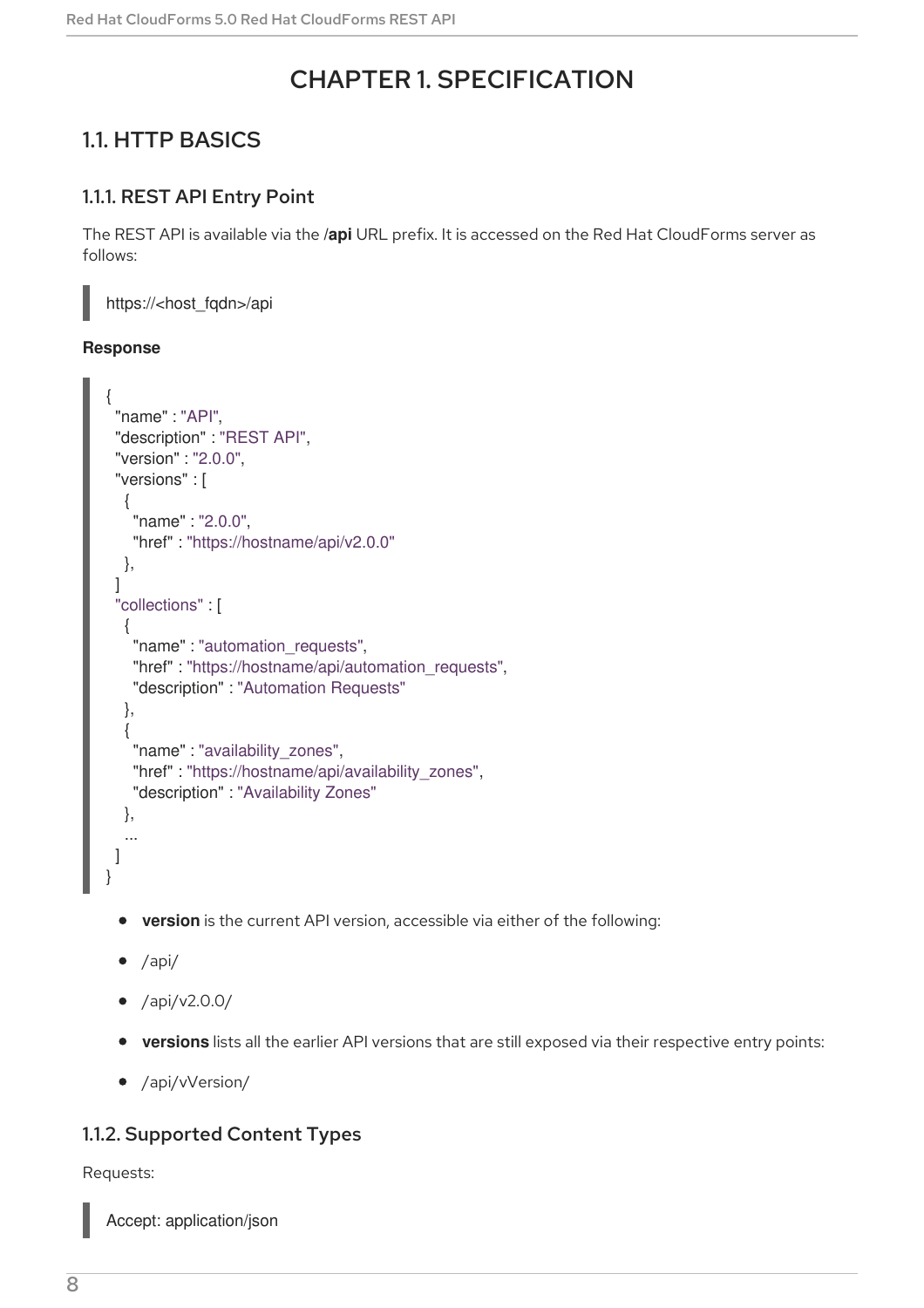Responses:

Content-Type: application/json

# <span id="page-12-0"></span>1.1.3. URL Paths

The recommended convention for URLs is to use alternative collection or resource path segments, relative to the API entry point as described in the following example:

| <b>URL</b>                          | <b>Description</b>                                                   |
|-------------------------------------|----------------------------------------------------------------------|
| /api                                | The REST API Entrypoint                                              |
| /api/vVersion                       | The REST Entrypoint for a specific version of the<br><b>REST API</b> |
| /api/:collection                    | A top-level collection                                               |
| /api/:collection/:id                | A specific resource of that collection                               |
| /api/:collection/:id/:subcollection | Sub-collection under the specific resource                           |

# <span id="page-12-1"></span>1.1.4. Methods and related URLs

The basic HTTP Methods used for the API are GET, POST, PUT, PATCH and DELETE.

| <b>URL</b>                  | <b>Semantic</b>                                   |
|-----------------------------|---------------------------------------------------|
| GET /api/:collection        | Return all resources of the collection            |
| GET /api/:collection/:id    | Return the specific resource                      |
| POST /api/:collection       | Create a resource in the collection               |
| POST /api/:collection/:id   | Perform an Action on a resource in the collection |
| PUT /api/:collection/:id    | Update a specific resource                        |
| PATCH /api/:collection/:id  | Update a specific resource                        |
| DELETE /api/:collection/:id | Delete a specific resource                        |

**:collection** represents specific entities such as services, hosts, and virtual machines.

# <span id="page-12-2"></span>1.1.5. Updating Resources

Use the following methods to update attributes in a resource: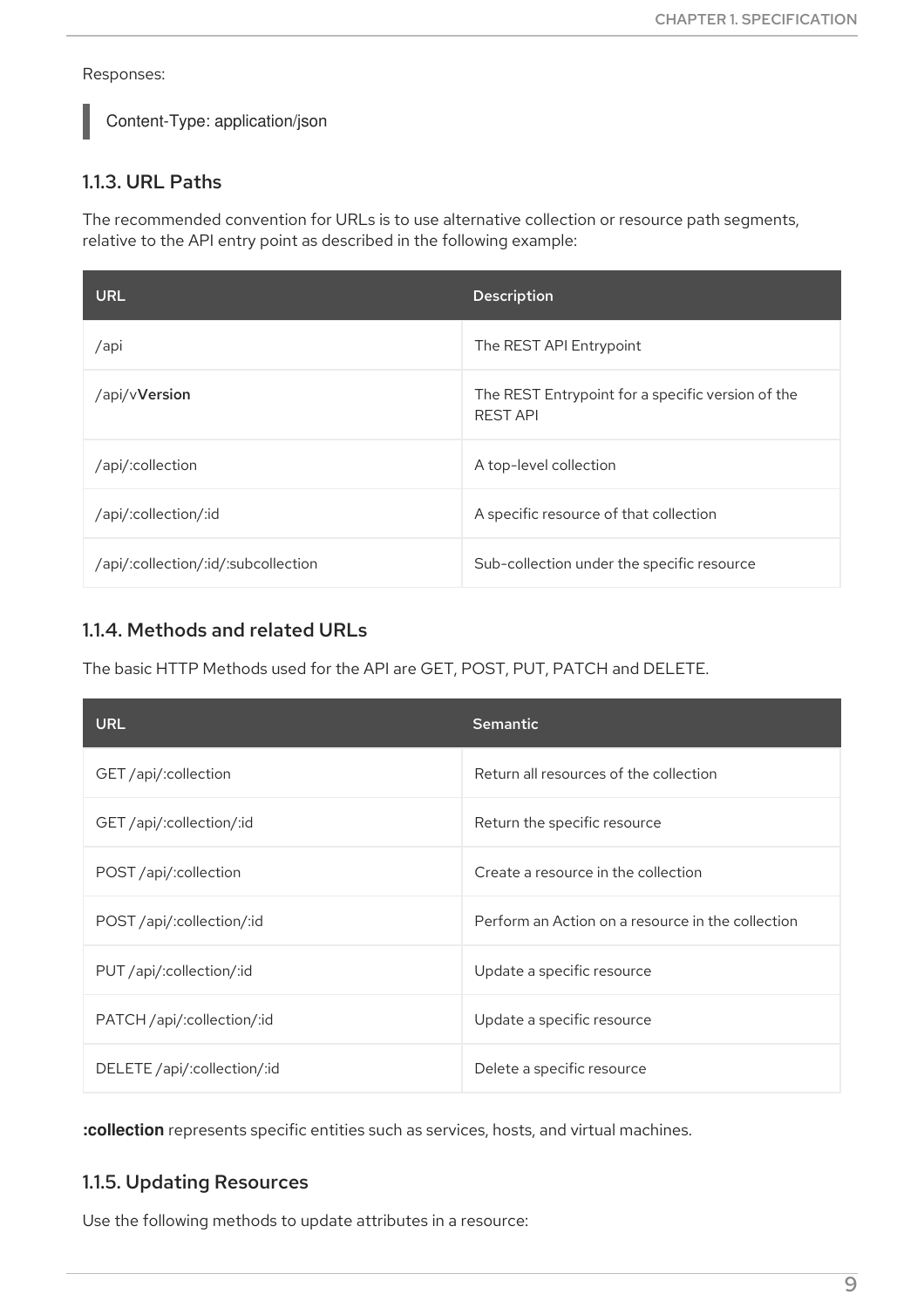- Update a resource via the **PUT** HTTP Method
- Update a resource via a **POST** Method with an edit action.
- Update a resource via the **PATCH** HTTP Method

While **PUT** is the common method, the **PATCH** mechanism gives better control on which attribute to edit or add, and enables removal, which is not available with the other two methods.

### <span id="page-13-0"></span>1.1.6. Modifying Resource Attributes

#### **PUT /api/vms/42**

```
{
 "name" : "A new VM name",
"description" : "A Description for the new VM"
}
```
#### **POST /api/vms/42**

```
{
 "action" : "edit",
 "resource" : {
  "name" : "A new VM name",
  "description" : "A Description for the new VM"
 }
}
```
#### **PATCH /api/vms/42**

```
[
 { "action": "edit", "path": "name", "value": "A new VM name" },
 { "action": "add", "path": "description", "value": "A Description for the new VM" },
 { "action": "remove", "path": "policies/3/description" }
]
```
In the **PATCH** implementation, path either references local attributes or attributes from a related resource in a subcollection.

### <span id="page-13-1"></span>1.1.7. Return Codes

#### **Success**

- 200 OK The request has succeeded without errors, this code should be returned for example when retrieving a collection or a single resource.
- 201 Created The request has been fulfilled and resulted in a new resource being created. The resource is available before this status code is returned. The response includes the HTTP body of the newly created resource.
- 202 Accepted The request has been accepted for processing, but the processing has not been completed. Like, resource is not fully available yet. This status code is usually returned when the resource creation happens asynchronously. In this case the HTTP response includes a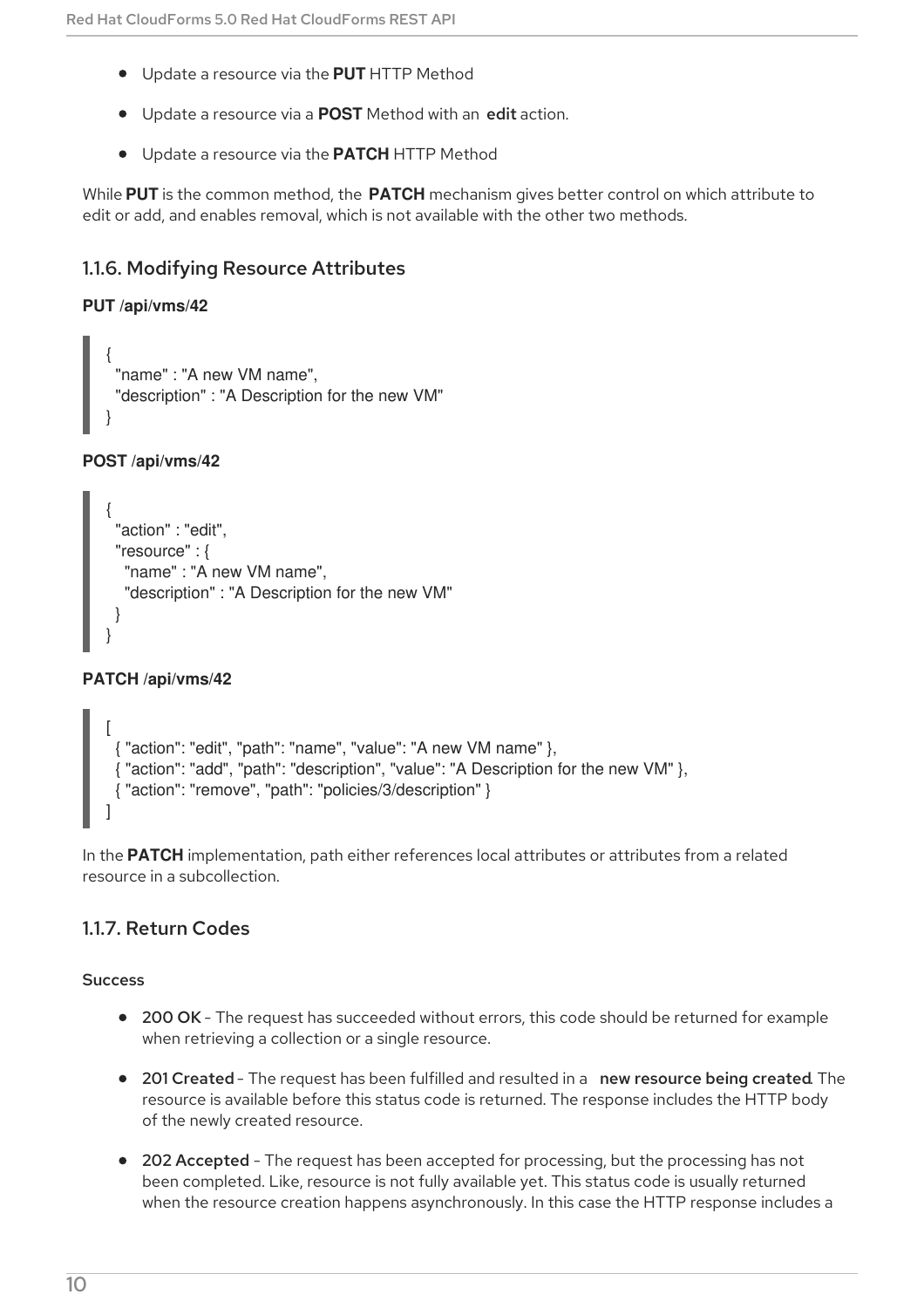pointer to monitor or a job where the client can query to get the current status of the request and the estimate on when the request will be actually fulfilled.

204 No Content - The server has fulfilled the request but does not need to return an entitybody, and might want to return updated meta information. This HTTP response is commonly used for the **DELETE** requests, as the resource that was deleted does not exists anymore.

#### Client Errors

- 400 Bad Request The request could not be understood by the server due to malformed syntax. The client SHOULD NOT repeat the request without modifications. In REST API this status code should be returned to client when the client use the wrong combination of attributes, like expanding the non-existing collection, or using the pagination parameter incorrectly. Another use-case could be creating or performing actions on the resource, when the wrong JSON serialization of the resource or action is used.
- 401 Unauthorized The request requires user authentication. The response MUST include a Authenticate header field containing a challenge applicable to the requested resource. If the request include Authenticate header, then this HTTP status code might indicate that the current user is not authorized to perform given action or to access given resource.
- 403 Forbidden The server understood the request, but is refusing to fulfill it. Authorization will not help in this case. This HTTP status code might indicate that the action performed is not supported for this resource or collection.
- 404 Not Found In this case, the server has not found anything that matches with the URL.
- 415 Unsupported Media Type The server is refusing to service the request because the entity of the request is in a format not supported by the requested resource for the requested method. This error must be returned, when the client is explicitly asking for format other than JSON (application/json).

#### Server Errors

500 Internal Server Error - The server encountered an unexpected condition which prevented it from fulfilling the request. This error code must be used when an exception is raised in the application and the exception has nothing to do with the client request.

#### <span id="page-14-0"></span>1.1.8. CRUD Examples

The following examples show the basic CRUD operations (Create, Read, Update, Delete) using the REST API.

The commands below use basic authentication via the **--user admin:smartvm** credentials argument. For multiple API calls, it is recommended to access the Red Hat CloudForms REST API via token-based authentication. See [Authentication](#page-16-2) for details.

#### Show a Collection of Resources

Get a collection of services: GET /api/services

curl --user admin:smartvm -i -X GET -H "Accept: application/json" https://hostname/api/services

#### Return a Single Resource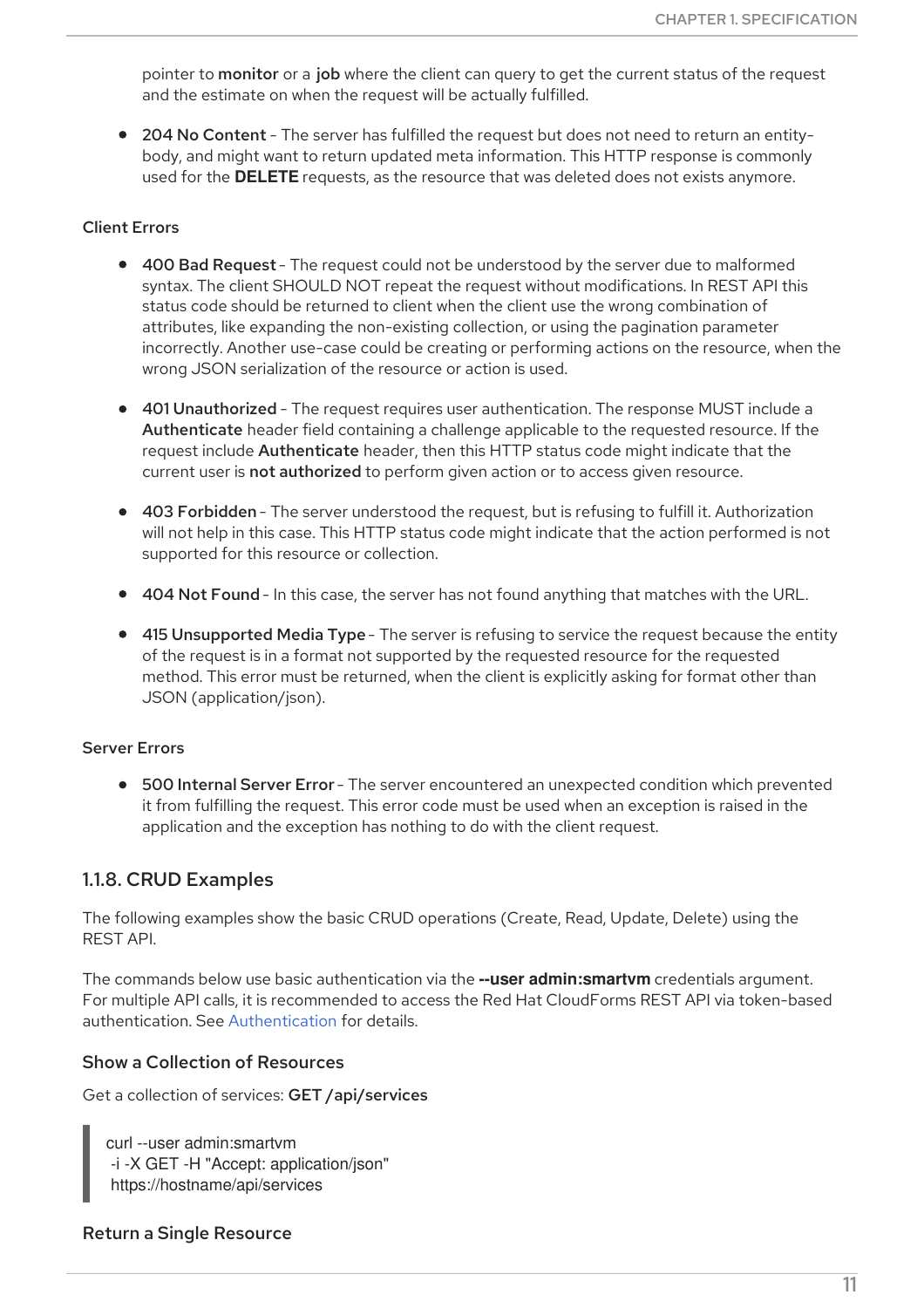Return a single service: GET /api/services/:id

curl --user admin:smartvm -i -X GET -H "Accept: application/json" https://hostname/api/services/1

#### Create a Resource

```
Create a new provider: POST /api/providers
```

```
curl --user admin:smartvm
   -i -X POST -H "Accept: application/json"
   -d '{
       "type" : "ManageIQ::Providers::Redhat::InfraManager",
       "name" : "RHEVM Provider",
       "hostname" : "rhevm.local.com",
       "ipaddress" : "192.168.5.1",
       "credentials" : {
        "userid" : "admin",
        "password" : "12345"
       }
   }'
   https://hostname/api/providers
```
#### Update a Resource

Update the name of a service: PUT /api/services/:id

```
curl --user admin:smartvm
   -i -X PUT -H "Accept: application/json"
   -d '{ "name" : "updated service name" }'
   https://hostname/api/services/1
```
#### Delete a Resource

Delete a service: DELETE /api/services/:id

curl --user admin:smartvm -i -X DELETE -H "Accept: application/json" https://hostname/api/services/1

# <span id="page-15-0"></span>1.2. AUTHENTICATION

There are two methods of authentication for the Red Hat CloudForms REST API:

- Basic Authentication: The user and password credentials are passed in with each HTTP request.
- Token based Authentication: The client requests a token for the username/password credentials specified. Then the token is used in lieu of the username/password for each subsequent API call.

#### <span id="page-15-1"></span>1.2.1. Using Basic Authentication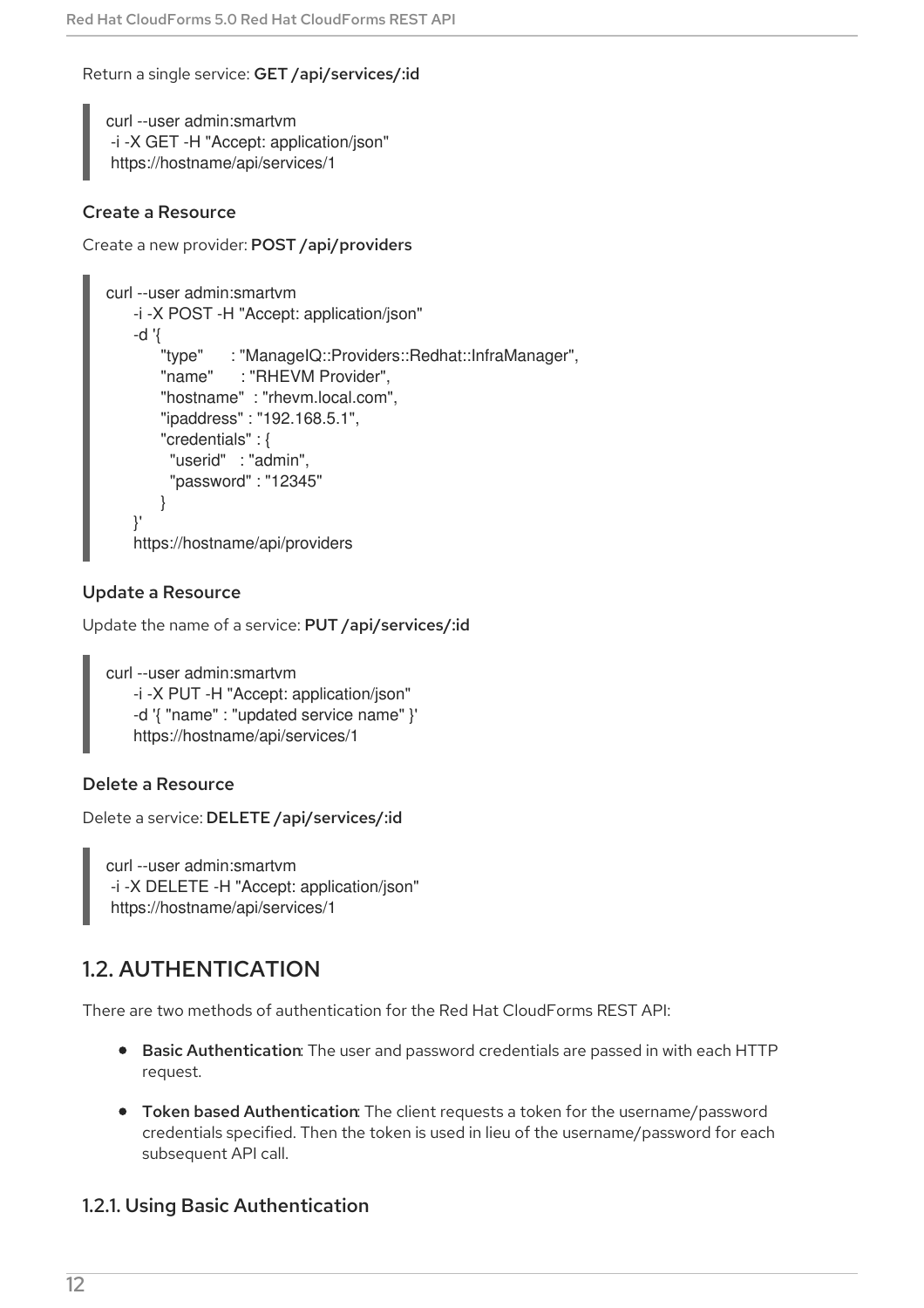<span id="page-16-2"></span>The following example demonstrates how to use basic authentication:

\$ curl --user username:password -i -X GET -H "Accept: application/json" https://hostname/api/services/1013

Red Hat recommends token-based authentication for multiple REST API calls.

### <span id="page-16-0"></span>1.2.2. Using Authentication Tokens

#### Authentication Tokens:

- Are associated with the user credential.
- Provide the necessary identification for RBAC in subsequent REST calls.
- Expire after a certain amount of time (10 minutes by default).

#### Request

```
$ curl --user username:password
     -i X GET -H "Accept: application/json"
     https://hostname/api/auth
```
#### Response

```
HTTP/1.1 200 OK
Content-Type: application/json
{
 "auth_token" : "af0245-238722-4d23db",
 "expires_on" : "2013-12-07T18:20:07Z"
}
```
#### Request using Token based authentication

```
$ curl -i -X GET -H "Accept: application/json"
    -H "X-Auth-Token: af0245-238722-4d23db"
    https://hostname/api/services/1013
```
#### Failed response due to invalid token

```
HTTP/1.1 401 Unauthorized
WWW-Authenticate: Basic realm="Application"
...
```
When a request fails due to an invalid token, the client must re-authenticate with the user credentials to obtain a new Authentication Token.

# <span id="page-16-1"></span>1.3. JSON SPECIFICATION

The API uses JSON throughout; the Content-Type for all requests and responses is **application/json**.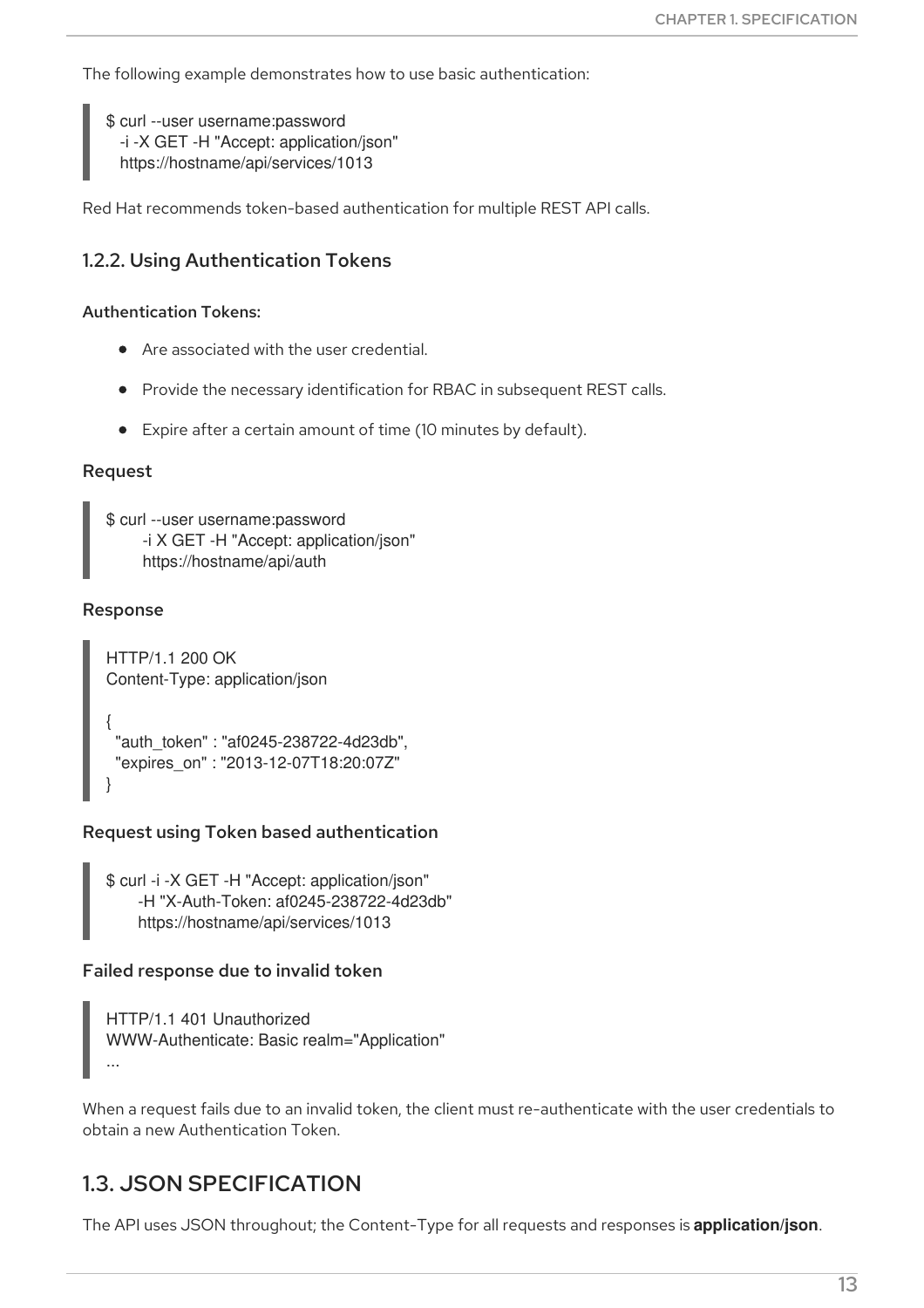As is general practice with REST, clients should not make assumptions about the server's URL space. Clients are expected to discover all URL's by navigating the API. To keep this document readable, we still mention specific URL's, generally in the form of an absolute path. Clients should not use these, or assume that the actual URL structure follows these examples, and instead use discovered URL's. Any client should start its discovery with the API entry point, here denoted with **/api**.

### <span id="page-17-0"></span>1.3.1. Basic types

The following are basic data types and type combinators that are used throughout:

| <b>Name</b>   | <b>Explanation</b>                                                                                                                 | <b>Example serialization</b>                                                                                              |
|---------------|------------------------------------------------------------------------------------------------------------------------------------|---------------------------------------------------------------------------------------------------------------------------|
| Integer       | Integer value                                                                                                                      | ${~}$ "id": 10 ${ }$                                                                                                      |
| <b>String</b> | <b>JSON</b> string                                                                                                                 | $\{$ "state" : "running" }                                                                                                |
| <b>URL</b>    | Absolute URL                                                                                                                       | $\{$ "href" :<br>"http://SERVER/vms/1/start" }                                                                            |
| Timestamp     | Timestamp in ISO8601 format                                                                                                        | { "created": "2013-12-<br>05T08:15:30Z" }                                                                                 |
| Array[T]      | Array where each entry has type T                                                                                                  | $\{$ "vms" : [ $\{$ "id" : 1 $\}, \{$ "id" : 2 $\}$ ] $\}$                                                                |
| Ref[T]        | A reference to a T, used to model<br>relations, the T is a valid Resource<br>identifier                                            | $\{$ "vm" : { "href" : URL } }                                                                                            |
| Collection    | Array <sup>[T]</sup> where T represents a<br>Ref[T], this might allow actions to<br>be executed on all members as a<br>single unit | $\{$ "vms": $\{$ "count": 2, "resources":<br>$[$ { "href" : URL}, { "href" : URL } ],<br>"actions": [] }                  |
| <b>Struct</b> | A structure with sub-attributes                                                                                                    | "power_state": {"state": "ON",<br>"last_boot_time": "2013-05-<br>29T15:28Z", "state_change_time":<br>"2013-05-29T15:28Z"} |

# <span id="page-17-1"></span>1.3.2. Common Attributes and Actions

The following describes attributes and actions that are shared by all resources and collections defined in this API.

#### Table 1.1. Attributes

| <b>Attribute</b> | Type    | <b>Description</b>                                   |
|------------------|---------|------------------------------------------------------|
| id               | Integer | An integer identifier for the<br>referenced resource |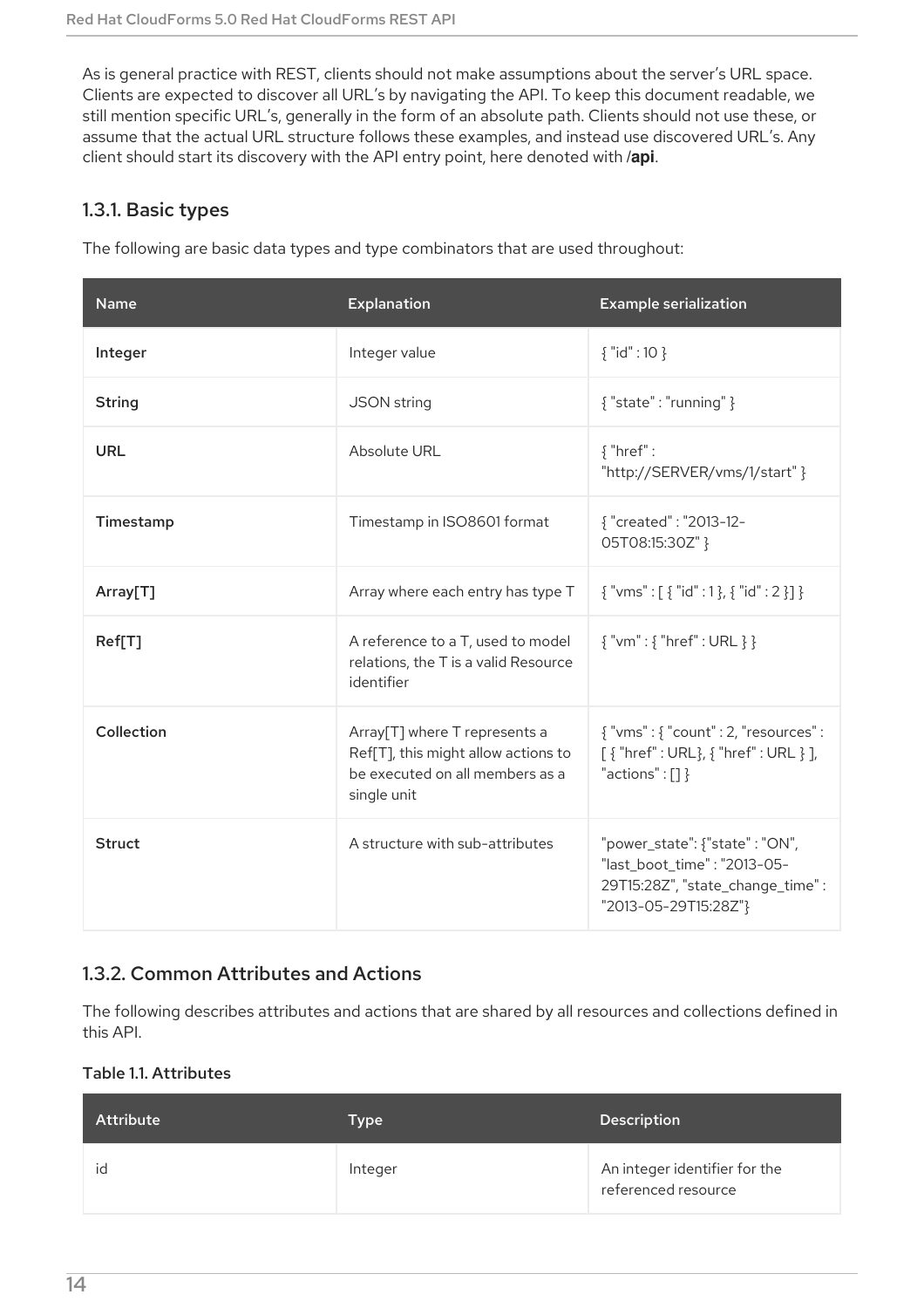| Attribute | Type      | <b>Description</b>           |
|-----------|-----------|------------------------------|
| href      | Ref(self) | A unique self reference      |
| name      | String    | A human name of the resource |

```
{
 "href" : "https://hostname/api/resources/1",
"id" : 1,
"name" : "first_resource"
}
```
#### Table 1.2. Actions

| Action | <b>HTTP</b> method | <b>Description</b>                       |
|--------|--------------------|------------------------------------------|
| create | <b>POST</b>        | Create new resource in the<br>collection |
| edit   | PUT/PATCH/POST     | Edit attributes in resource              |
| delete | <b>DELETE</b>      | Delete resource                          |



### **NOTE**

The availability of these common actions depends on the role and permissions that the current API user has for a particular resource.

### <span id="page-18-0"></span>1.3.3. Collections

Resources can be grouped into collections. Each collection is unordered, and is homogeneous so that it contains only one type of resource. Resources can also exist outside any collection; these resources are referred to as singleton resources. Collections are themselves resources as well.

Collections can exist globally, at the top level of an API, and can also be contained inside a single resource. The latter are referred to as sub-collections. Sub-collections are usually used to express a relationship where one resource is contained within another.

Collections are serialized in JSON in the following way:

```
{
 "name" : "String",
 "count": String,
 "subcount": String,
 "resources": [ ... ],
 "actions": [ ... ]
}
```
The **count** attribute in a collection always denotes the total number of items in the collection, not the number of items returned.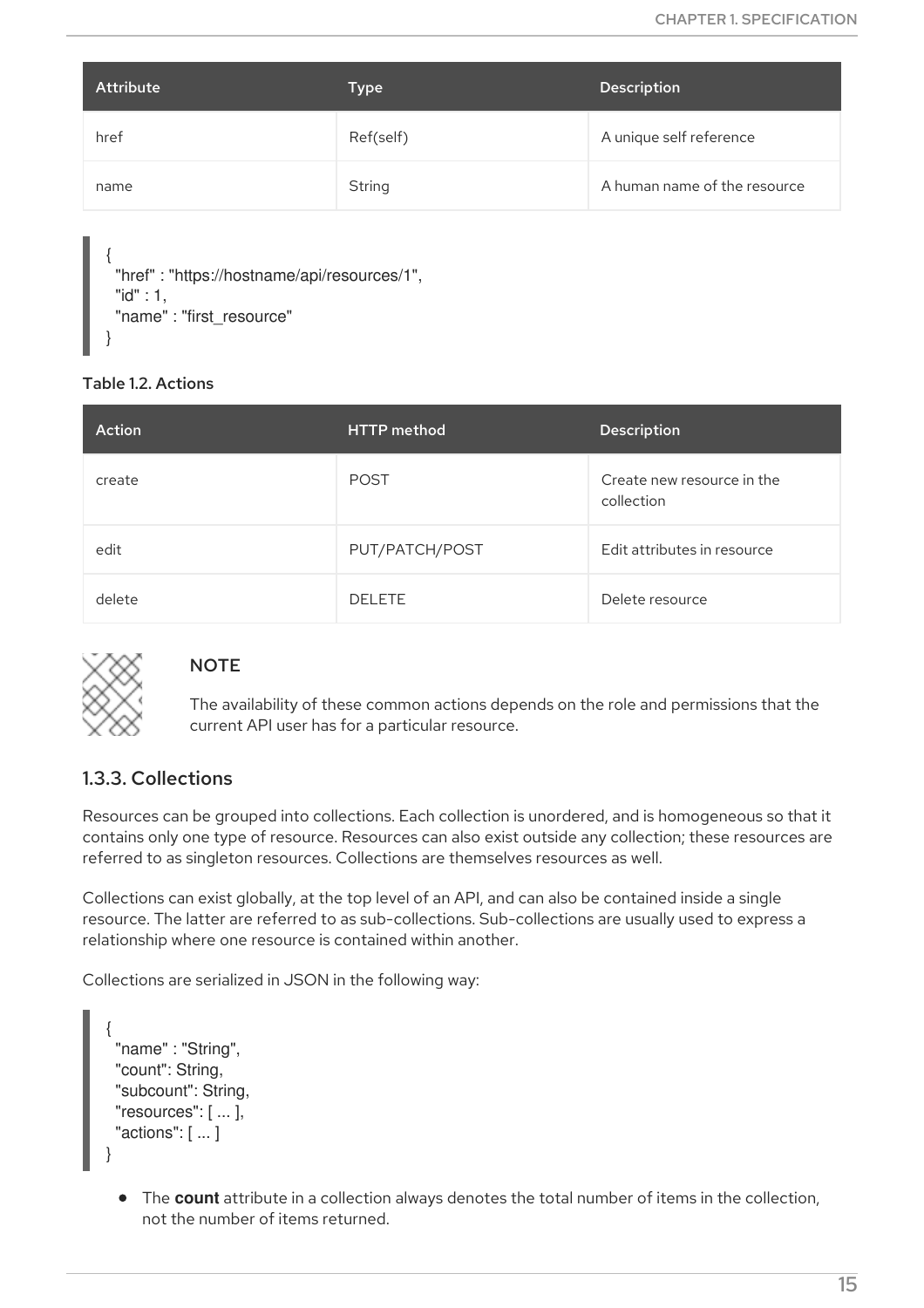- The **subcount** attribute in a collection depicts the number of items returned.
- The **resources** attribute is an Array[T], where T might be a list of references to the T or, if expanded, a list of resources with all attributes.
- The **actions** attribute contains an Array of actions that can be performed against the collection resources.

### <span id="page-19-0"></span>1.3.4. Action Specification

The representation of each resource will only contain an action and its URL if the current user is presently allowed to perform that action against that resource. Actions will be contained in the **actions** attribute of a resource; that attribute contains an array of action definition, where each action definition has a rel, method and a href attribute.

- **name** attribute contains the action name
- **method** attribute states the HTTP method that must be used in a client HTTP request in order to perform the given action (eg. GET, POST, PUT, DELETE)
- **href** attribute contains the absolute URL that the HTTP request should be performed against
- **form** is an optional attribute that references a JSON document which describes the resource attributes that can be provided in the message body when performing this action. This description indicates which of those attributes are mandatory and which are optional.

#### Collection actions

The actions performed against a collection of resources, are in most cases batch operations against multiple resources. The action request must include an HTTP body with the action name and the list of resource representations that the action will be performed against.

The resource representation might include the resource attributes as they can change the way how the action is actually performed. In the example below, the first resource is started with **enable\_ipmi** attribute, but the second resource omits this attribute which means the default value will be used.

Sample JSON request body for collection action:

#### **POST /api/vms**

```
{
  "action": "start",
 "resources" : [
  { "href" : "https://hostname/api/vms/1", "enable_ipmi" : "enabled", "initial_state" : "started" },
  { "href" : "https://hostname/api/vms/2" }
 ]
}
```
Actions in collection:

```
{
 "name" : "String",
 "count": String,
 "subcount": String,
 "resources": [ ... ],
 "actions": [
```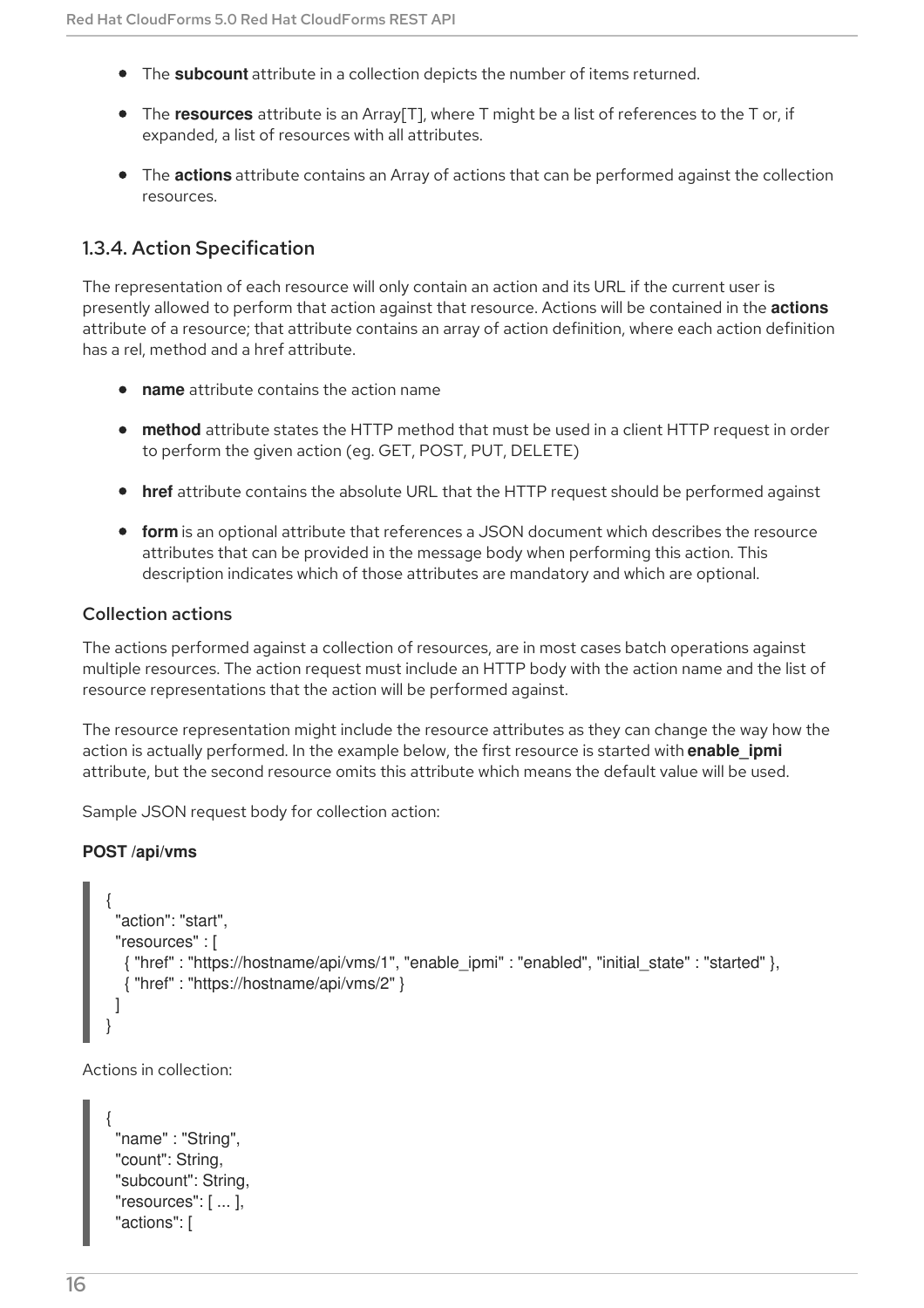```
{
"name" : "shutdown",
"method" : "post",
"href" : "URL"
  },
 {
"name" : "restart",
"method" : "post",
"href" : "URL"
  },
  {
"name" : "poweron",
"method" : "post",
"href" : "URL"
  },
  {
"name" : "poweroff",
"method" : "post",
"href" : "URL"
  },
  {
"name" : "suspend",
"method" : "post",
"href" : "URL"
 },
 {
"name" : "edit",
"method" : "post",
"form" : { "href" : "https://hostname/api/vms?form_for=add" },
"href" : "URL"
 },
 {
"name" : "destroy",
"method" : "delete",
"href" : "URL"
  }
 ]
}
```
#### Resource actions

An action performed against a given resource is always described in the body of the HTTP request. The HTTP body could contain a list of resource attributes that dictate how the state of the receiving resource is to be changed once the action is performed. At minimum the JSON document in the message body must contain the name of the action to be performed.

In cases where no attributes are required to perform an action the HTTP body will contain an empty JSON document, in which case default values will be assigned to the corresponding attributes.

Sample JSON request body for resource action:

#### **POST /api/vms/123**

{

```
"action" : "start",
"resource" : { "enable_ipmi" : "enabled" }
```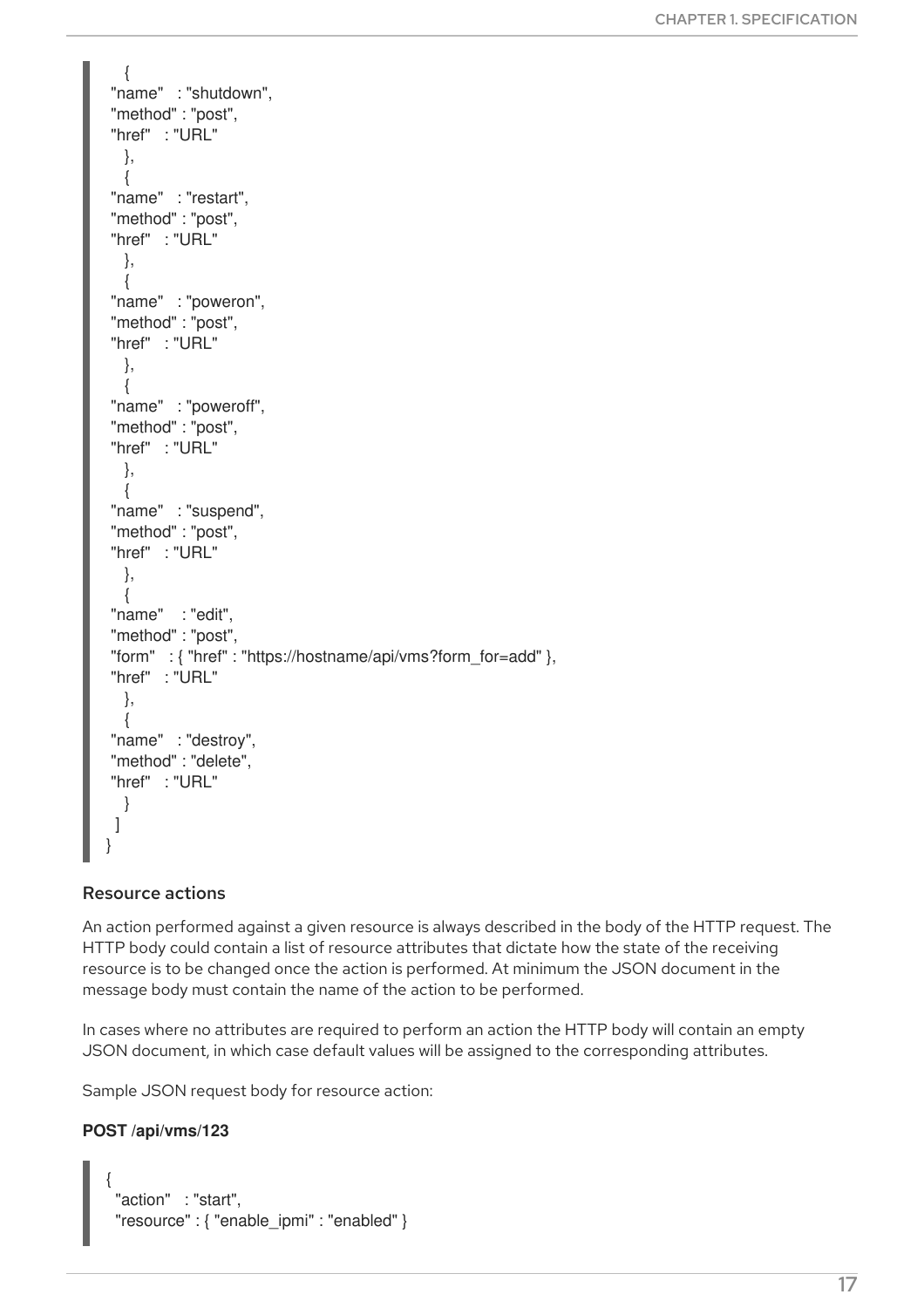# **POST /api/vms/321**

}

```
{
 "action" : "start",
 "resource" : {}
}
```
Actions in a resource:

```
{
 "href" : "Ref(self)",
"id" : Integer,
 "name" : "resource human name",
"actions" : [
 {
"name" : "edit",
"method" : "post",
"form" : { "href" : "https://hostname/api/vms?form_for=edit" },
"href" : "URL"
 }
]
}
```
## <span id="page-21-0"></span>1.3.5. Forms

### Getting a Form

The URL to fetch a form is part of the **action** serialization. In a case when no form is referenced, the action does not require any attributes to be performed.

Resource including an action with a Form:

```
{
 "href" : "Ref(self)",
 "id" : Integer,
 "name" : "resource human name",
 "actions": [
 {
"name : "edit",
"method" : "post",
"form" : { "href" : "https://hostname/vms?form_for=edit" },
"href" : "URL"
  }
 ]
}
```
GET /api/vms?form\_for=edit HTTP/1.1

Example of a Form:

```
"required" : [ "name", "host" ],
```
{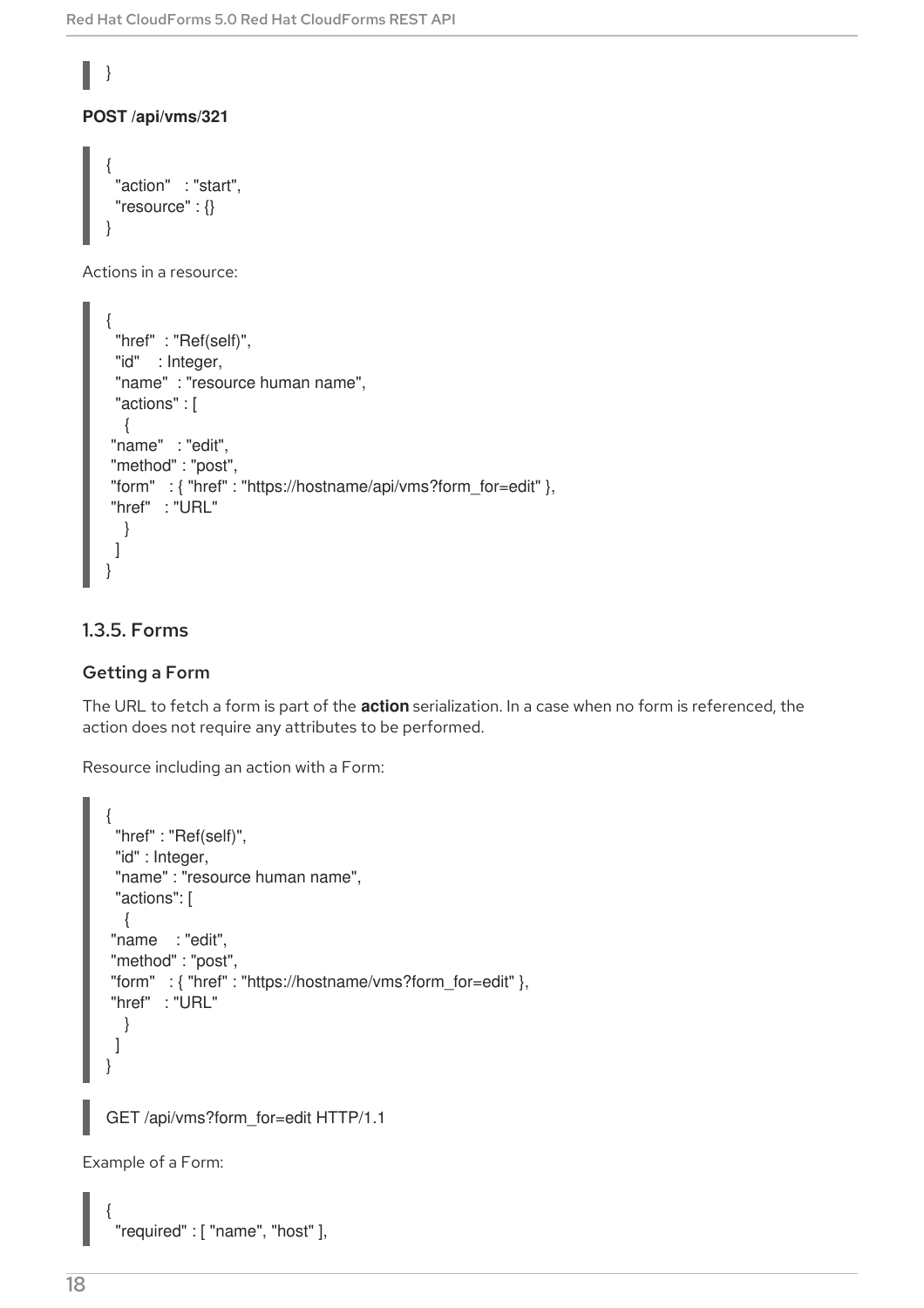```
"optional" : [ "description" ]
"internal" : [ "power_state", "created_on"]
```
The following describes the semantics of the attribute identifiers:

- required These attributes must be specified for the action to be carried out.
- optional These are optional attributes, which may be specified and processed by the action. These may be shown in a UI but not enforced.
- internal It is not necessary to define these, but they are required for a UI form to show and extended a form with more attributes than the required and optional identifiers permit. This identifier shows what attributes are system managed and not modifiable by the REST client.

# <span id="page-22-0"></span>1.4. QUERY SPECIFICATION

This specification identifies the controls available when querying collections.

### <span id="page-22-1"></span>1.4.1. Control Attributes

}

The controls are specified in the GET URL as attribute value pairs as follows:

GET /api/resources?ctl1=val1&ctl2=val2

| Category | <b>Attribute</b>       | <b>Semantics</b>                                                                                                                                      |
|----------|------------------------|-------------------------------------------------------------------------------------------------------------------------------------------------------|
| Paging   |                        |                                                                                                                                                       |
|          | offset                 | 0-based offset of first item to<br>return                                                                                                             |
|          | limit                  | number of items to return. If O is<br>specified then the remaining<br>items are returned                                                              |
| Scope    |                        |                                                                                                                                                       |
|          | filter[]               | One or more filters to search on.<br>See Filtering below.                                                                                             |
|          | attributes=atr1, atr2, | Which attributes in addition to id<br>and href to return. If not specified<br>or all (default is attributes=all),<br>then all attributes are returned |
|          | expand=resources       | To expand the resources returned<br>in the collection and not just the<br>href. See Expanding Collection<br>below                                     |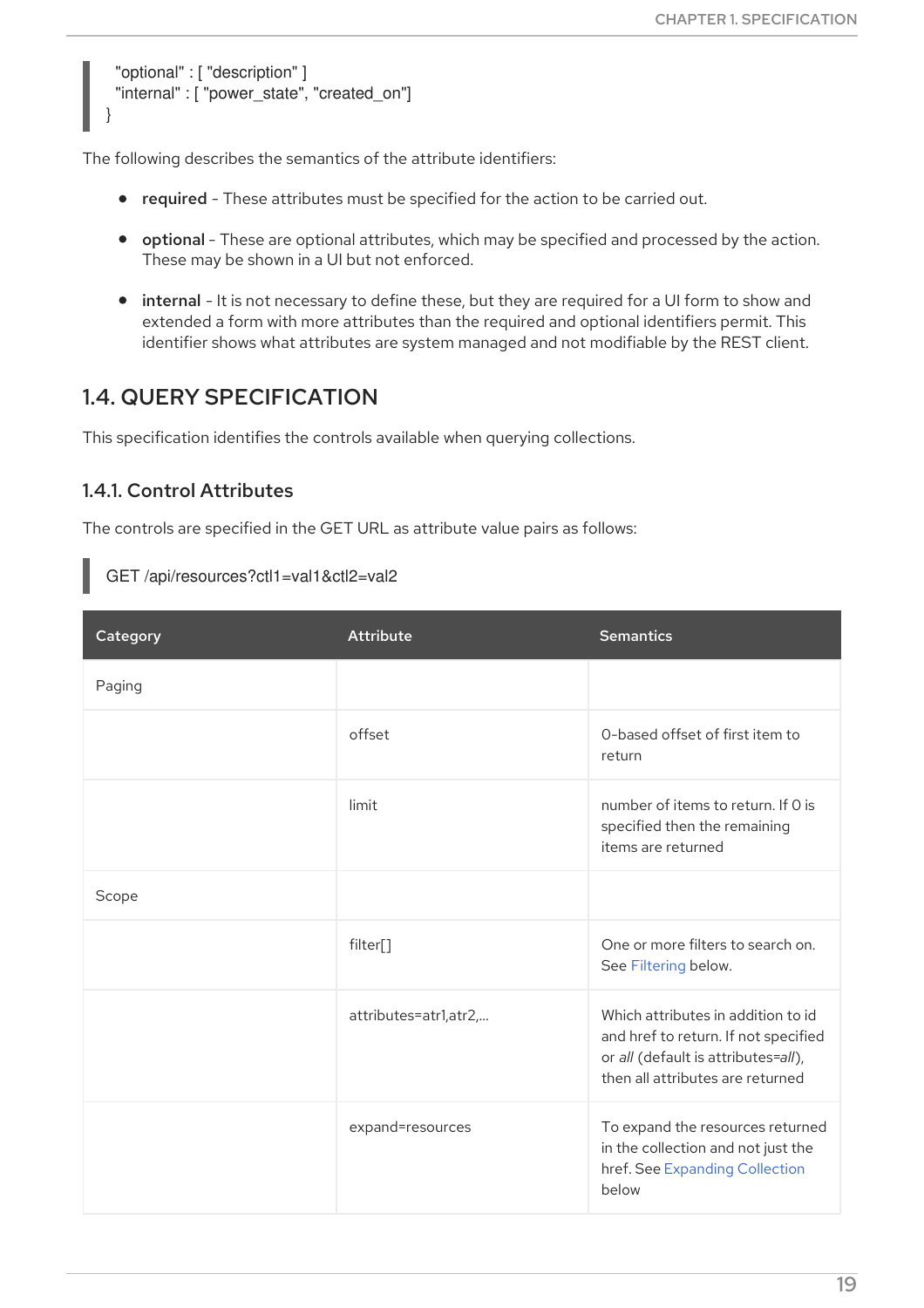| Category | Attribute                             | <b>Semantics</b>                               |
|----------|---------------------------------------|------------------------------------------------|
| Sorting  |                                       |                                                |
|          | sort_by=atr1,atr2,                    | By which attribute(s) to sort the<br>result by |
|          | sort_order=ascending or<br>descending | Order of the sort                              |

- The **count** attribute in a collection always denotes the total number of items in the collection, not the number of items returned.
- The **subcount** attribute in a collection denotes the number of items from the collection that were returned, for example as the result of a paged request.

### <span id="page-23-0"></span>1.4.2. Filtering

**GET** requests against collections support the following query parameters to enable filtering:

**filter[]**: The SQL filter to use for querying the collection.

GET /api/resources?filter[]=name='myservice%25'

The query above requests resources that begin with the name **myservice**. String values must be contained in single or double quotes. Special characters within the quotes must be URL encoded. In the example above, the database wildcard character, **%**, is encoded as **%25**.

### <span id="page-23-1"></span>1.4.3. Expanding Collections

While in the JSON serialization example the description says that the resource might be a list of references to the resource, using the **expand** parameter returns a full JSON serialization of the resource instead:

#### GET **/api/vms**

```
{
"name" : "vms"
"count": 2,
"subcount": 2,
"resources": [
  { "href" : "https://hostname/api/vms/1" },
  { "href" : "https://hostname/api/vms/2" }
],
 "actions": []
}
```
#### GET **/api/vms?expand=resources**

```
{
 "name" : "vms"
 "count": 2,
```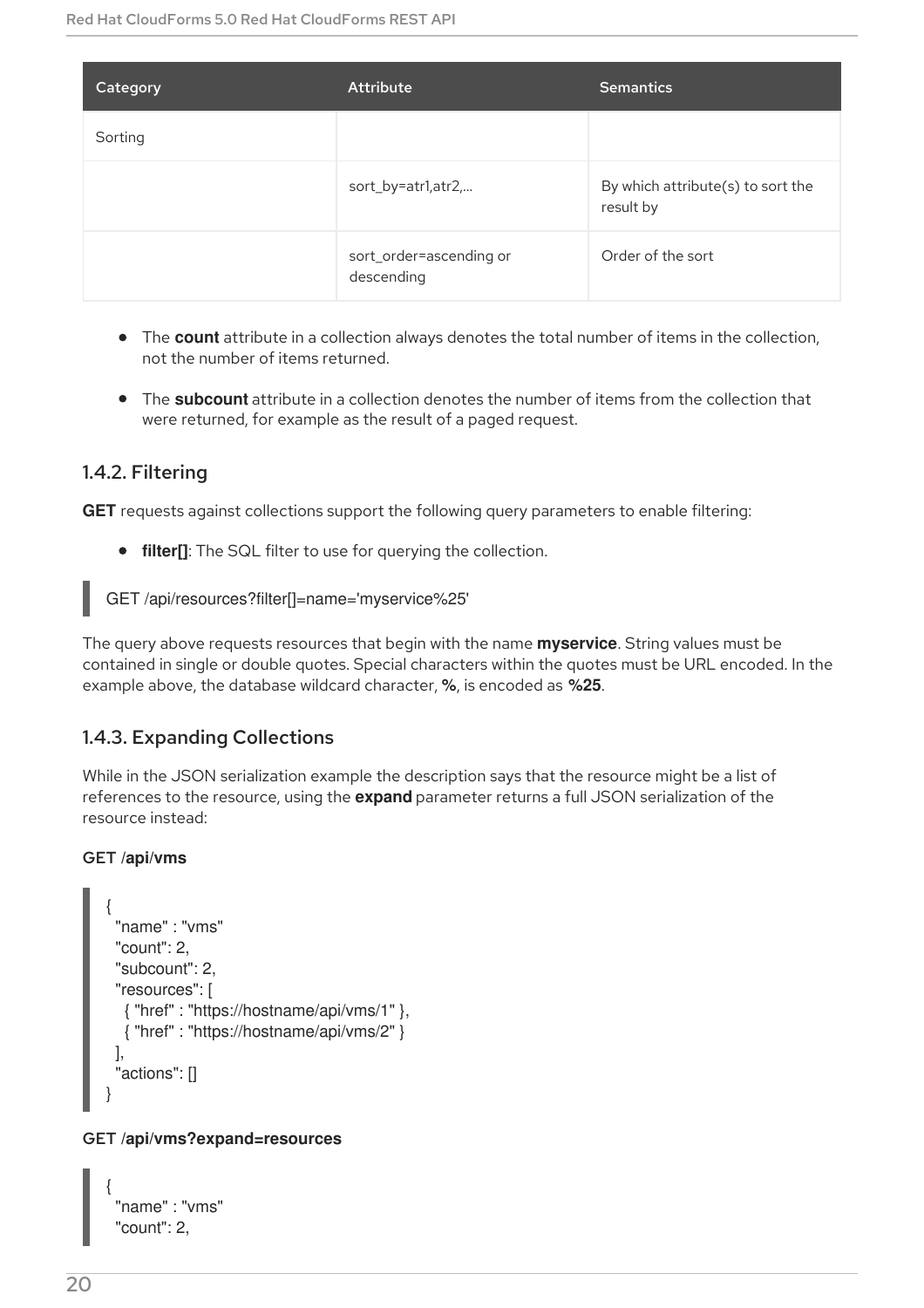```
"subcount": 2,
 "resources": [
  {
   "href" : "https://hostname/api/vms/1",
   "id" : 1,
   "name" : "My First VM",
   ...
  },
  {
   "href" : "https://hostname/api/vms/2",
   "id" : 2,
   "name" : "My Second VM",
   ...
  }
 ],
 "actions": []
}
```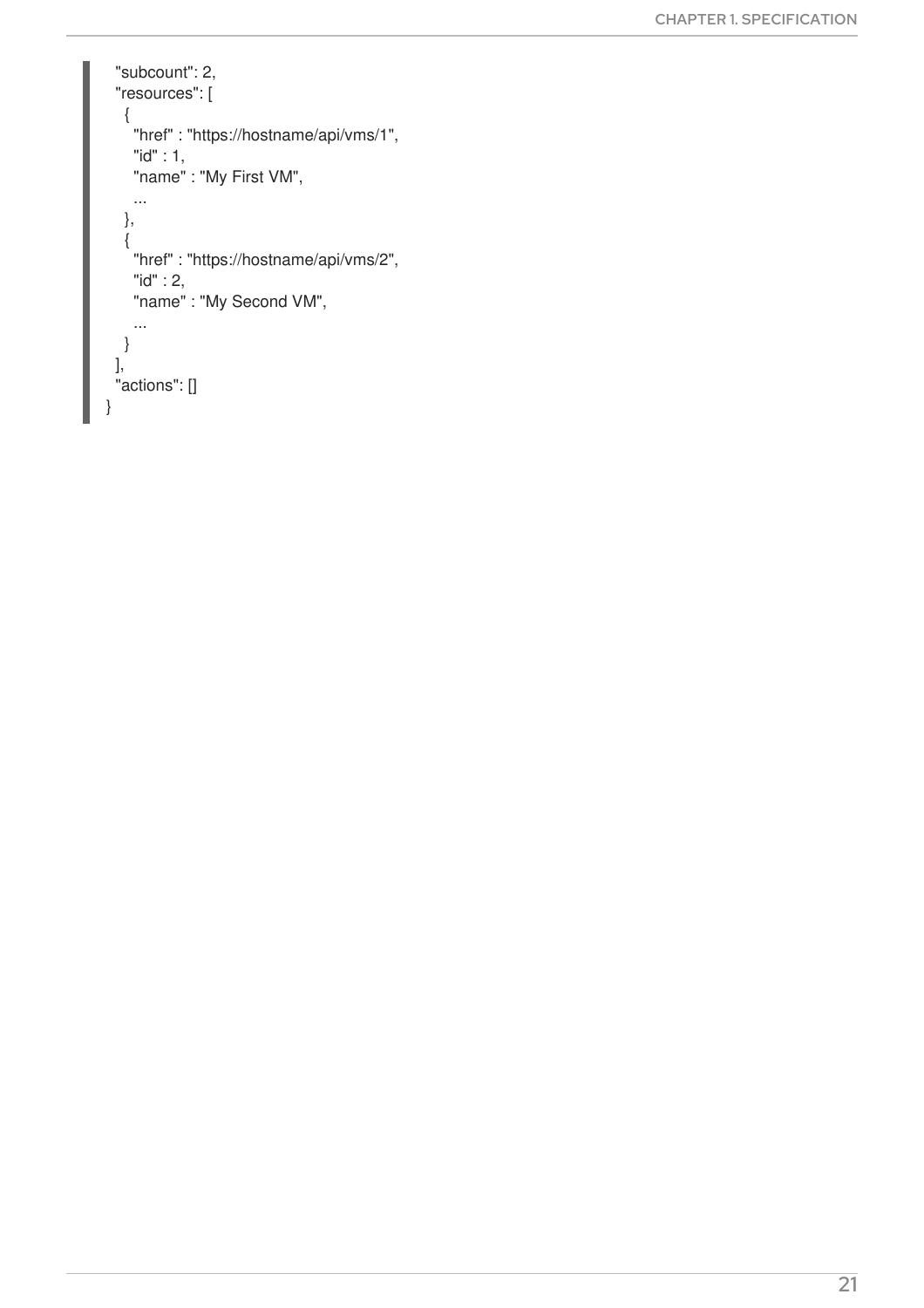# CHAPTER 2. REFERENCE GUIDE

# <span id="page-25-1"></span><span id="page-25-0"></span>2.1. AUTHENTICATION

| Type                              | <b>Mechanism</b>                                |
|-----------------------------------|-------------------------------------------------|
| <b>Basic Authentication</b>       | Basic HTTP Authorization with user and password |
| <b>Token Based Authentication</b> |                                                 |
| - Acquiring Token                 | /api/auth with Basic Authentication             |
| - Authenticating with Token       | X-Auth-Token Header                             |

# <span id="page-25-2"></span>2.2. HTTP HEADERS

| <b>Header</b> | Value                               |
|---------------|-------------------------------------|
| Authorization | Basic base64_encoded(user:password) |
| X-Auth-Token  | Token provided by /api/auth         |
| Accept        | application/json                    |
| Content-Type  | application/json                    |

# <span id="page-25-3"></span>2.3. LISTING AND QUERYING COLLECTIONS AND SUB-COLLECTIONS

| Feature                              | Path                                                                        |
|--------------------------------------|-----------------------------------------------------------------------------|
| <b>Listing Available Collections</b> | /api                                                                        |
| <b>Listing Collections</b>           | /api/ <collection></collection>                                             |
| Listing Sub-Collections              | /api/ <collection>/<id>/<sub-collection></sub-collection></id></collection> |

| <b>Querying Capability</b> | <b>Query Parameters</b>           |
|----------------------------|-----------------------------------|
| Paging                     | offset, limit                     |
| Sorting                    | sort_by=attr, sort_order=asc desc |
| Filtering                  | filter[]=""                       |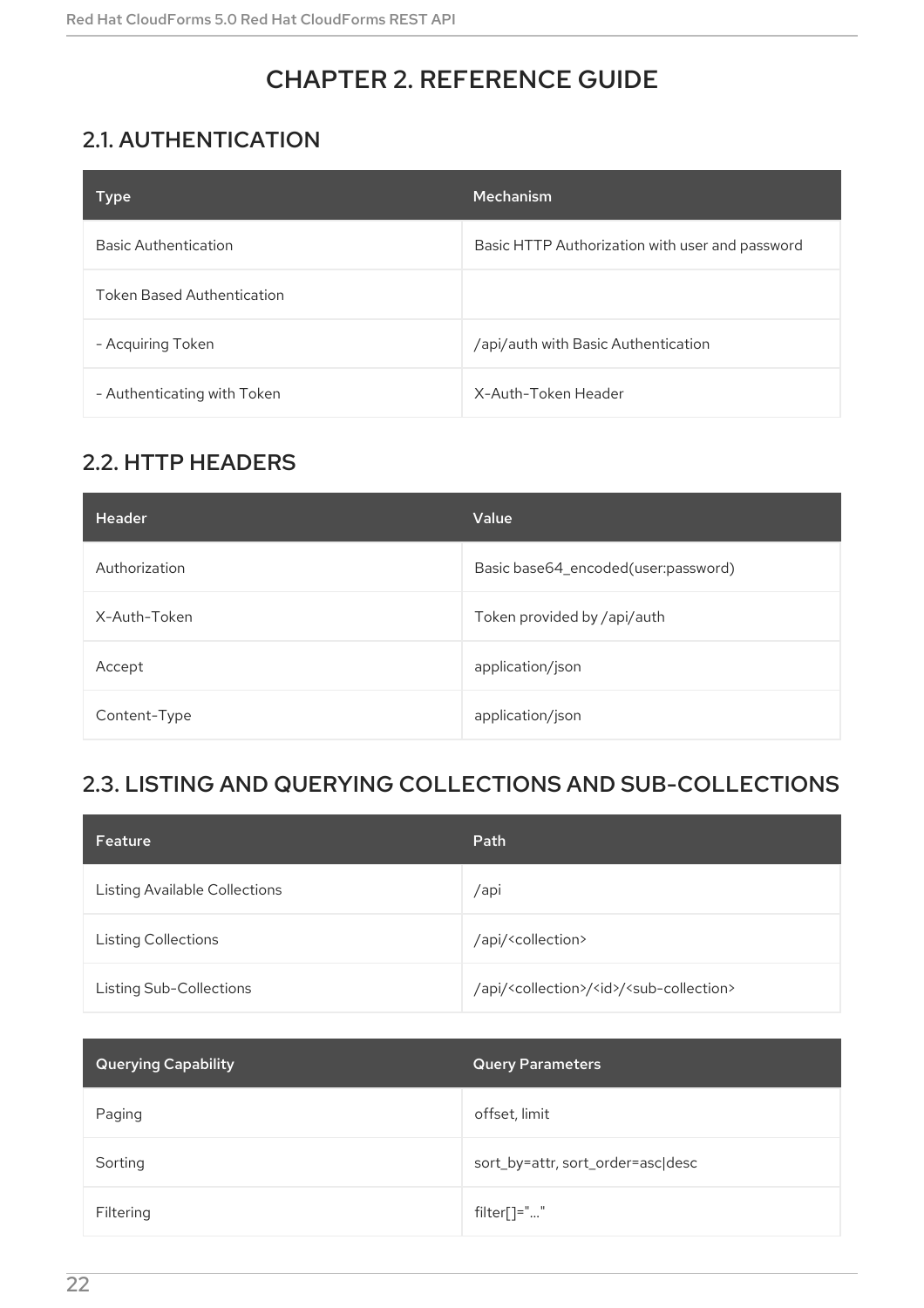| <b>Querying Capability</b>  | <b>Query Parameters</b>                                                        |
|-----------------------------|--------------------------------------------------------------------------------|
| Querying by Tag             | i.e. by_tag=/department/finance                                                |
| <b>Expanding Results</b>    | expand= <what>, i.e.<br/>expand=resources, tags, service_templates,</what>     |
| <b>Selecting Attributes</b> | attributes= <attr1>,<attr2>, i.e.<br/>attributes=id,name,type,</attr2></attr1> |
|                             | Attributes can be:                                                             |
|                             | Database columns                                                               |
|                             | Virtual attributes                                                             |
|                             | Relationships                                                                  |

# <span id="page-26-0"></span>2.4. COLLECTION QUERIES

| <b>Collection</b>          | <b>URL</b>               |
|----------------------------|--------------------------|
| <b>Automation Requests</b> | /api/automation_requests |
| Availability Zones         | /api/availability_zones  |
| <b>Cloud Networks</b>      | /api/cloud_networks      |
| Cloud Subnets              | /api/cloud_subnets       |
| Clusters                   | /api/clusters            |
| Conditions                 | /api/conditions          |
| Container Images           | /api/container_images/   |
| Datastores                 | /api/data_stores         |
| Events                     | /api/events              |
| Flavors                    | /api/flavors             |
| Groups                     | /api/groups              |
| Hosts                      | /api/hosts               |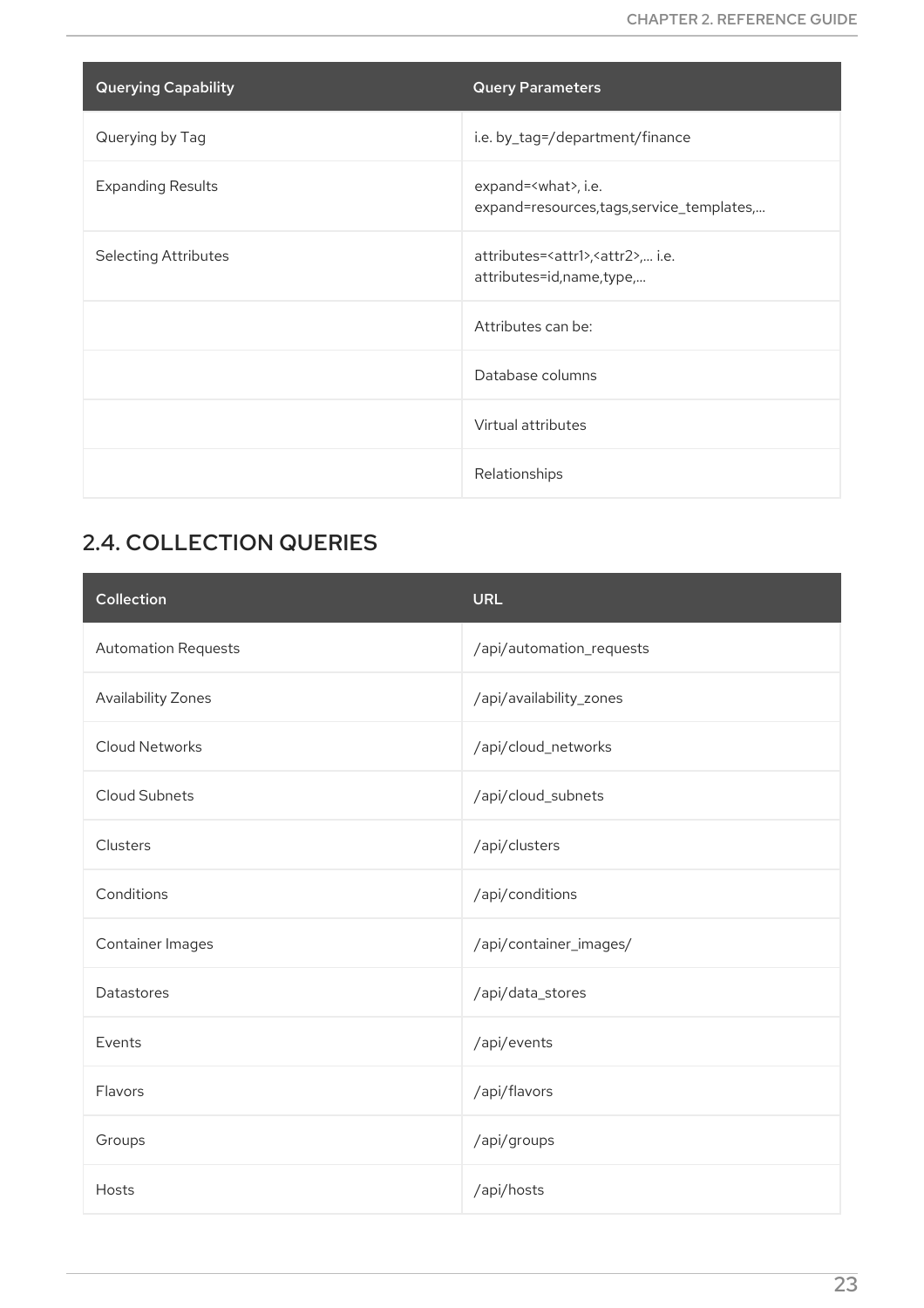| Collection                | <b>URL</b>              |
|---------------------------|-------------------------|
| Network Routers           | /api/network_routers    |
| Policies                  | /api/policies           |
| Actions                   | /api/policy_actions     |
| Policy Profiles           | /api/policy_profiles    |
| Providers                 | /api/providers          |
| <b>Provision Requests</b> | /api/provision_requests |
| Request Tasks             | /api/request_tasks      |
| Requests                  | /api/requests           |
| Resource Pools            | /api/resource_pools     |
| Roles                     | /api/roles              |
| <b>Security Groups</b>    | /api/security_groups    |
| <b>EVM Servers</b>        | /api/servers            |
| Service Catalogs          | /api/service_catalogs   |
| Service Requests          | /api/service_requests   |
| Service Templates         | /api/service_templates  |
| Services                  | /api/services           |
| Tags                      | /api/tags               |
| Tasks                     | /api/tasks              |
| Templates                 | /api/templates          |
| Users                     | /api/users              |
| Vms                       | /api/vms                |
| Zones                     | /api/zones              |

For example queries, see "Queries".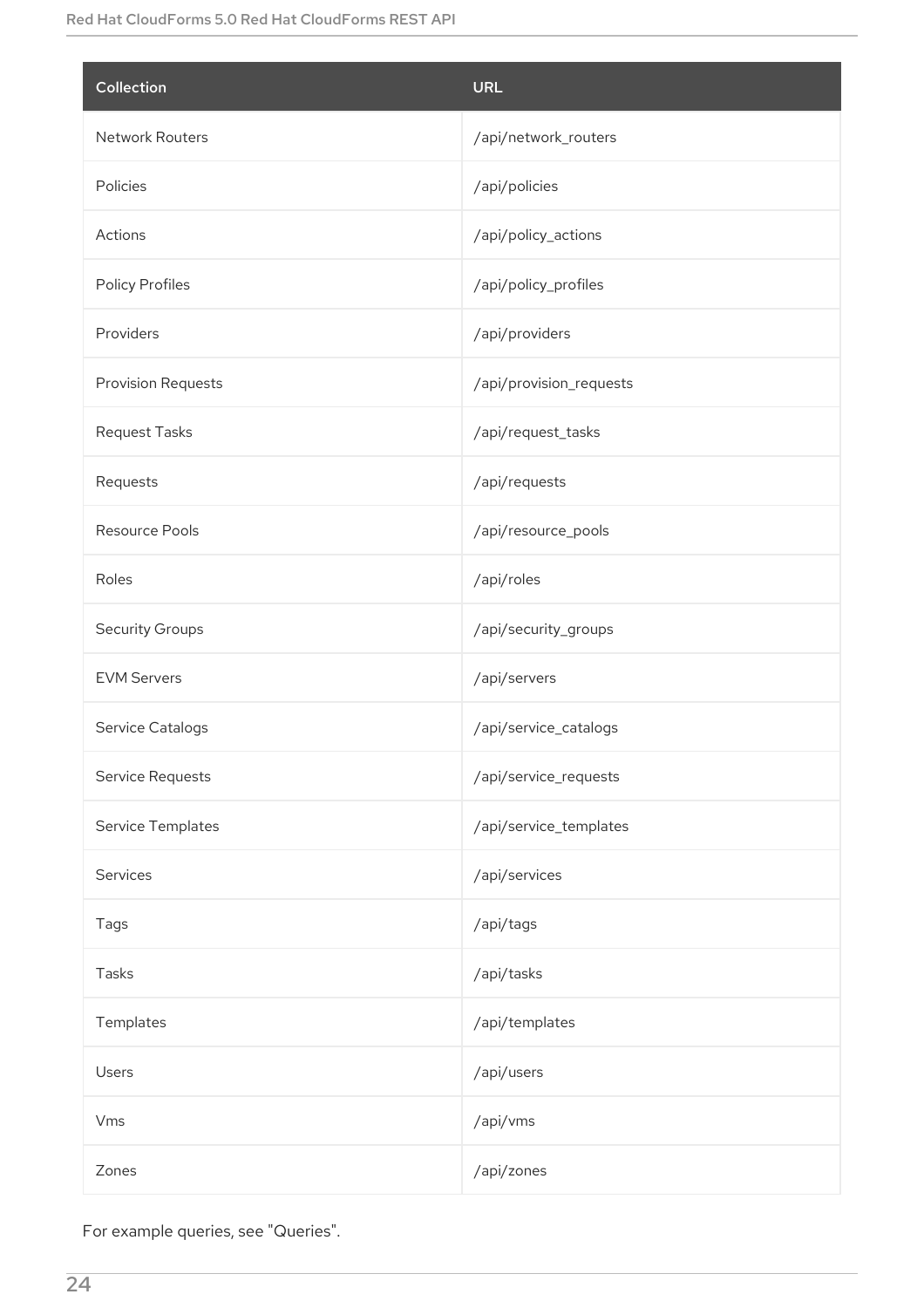# <span id="page-28-0"></span>2.5. SUB-COLLECTION QUERIES

| <b>Sub-Collection</b>                                     | <b>URL</b>                                            |
|-----------------------------------------------------------|-------------------------------------------------------|
| Tagging                                                   | /api/ <collection>/:id/tags</collection>              |
| Policies                                                  | /api/ <collection>/:id/policies</collection>          |
| Policy Profiles                                           | /api/ <collection>/:id/policy_profiles</collection>   |
|                                                           |                                                       |
| Service Requests                                          | /api/service_templates/:id/service_requests           |
| Request Tasks                                             |                                                       |
|                                                           | /api/service_requests/:id/request_tasks               |
|                                                           | /api/automation_requests/:id/request_tasks            |
|                                                           | /api/provision_requests/:id/request_tasks             |
| Request Tasks can also be accessed via the tasks<br>alias |                                                       |
|                                                           | /api/service_requests/:id/tasks                       |
|                                                           | /api/automation_requests/:id/tasks                    |
|                                                           | /api/provision_requests/:id/tasks                     |
| Infrastructure Providers                                  |                                                       |
|                                                           | /api/providers/:id/lans                               |
|                                                           | /api/hosts/:id/lans                                   |
|                                                           | /api/providers/:id/networks                           |
|                                                           | /api/providers/:id/folders (also returns Datacenters) |

# <span id="page-28-1"></span>2.6. AVAILABLE ACTIONS

| Action              | Method      | <b>URL</b>            |
|---------------------|-------------|-----------------------|
| Add Service Catalog | <b>POST</b> | /api/service_catalogs |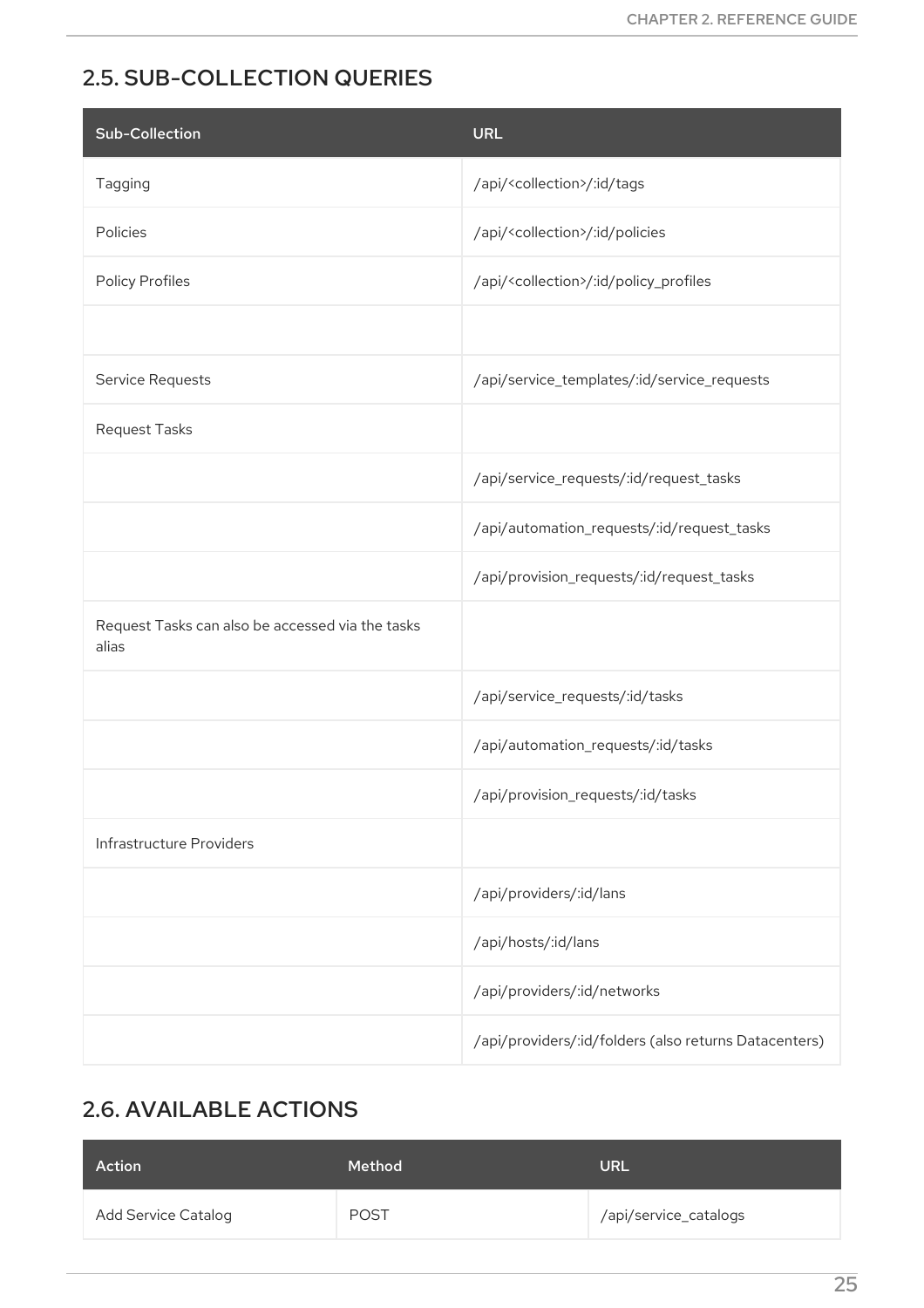| Action                               | Method       | <b>URL</b>                      |
|--------------------------------------|--------------|---------------------------------|
| <b>Add Service Catalogs</b>          | <b>POST</b>  | /api/service_catalogs           |
| <b>Edit Service Catalog</b>          | <b>POST</b>  | /api/service_catalogs/id        |
| <b>Edit Service Catalogs</b>         | <b>POST</b>  | /api/service_catalogs           |
| <b>Automation Request</b>            | <b>POST</b>  | /api/automation_requests        |
| <b>Automation Requests</b>           | <b>POST</b>  | /api/automation_requests        |
| <b>Edit Service</b>                  | <b>POST</b>  | /api/services/id                |
| Edit Service via PUT                 | <b>PUT</b>   | /api/services/id                |
| Edit Service via PATCH               | <b>PATCH</b> | /api/services/id                |
| <b>Edit Services</b>                 | <b>POST</b>  | /api/services/                  |
| Assign Tags to a Service             | <b>POST</b>  | /api/services/id/tags           |
| Assign a Tag by Name to a<br>Service | <b>POST</b>  | /api/services/id/tags           |
| Assign a Tag by Name to a<br>Service | <b>POST</b>  | /api/services/id/tags           |
| Unassign Tags from Service           | <b>POST</b>  | /api/services/id/tags           |
| Assign Tags to Cloud Networks        | <b>POST</b>  | /api/cloud_networks/id/tags     |
| Assign Tags to Cloud Subnets         | <b>POST</b>  | /api/cloud_subnets/id/tags      |
| Assign Tags to Flavors               | <b>POST</b>  | /api/flavors/id/tags            |
| Assign Tags to Availability Zones    | <b>POST</b>  | /api/availability_zones/id/tags |
| Assign Tags to Network Routers       | <b>POST</b>  | /api/network_routers/id/tags    |
| Assign Tags to Security Groups       | <b>POST</b>  | /api/security_groups/id/tags    |
| <b>Retire Service Now</b>            | <b>POST</b>  | /api/services/id                |
| Retire Service in Future             | <b>POST</b>  | /api/services/id                |
| <b>Retire Services</b>               | <b>POST</b>  | /api/services                   |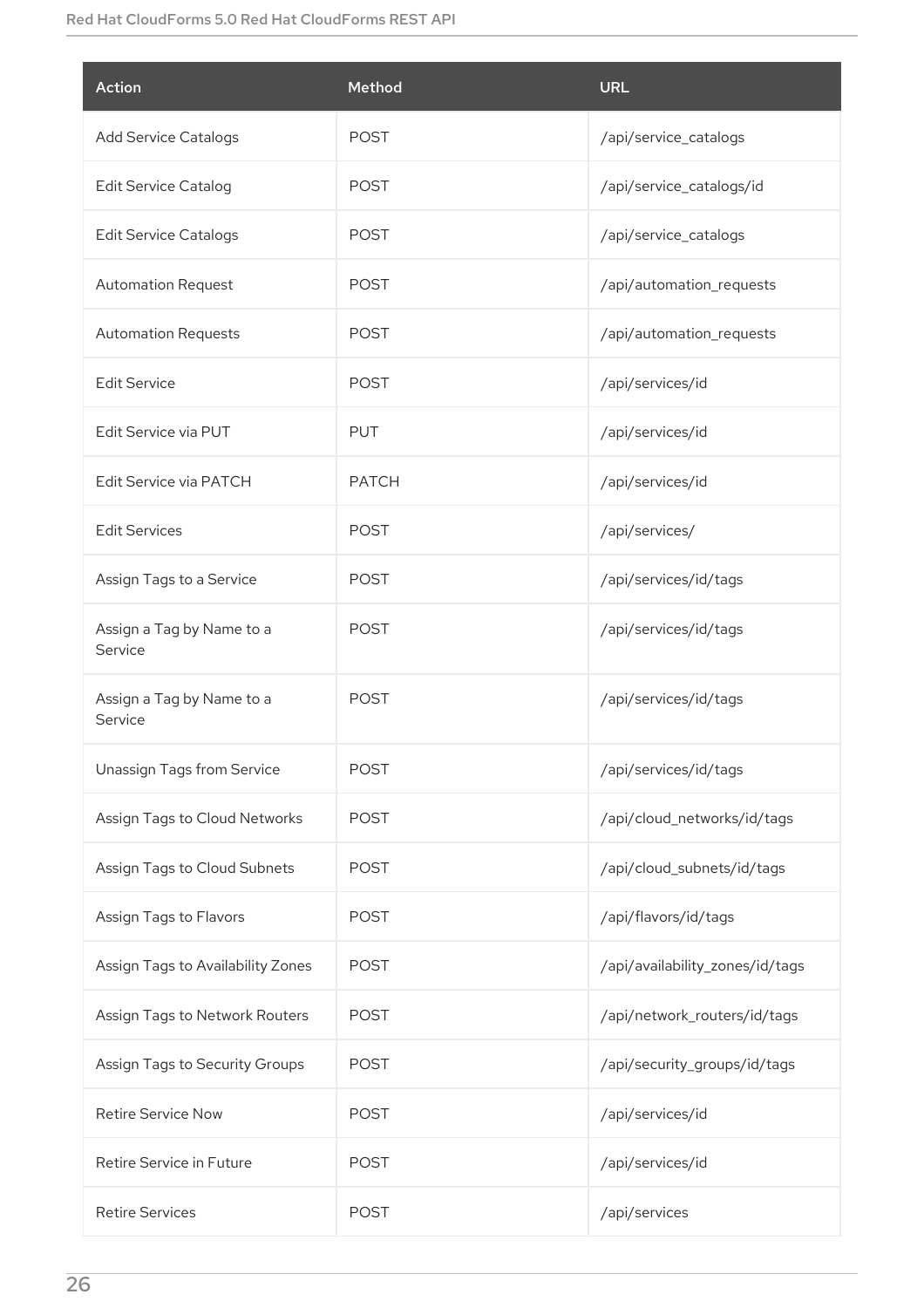| Action                                         | Method        | <b>URL</b>                                     |
|------------------------------------------------|---------------|------------------------------------------------|
| Delete Service                                 | <b>DELETE</b> | /api/services/id                               |
| <b>Delete Services</b>                         | <b>POST</b>   | /api/services                                  |
| <b>Edit Service Template</b>                   | <b>POST</b>   | /api/service_templates/id                      |
| <b>Edit Service Templates</b>                  | <b>POST</b>   | /api/service_templates                         |
| Assign Tags to Service Template                | <b>POST</b>   | /api/service_templates/id/tags                 |
| Unassign Tags from Service<br>Template         | <b>POST</b>   | /api/service_templates/id/tags                 |
| Delete Service Template                        | <b>DELETE</b> | /api/service_templates/id                      |
| Delete Service Templates                       | <b>POST</b>   | /api/service_templates                         |
| <b>Assign Service Templates</b>                | <b>POST</b>   | /api/service_catalogs/id/service_<br>templates |
| <b>Unassign Service Templates</b>              | <b>POST</b>   | /api/service_catalogs/id/service_<br>templates |
| Order Service                                  | <b>POST</b>   | /api/service_catalogs/id/service_<br>templates |
| <b>Order Services</b>                          | <b>POST</b>   | /api/service_catalogs/id/service_<br>templates |
| Delete Service Catalog                         | <b>DELETE</b> | /api/service_catalogs/id                       |
| Delete Service Catalogs                        | <b>POST</b>   | /api/service_catalogs                          |
| Provision Request                              | <b>POST</b>   | /api/provision_requests                        |
| <b>Provision Requests</b>                      | <b>POST</b>   | /api/provision_requests                        |
| Create a Provider                              | <b>POST</b>   | /api/providers                                 |
| Create a Provider with Compound<br>Credentials | <b>POST</b>   | /api/providers                                 |
| Edit a Provider                                | <b>POST</b>   | /api/providers                                 |
| Update a Provider                              | <b>POST</b>   | /api/providers                                 |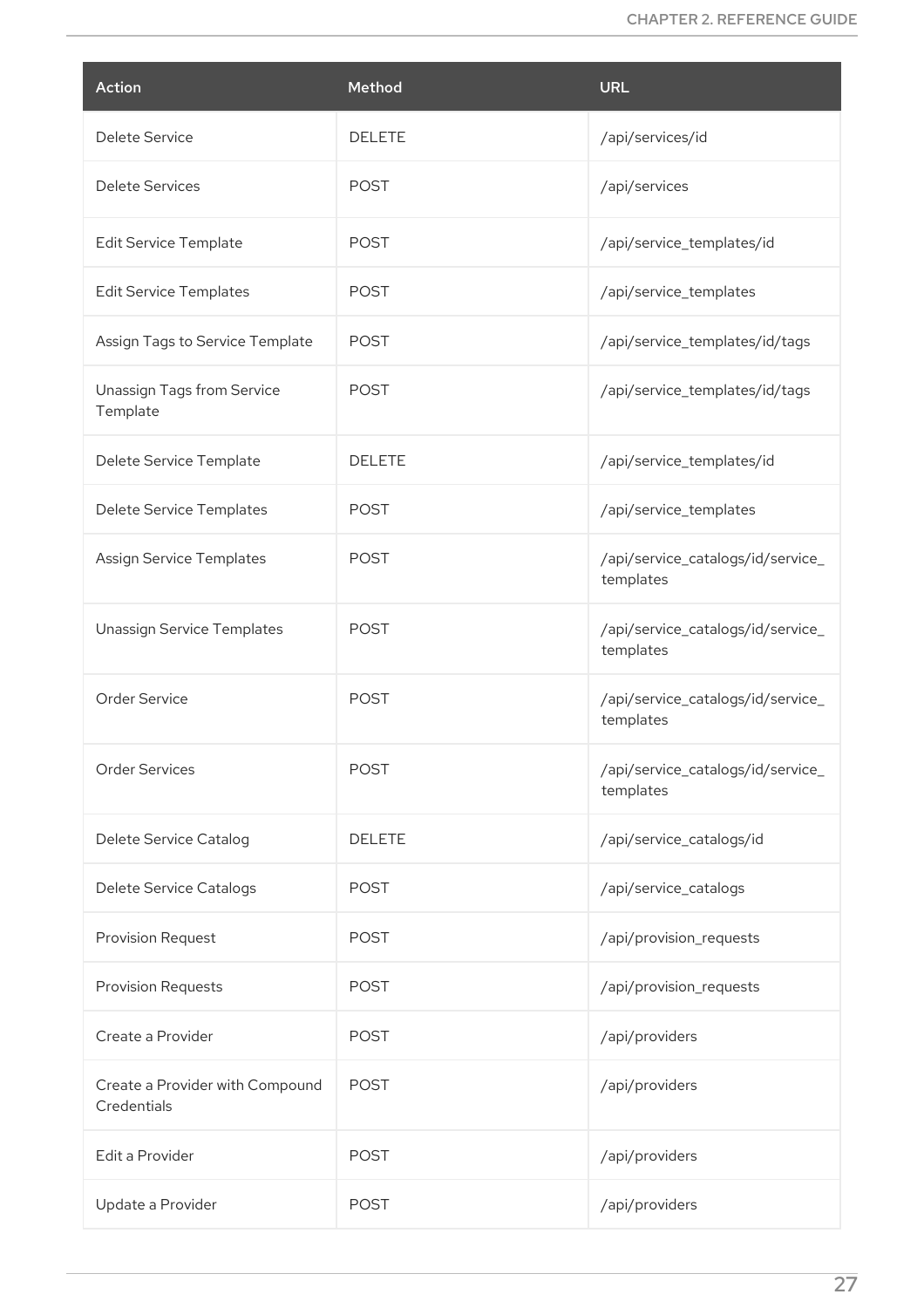| Action                        | Method        | <b>URL</b>            |
|-------------------------------|---------------|-----------------------|
| Delete a Provider             | <b>POST</b>   | /api/providers        |
| Delete Multiple Providers     | <b>POST</b>   | /api/providers        |
| Refresh a Provider            | <b>POST</b>   | /api/providers        |
| Scan a VM                     | <b>POST</b>   | /api/vms              |
| Set Owner of a VM             | <b>POST</b>   | /api/vms              |
| Add a Lifecycle Event to a VM | <b>POST</b>   | /api/vms              |
| Add an Event to a VM          | <b>POST</b>   | /api/vms              |
| Start a VM                    | <b>POST</b>   | /api/vms              |
| Stop a VM                     | <b>POST</b>   | /api/vms              |
| Suspend a VM                  | <b>POST</b>   | /api/vms              |
| Delete VMs                    | <b>DELETE</b> | /api/vms              |
| Scan a Container              | <b>POST</b>   | /api/container_images |

# <span id="page-31-0"></span>2.7. PROVISIONING REQUEST ATTRIBUTES

- **•** Request [Attribute](#page-32-0) Groups
- **•** [Requester](#page-37-0) Attributes
- **•** Custom [Attributes](#page-35-0)
- **•** [Environment](#page-39-0) Attributes
- **•** Service Catalog [Attributes](#page-33-0)
- **•** Schedule [Attributes](#page-37-1)
- Network [Attributes](#page-34-0)
- **•** Hardware [Attributes](#page-34-2)

# <span id="page-31-1"></span>2.7.1. Provisioning Request Attribute Groups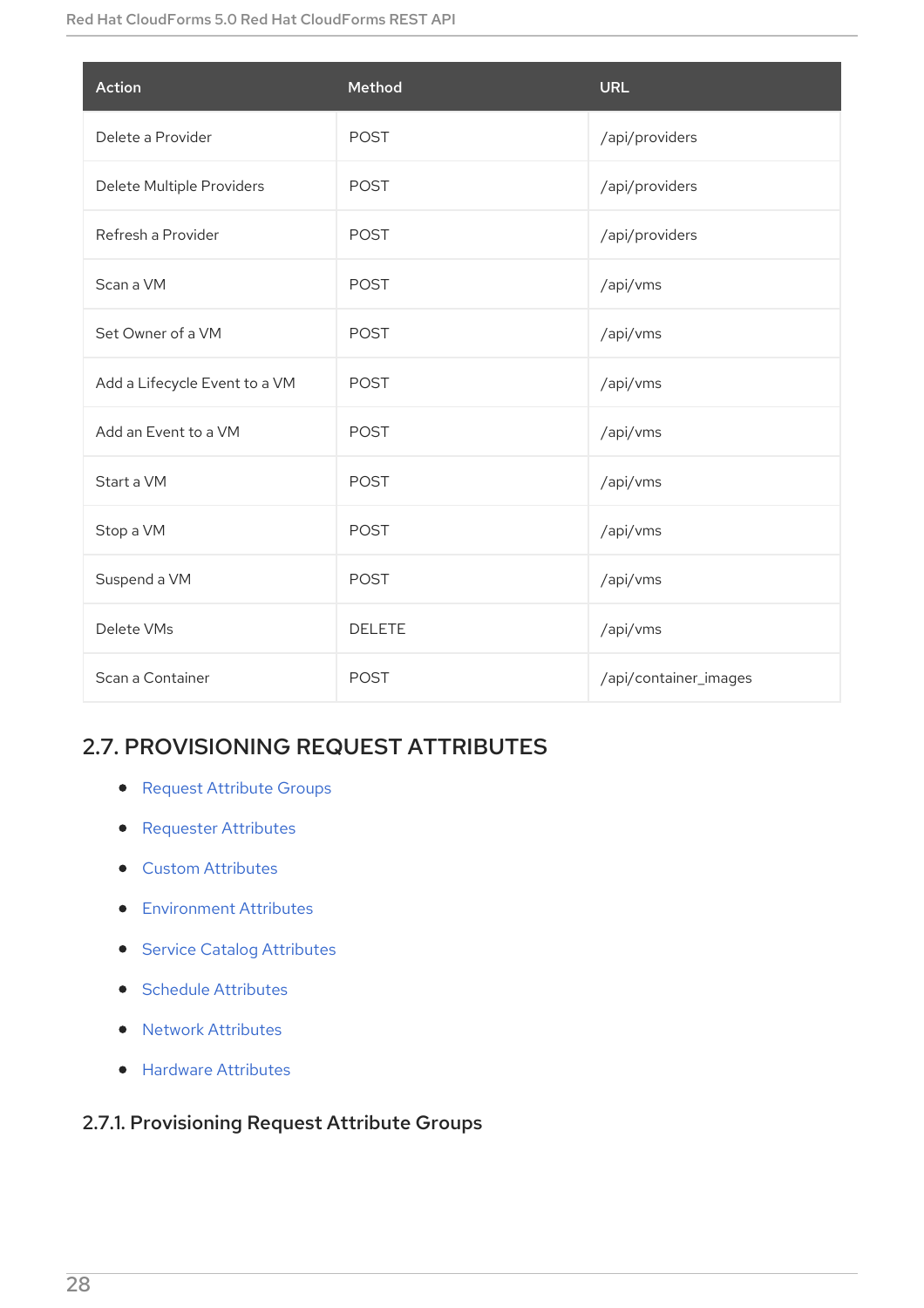<span id="page-32-0"></span>

| <b>Attribute Group</b> | <b>Type</b> | <b>Description</b>                                                                                                                                                                                                                                                                                                                                                                         |
|------------------------|-------------|--------------------------------------------------------------------------------------------------------------------------------------------------------------------------------------------------------------------------------------------------------------------------------------------------------------------------------------------------------------------------------------------|
| version                | string      | Interface version. Defaults to 1.1                                                                                                                                                                                                                                                                                                                                                         |
| template_fields        | hash        | Fields used to find the template<br>virtual machine. Provide any or all<br>fields. Supply a guid or ems_guid<br>to protect against matching<br>same-named templates on<br>different Providers within the<br>appliance.<br>Supported fields are: name=[VM<br>Template Name] Example:<br>template_1 guid=[guid value from<br>vms resource] ems_guid=<br>[uid_ems value from vms<br>resource] |
| vm_fields              | hash        | Allows for setting properties on<br>the Service Catalog, Hardware,<br>Network, Customize, and<br>Schedule tabs in the Provisioning<br>dialog.                                                                                                                                                                                                                                              |
| requester              | hash        | Allows for the setting of<br>properties on the Requester tab<br>in the Provisioning dialog.                                                                                                                                                                                                                                                                                                |
| tags                   | hash        | Tags to apply to newly created<br>virtual machine.<br>Example:<br>network_location=Internal cc=001                                                                                                                                                                                                                                                                                         |
| additional_values      | hash        | Additional values are name-value<br>pairs stored with a provision<br>request, but not used by the core<br>provisioning code. These values<br>are usually referenced from<br>automate methods for custom<br>processing.<br>Example: Store a request_id from<br>an external system so the system<br>can be notified during the<br>provisioning process.                                      |
| ems_custom_attributes  | hash        | Custom attributes applied to the<br>virtual machine through the<br>Provider as part of provisioning.                                                                                                                                                                                                                                                                                       |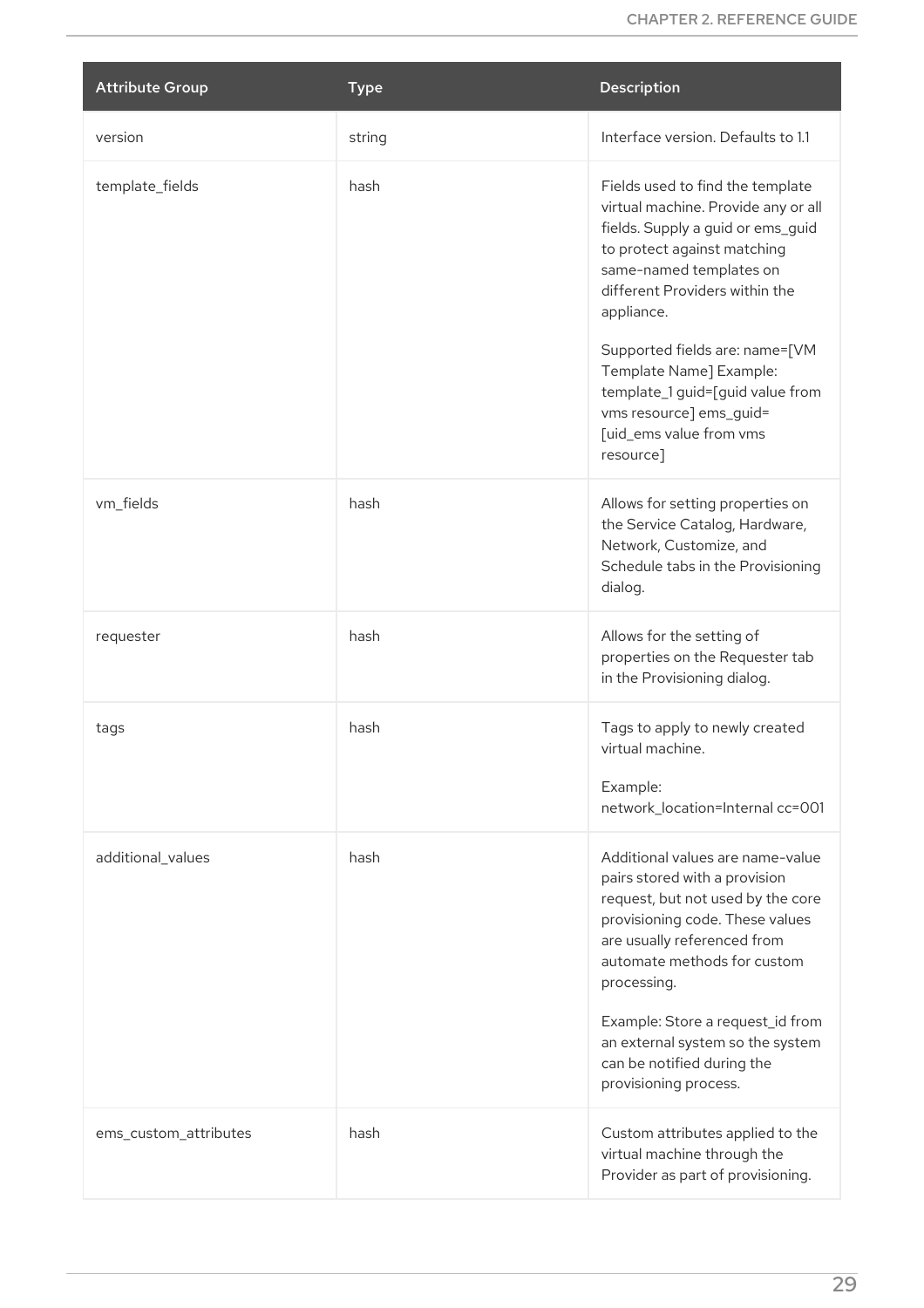| <b>Attribute Group</b> | Type | <b>Description</b>                                                                                         |
|------------------------|------|------------------------------------------------------------------------------------------------------------|
| miq_custom_attributes  | hash | Custom attributes applied to the<br>virtual machine and stored in the<br>database as part of provisioning. |

# <span id="page-33-0"></span>2.7.2. Service Catalog Attributes

These attributes are used in the **vm\_fields** attribute group:

| <b>Attribute</b> | <b>Type</b> | Description                                                | <b>Default</b> |
|------------------|-------------|------------------------------------------------------------|----------------|
| number_of_vms    | integer     | Number of virtual<br>machines - maximum 50                 | $\mathbf{1}$   |
| vm_description   | string      | Virtual machine<br>description - maximum<br>100 characters |                |
| vm_prefix        | string      | Virtual machine name<br>prefix or suffix                   |                |
| src_vm_id        | integer     | Name                                                       |                |
| vm_name          | string      | Virtual machine name                                       |                |
| pxe_image_id     | string      | Image                                                      |                |
| pxe_server_id    | integer     | Server                                                     |                |
| host_name        | string      | Host name                                                  |                |
| provision_type   | string      | Provision type                                             | vmware         |
| linked_clone     | boolean     | Linked clone                                               | false          |
| snapshot         | string      | Snapshot                                                   |                |
| vm_filter        | integer     | Filter                                                     |                |

# <span id="page-33-1"></span>2.7.3. Hardware Attributes

These attributes are used in the **vm\_fields** attribute group:

| Attribute<br><b>Description</b><br><b>Type</b> | <b>Values</b> | <b>Default</b> |
|------------------------------------------------|---------------|----------------|
|------------------------------------------------|---------------|----------------|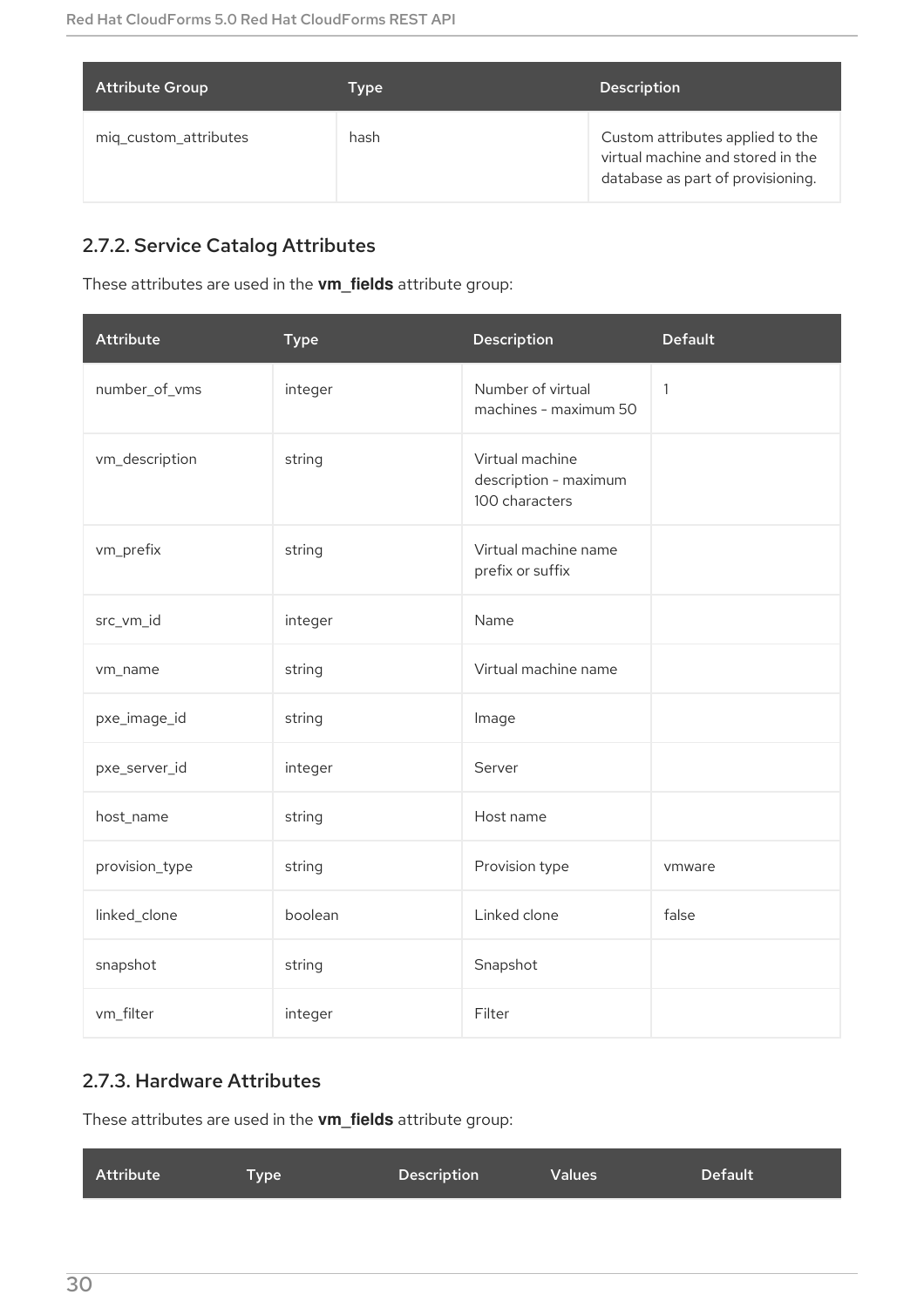<span id="page-34-2"></span>

| <b>Attribute</b>      | <b>Type</b> | <b>Description</b> | <b>Values</b>             | <b>Default</b> |
|-----------------------|-------------|--------------------|---------------------------|----------------|
| disk_format           | string      | Disk format        | thick, thin,<br>unchanged | unchanged      |
| cpu_limit             | integer     | CPU (MHz)          |                           |                |
| memory_limit          | integer     | Memory (MB)        |                           |                |
| number_of_socket<br>S | integer     | Number of sockets  | 1, 2, 4, 8                | 1              |
| cores_per_socket      | integer     | Cores per socket   | 1, 2, 4, 8                | 1              |
| cpu_reserve           | integer     | CPU (MHz)          |                           |                |
| vm_memory             | string      | Memory (MB)        | 1024, 2048, 4096          | 1024           |
| memory_reserve        | integer     | Memory (MB)        |                           |                |
| network_adapters      | integer     | Network adapters   | 1, 2, 3, 4                | 1              |

# <span id="page-34-0"></span>2.7.4. Network Attributes

These attributes are used in the **vm\_fields** attribute group:

| Attribute   | <b>Type</b> | <b>Description</b> |
|-------------|-------------|--------------------|
| vlan        | string      | <b>vLAN</b>        |
| mac_address | string      | MAC address        |

# <span id="page-34-1"></span>2.7.5. Custom Attributes

These attributes are used in the **vm\_fields** attribute group:

| <b>Attribute</b>         | <b>Type</b> | <b>Description</b>            | <b>Values</b> | <b>Default</b> |
|--------------------------|-------------|-------------------------------|---------------|----------------|
| dns_servers              | string      | DNS server list               |               |                |
| sysprep_organizati<br>on | string      | Organization                  |               |                |
| sysprep_password         | string      | New administrator<br>password |               |                |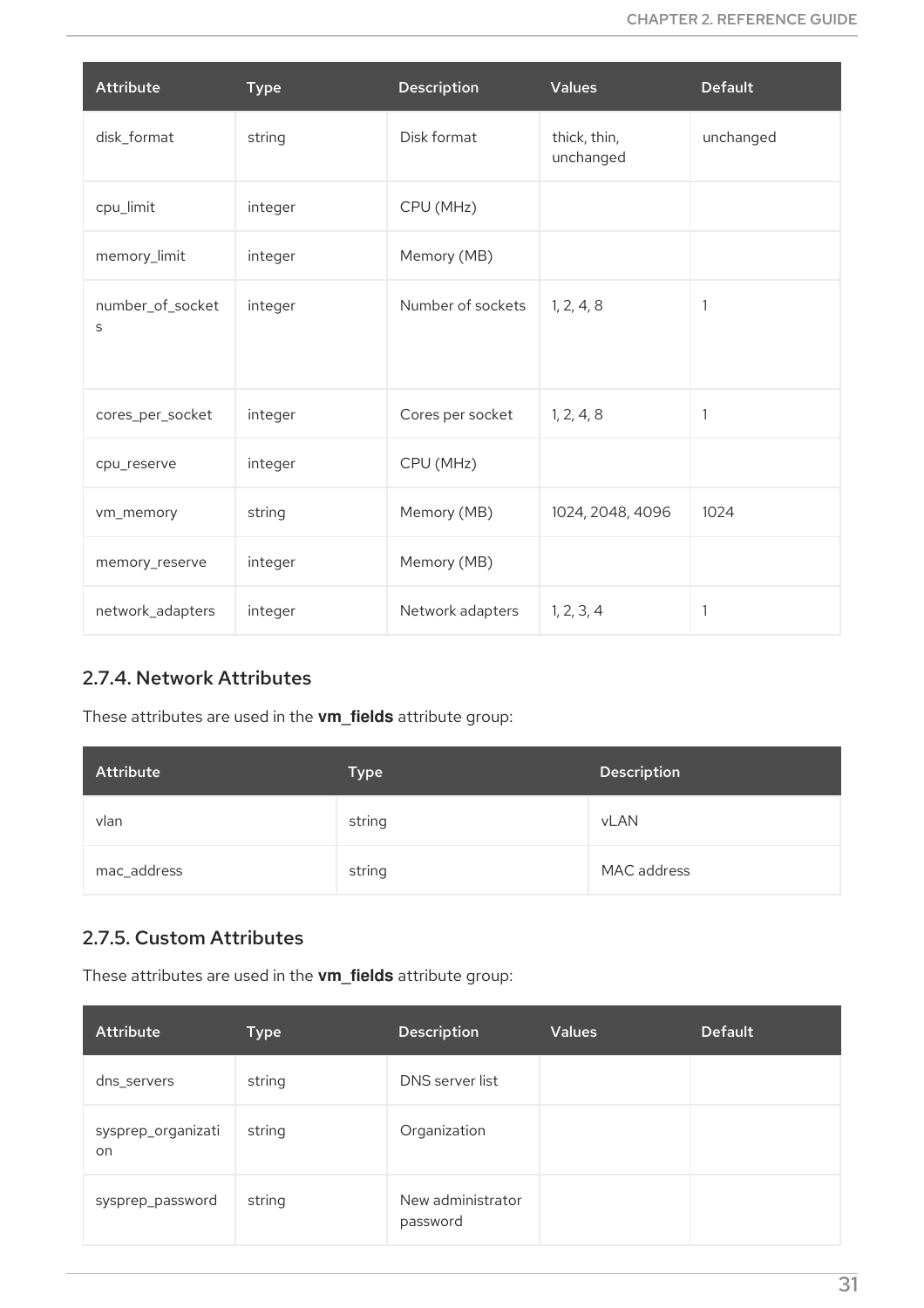<span id="page-35-0"></span>

| <b>Attribute</b>                           | <b>Type</b> | Description                                                                                        | <b>Values</b>        | <b>Default</b>   |
|--------------------------------------------|-------------|----------------------------------------------------------------------------------------------------|----------------------|------------------|
| sysprep_custom_s<br>pec                    | string      | Name (Note: This<br>is not supported<br>when being passed<br>by VMware<br>through an API<br>call.) |                      |                  |
| sysprep_server_lic<br>ense_mode            | string      | Identification                                                                                     | perServer, perSeat   |                  |
| Idap_ous                                   | string      | LDAP group                                                                                         |                      |                  |
| sysprep_timezone                           | string      | Timezone                                                                                           |                      |                  |
| dns_suffixes                               | string      | DNS suffix list                                                                                    |                      |                  |
| sysprep_product_i<br>d                     | string      | ProductID                                                                                          |                      |                  |
| sysprep_identificat<br>ion                 | string      | Identification                                                                                     | domain,<br>workgroup |                  |
| sysprep_per_serve<br>r_max_connection<br>S | string      | Maximum<br>connections                                                                             |                      | 5                |
| sysprep_computer<br>_name                  | string      | Computer name                                                                                      |                      |                  |
| sysprep_workgrou<br>p_name                 | string      | Workgroup name                                                                                     |                      | <b>WORKGROUP</b> |
| sysprep_spec_over<br>ride                  | boolean     | Override<br>specification                                                                          |                      | false            |
| addr_mode                                  | string      | Address mode                                                                                       | static, dhcp         | dhcp             |
| linux_host_name                            | string      | Computer name                                                                                      |                      |                  |
| sysprep_domain_a<br>dmin                   | string      | Domain admin                                                                                       |                      |                  |
| sysprep_change_si<br>d                     | boolean     | Change SID                                                                                         |                      | true             |
| sysprep_domain_n<br>ame                    | string      | Domain name                                                                                        |                      |                  |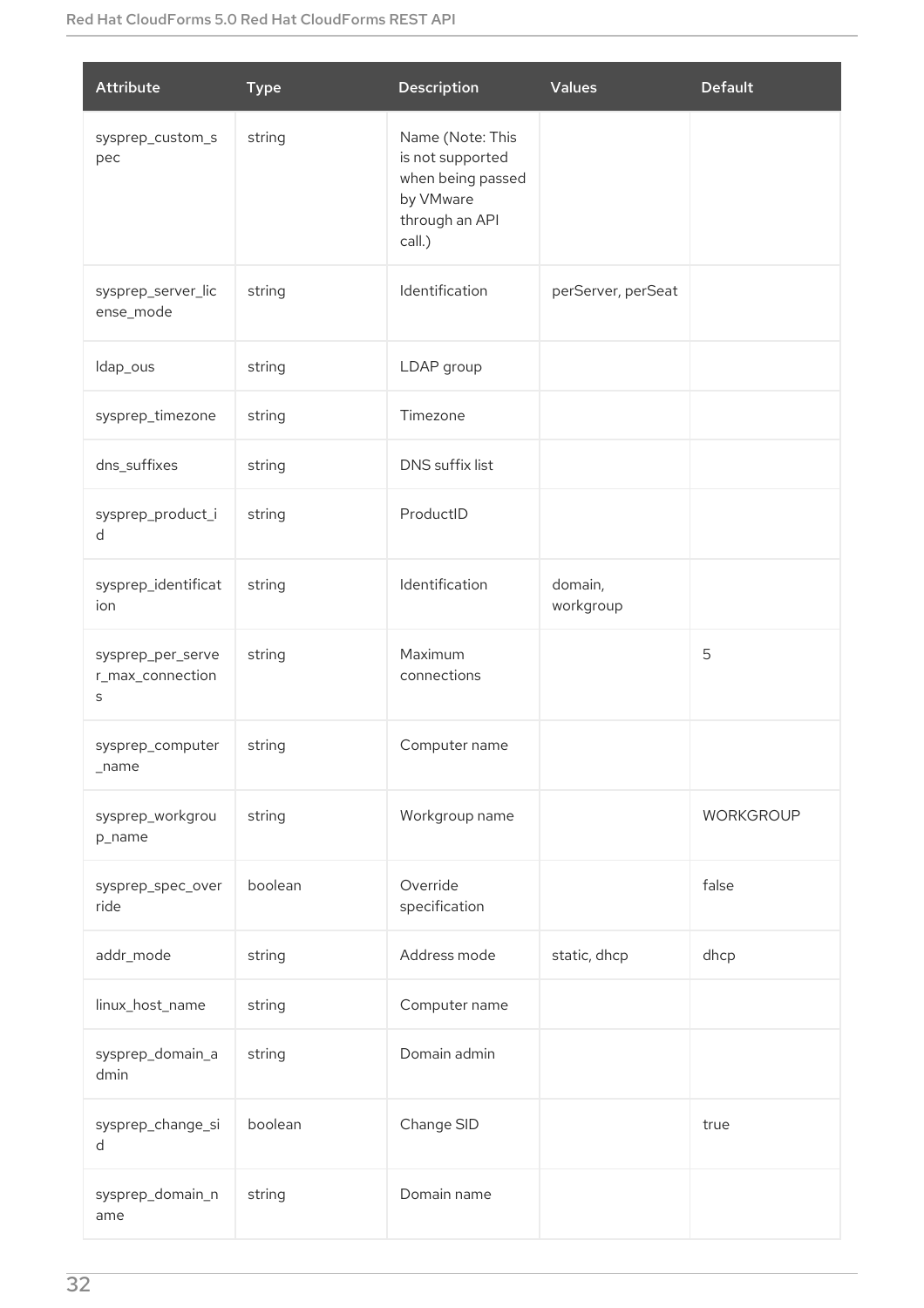| Attribute                         | <b>Type</b> | Description      | <b>Values</b> | <b>Default</b> |
|-----------------------------------|-------------|------------------|---------------|----------------|
| sysprep_upload_fil<br>е           | string      | Upload           |               |                |
| gateway                           | string      | Gateway          |               |                |
| ip_addr                           | string      | IP address       |               |                |
| linux_domain_nam<br>е             | string      | Domain name      |               |                |
| sysprep_domain_p<br>assword       | string      | Domain password  |               |                |
| sysprep_auto_logo<br>n            | boolean     | Auto Logon       |               | true           |
| sysprep_enabled                   | string      | Customize        |               | disabled       |
| sysprep_delete_ac<br>counts       | boolean     | Delete accounts  |               | false          |
| sysprep_upload_te<br>xt           | string      | Sysprep text     |               |                |
| wins_servers                      | string      | WINS server list |               |                |
| subnet_mask                       | string      | Subnet mask      |               |                |
| sysprep_full_name                 | string      | Full name        |               |                |
| sysprep_auto_logo<br>n_count      | integer     | Auto logon count | 1, 2, 3       | 1              |
| customization_tem<br>plate_id     | integer     | Script name      |               |                |
| root_password                     | string      | Root password    |               |                |
| hostname                          | string      | Host name        |               |                |
| customization_tem<br>plate_script | string      | Script text      |               |                |

## 2.7.6. Schedule Attributes

These attributes are used in the **vm\_fields** attribute group: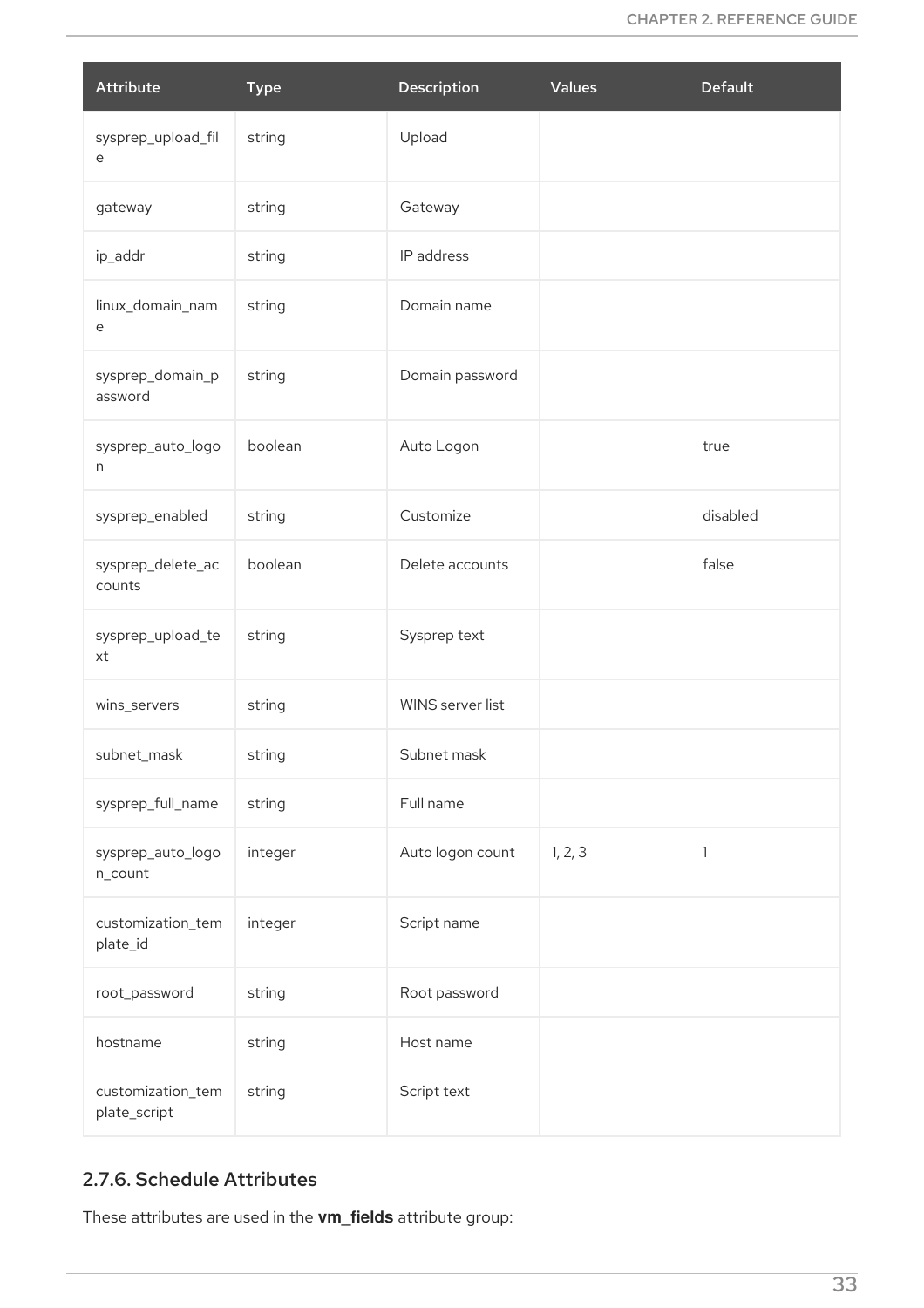| <b>Attribute</b> | <b>Type</b> | <b>Description</b>                             | <b>Values</b>                                     | <b>Default</b> |
|------------------|-------------|------------------------------------------------|---------------------------------------------------|----------------|
| schedule_type    | string      | When to provision                              | schedule,<br>immediately (On<br>Approval)         | immediately    |
| vm_auto_start    | boolean     | Power on virtual<br>machines after<br>creation |                                                   | true           |
| schedule_time    | time        | Time to provision<br>on                        |                                                   |                |
| retirement       | integer     | Time until<br>retirement                       | O (Indefinite),<br>1.month, 3.months,<br>6.months | $\circ$        |
| retirement_warn  | integer     | Retirement<br>warning                          | 1.week, 2.weeks,<br>30.days                       | 1.week         |

# 2.7.7. Requester Attributes

These attributes are used in the requester attribute group:

| <b>Attribute</b>    | <b>Type</b> | <b>Description</b>     |
|---------------------|-------------|------------------------|
| owner_phone         | string      | Phone                  |
| owner_country       | string      | Country/Region         |
| owner_phone_mobile  | string      | Mobile phone           |
| owner_title         | string      | Title                  |
| owner_first_name    | string      | First name             |
| owner_manager       | string      | Manager name           |
| owner_address       | string      | Address                |
| owner_company       | string      | Company                |
| owner_last_name     | string      | Last name              |
| owner_manager_email | string      | Manager e-mail address |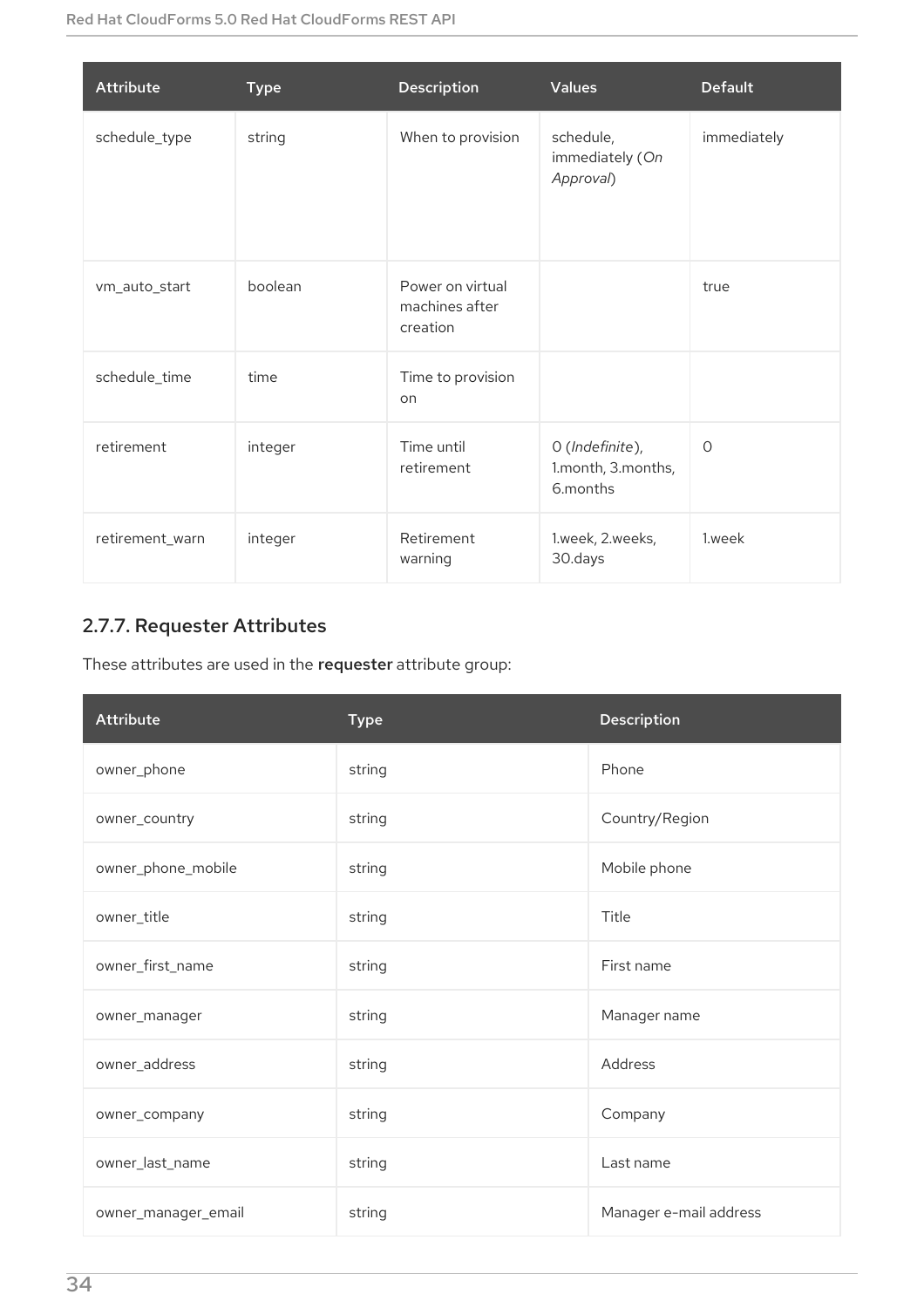| <b>Attribute</b>    | <b>Type</b> | <b>Description</b>          |
|---------------------|-------------|-----------------------------|
| owner_city          | string      | City                        |
| owner_department    | string      | Department                  |
| owner_load_ldap     | button      | Look up LDAP e-mail address |
| owner_manager_phone | string      | Manager phone               |
| owner_state         | string      | State                       |
| owner_office        | string      | Office                      |
| owner_zip           | string      | Zip code                    |
| owner_email         | string      | E-Mail                      |
| request_notes       | string      | Notes                       |

## 2.7.8. Environment Attributes

These attributes cannot be passed directly. To use these attributes, provide additional\_values and allow customization methods to use these attributes, then modify the request accordingly.

| <b>Attribute</b>                     | <b>Type</b> | <b>Description</b>     | <b>Values</b> | <b>Default</b> |
|--------------------------------------|-------------|------------------------|---------------|----------------|
| new_datastore_gr<br>ow_increment     | integer     | Grow increment<br>(GB) |               |                |
| new_datastore_cre<br>ate             | boolean     | Create datastore       |               | false          |
| placement_cluster<br>$\_name$        | integer     | Name                   |               |                |
| new_datastore_ag<br>gregate          | string      | Aggregate              |               |                |
| new_datastore_ma<br>x_size           | integer     | Max size (GB)          |               |                |
| new_datastore_sto<br>rage_controller | string      | Controller             |               |                |
| cluster_filter                       | integer     | Filter                 |               |                |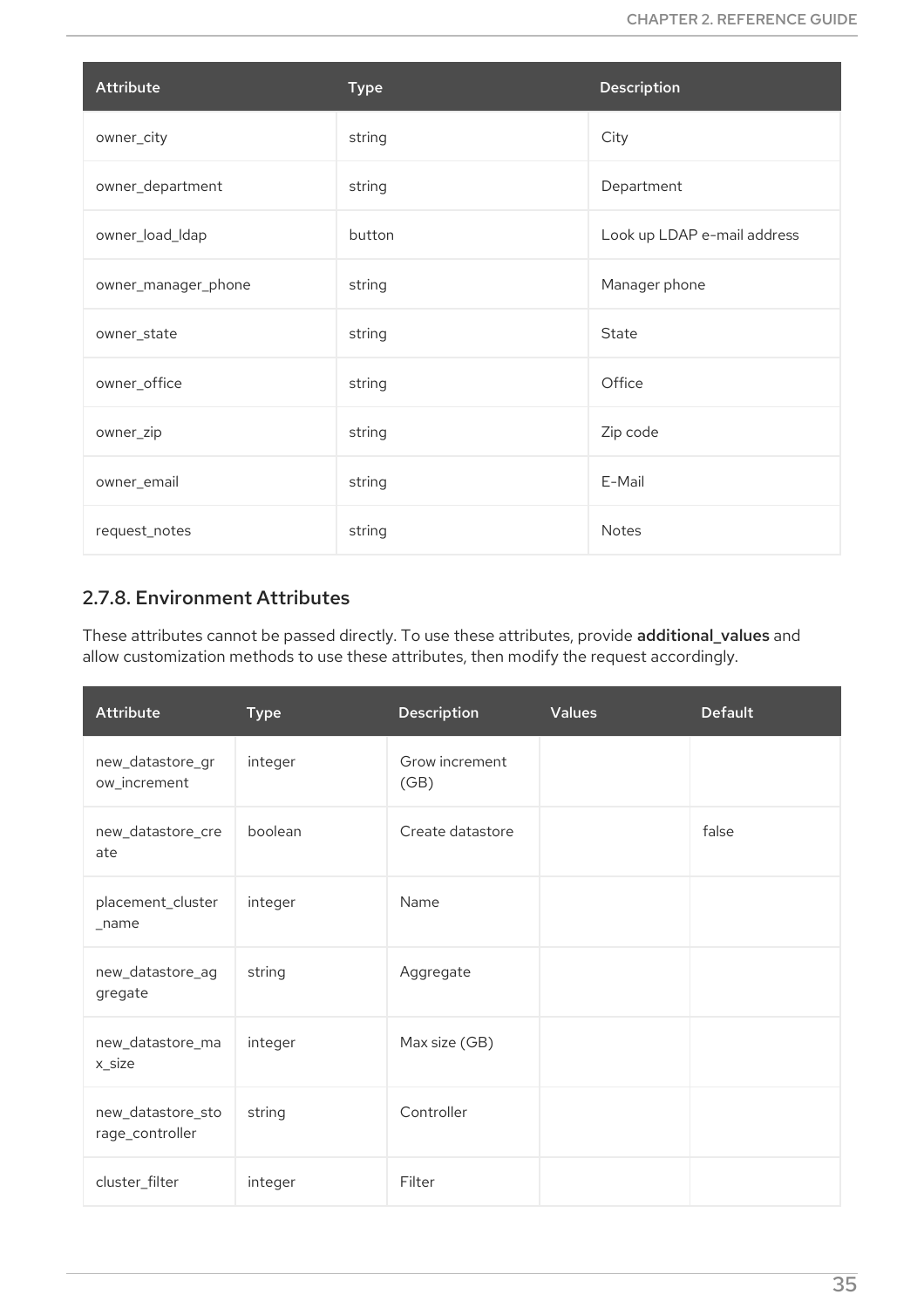| <b>Attribute</b>                 | <b>Type</b> | Description             | <b>Values</b> | <b>Default</b>                                                                                                         |
|----------------------------------|-------------|-------------------------|---------------|------------------------------------------------------------------------------------------------------------------------|
| host_filter                      | integer     | Filter                  |               |                                                                                                                        |
| ds_filter                        | integer     | Filter                  |               |                                                                                                                        |
| new_datastore_vol<br>ume         | string      | Volume                  |               |                                                                                                                        |
| placement_host_n<br>ame          | integer     | Name                    |               |                                                                                                                        |
| placement_ds_na<br>me            | integer     | Name                    |               |                                                                                                                        |
| new_datastore_fs_<br>type        | string      | FS Type                 | NFS, VMFS     | <b>NFS</b>                                                                                                             |
| rp_filter                        | integer     | Filter                  |               |                                                                                                                        |
| new_datastore_thi<br>n_provision | string      | Thin provision          |               |                                                                                                                        |
| placement_auto                   | boolean     | Choose<br>automatically |               | false (NOTE:<br>placement_auto<br>defaults to true<br>for requests made<br>from the API or<br>CloudForms<br>Automate.) |
| new_datastore_siz<br>e           | integer     | Size (GB)               |               |                                                                                                                        |
| new_datastore_aut<br>ogrow       | string      | Autogrow                |               | false                                                                                                                  |
| placement_folder_<br>name        | integer     | Name                    |               |                                                                                                                        |
| new_datastore_na<br>me           | string      | Name                    |               |                                                                                                                        |
| placement_rp_nam<br>е            | integer     | Name                    |               |                                                                                                                        |
| placement_dc_na<br>me            | integer     | Name                    |               |                                                                                                                        |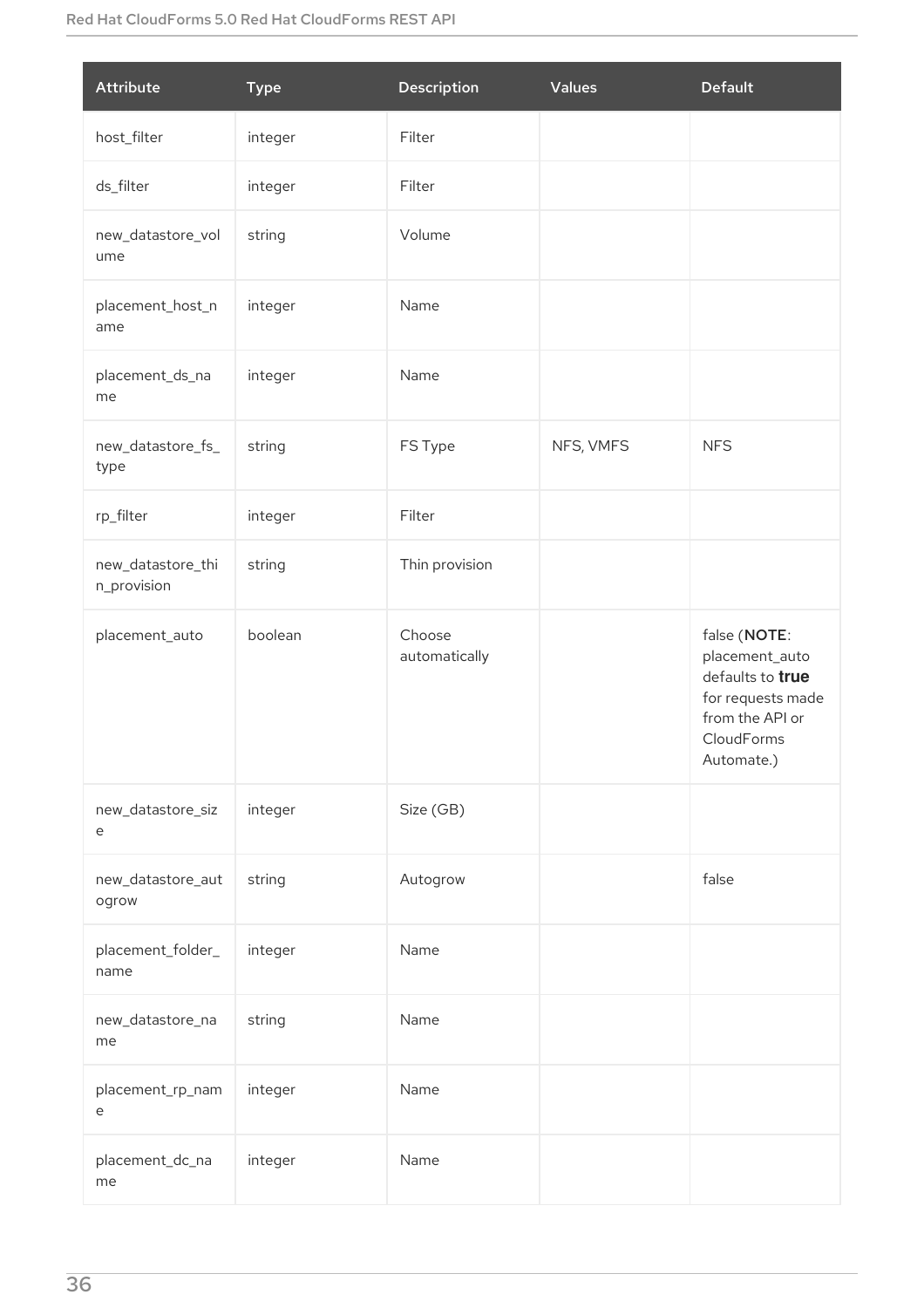# CHAPTER 3. EXAMPLES

This section provides a collection of examples of using the REST API to interact with resources in a Red Hat CloudForms environment.

# 3.1. GENERAL QUERIES

This section introduces a number of general examples of how to use the REST API to query resources, and return information about resources and events.

## 3.1.1. Queries

Query all virtual machines:

GET /api/vms

Query a specific virtual machine:

GET /api/vms/1386

Query all virtual machines, but return only the name and vendor:

GET /api/vms?expand=resources&attributes=name,vendor

Query all virtual machines named sample\*, and return the name and vendor:

GET /api/vms?expand=resources&attributes=name,vendor&filter[]="name='sample%'"

Query all virtual machines, but only return the first 500 results:

GET /api/vms?offset=0&limit=500

Query all virtual machines, but return the second 500 results:

GET /api/vms?offset=500&limit=500

Query the first 1000 virtual machines named test\*, get the name, vendor, and guid, and sort by name in ascending order:

GET /api/vms? offset=0&limit=1000&filter[]="name='test%'"&expand=resources&attributes=name,vendor,guid&sort\_by= name&sort\_order=asc

Query services tagged for the finance department:

GET /api/services?by\_tag=/department/finance

Get the details of tags for the first service:

GET /api/services/1/tags?expand=resources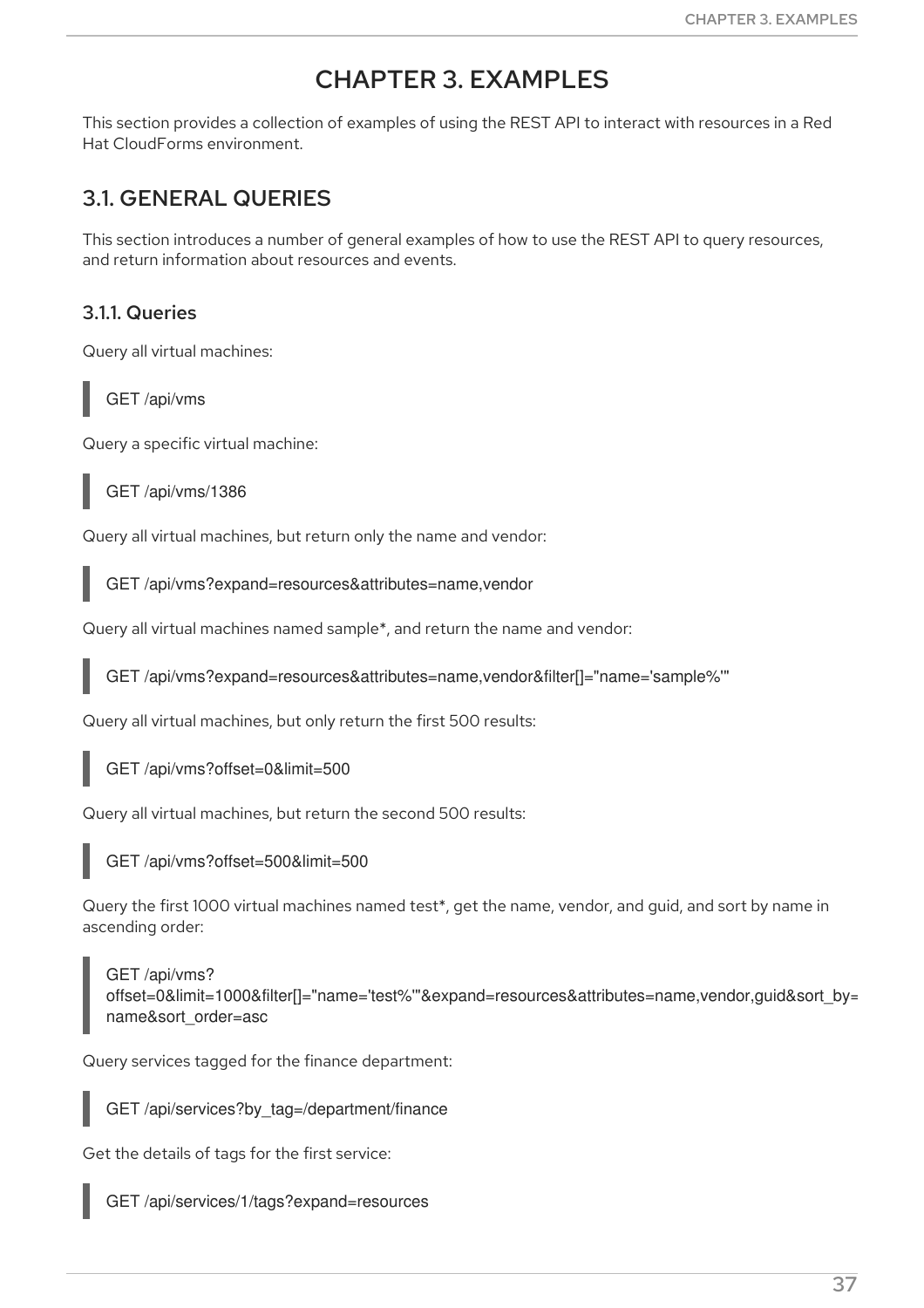Get the details of the first service catalog and related details on the assigned service templates:

GET /api/service\_catalogs/1?expand=service\_templates

GET /api/service\_templates/25/service\_requests?expand=resources,request\_tasks

Get a specific provision request with expanded details on the associated provision request tasks:

GET /api/provision\_requests/120?expand=tasks

Query infrastructure provider information:

GET /api/providers/120?expand=resources,lans,networks,folders

### 3.1.2. Paging Queries

This series of requests shows paging queries and the expected responses for each subsequent page.

#### 3.1.2.1. Request:

```
GET /api/vms?offset=0&limit=500
  &sort_order=asc&sort_by=name
  &expand=resources&attributes=name
```
#### 3.1.2.2. Response:

```
{
 "name": "vms",
"count": 1912,
"subcount": 500,
"resources": [
  {
   "href": "https://hostname/api/vms/176",
   "id": 176,
   "name": "53 Zone1"
  },
  ...
  {
   "href": "https://hostname/api/vms/1575",
   "id": 1575,
   "name": "VmEmpty-3de98f0f-c6f3-4f8b-a932-554713a61067"
  }
],
"actions": [
 ]
}
```
#### 3.1.2.3. Request: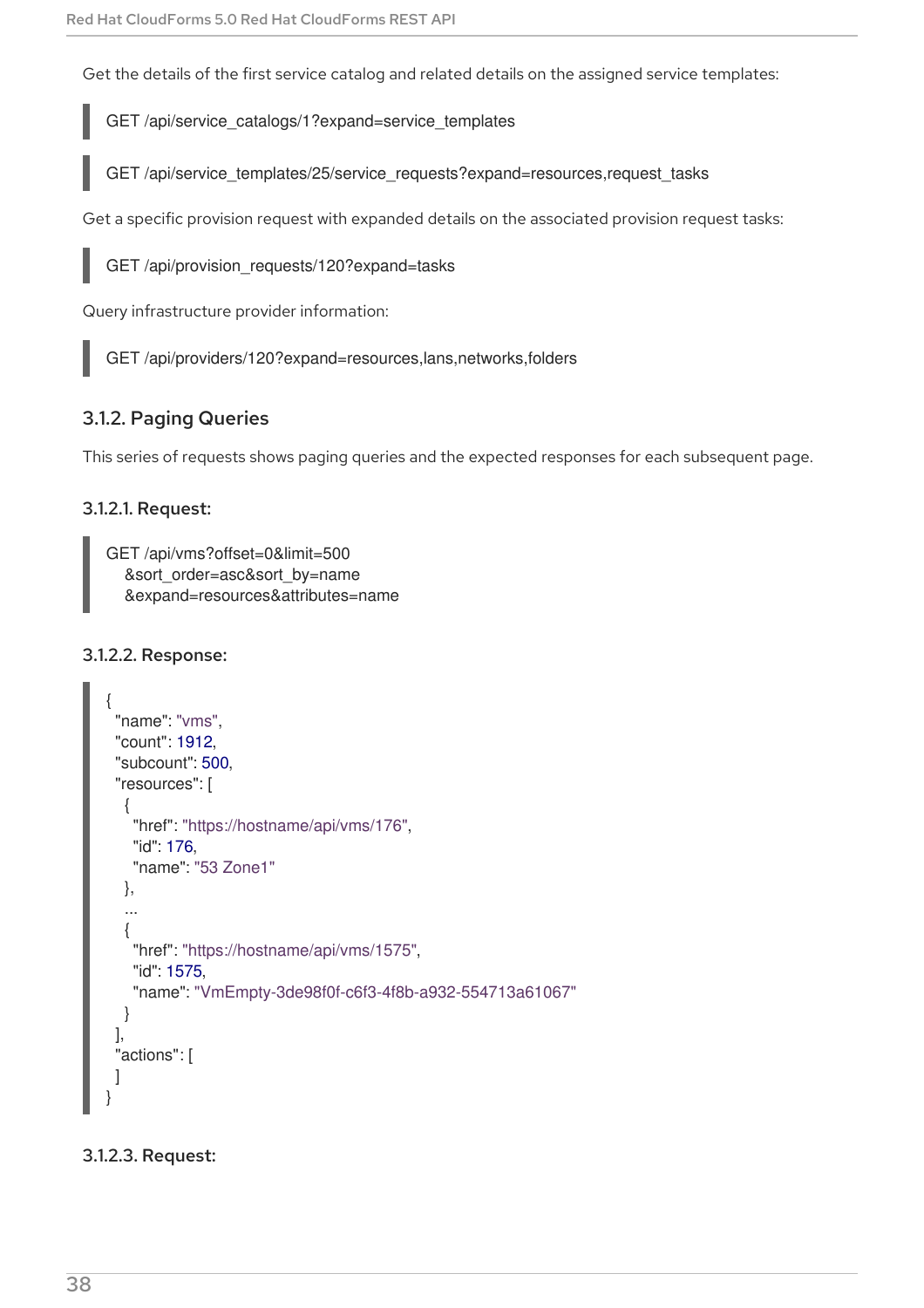GET /api/vms?offset=500&limit=500 &sort\_order=asc&sort\_by=name &expand=resources&attributes=name

#### 3.1.2.4. Response:

```
{
"name": "vms",
"count": 1912,
"subcount": 500,
"resources": [
  {
   "href": "https://hostname/api/vms/1574",
   "id": 1574,
   "name": "VmEmpty-3e13ff43-6907-4a22-8f95-58aeb1bffa0b"
  },
  ...
  {
   "href": "https://hostname/api/vms/1076",
   "id": 1076,
   "name": "VmEmpty-9a885181-7771-4f91-9805-245c7606d833"
 }
],
"actions": [
]
}
```
#### 3.1.2.5. Request:

```
GET /api/vms?offset=1000&limit=500
  &sort_order=asc&sort_by=name
  &expand=resources&attributes=name
```
#### 3.1.2.6. Response:

```
{
"name": "vms",
"count": 1912,
"subcount": 500,
"resources": [
  {
   "href": "https://hostname/api/vms/1074",
   "id": 1074,
   "name": "VmEmpty-9ab9e101-92b0-4b6b-864e-e196538da8a8"
 },
  ...
  {
   "href": "https://hostname/api/vms/575",
   "id": 575,
   "name": "VmEmpty-f251f135-01c8-4d44-b8e1-37b30844a9dd"
 }
],
```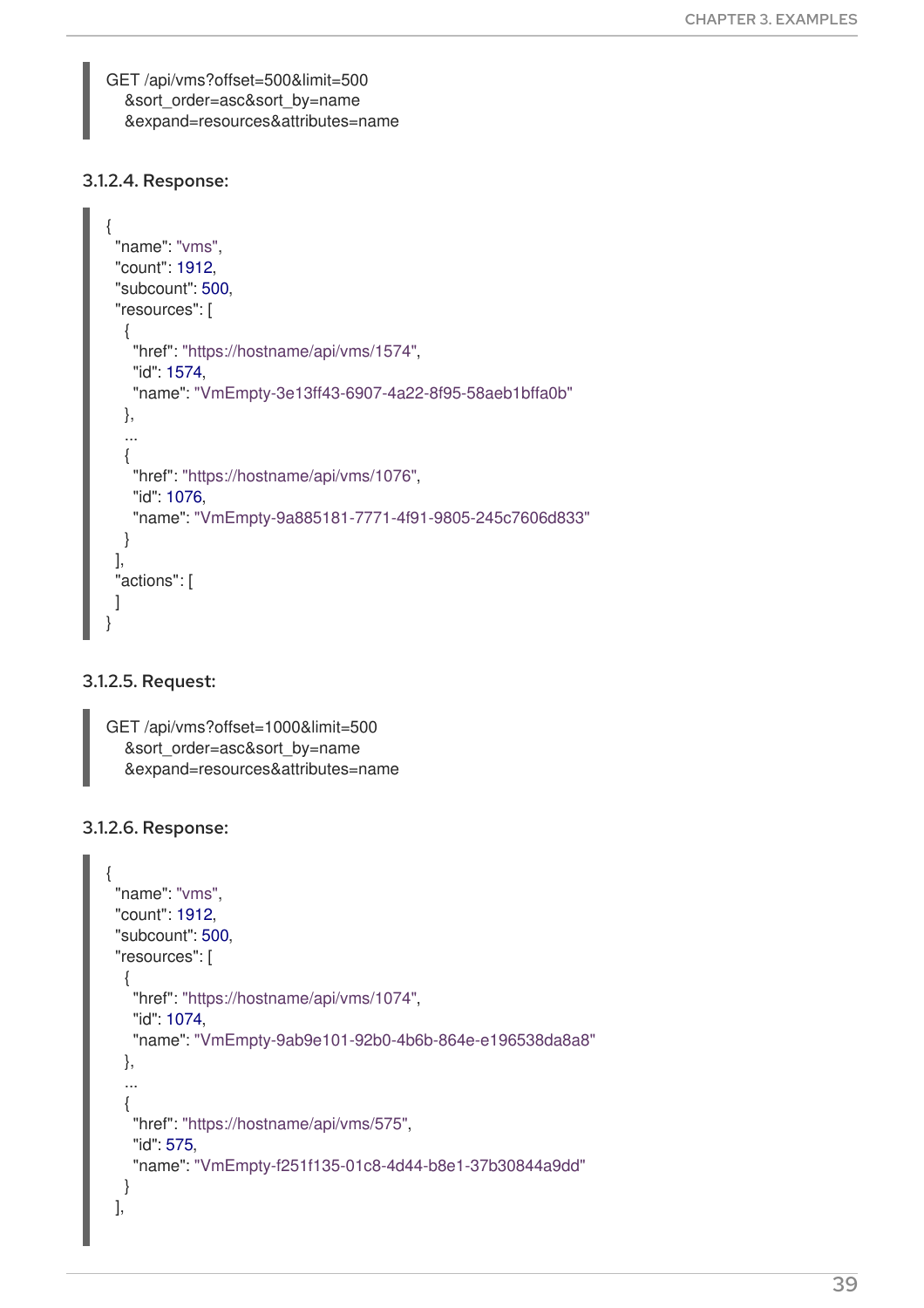```
"actions": [
 ]
}
```
### 3.1.2.7. Request:

```
GET /api/vms?offset=1500&limit=500
  &sort_order=asc&sort_by=name
  &expand=resources&attributes=name
```
#### 3.1.2.8. Response:

```
{
"name": "vms",
"count": 1912,
"subcount": 412,
"resources": [
  {
   "href": "https://hostname/api/vms/574",
   "id": 574,
   "name": "VmEmpty-f28912f3-b096-487f-9763-97b39b67364b"
  },
  ...
  {
   "href": "https://hostname/api/vms/1907",
   "id": 1907,
   "name": "yy_vm"
  }
],
"actions": [
 ]
}
```


### **NOTE**

In this last request, the subcount was less than the requested page size, thus denoting the last page of data being returned.

## 3.1.3. Querying a Delete Task

#### 3.1.3.1. Request:

GET /api/tasks/625

#### 3.1.3.2. Response:

```
{
"href": "https://hostname/api/tasks/625",
"id": 625,
"name": "Provider id:106 name:'rhevm102' deleting",
"state": "Finished",
```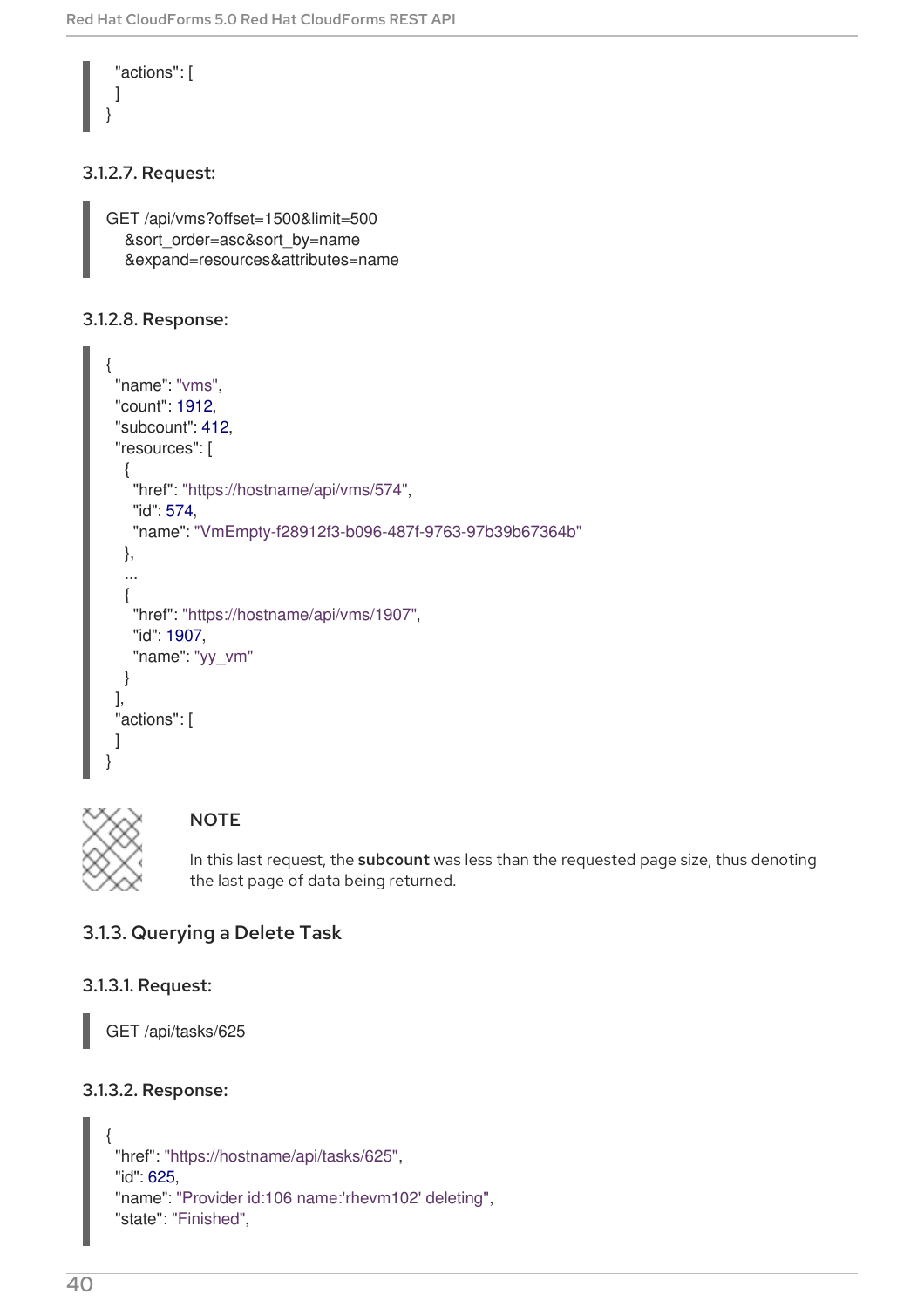```
"status": "Ok",
 "message": "Task completed successfully",
 "userid": "admin",
 "created_on": "2015-05-06T14:02:26Z",
 "updated_on": "2015-05-06T14:02:32Z"
}
```
# 3.2. SERVICE CATALOGS

This section provides examples of how to interact with service catalogs.

## 3.2.1. Adding a Sample Service Catalog

### 3.2.1.1. Request:

POST /api/service\_catalogs

```
{
  "action" : "create",
 "resource" : {
     "name" : "Sample Service Catalog",
     "description" : "Description of Sample Service Catalog",
     "service_templates" : [
      { "href" : "https://hostname/api/service_templates/3" },
      { "href" : "https://hostname/api/service_templates/4" }
     ]
  }
}
```
### 3.2.1.2. Response:

```
{
 "results": [
  {
    "id": 7,
    "name": "Sample Service Catalog",
    "description": "Description of Sample Service Catalog"
  }
 ]
}
```
## 3.2.2. Adding Multiple Service Catalogs

### 3.2.2.1. Request:

POST /api/service\_catalogs

```
{
 "action" : "create",
 "resources" : [
```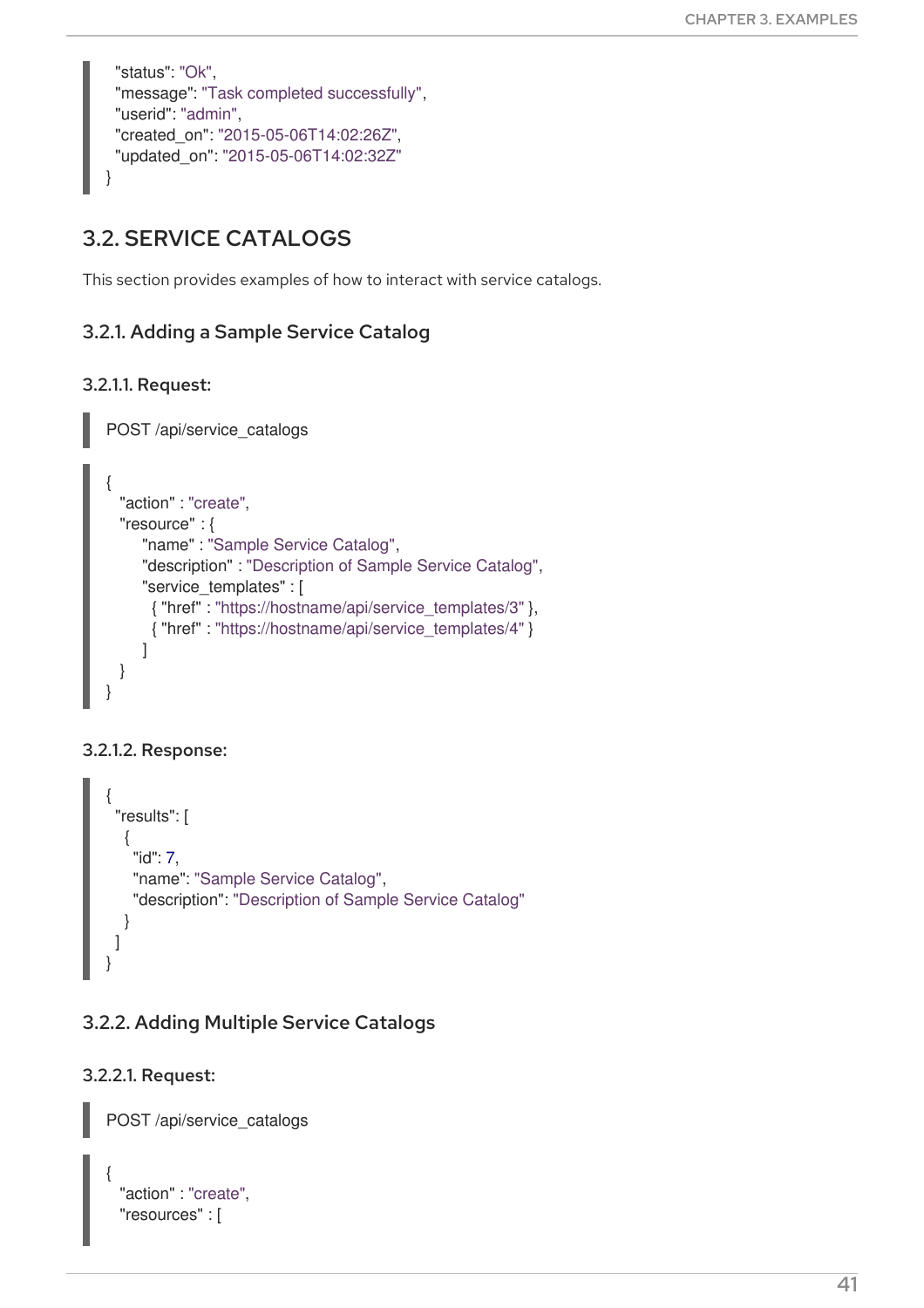```
{
     "name" : "First Sample Service Catalog",
     "description" : "Description of First Sample Service Catalog",
     "service_templates" : [
      { "href" : "https://hostname/api/service_templates/1" },
      { "href" : "https://hostname/api/service_templates/2" }
     ]
   },
    {
     "name" : "Second Sample Service Catalog",
     "description" : "Description of Second Sample Service Catalog",
     "service_templates" : [
      { "href" : "https://hostname/api/service_templates/3" },
      { "href" : "https://hostname/api/service_templates/4" }
     ]
   },
    {
     "name" : "Third Sample Service Catalog",
     "description" : "Description of Third Sample Service Catalog",
     "service_templates" : [
      { "href" : "https://hostname/api/service_templates/5" },
      { "href" : "https://hostname/api/service_templates/6" }
     ]
    }
 ]
}
```
#### 3.2.2.2. Response:

```
{
 "results": [
  {
    "id": 8,
    "name": "First Sample Service Catalog",
    "description": "Description of First Sample Service Catalog"
  },
  {
    "id": 9,
    "name": "Second Sample Service Catalog",
    "description": "Description of Second Sample Service Catalog"
  },
  {
    "id": 10,
    "name": "Third Sample Service Catalog",
    "description": "Description of Third Sample Service Catalog"
  }
 ]
}
```
## 3.2.3. Assigning Service Templates to Service Catalogs

#### 3.2.3.1. Request:

POST /api/service\_catalogs/6/service\_templates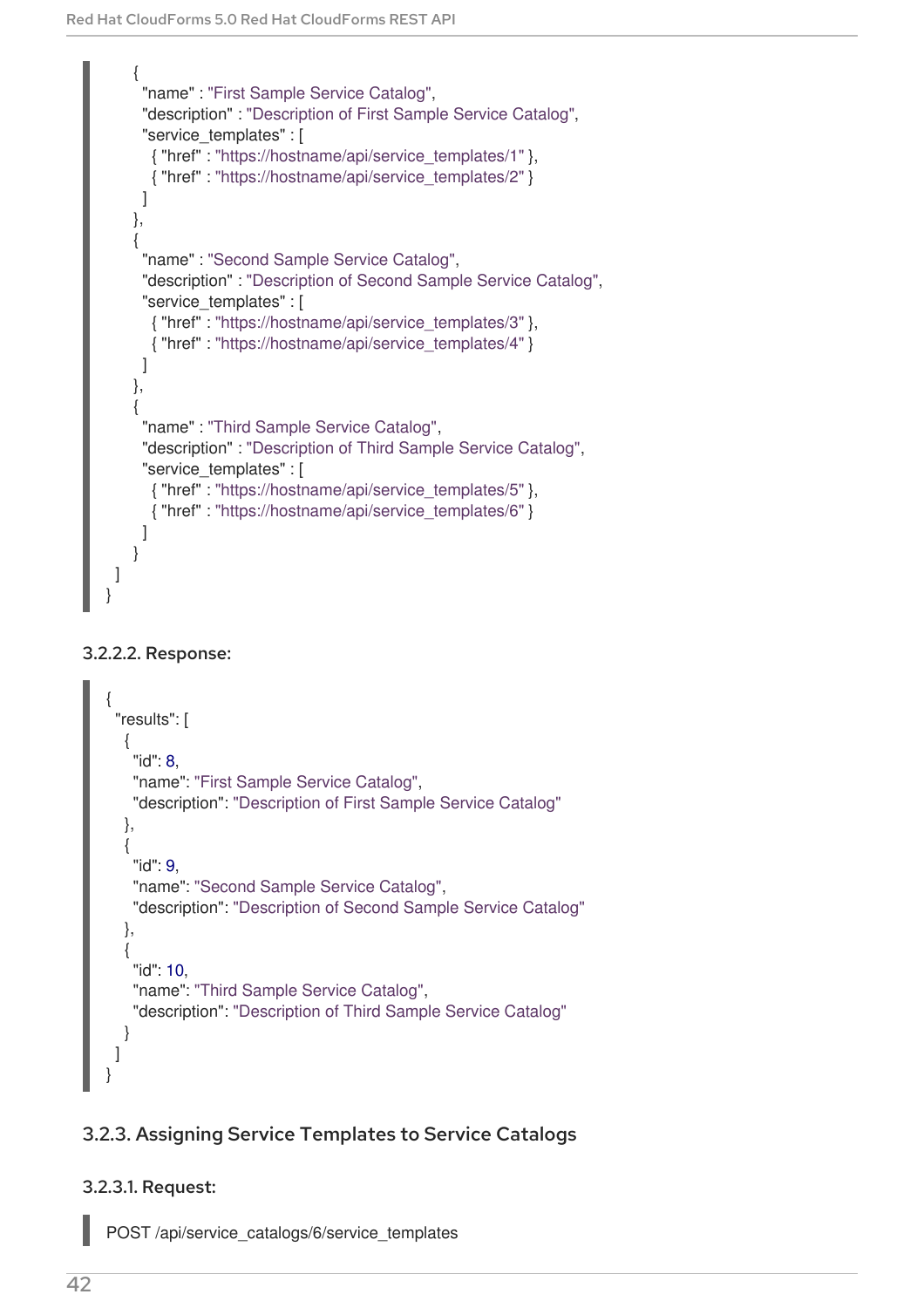```
{
 "action" : "assign",
 "resources" : [
  { "href" : "https://hostname/api/service_templates/5" },
  { "href" : "https://hostname/api/service_templates/1" }
 ]
}
```
#### 3.2.3.2. Response:

m.

```
{
 "results": [
  {
    "success": true,
    "message": "Assigning Service Template id:5 name:'template5'",
    "service_template_id": 5,
    "service_template_href": "https://hostname/api/service_templates/5",
    "href": "https://hostname/api/service_catalogs/6"
  },
  {
    "success": false,
   "message": "Service Template 1 is currently assigned to Service Catalog 3",
    "service_template_id": 1,
    "service_template_href": "https://hostname/api/service_templates/1",
    "href": "https://hostname/api/service_catalogs/6"
  }
 ]
}
```
## 3.2.4. Editing a Service Catalog

#### 3.2.4.1. Request:

```
POST /api/service_catalog/7
{
  "action" : "edit",
  "resource" : {
    "description" : "Updated Description of the Seventh Service Catalog"
  }
}
```
#### 3.2.4.2. Response:

```
{
"href": "https://hostname/api/service_catalogs/7",
"id": 7,
"name": "Sample Service Catalog",
"description": "Updated Description of the Seventh Service Catalog",
"service_templates": {
  "count": 1,
```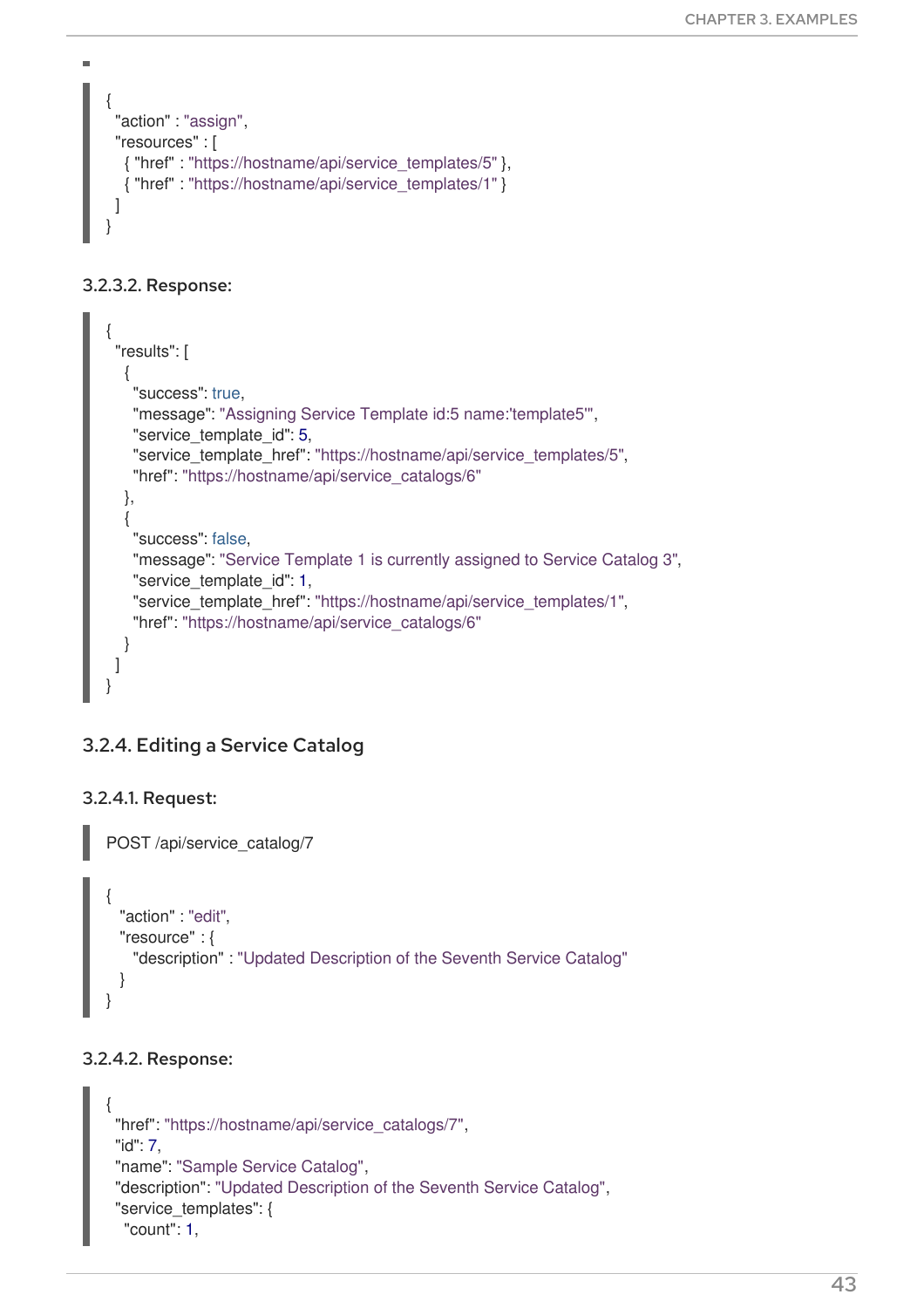

## 3.2.5. Editing Multiple Service Catalogs

### 3.2.5.1. Request:

```
POST /api/service_catalogs
{
  "action" : "edit",
  "resources" : [
   {
    "href" : "https://hostname/api/service_catalogs/3",
    "description" : "Updated Description for Third Service Catalog"
   },
   {
    "href" : "https://hostname/api/service_catalogs/6",
    "description" : "Updated Description for Sixth Service Catalog"
   }
  ]
}
```
### 3.2.5.2. Response:

```
{
 "results": [
  {
   "id": 3,
    "name": "Service Catalog B Added from REST API",
   "description": "Updated Description for Third Service Catalog"
  },
  {
    "id": 6,
    "name": "Service Catalog E Added from REST API",
    "description": "Updated Description for Sixth Service Catalog"
  }
 ]
}
```
## 3.2.6. Ordering a Single Service from a Service Catalog

## 3.2.6.1. Request:

POST /api/service\_catalogs/1/service\_templates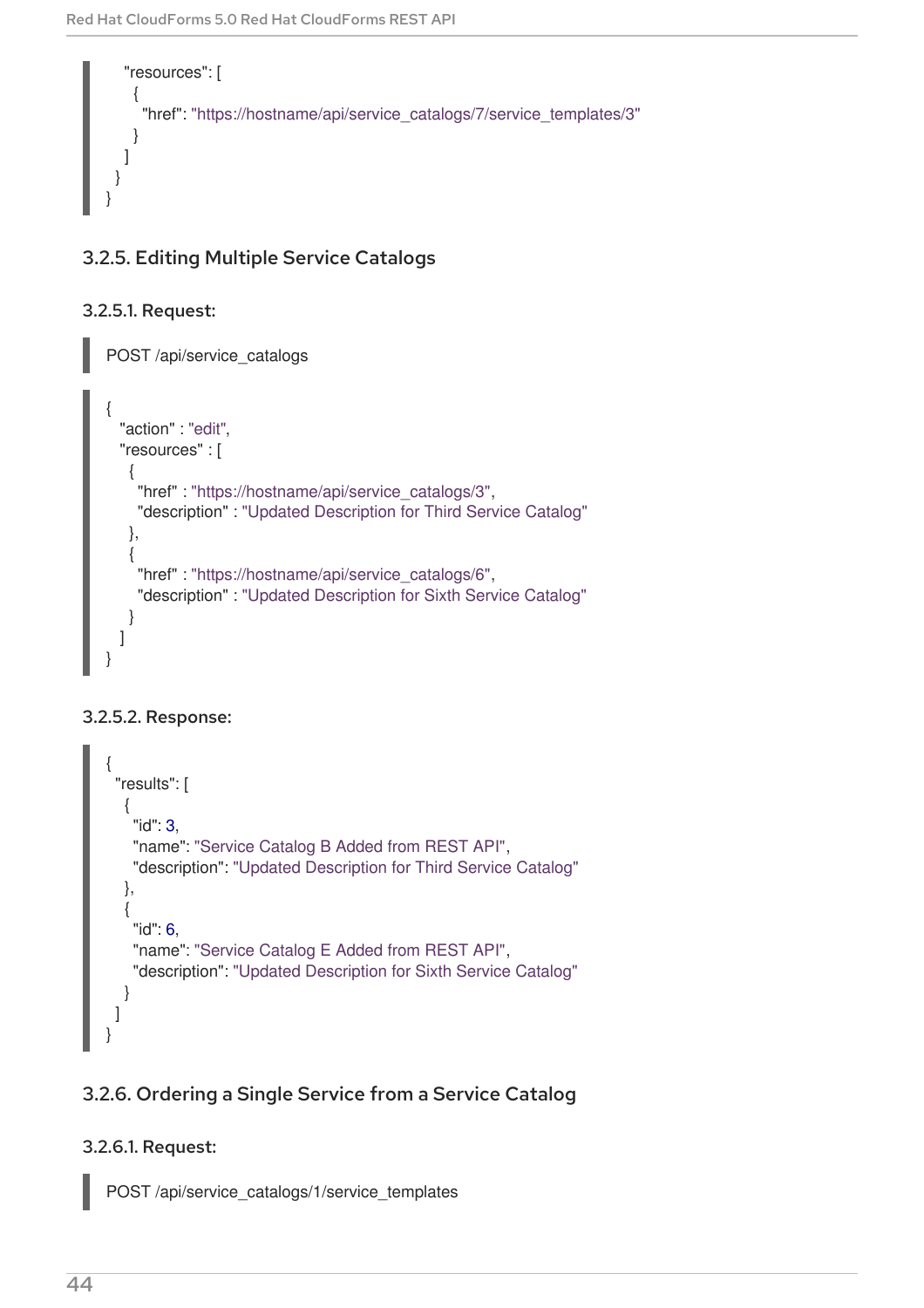```
{
 "action" : "order",
 "resource" : {
  "href" : "https://hostname/api/service_templates/3",
  "option 0 vm target name" : "test-vm-0001",
  "option_0_vm_target_hostname" : "test-vm-0001"
 }
}
```
### 3.2.6.2. Response:

```
{
 results: [
  {
   "approval state": "pending approval",
   "created_on": "2014-07-02T19:28:12Z",
   "description": "Provisioning Service [aws-ubuntu-api] from [aws-ubuntu-api]",
   "destination_id": null,
   "destination_type": null,
   "fulfilled_on": null,
   "id": 13,
   "message": "Service_Template_Provisioning - Request Created",
   "options": {
     "dialog": {
      "dialog_option_0_vm_target_name" : "test-vm-0001",
      "dialog_option_0_vm_target_hostname" : "test-vm-0001"
    }
  }
  "request_state": "pending",
  "request_type": "clone_to_service",
  "requester_id": 1,
  "requester_name": "Administrator",
  "source_id": 6,
  "source_type": "ServiceTemplate",
  "status": "Ok",
  "updated_on": "2014-07-02T19:28:12Z",
  "userid": "admin"
  }
 ]
}
```
### 3.2.7. Ordering Multiple Services from a Service Catalog

#### 3.2.7.1. Request:

POST /api/service\_catalogs/2/service\_templates

```
{
"action" : "order",
"resources" : [
  \{"href" : "https://hostname/api/service_templates/3",
   "option_1_vm_target_name" : "sample-vm-1201",
```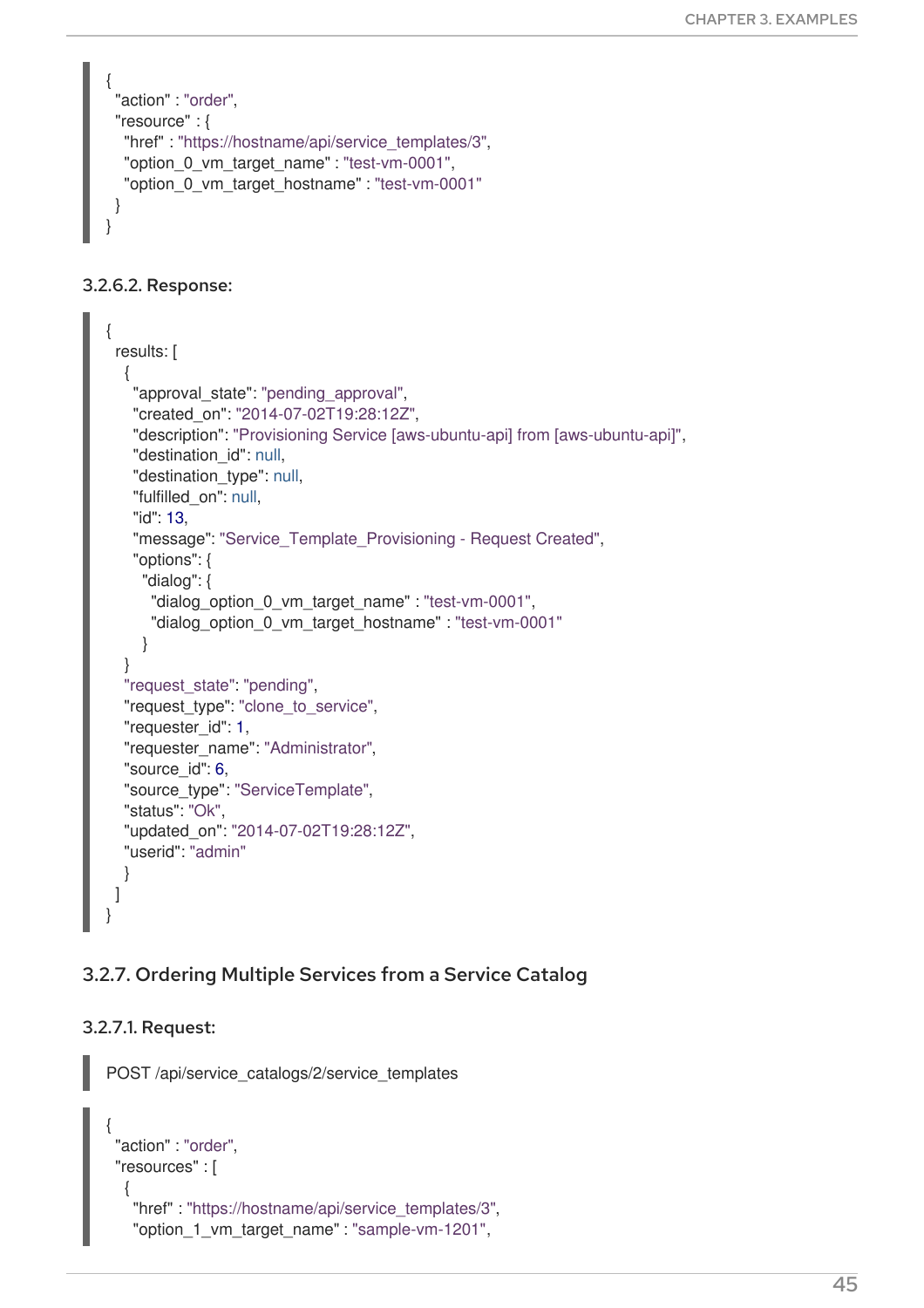```
"option_2_vm_target_hostname" : "sample-vm-1201"
  },
  {
   "href" : "https://hostname/api/service_templates/3",
   "option_1_vm_target_name" : "sample-vm-1202",
   "option_2_vm_target_hostname" : "sample-vm-1202"
  },
  {
   "href" : "https://hostname/api/service_templates/4",
   "option_1_vm_target_name" : "dev-vm1",
   "option 2 vm target hostname" : "dev-vm1",
   "option_3_vm_memory" : '16384'
  },
 ]
}
```
#### 3.2.7.2. Response:

```
{
results: [
  {
   "approval state": "pending approval",
   "created_on": "2014-07-02T19:28:12Z",
   "description": "Provisioning Service [sample-vm-1201] from [sample-vm-1201]",
   "destination_id": null,
   "destination_type": null,
   "fulfilled_on": null,
   "id": 13,
   "message": "Service_Template_Provisioning - Request Created",
   "options": {
    "dialog": {
     "dialog_option_0_vm_target_name" : "test-vm-0001",
     "dialog_option_0_vm_target_hostname" : "test-vm-0001"
    }
  }
  "request_state": "pending",
  "request_type": "clone_to_service",
  "requester_id": 1,
  "requester_name": "Administrator",
  "source_id": 6,
  "source_type": "ServiceTemplate",
  "status": "Ok",
  "updated_on": "2014-07-02T19:28:12Z",
  "userid": "admin"
  },
  {
   "approval state": "pending approval",
   "created_on": "2014-07-02T19:28:12Z",
   "description": "Provisioning Service [sample-vm-1202] from [sample-vm-1202]",
   "destination_id": null,
   "destination_type": null,
   "fulfilled_on": null,
   "id": 13,
   "message": "Service_Template_Provisioning - Request Created",
   "options": {
```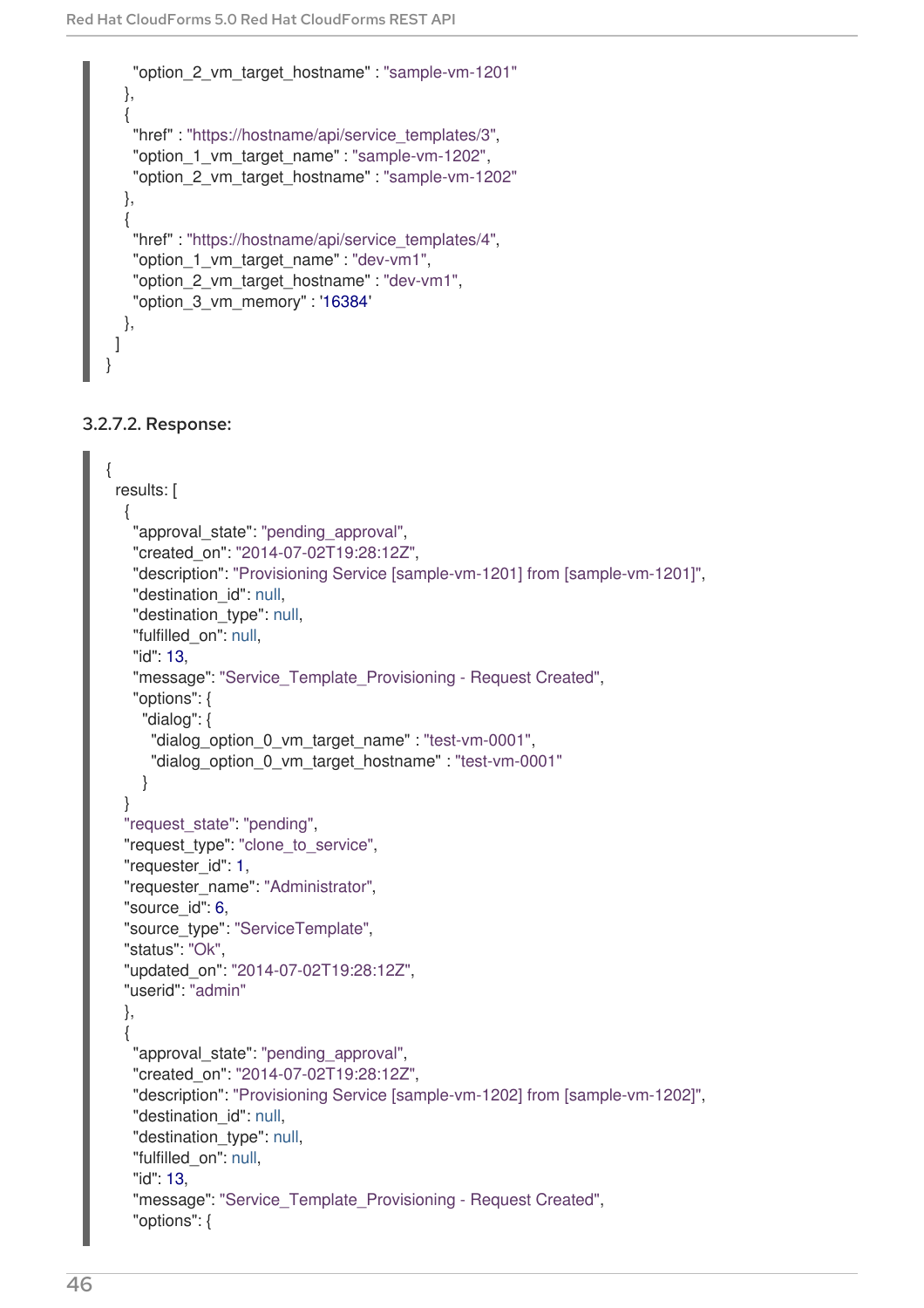```
"dialog": {
      "dialog_option_0_vm_target_name" : "test-vm-0001",
      "dialog_option_0_vm_target_hostname" : "test-vm-0001"
     }
  }
  "request_state": "pending",
  "request_type": "clone_to_service",
  "requester_id": 1,
  "requester_name": "Administrator",
  "source_id": 6,
  "source_type": "ServiceTemplate",
  "status": "Ok",
  "updated_on": "2014-07-02T19:28:12Z",
  "userid": "admin"
  },
  {
    "approval state": "pending approval",
    "created_on": "2014-07-02T19:28:12Z",
    "description": "Provisioning Service [sample-vm-1201] from [sample-vm-1201]",
    "destination_id": null,
    "destination_type": null,
    "fulfilled_on": null,
    "id": 13,
    "message": "Service_Template_Provisioning - Request Created",
    "options": {
     "dialog": {
      "dialog_option_0_vm_target_name" : "test-vm-0001",
      "dialog_option_0_vm_target_hostname" : "test-vm-0001"
     }
  }
  "request_state": "pending",
  "request_type": "clone_to_service",
  "requester_id": 1,
  "requester_name": "Administrator",
  "source_id": 6,
  "source_type": "ServiceTemplate",
  "status": "Ok",
  "updated_on": "2014-07-02T19:28:12Z",
  "userid": "admin"
  }
 ]
}
```
### 3.2.8. Unassigning Service Templates from a Service Catalog

#### 3.2.8.1. Request:

POST /api/service\_catalogs/6/service\_templates

```
{
"action" : "unassign",
"resources" : [
  { "href" : "https://hostname/api/service_templates/1" },
  { "href" : "https://hostname/api/service_templates/5" },
```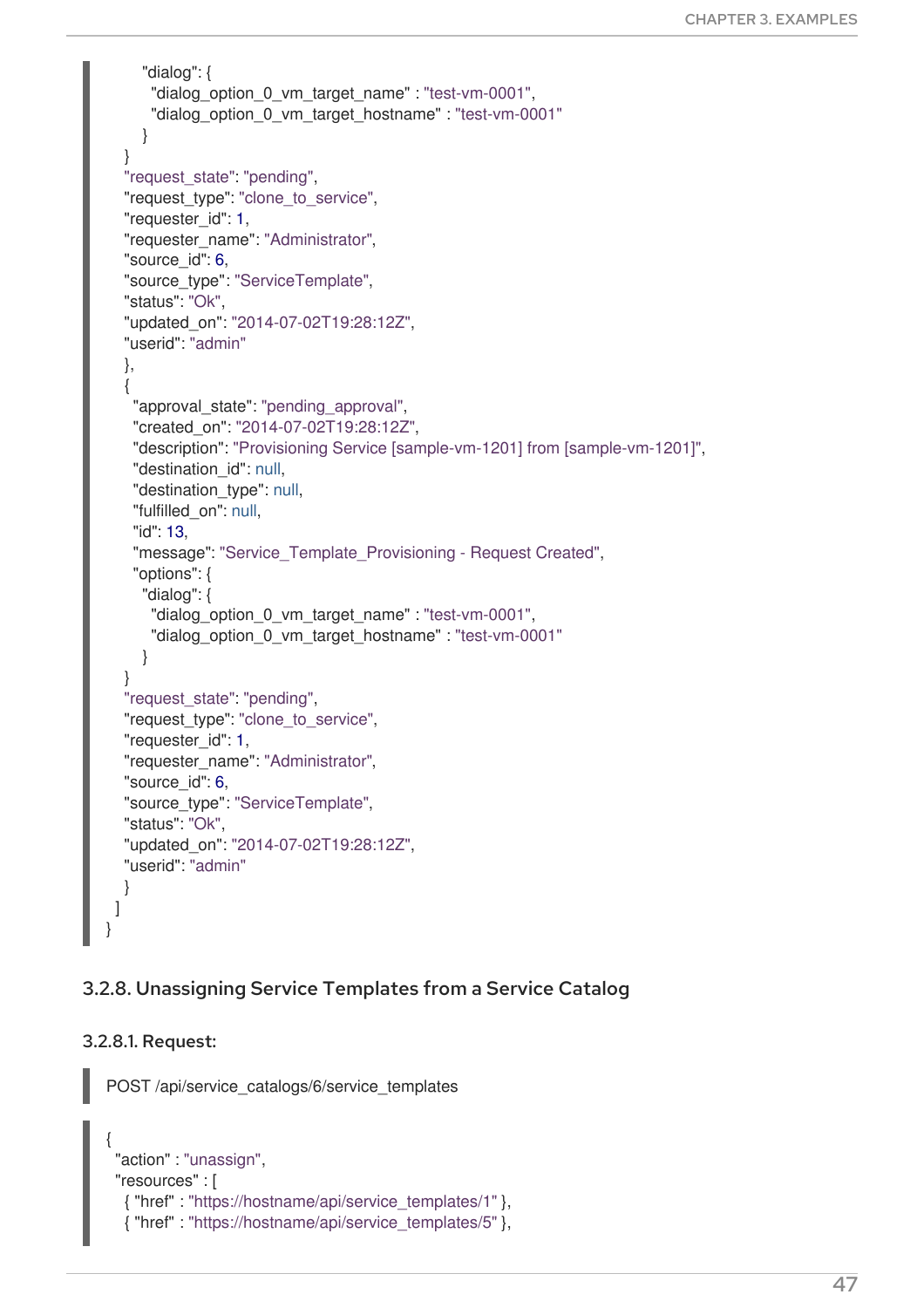{ "href" : "https://hostname/api/service\_templates/8" }

#### 3.2.8.2. Response:

] }

```
{
 "results": [
  {
   "success": false,
   "message": "Service Template 1 is not currently assigned to Service Catalog 3",
   "service_template_id": 1,
   "service template href": "https://hostname/api/service templates/1",
   "href": "https://hostname/api/service_catalogs/6"
  },
  {
   "success": true,
   "message": "Unassigning Service Template id:5 name:'template5'",
   "service template id": 5,
   "service_template_href": "https://hostname/api/service_templates/5",
   "href": "https://hostname/api/service_catalogs/6"
  },
  {
   "success": false,
   "message": "Couldn't find ServiceTemplate with id=8",
   "href": "https://hostname/api/service_catalogs/6"
  }
 ]
}
```
### 3.2.9. Deleting Multiple Service Catalogs

### 3.2.9.1. Request:

POST /api/service\_catalogs

```
{
 "action" : "delete",
 "resources" : [
  { "href" : "https://hostname/api/service_catalogs/8" },
  { "href" : "https://hostname/api/service_catalogs/9" },
  { "href" : "https://hostname/api/service_catalogs/10" }
 ]
}
```
#### 3.2.9.2. Response:

```
{
 "results": [
  {
   "success": true,
   "message": "service_catalogs id: 8 deleting",
```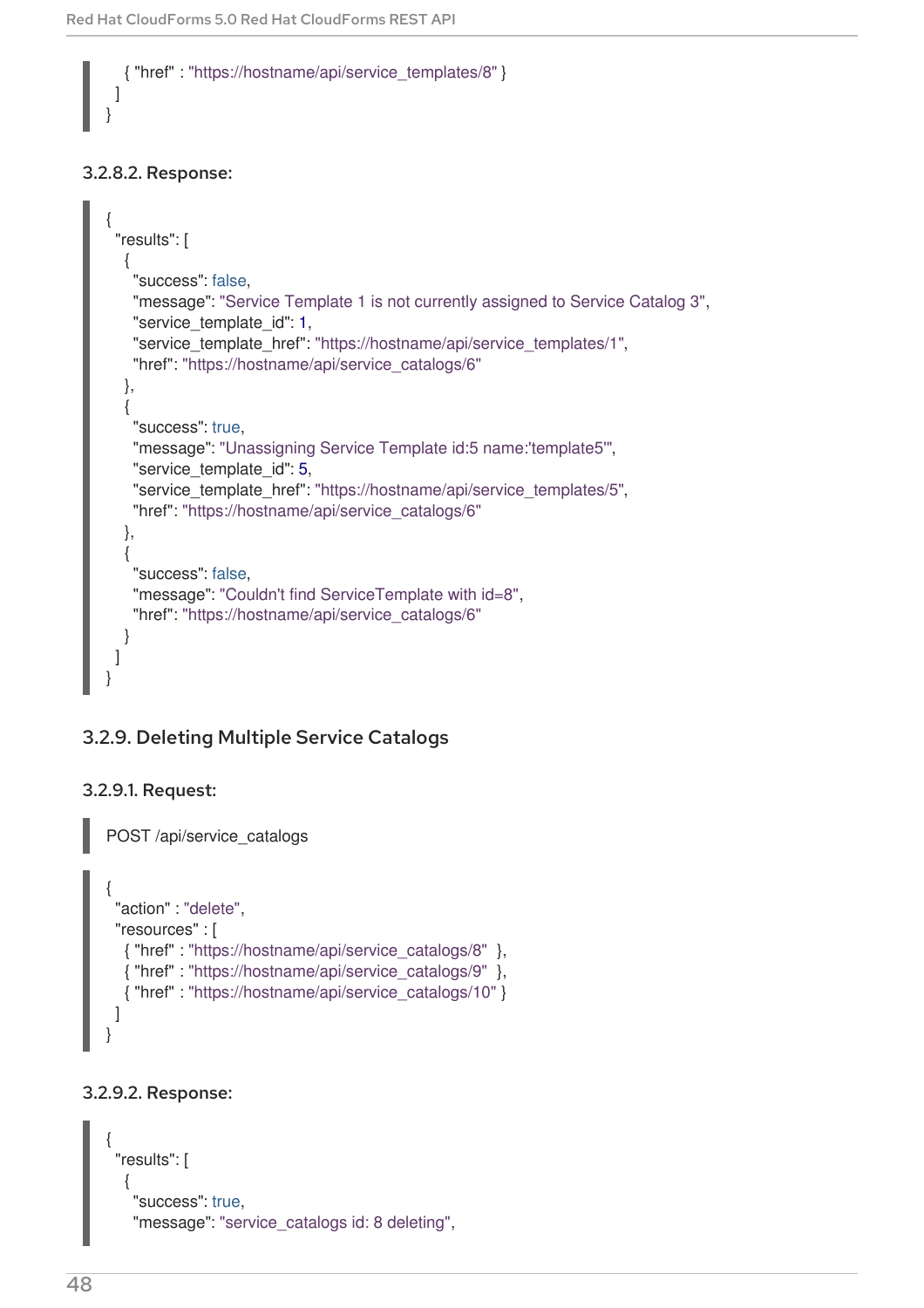```
"href": "https://hostname/api/service_catalogs/8"
  },
  {
    "success": true,
   "message": "service_catalogs id: 9 deleting",
   "href": "https://hostname/api/service_catalogs/9"
  },
  {
    "success": true,
   "message": "service_catalogs id: 10 deleting",
    "href": "https://hostname/api/service_catalogs/10"
  }
 ]
}
```
# 3.3. TAGS

This section provides examples of how to interact with tags.

## 3.3.1. Assigning Tags to a Service

### 3.3.1.1. Request:

POST /api/services/101/tags

```
{
 "action" : "assign",
 "resources" : [
  { "category" : "location", "name" : "ny" },
  { "category" : "department", "name" : "finance" },
  { "category" : "environment", "name" : "dev" }
 ]
}
```
#### 3.3.1.2. Response:

```
{
 "results": [
  {
   "success": true,
   "message": "Assigning Tag: category:'location' name:'ny'",
   "href": "https://hostname/api/services/101",
   "tag_category": "location",
   "tag_name": "ny"
  },
  {
   "success": true,
   "message": "Assigning Tag: category:'department' name:'finance'",
   "href": "https://hostname/api/services/101",
   "tag_category": "department",
   "tag_name": "finance"
  },
  {
```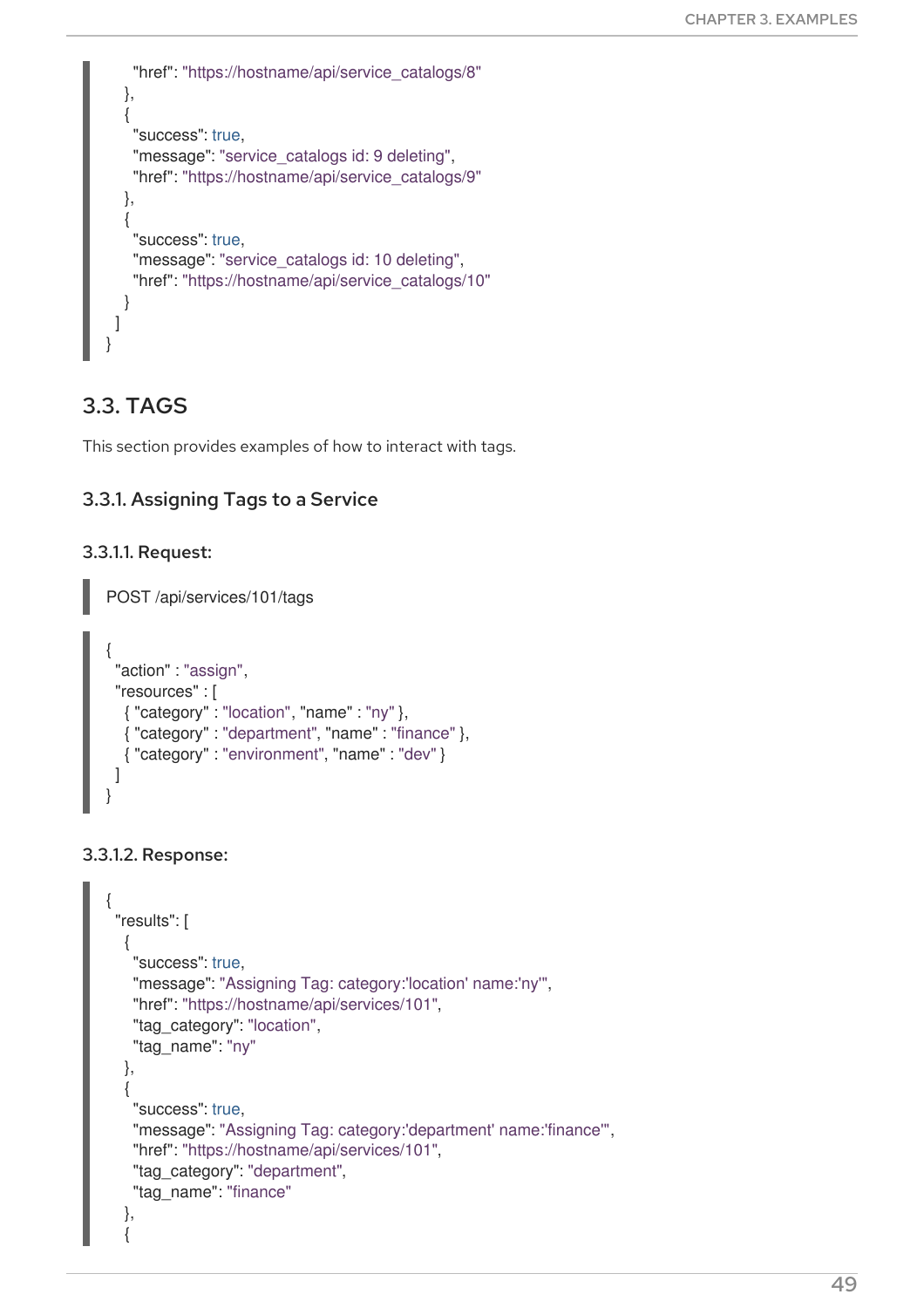```
"success": true,
    "message": "Assigning Tag: category:'environment' name:'dev'",
    "href": "https://hostname/api/services/101",
    "tag_category": "environment",
    "tag_name": "dev"
  }
 ]
}
```
## 3.3.2. Assigning Tags by Name to a Service

### 3.3.2.1. Request:

POST /api/services/101/tags

```
{
 "action" : "assign",
 "resources" : [
  { "name" : "/department/finance" },
  { "name" : "/location/ny" }
 ]
}
```
### 3.3.2.2. Response:

```
{
 "results": [
  {
    "success": true,
    "message": "Assigning Tag: category:'department' name:'finance'",
    "href": "https://hostname/api/services/101",
    "tag_category": "department",
    "tag_name": "finance"
  },
  {
    "success": true,
    "message": "Assigning Tag: category:'location' name:'ny'",
    "href": "https://hostname/api/services/101",
    "tag_category": "location",
    "tag_name": "ny"
  }
 ]
}
```
## 3.3.3. Assigning Tags by Reference to a Service

### 3.3.3.1. Request:

POST /api/services/101/tags

{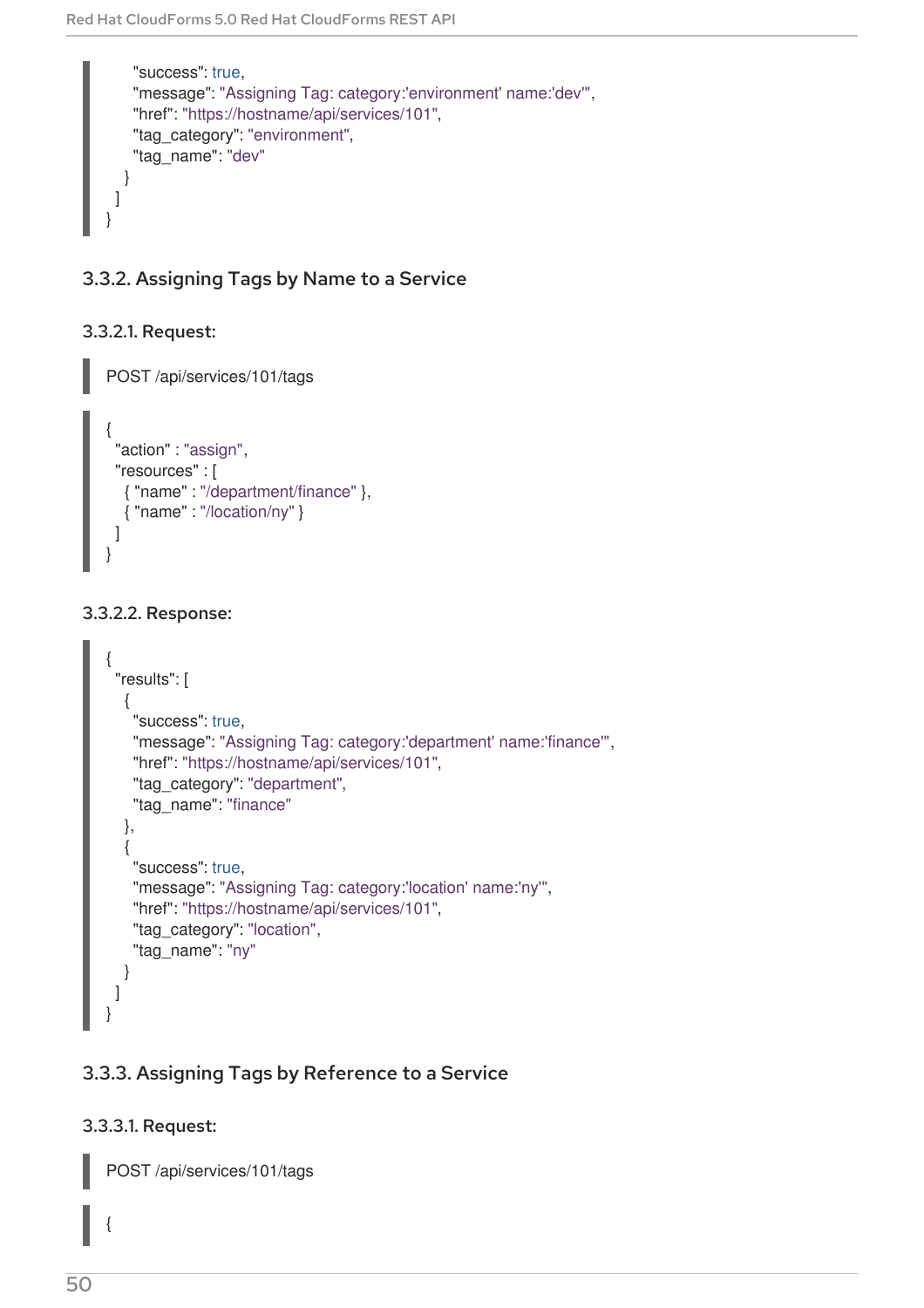```
"action" : "assign",
 "resources" : [
  { "href" : "https://hostname/api/services/1/tags/49" }
 ]
}
```
### 3.3.3.2. Response:

```
{
 "results": [
  {
    "success": true,
    "message": "Assigning Tag: category:'department' name:'finance'",
    "href": "https://hostname/api/services/101",
    "tag_category": "department",
    "tag_name": "finance",
    "tag_href": "https://hostname/api/tags/49"
  }
 ]
}
```
## 3.3.4. Assigning Tags to a Service Template

### 3.3.4.1. Request:

POST /api/service\_templates/1/tags

```
{
 "action" : "assign",
 "resources" : [
  { "category" : "location", "name" : "ny" },
  { "category" : "department", "name" : "finance" }
 ]
}
```
### 3.3.4.2. Response:

```
{
 "results": [
  {
   "success": true,
   "message": "Assigning Tag: category:'location' name:'ny'",
   "href": "https://hostname/api/service_templates/1",
   "tag_category": "location",
   "tag_name": "ny"
  },
  \{"success": true,
   "message": "Assigning Tag: category:'department' name:'finance'",
   "href": "https://hostname/api/service_templates/1",
   "tag_category": "department",
   "tag_name": "finance"
```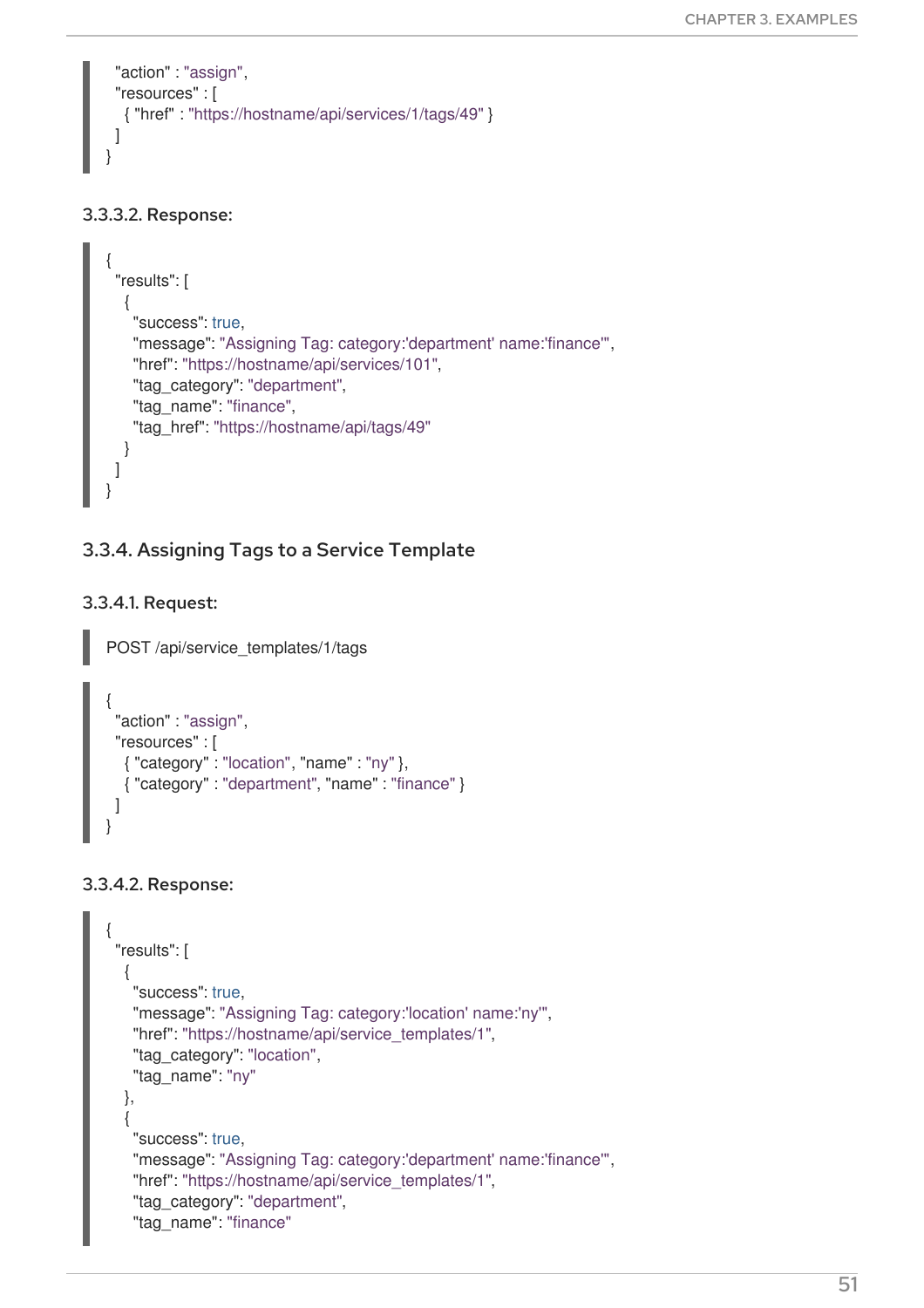# } ] }

Π

## 3.3.5. Assigning Tags to a Virtual Machine

### 3.3.5.1. Request:

POST /api/vms/101/tags

```
{
 "action" : "assign",
 "resources" : [
  { "name" : "/department/finance" },
  { "name" : "/location/ny" }
 ]
}
```
### 3.3.5.2. Response:

| "results": [                                                      |
|-------------------------------------------------------------------|
| ł                                                                 |
| "success": true,                                                  |
| "message": "Assigning Tag: category:'location' name:'ny'",        |
| "href": "https://hostname/api/vms/101",                           |
| "tag_category": "location",                                       |
| "tag_name": "ny"                                                  |
| },                                                                |
|                                                                   |
| "success": true,                                                  |
| "message": "Assigning Tag: category:'department' name:'finance'", |
| "href": "https://hostname/api/vms/101",                           |
| "tag_category": "department",                                     |
| "tag_name": "finance"                                             |
| },                                                                |
| "success": true,                                                  |
| "message": "Assigning Tag: category:'environment' name:'dev'",    |
| "href": "https://hostname/api/vms/101",                           |
| "tag_category": "environment",                                    |
| "tag_name": "dev"                                                 |
|                                                                   |
|                                                                   |
|                                                                   |

## 3.3.6. Assigning Tags by Name to a Virtual Machine

### 3.3.6.1. Request:

POST /api/vms/101/tags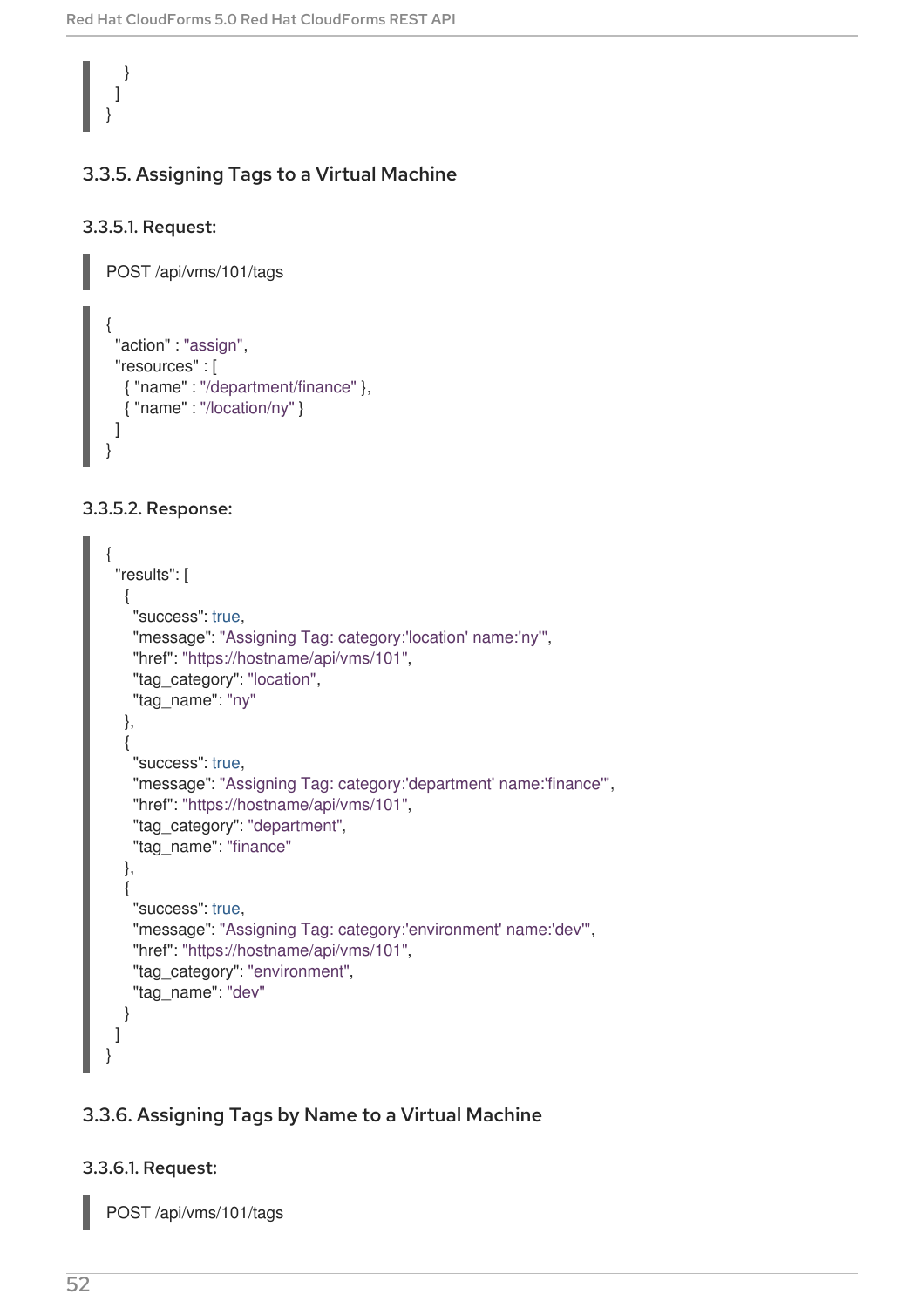```
{
 "action" : "assign",
 "resources" : [
  { "name" : "/department/finance" },
  { "name" : "/location/ny" }
 ]
}
```
### 3.3.6.2. Response:

```
{
 "results": [
  {
    "success": true,
    "message": "Assigning Tag: category:'department' name:'finance'",
   "href": "https://hostname/api/vms/101",
    "tag_category": "department",
    "tag_name": "finance"
  },
  {
    "success": true,
   "message": "Assigning Tag: category:'location' name:'ny'",
   "href": "https://hostname/api/vms/101",
    "tag_category": "location",
    "tag_name": "ny"
  }
 ]
}
```
## 3.3.7. Assigning Tags by Reference to a Virtual Machine

### 3.3.7.1. Request:

```
POST /api/vms/101/tags
{
 "action" : "assign",
 "resources" : [
  { "href" : "https://hostname/api/vms/1/tags/49" }
 ]
}
```
#### 3.3.7.2. Response:

```
{
"results": [
  {
   "success": true,
   "message": "Assigning Tag: category:'department' name:'finance'",
   "href": "https://hostname/api/vms/101",
   "tag_category": "department",
   "tag_name": "finance",
```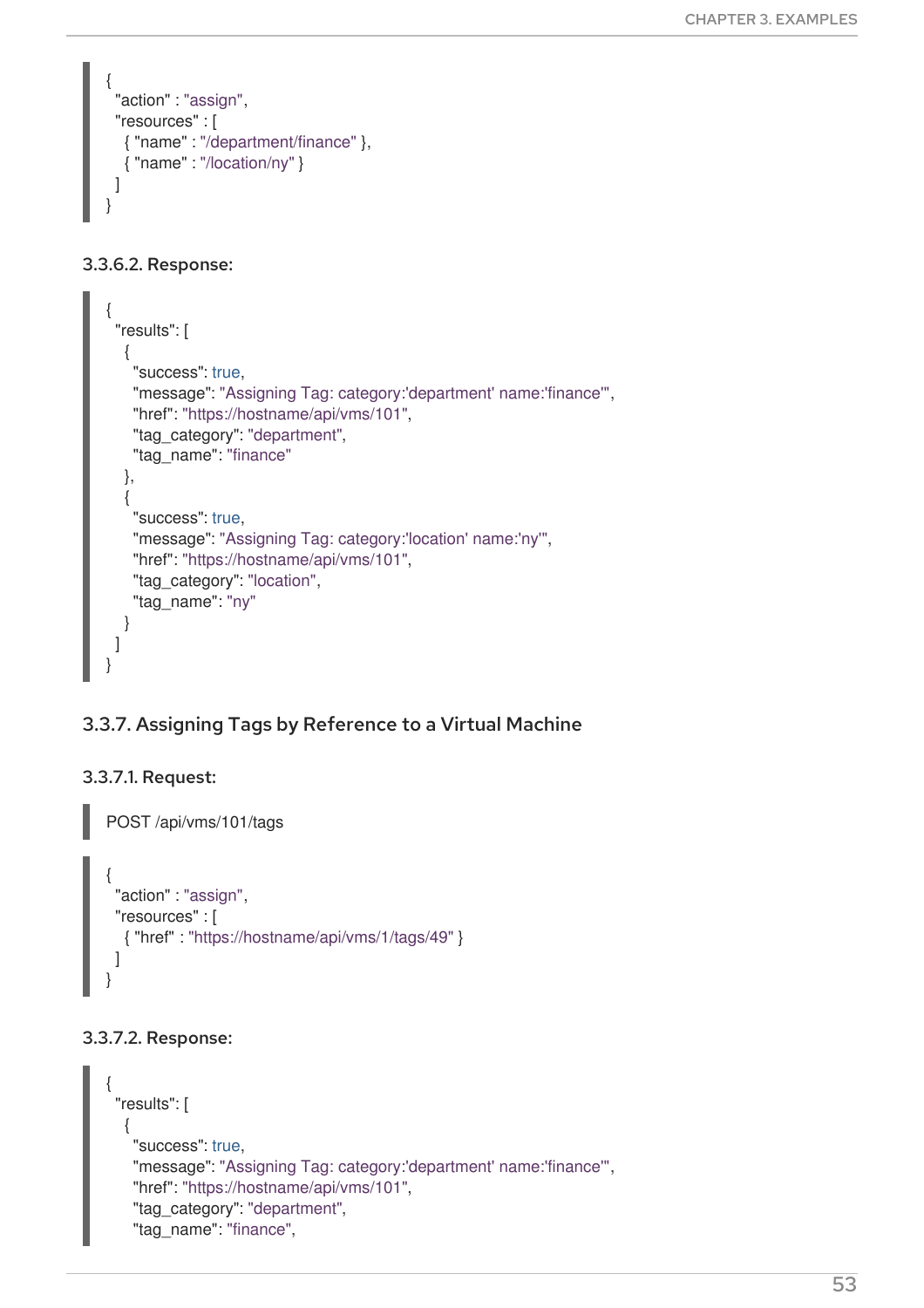```
"tag_href": "https://hostname/api/tags/49"
  }
 ]
}
```
## 3.3.8. Unassigning Tags from a Service

### 3.3.8.1. Request:

POST /api/services/101/tags

```
{
 "action" : "unassign",
 "resources" : [
  { "category" : "department", "name" : "finance" },
  { "category" : "environment", "name" : "dev" }
 ]
}
```
#### 3.3.8.2. Response:

```
{
 "results": [
  {
    "success": true,
   "message": "Unassigning Tag: category:'department' name:'finance'",
    "href": "https://hostname/api/services/101",
    "tag_category": "department",
    "tag_name": "finance"
  },
  {
    "success": true,
   "message": "Unassigning Tag: category:'environment' name:'dev'",
    "href": "https://hostname/api/services/101",
    "tag_category": "environment",
    "tag_name": "dev"
  }
 ]
}
```
### 3.3.9. Unassigning a Tag by Name from a Service

#### 3.3.9.1. Request:

POST /api/services/101/tags

```
{
 "action" : "unassign",
 "resources" : [
```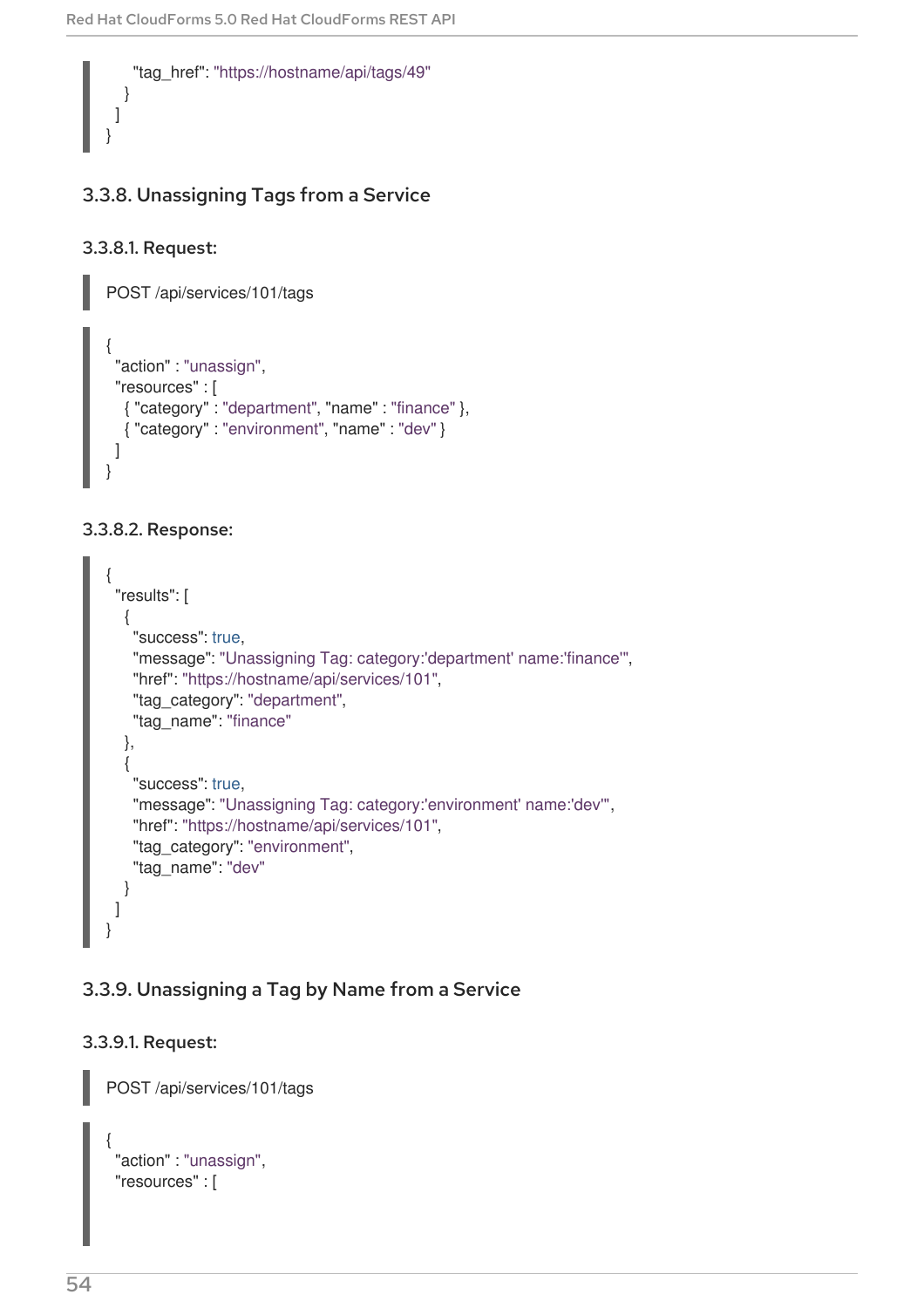



## 3.3.10. Unassigning a Tag by Reference from a Service

### 3.3.10.1. Request:

POST /api/services/101/tags

```
{
 "action" : "unassign",
 "resources" : [
  { "href" : "tags/49" }
 ]
}
```
### 3.3.10.2. Response:

```
{
 "results": [
  {
    "success": true,
    "message": "Unassigning Tag: category:'department' name:'finance'",
    "href": "https://hostname/api/services/101",
    "tag_category": "department",
    "tag_name": "finance",
    "tag_href": "https://hostname/api/tags/49"
  }
 ]
}
```
## 3.3.11. Unassigning Tags from a Service Template

## 3.3.11.1. Request:

POST /api/service\_templates/1/tags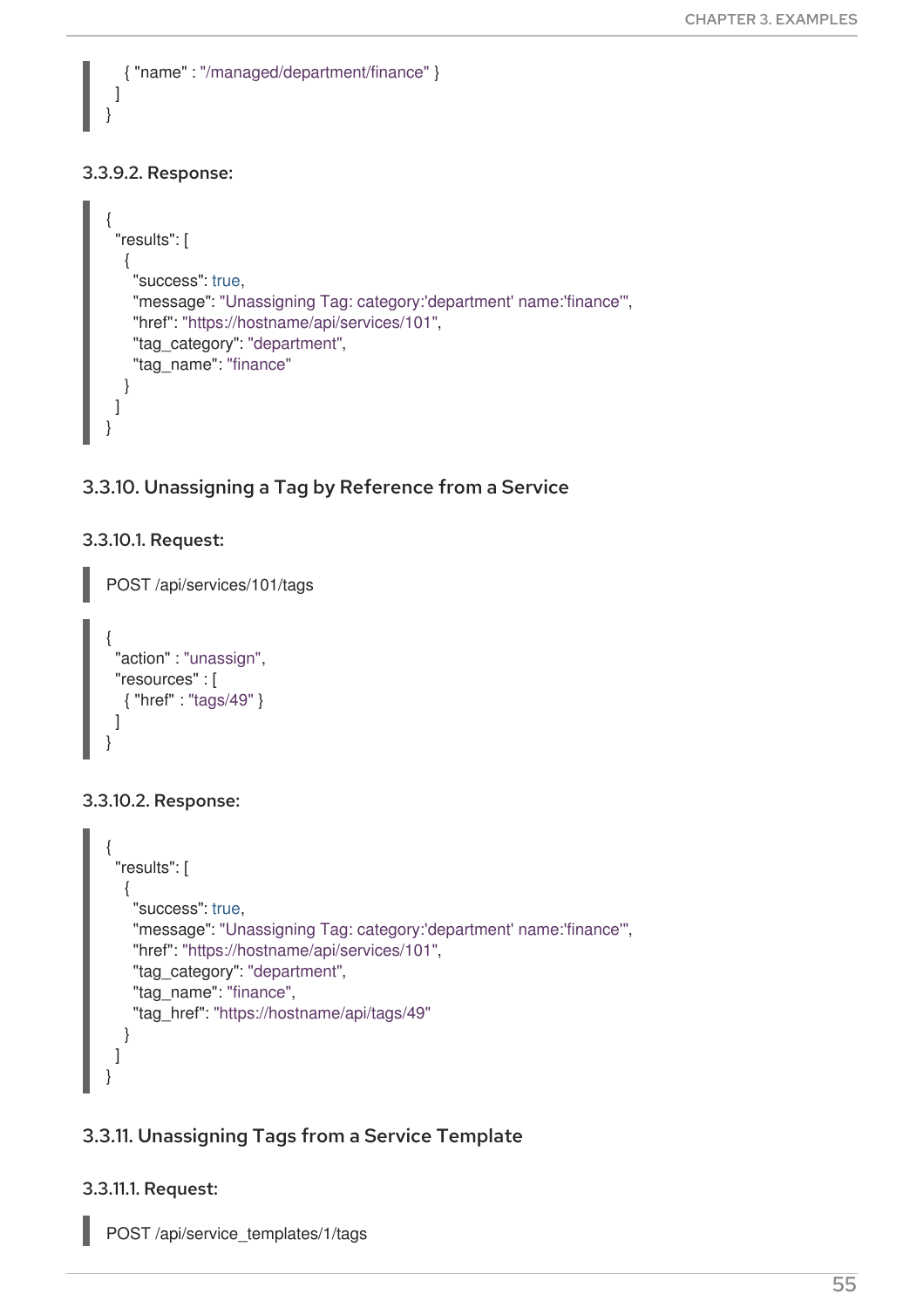```
{
 "action" : "unassign",
 "resources" : [
  { "category" : "location", "name" : "ny" },
  { "category" : "department", "name" : "finance" }
 ]
}
```
### 3.3.11.2. Response:

 $\blacksquare$ 

```
{
 "results": [
  {
    "success": true,
    "message": "Unassigning Tag: category:'location' name:'ny'",
    "href": "https://hostname/api/service_templates/1",
    "tag_category": "location",
    "tag_name": "ny"
  },
  {
    "success": true,
   "message": "Unassigning Tag: category:'department' name:'finance'",
    "href": "https://hostname/api/service_templates/1",
    "tag_category": "department",
    "tag_name": "finance"
  }
 ]
}
```
## 3.3.12. Assigning Tags to Cloud Networks

### 3.3.12.1. Request:

POST /api/cloud\_networks/223/tags

```
{
 "action" : "assign",
 "resources" : [
  { "category" : "location", "name" : "chicago" },
  { "category" : "department", "name" : "support" },
  { "category" : "environment", "name" : "test" }
 ]
}
```
### 3.3.12.2. Response:

```
{
 "results": [
  {
   "success": true,
   "message": "Assigning Tag: category:'location' name:'chicago'",
```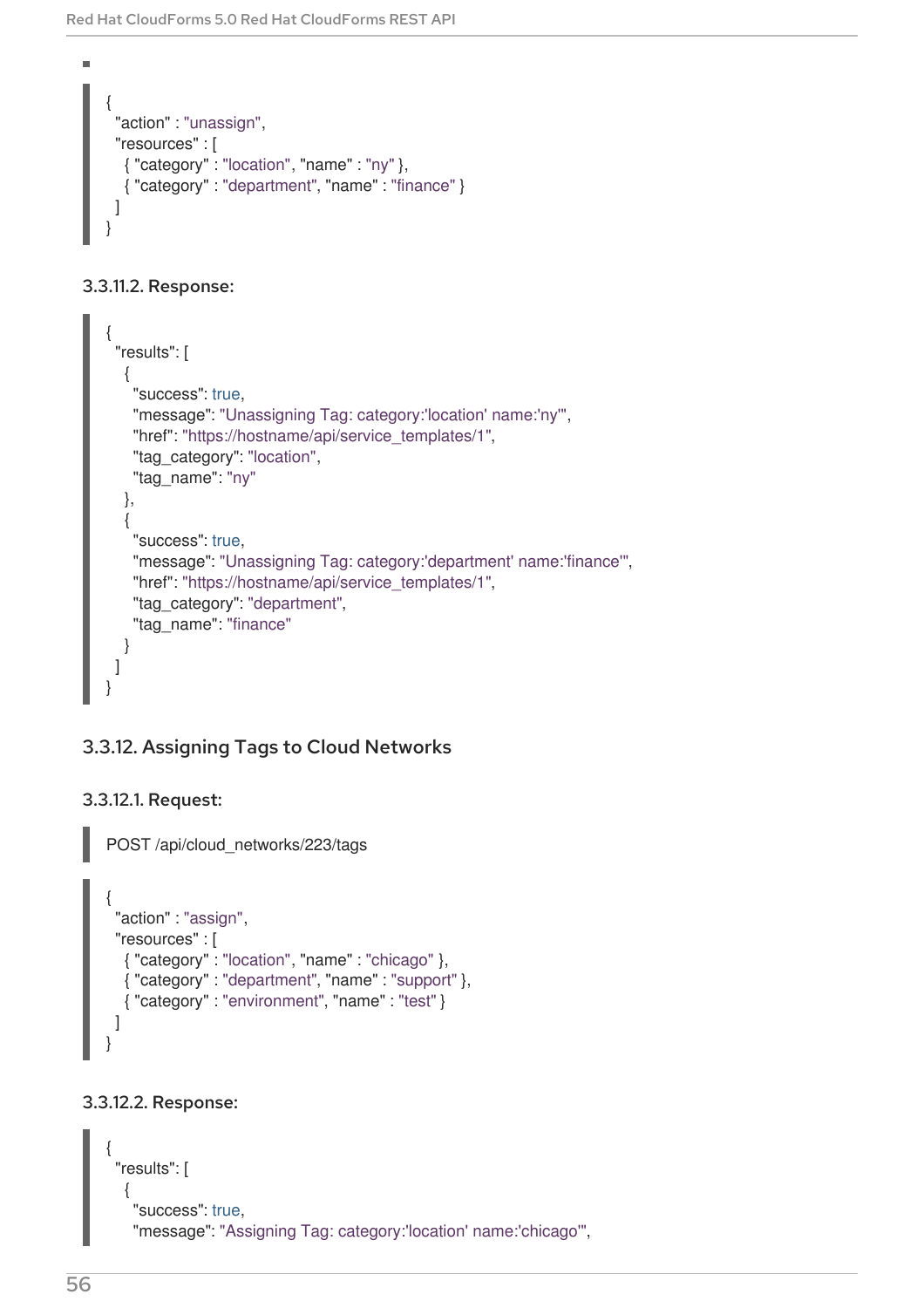```
"href": "https://hostname/api/cloud_networks/223",
    "tag_category": "location",
    "tag_name": "chicago"
  },
  {
    "success": true,
    "message": "Assigning Tag: category:'department' name:'support'",
    "href": "https://hostname/api/cloud_networks/223",
    "tag_category": "department",
    "tag_name": "support"
  },
  {
    "success": true,
    "message": "Assigning Tag: category:'environment' name:'test'",
    "href": "https://hostname/api/cloud_networks/223",
    "tag_category": "environment",
    "tag_name": "test"
  }
 ]
}
```
## 3.3.13. Assigning Tags by Name to Cloud Networks

#### 3.3.13.1. Request:

POST /api/cloud\_networks/223/tags

```
{
 "action" : "assign",
 "resources" : [
  { "name" : "location/chicago" },
  { "name" : "department/support" },
  { "name" : "environment/test" }
 ]
}
```
#### 3.3.13.2. Response:

```
{
 "results": [
  {
   "success": true,
   "message": "Assigning Tag: category:'location' name:'chicago'",
   "href": "https://hostname/api/cloud_networks/223",
   "tag_category": "location",
   "tag_name": "chicago"
  },
  {
   "success": true,
   "message": "Assigning Tag: category:'department' name:'support'",
   "href": "https://hostname/api/cloud_networks/223",
   "tag_category": "department",
   "tag_name": "support"
```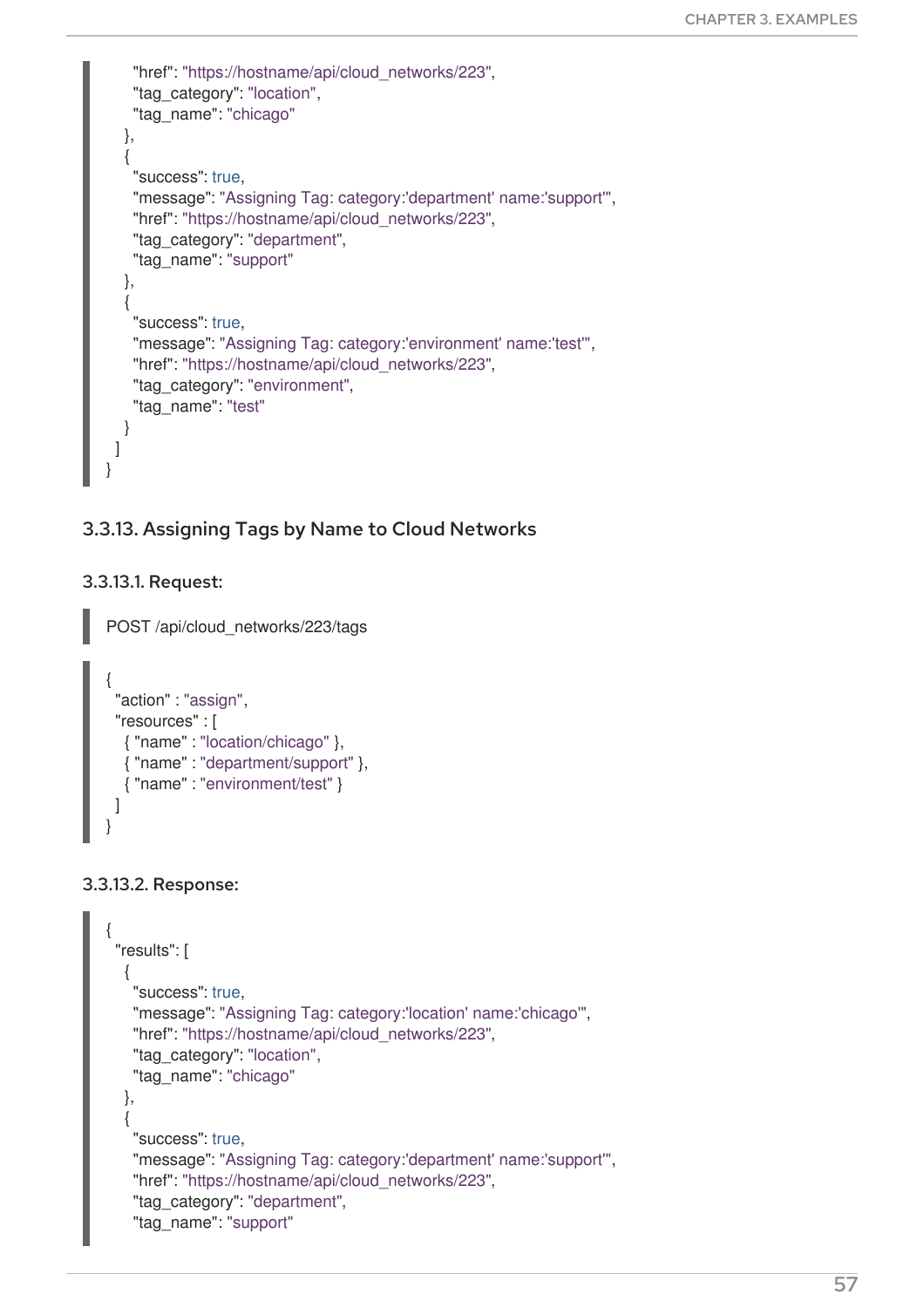```
},
  {
    "success": true,
   "message": "Assigning Tag: category:'environment' name:'test'",
    "href": "https://hostname/api/cloud_networks/223",
    "tag_category": "environment",
    "tag_name": "test"
  }
 ]
}
```
## 3.3.14. Unassigning Tags on Cloud Networks

## 3.3.14.1. Request:

POST /api/cloud\_networks/223/tags

```
{
 "action" : "unassign",
 "resources" : [
  { "category" : "location", "name" : "chicago" },
  { "category" : "department", "name" : "support" },
  { "category" : "environment", "name" : "test" }
 ]
}
```
## 3.3.14.2. Response:

```
{
 "results": [
  {
   "success": true,
   "message": "Unassigning Tag: category:'location' name:'chicago'",
   "href": "https://hostname/api/cloud_networks/223",
   "tag_category": "location",
   "tag_name": "chicago"
  },
  {
   "success": true,
   "message": "Unassigning Tag: category:'department' name:'support'",
   "href": "https://hostname/api/cloud_networks/223",
   "tag_category": "department",
   "tag_name": "support"
  },
  {
   "success": true,
   "message": "Unassigning Tag: category:'environment' name:'test'",
   "href": "https://hostname/api/cloud_networks/223",
   "tag_category": "environment",
   "tag_name": "test"
  }
 ]
}
```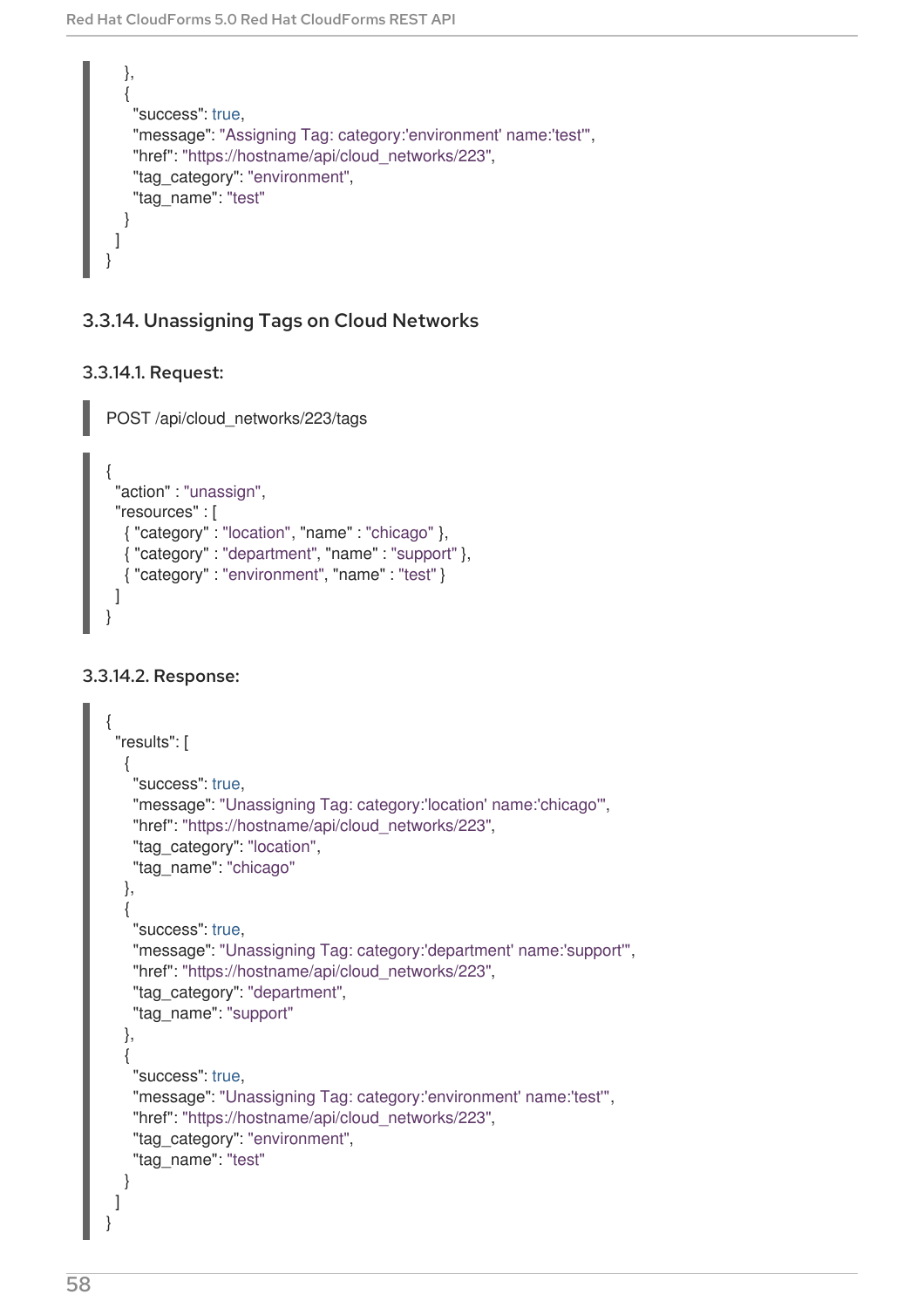## 3.3.15. Assigning Tags to Cloud Subnets

### 3.3.15.1. Request:

POST /api/cloud\_subnets/7/tags { "action" : "assign", "resources" : [ { "category" : "location", "name" : "london" }, { "category" : "department", "name" : "marketing" }, { "category" : "environment", "name" : "dev" } ] }

#### 3.3.15.2. Response:

```
{
 "results": [
  {
    "success": true,
   "message": "Assigning Tag: category:'location' name:'ny'",
    "href": "https://hostname/api/cloud_subnets/7",
    "tag_category": "location",
    "tag_name": "ny"
  },
  {
    "success": true,
    "message": "Assigning Tag: category:'department' name:'marketing'",
   "href": "https://hostname/api/cloud_subnets/7",
    "tag_category": "department",
    "tag_name": "marketing"
  },
  {
    "success": true,
    "message": "Assigning Tag: category:'environment' name:'dev'",
    "href": "https://hostname/api/cloud_subnets/7",
    "tag_category": "environment",
    "tag_name": "dev"
  }
 ]
}
```
## 3.3.16. Assigning Tags by Name to Cloud Subnets

#### 3.3.16.1. Request:

POST /api/cloud\_subnets/7/tags

```
{
 "action" : "assign",
 "resources" : [
```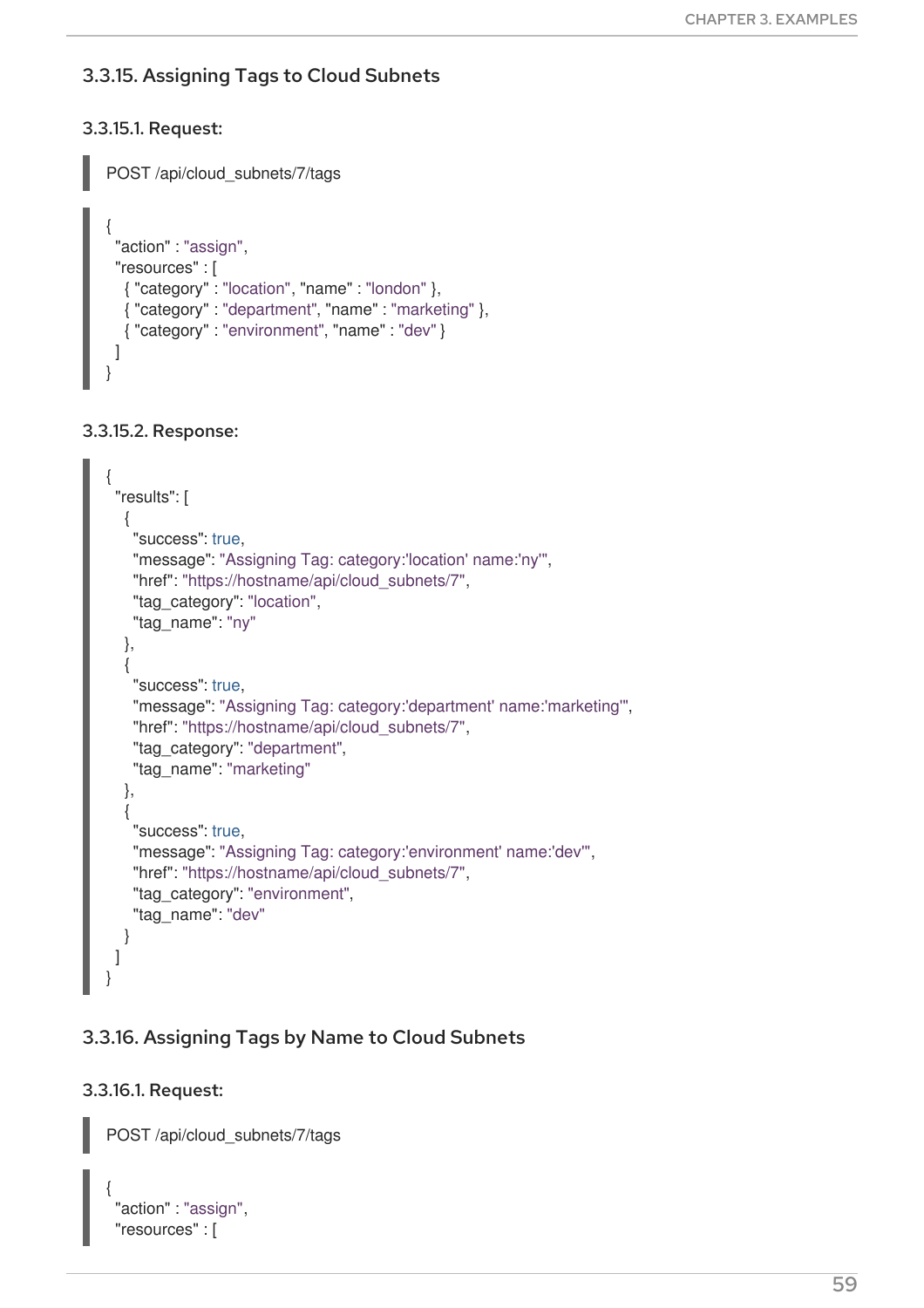```
{ "name" : "location/internal" },
  { "name" : "department/marketing" },
  { "name" : "environment/dev" }
 ]
}
```
### 3.3.16.2. Response:

```
{
 "results": [
  {
   "success": true,
   "message": "Assigning Tag: category:'location' name:'internal'",
   "href": "https://hostname/api/cloud_subnets/30",
   "tag_category": "location",
   "tag_name": "internal"
  },
  {
   "success": true,
   "message": "Assigning Tag: category:'department' name:'marketing'",
   "href": "https://hostname/api/cloud_subnets/30",
   "tag_category": "department",
   "tag_name": "marketing"
  },
  {
   "success": true,
   "message": "Assigning Tag: category:'environment' name:'dev'",
   "href": "https://hostname/api/cloud_subnets/30",
   "tag_category": "environment",
   "tag_name": "dev"
  }
 ]
}
```
## 3.3.17. Unassigning Tags on Cloud Subnets

### 3.3.17.1. Request:

POST /api/cloud\_subnets/7/tags

```
{
 "action" : "unassign",
 "resources" : [
  { "category" : "location", "name" : "london" },
  { "category" : "department", "name" : "marketing" },
  { "category" : "environment", "name" : "dev" }
 ]
}
```
### 3.3.17.2. Response:

{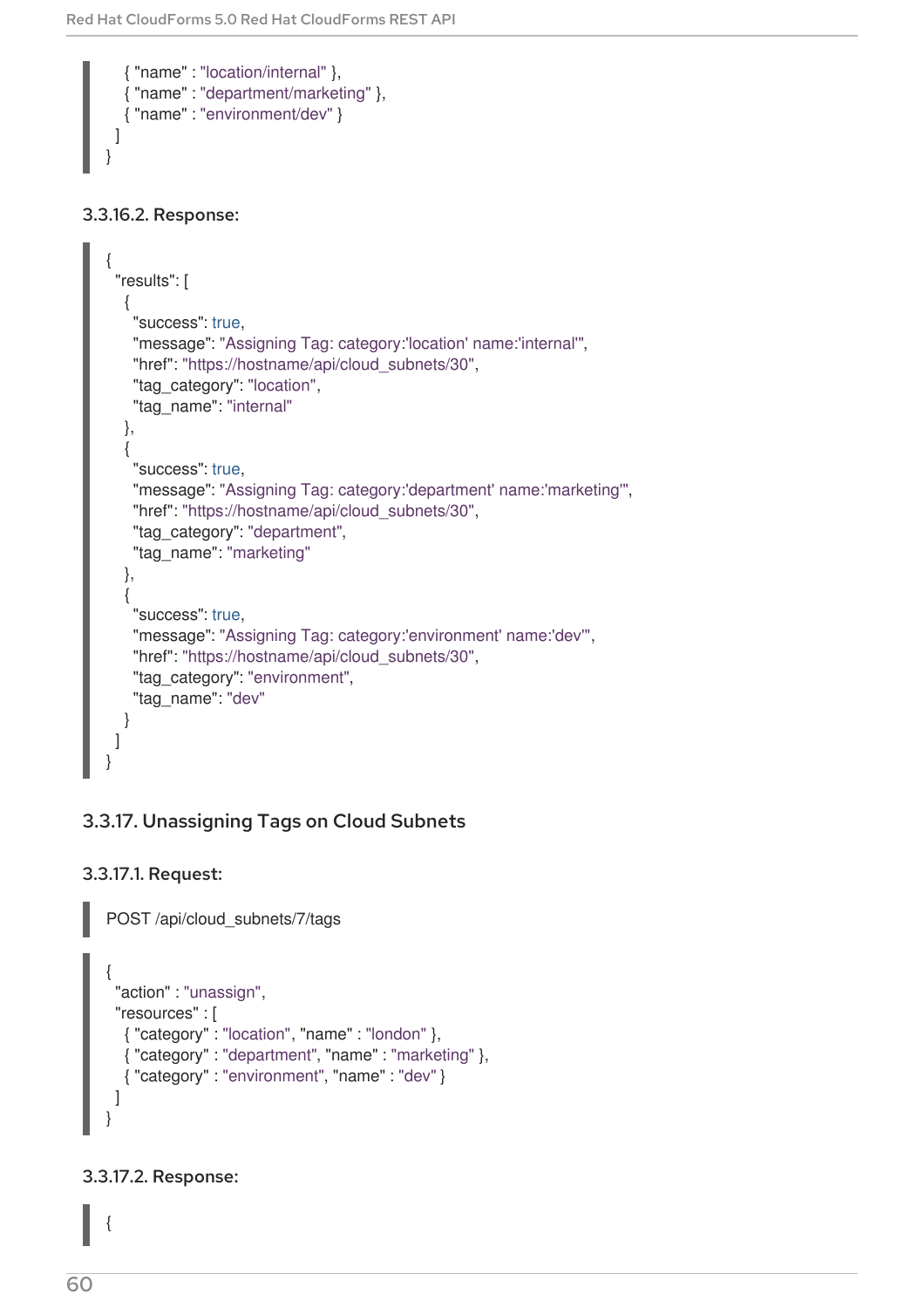```
"results": [
  {
   "success": true,
   "message": "Unassigning Tag: category:'location' name:'london'",
   "href": "https://hostname/api/cloud_subnets/7",
   "tag_category": "location",
   "tag_name": "london"
  },
  {
   "success": true,
   "message": "Unassigning Tag: category:'department' name:'marketing'",
   "href": "https://hostname/api/cloud_subnets/7",
   "tag_category": "department",
   "tag_name": "marketing"
  },
  {
   "success": true,
   "message": "Unassigning Tag: category:'environment' name:'dev'",
   "href": "https://hostname/api/cloud_subnets/7",
   "tag_category": "environment",
   "tag_name": "dev"
  }
 ]
}
```
## 3.3.18. Assigning Tags to Availability Zones

#### 3.3.18.1. Request:

POST /api/availability\_zones/14/tags

```
{
 "action" : "assign",
 "resources" : [
  { "category" : "location", "name" : "london" },
  { "category" : "department", "name" : "engineering" },
  { "category" : "environment", "name" : "test" }
 ]
}
```
#### 3.3.18.2. Response:

```
{
"results": [
  {
   "success": true,
   "message": "Assigning Tag: category:'location' name:'london'",
   "href": "https://hostname/api/availability_zones/14",
   "tag_category": "location",
   "tag_name": "ny"
  },
  {
   "success": true,
```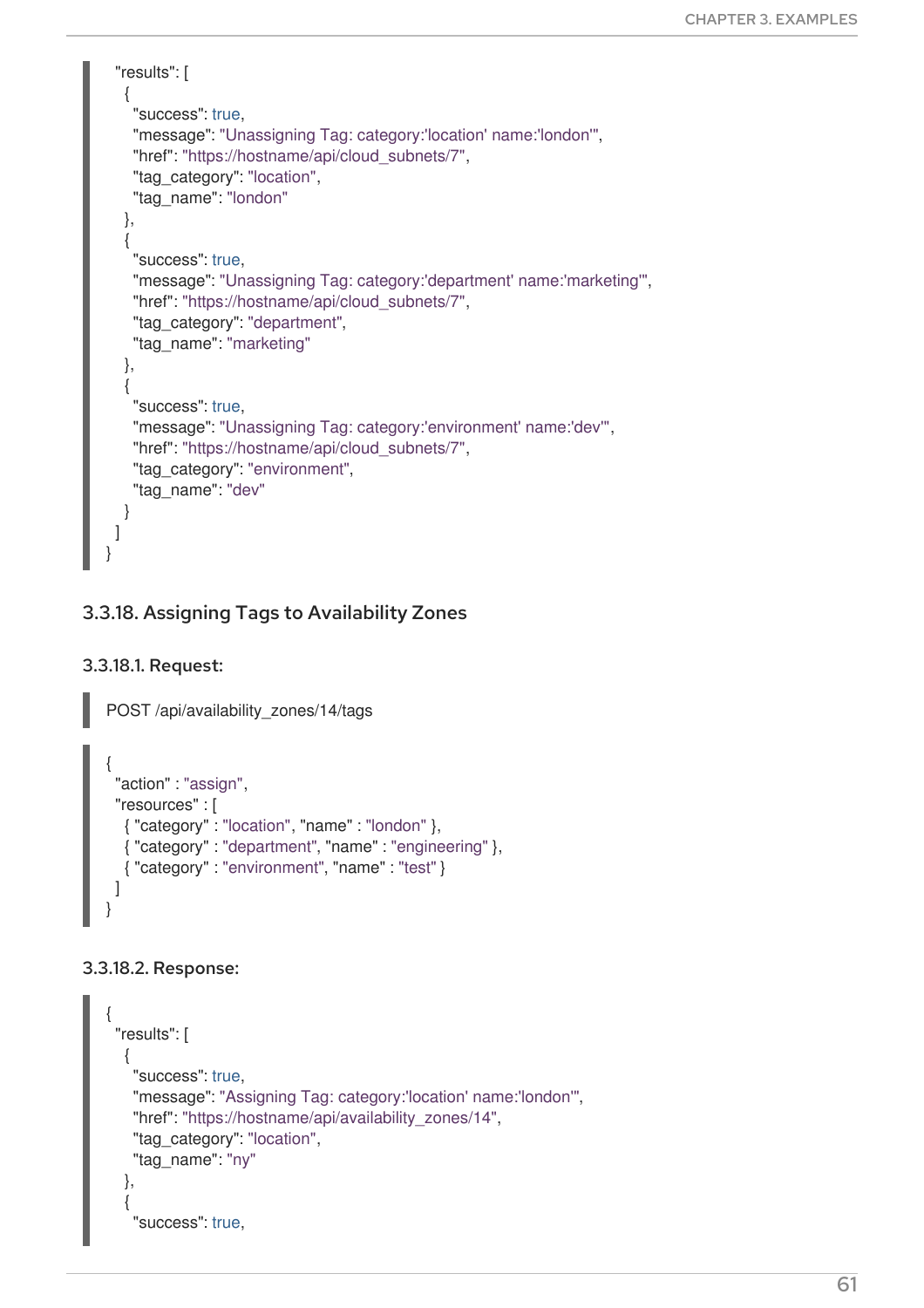```
"message": "Assigning Tag: category:'department' name:'engineering'",
   "href": "https://hostname/api/availability_zones/14",
   "tag_category": "department",
   "tag_name": "engineering"
  },
  {
   "success": true,
   "message": "Assigning Tag: category:'environment' name:'test'",
   "href": "https://hostname/api/availability_zones/14",
   "tag_category": "environment",
   "tag_name": "test"
  }
 ]
}
```
## 3.3.19. Assigning Tags by Name to Availability Zones

```
3.3.19.1. Request:
```

```
POST /api/availability_zones/14/tags
{
 "action" : "assign",
 "resources" : [
  { "name" : "location/london" },
  { "name" : "department/engineering" },
  { "name" : "environment/test" }
 ]
}
```
#### 3.3.19.2. Response:

```
{
 "results": [
  {
   "success": true,
   "message": "Assigning Tag: category:'location' name:'london'",
   "href": "https://hostname/api/availability_zones/14",
   "tag_category": "location",
   "tag_name": "london"
  },
  {
   "success": true,
   "message": "Assigning Tag: category:'department' name:'engineering'",
   "href": "https://hostname/api/availability_zones/14",
   "tag_category": "department",
   "tag_name": "engineering"
  },
  {
   "success": true,
   "message": "Assigning Tag: category:'environment' name:'test'",
   "href": "https://hostname/api/availability_zones/14",
   "tag_category": "environment",
```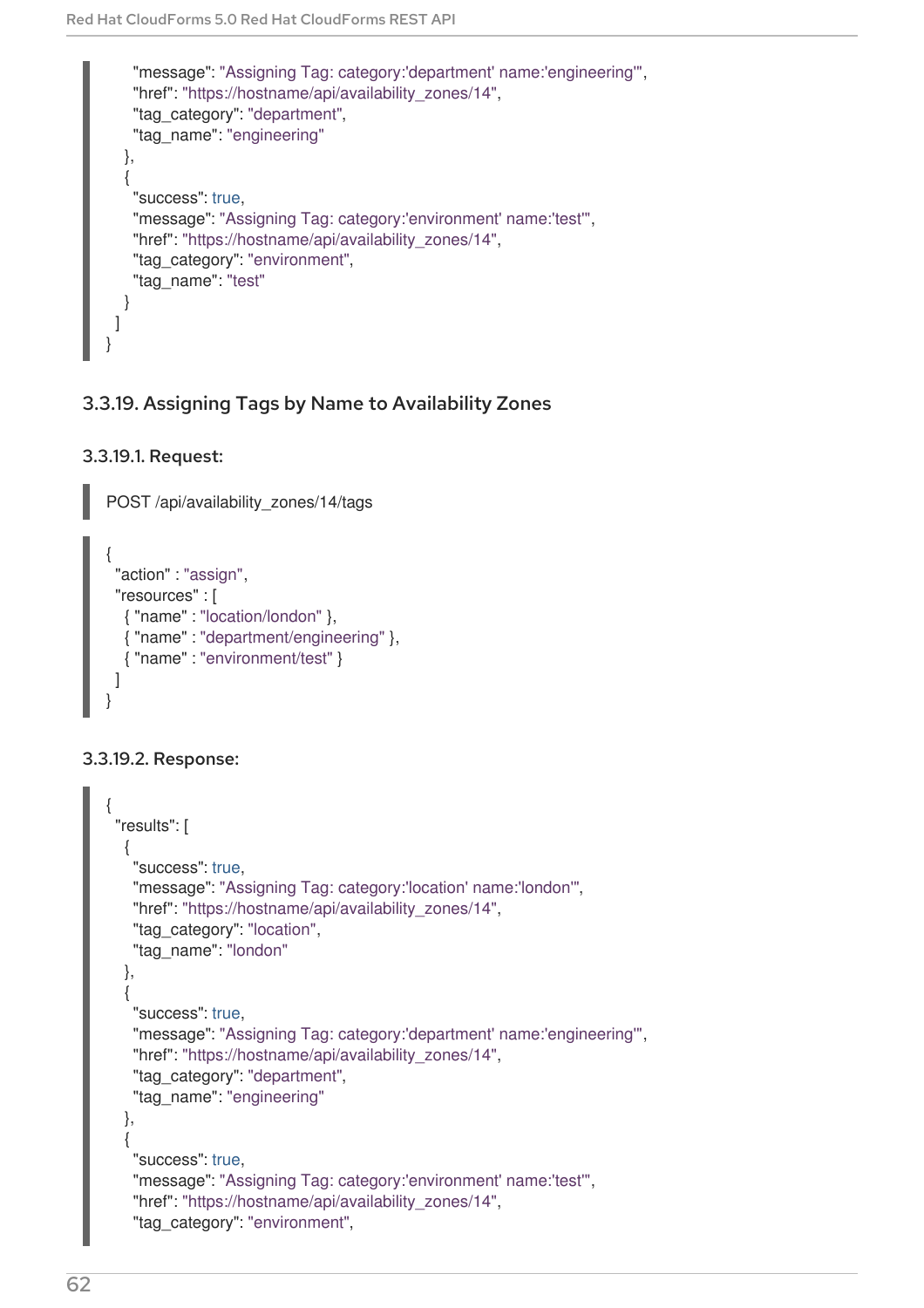```
"tag_name": "test"
  }
 ]
}
```
## 3.3.20. Unassigning Tags on Availability Zones

### 3.3.20.1. Request:

POST /api/availability\_zones/14/tags

```
{
 "action" : "unassign",
 "resources" : [
  { "category" : "location", "name" : "london" },
  { "category" : "department", "name" : "engineering" },
  { "category" : "environment", "name" : "test" }
 ]
}
```
### 3.3.20.2. Response:

```
{
 "results": [
  {
   "success": true,
   "message": "Unassigning Tag: category:'location' name:'london'",
   "href": "https://hostname/api/availability_zones/14",
   "tag_category": "location",
   "tag_name": "london"
  },
  {
   "success": true,
   "message": "Unassigning Tag: category:'department' name:'engineering'",
   "href": "https://hostname/api/availability_zones/14",
   "tag_category": "department",
   "tag_name": "engineering"
  },
  {
   "success": true,
   "message": "Unassigning Tag: category:'environment' name:'test'",
   "href": "https://hostname/api/availability_zones/14",
   "tag_category": "environment",
   "tag_name": "test"
  }
 ]
}
```
## 3.3.21. Assigning Tags to Flavors

### 3.3.21.1. Request: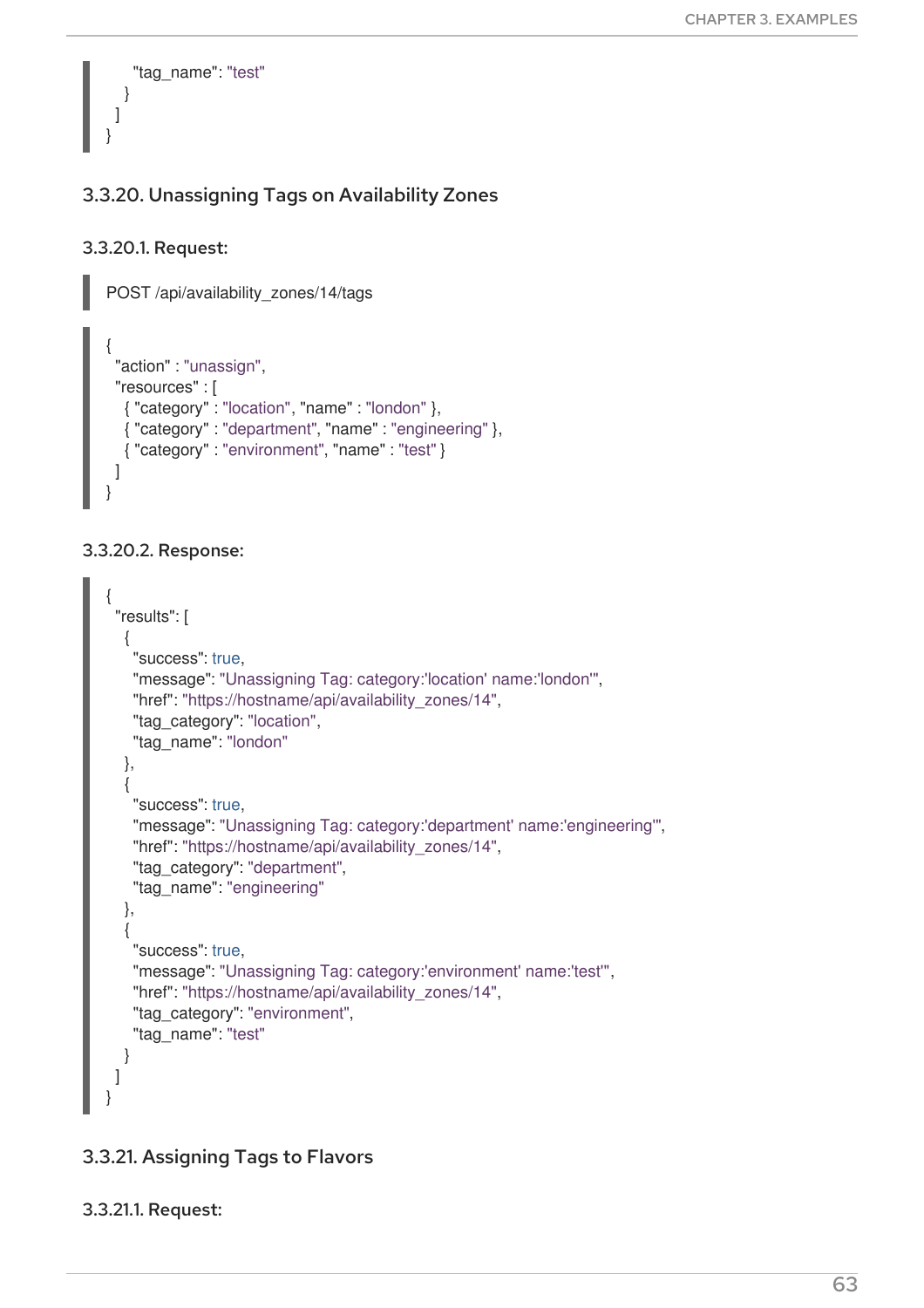```
POST /api/flavors/223/tags
{
 "action" : "assign",
 "resources" : [
  { "category" : "owner", "name" : "production linux team" },
  { "category" : "service level", "name" : "gold" }
 ]
}
```
### 3.3.21.2. Response:

```
{
 "results": [
  {
    "success": true,
    "message": "Assigning Tag: category:'owner' name:'production linux team'",
    "href": "https://hostname/api/flavors/223",
    "tag_category": "owner",
    "tag_name": "production linux team"
  },
  {
    "success": true,
    "message": "Assigning Tag: category:'service level' name:'gold'",
    "href": "https://hostname/api/flavors/223",
    "tag_category": "service level",
    "tag_name": "gold"
  }
 ]
}
```
## 3.3.22. Assigning Tags by Name to Flavors

### 3.3.22.1. Request:

POST /api/flavors/223/tags

```
{
 "action" : "assign",
 "resources" : [
  { "name" : "owner/production linux team" },
  { "name" : "service level/gold" }
 ]
}
```
## 3.3.22.2. Response:

```
{
 "results": [
  {
    "success": true,
```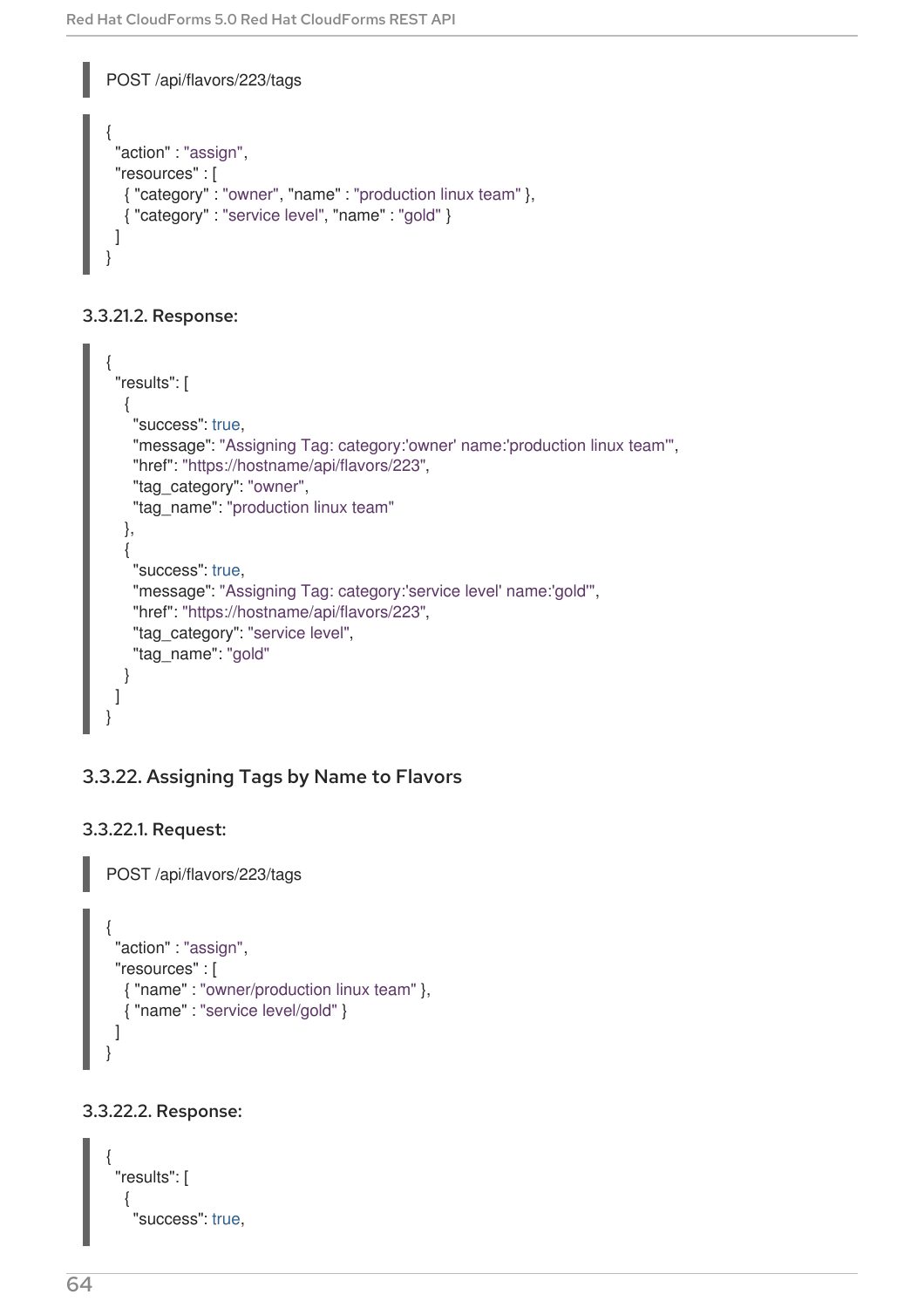```
"message": "Assigning Tag: category:'owner' name:'production linux team'",
   "href": "https://hostname/api/flavors/223",
   "tag_category": "owner",
   "tag_name": "production linux team"
  },
  {
   "success": true,
   "message": "Assigning Tag: category:'service level' name:'gold'",
   "href": "https://hostname/api/flavors/223",
   "tag_category": "service level",
   "tag_name": "gold"
  }
 ]
}
```
## 3.3.23. Unassigning Tags on Flavors

```
3.3.23.1. Request:
```
POST /api/flavors/223/tags

```
{
 "action" : "unassign",
 "resources" : [
  { "category" : "owner", "name" : "production linux team" },
  { "category" : "service level", "name" : "gold" }
 ]
}
```
### 3.3.23.2. Response:

```
{
 "results": [
  {
    "success": true,
   "message": "Unassigning Tag: category:'owner' name:'production linux team'",
    "href": "https://hostname/api/flavors/223",
    "tag_category": "owner",
    "tag_name": "production linux team"
  },
  {
    "success": true,
   "message": "Unassigning Tag: category:'owner' name:'gold'",
    "href": "https://hostname/api/flavors/223",
    "tag_category": "service level",
    "tag_name": "gold"
  }
 ]
}
```
### 3.3.24. Assigning Tags to Network Routers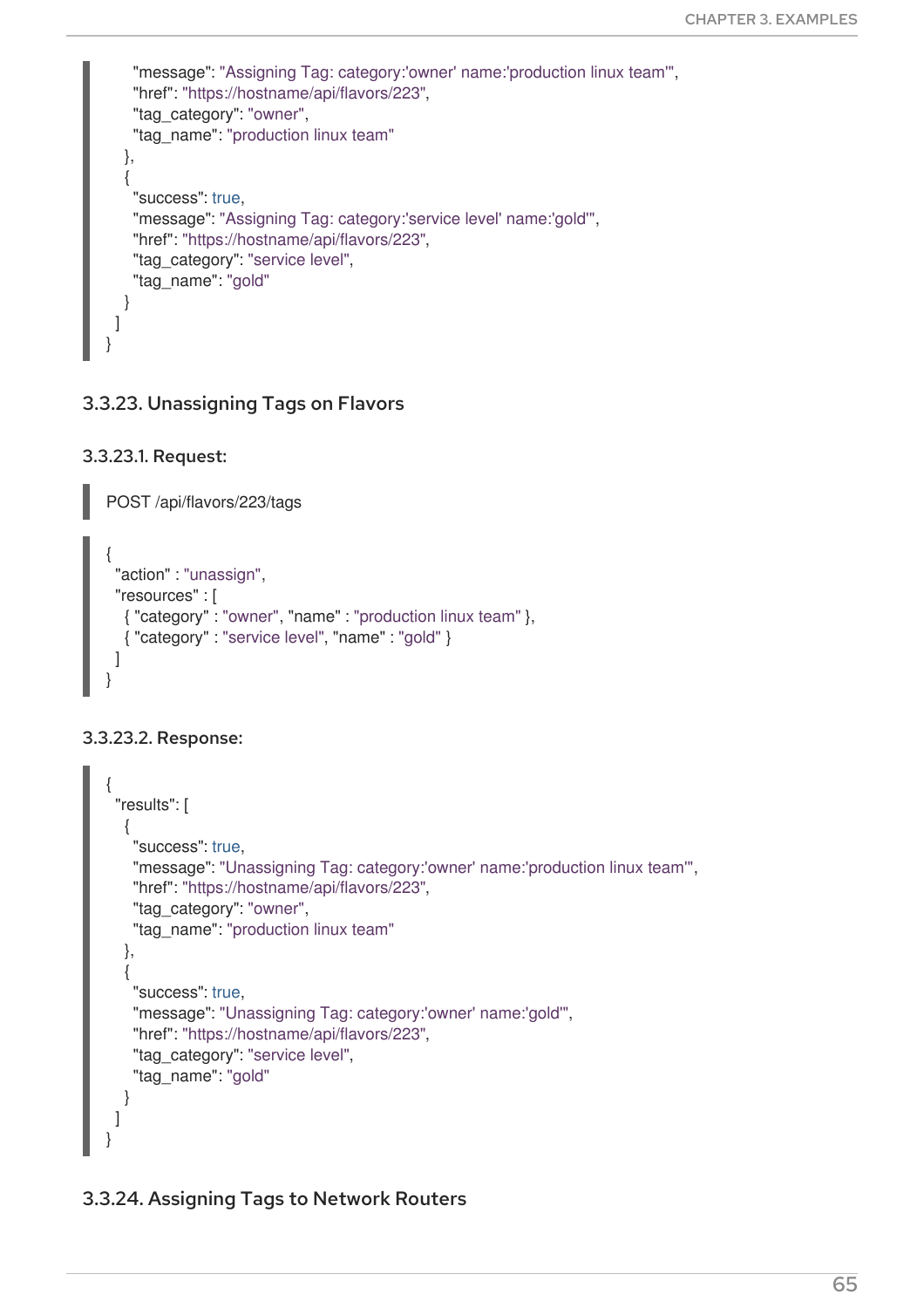### 3.3.24.1. Request:

```
POST /api/network_routers/400/tags
{
 "action" : "assign",
 "resources" : [
  { "category" : "network location", "name" : "cloud" },
  { "category" : "environment", "name" : "production" }
 ]
}
```
3.3.24.2. Response:

```
{
 "results": [
  {
    "success": true,
    "message": "Assigning Tag: category:'network location' name:'cloud'",
    "href": "https://hostname/api/network_routers/400",
    "tag_category": "network location",
    "tag_name": "cloud"
  },
  {
    "success": true,
   "message": "Assigning Tag: category:'environment' name:'production'",
    "href": "https://hostname/api/network_routers/400",
    "tag_category": "environment",
    "tag_name": "production"
  }
 ]
}
```
## 3.3.25. Assigning Tags by Name to Network Routers

### 3.3.25.1. Request:

POST /api/cloud\_networks/400/tags

```
{
 "action" : "assign",
 "resources" : [
  { "name" : "network location/cloud" },
  { "name" : "environment/production" }
 ]
}
```
#### 3.3.25.2. Response:

{ "results": [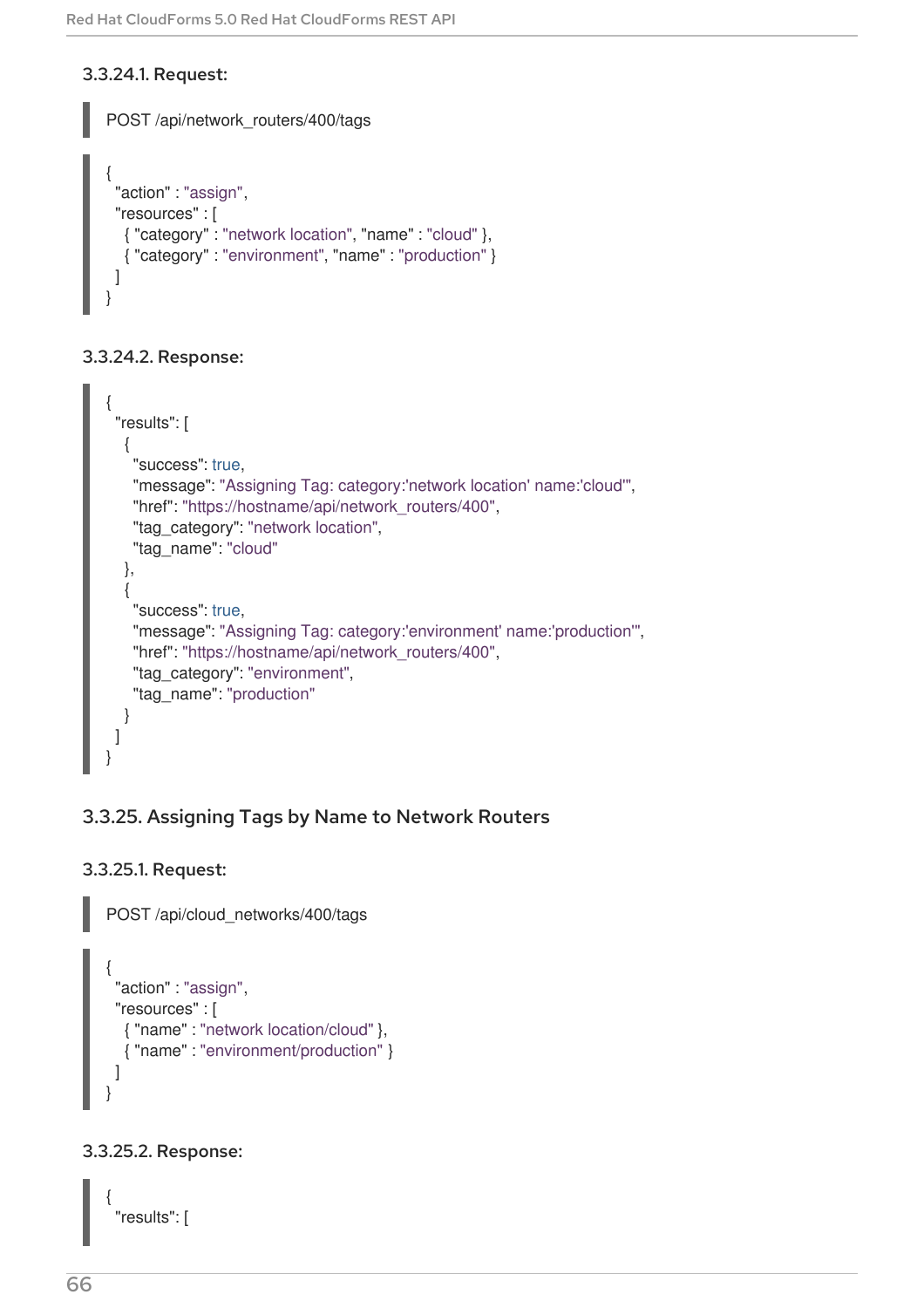```
{
    "success": true,
    "message": "Assigning Tag: category:'network location' name:'cloud'",
    "href": "https://hostname/api/cloud_networks/400",
    "tag_category": "network location",
    "tag_name": "cloud"
  },
  {
    "success": true,
    "message": "Assigning Tag: category:'environment' name:'production'",
    "href": "https://hostname/api/cloud_networks/400",
    "tag_category": "environment",
    "tag_name": "production"
  }
 ]
}
```
## 3.3.26. Unassigning Tags on Network Routers

#### 3.3.26.1. Request:

```
POST /api/network_routers/400/tags
{
 "action" : "unassign",
 "resources" : [
  { "category" : "network location", "name" : "cloud" },
  { "category" : "environment", "name" : "production" }
 ]
}
```
### 3.3.26.2. Response:

```
{
 "results": [
  {
   "success": true,
   "message": "Unassigning Tag: category:'network location' name:'cloud'",
   "href": "https://hostname/api/network_routers/400",
   "tag_category": "network location",
   "tag_name": "cloud"
  },
  {
   "success": true,
   "message": "Unassigning Tag: category:'environment' name:'production'",
   "href": "https://hostname/api/network_routers/400",
   "tag_category": "environment",
   "tag_name": "production"
  }
 ]
}
```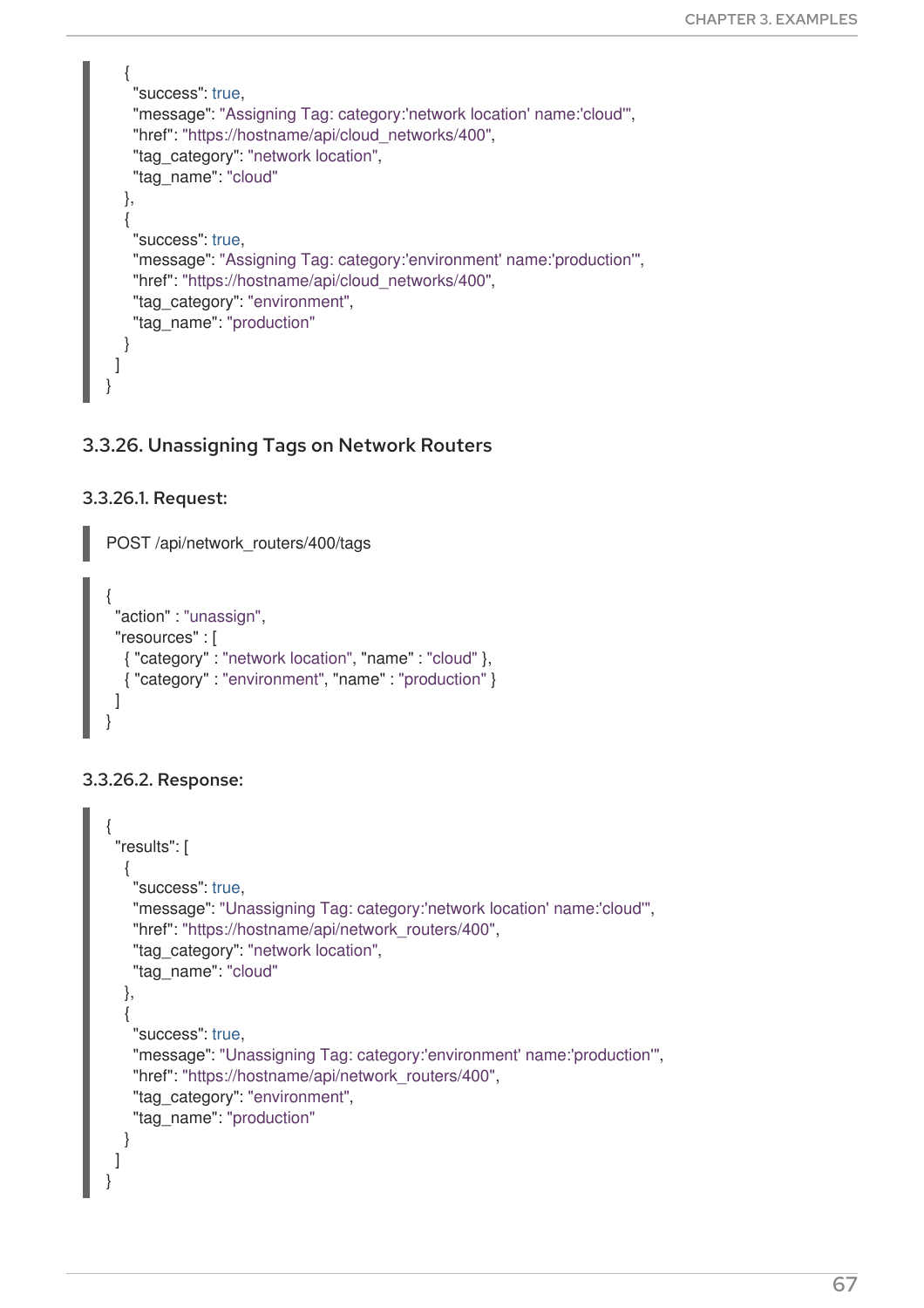## 3.3.27. Assigning Tags to Security Groups

### 3.3.27.1. Request:

POST /api/security\_groups/30/tags

```
{
 "action" : "assign",
 "resources" : [
  { "category" : "network location", "name" : "internal" },
  { "category" : "owner", "name" : "windows 2008 test team" },
  { "category" : "environment", "name" : "test" }
 ]
}
```
#### 3.3.27.2. Response:

```
{
 "results": [
  {
    "success": true,
   "message": "Assigning Tag: category:'network location' name:'internal'",
    "href": "https://hostname/api/security_groups/30",
    "tag_category": "network location",
    "tag_name": "internal"
  },
  {
    "success": true,
    "message": "Assigning Tag: category:'owner' name:'windows 2008 test team'",
   "href": "https://hostname/api/security_groups/30",
    "tag_category": "owner",
    "tag_name": "windows 2008 test team"
  },
  {
    "success": true,
    "message": "Assigning Tag: category:'environment' name:'test'",
    "href": "https://hostname/api/security_groups/30",
    "tag_category": "environment",
    "tag_name": "test"
  }
 ]
}
```
## 3.3.28. Assigning Tags by Name to Security Groups

#### 3.3.28.1. Request:

POST /api/security\_groups/30/tags

```
{
 "action" : "assign",
 "resources" : [
```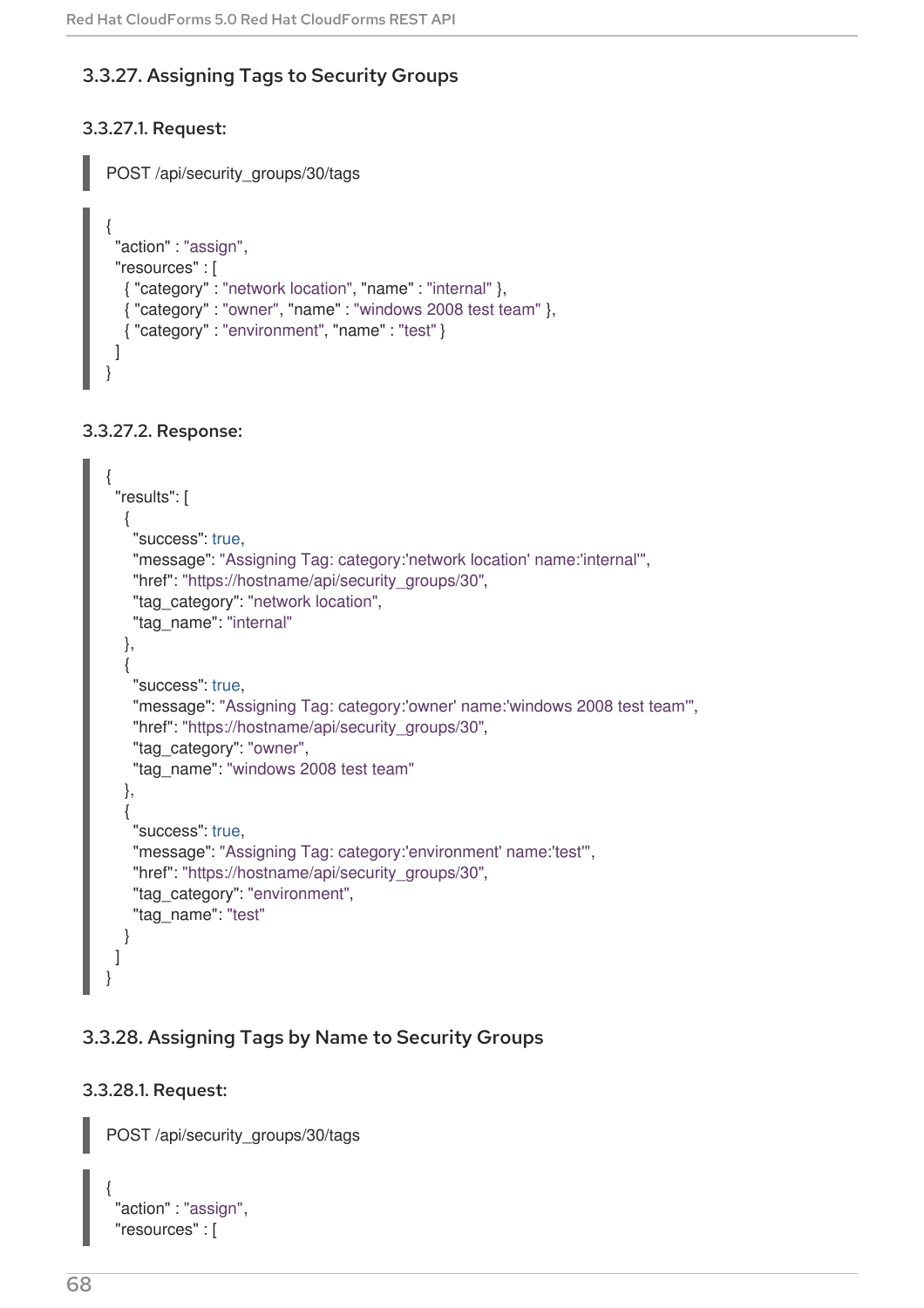```
{ "name" : "network location/internal" },
  { "name" : "owner/windows 2008 test team" },
  { "name" : "environment/test" }
 ]
}
```
#### 3.3.28.2. Response:

```
{
 "results": [
  {
   "success": true,
   "message": "Assigning Tag: category:'network location' name:'internal'",
   "href": "https://hostname/api/security_groups/30",
   "tag_category": "network location",
   "tag_name": "internal"
  },
  {
   "success": true,
   "message": "Assigning Tag: category:'owner' name:'windows 2008 test team'",
   "href": "https://hostname/api/security_groups/30",
   "tag_category": "owner",
   "tag_name": "windows 2008 test team"
  },
  {
   "success": true,
   "message": "Assigning Tag: category:'environment' name:'test'",
   "href": "https://hostname/api/security_groups/30",
   "tag_category": "environment",
   "tag_name": "test"
  }
 ]
}
```
# 3.3.29. Unassigning Tags on Security Groups

### 3.3.29.1. Request:

POST /api/security\_groups/30/tags

```
{
 "action" : "unassign",
 "resources" : [
  { "category" : "network location", "name" : "internal" },
  { "category" : "owner", "name" : "windows 2008 test team" },
  { "category" : "environment", "name" : "test" }
 ]
}
```
### 3.3.29.2. Response:

{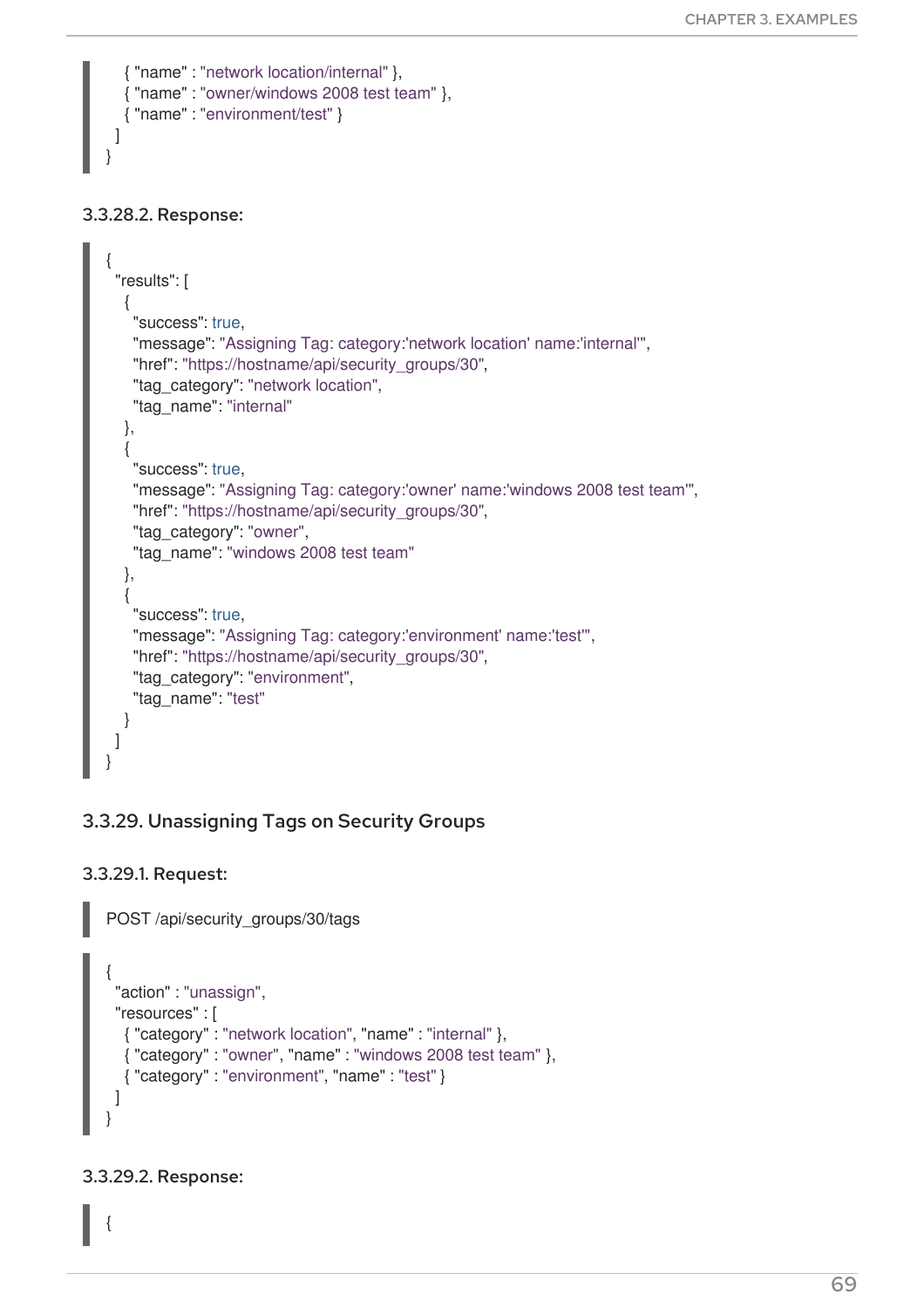```
"results": [
  {
   "success": true,
   "message": "Unassigning Tag: category:'network location' name:'internal'",
   "href": "https://hostname/api/security_groups/30",
   "tag_category": "network location",
   "tag_name": "internal"
  },
  {
   "success": true,
   "message": "Unassigning Tag: category:'owner' name:'windows 2008 test team'",
   "href": "https://hostname/api/security_groups/30",
   "tag_category": "owner",
   "tag_name": "windows 2008 test team"
  },
  {
   "success": true,
   "message": "Unassigning Tag: category:'environment' name:'test'",
   "href": "https://hostname/api/security_groups/30",
   "tag_category": "environment",
   "tag_name": "test"
  }
 ]
}
```
# 3.4. AUTOMATION REQUESTS

This section provides examples of how to interact with automation requests.

# 3.4.1. Triggering a Single Automation Request

With automation requests:

- version defaults to **1.1** if not specified.
- user\_name defaults to the **REST API** authenticated user if not specified.

### 3.4.1.1. Request:

POST /api/automation\_requests

```
{
"version" : "1.1",
"uri_parts" : {
 "namespace" : "System",
  "class" : "Request",
  "instance" : "InspectME",
  "message" : "create"
},
"parameters" : {
  "var1" : "xxxxx",
  "var2" : "yyyyy",
  "var3" : 1024,
```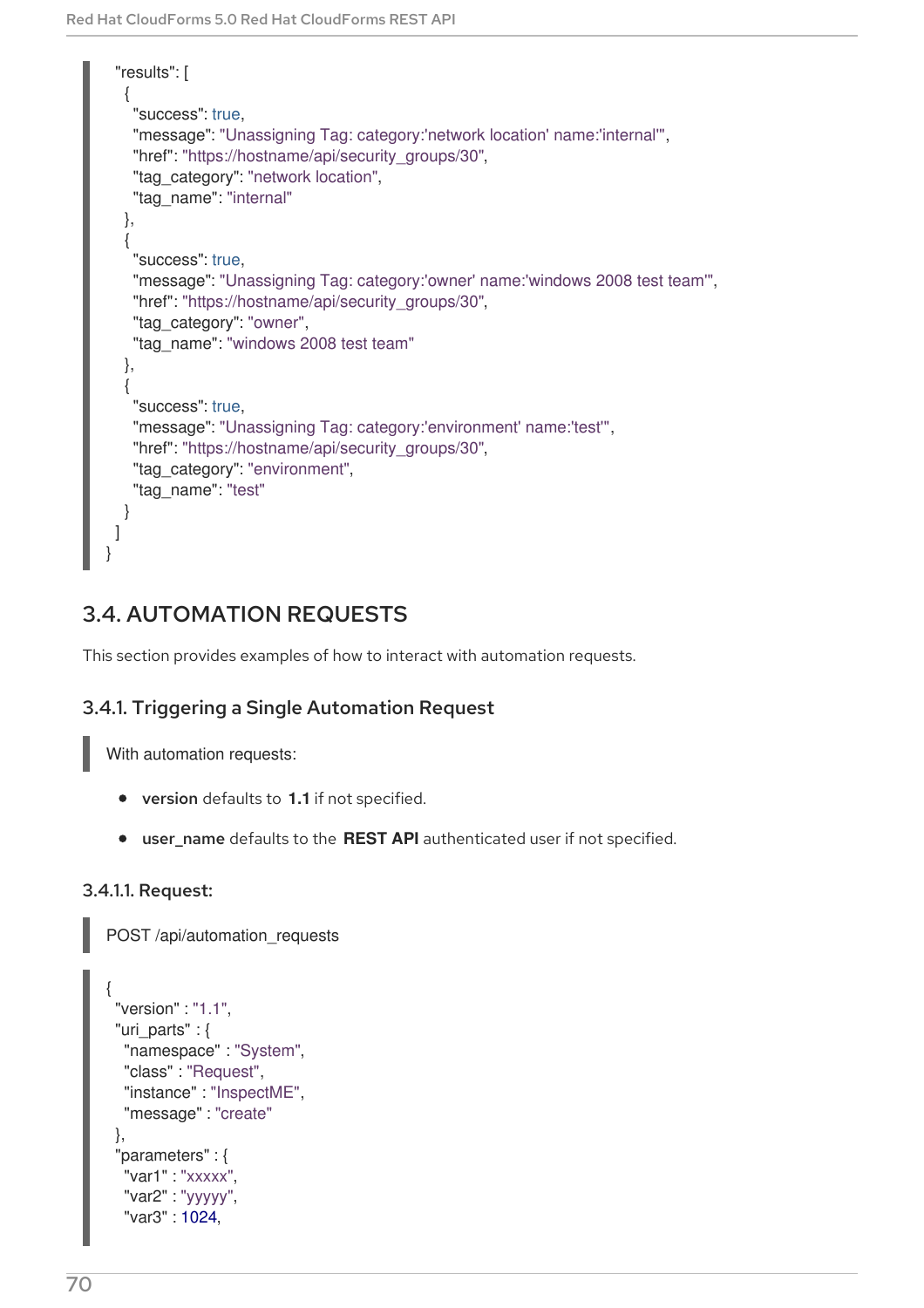```
"var4" : true,
  "var5" : "last value"
 },
 "requester" : {
  "user_name" : "admin",
  "auto_approve" : true
 }
}
```
Optionally, the action-based request format is also supported:

#### 3.4.1.2. Request:

POST /api/automation\_requests

```
{
 "action" : "create",
 "resource" : {
  "version" : "1.1",
  "uri_parts" : {
   "namespace" : "System",
    "class" : "Request",
    "instance" : "InspectME",
   "message" : "create"
  },
  "parameters" : {
   "var1": "xxxxx",
   "var2" : "yyyyy",
   "var3" : 1024,
    "var4" : true,
    "var5" : "last value"
  },
  "requester" : {
   "user_name" : "admin",
    "auto approve" : true
  }
 }
}
```
#### 3.4.1.3. Response:

```
{
"results": [
  {
   "id": 12,
   "description": "Automation Task",
   "approval_state": "approved",
   "type": "AutomationRequest",
   "created_on": "2015-04-16T21:49:55Z",
   "updated_on": "2015-04-16T21:49:55Z",
   "requester_id": 1,
   "requester_name": "Administrator",
   "request_type": "automation",
   "request_state": "pending",
```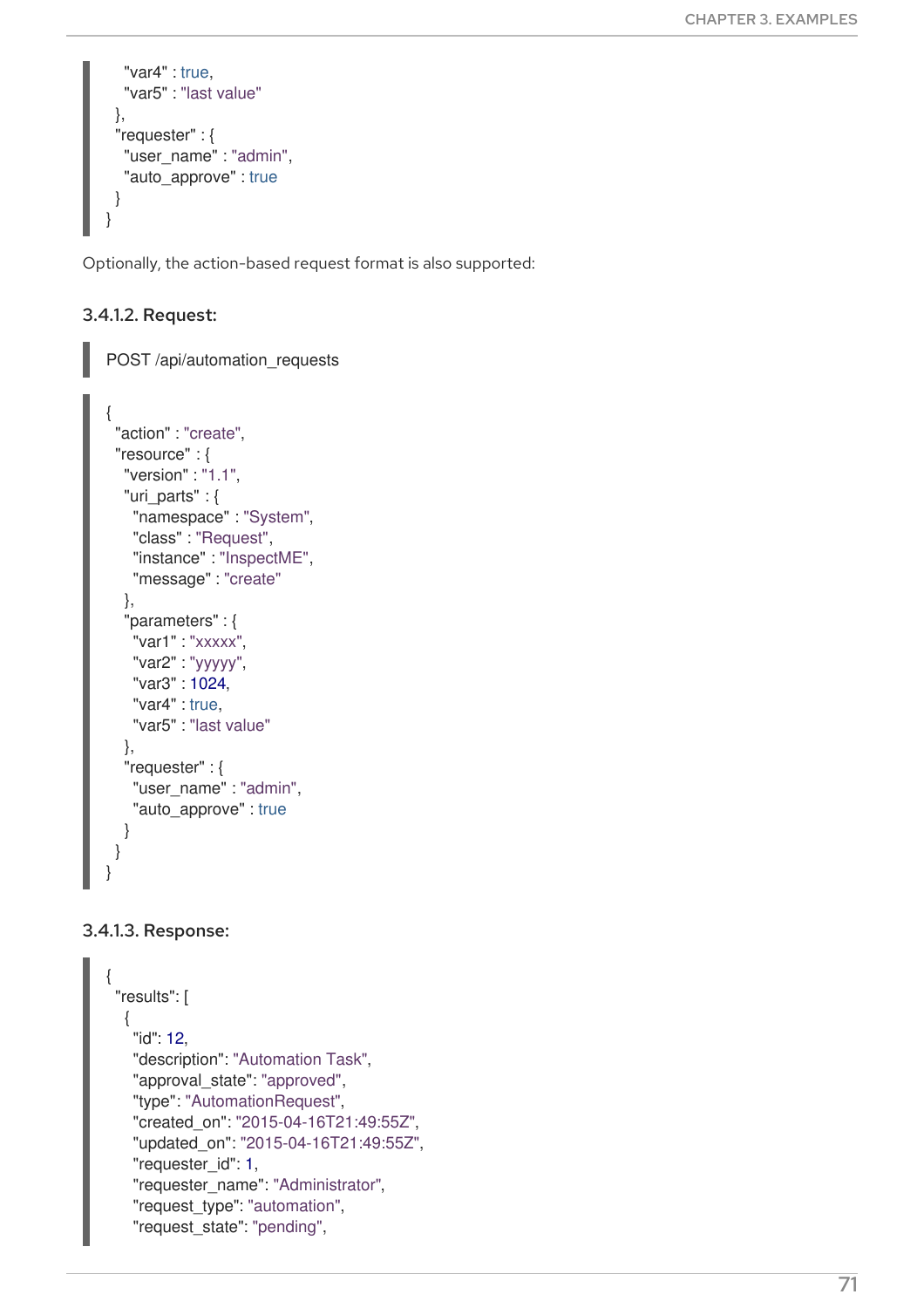```
"status": "Ok",
    "options": {
     "message": "create",
     "namespace": "System",
     "class_name": "Request",
     "instance_name": "InspectME",
     "user_id": 1,
     "attrs": {
      "var1": "xxxxx",
      "var2": "yyyyy",
      "var3": 1024,
      "var4": true,
      "var5": "last value",
      "userid": "admin"
     }
    },
    "userid": "admin"
  }
 ]
}
```
# 3.4.2. Triggering Multiple Automation Requests

With automation requests:

- version defaults to **1.1** if not specified.
- user\_name defaults to the **REST API** authenticated user if not specified.

### 3.4.2.1. Request:

POST /api/automation\_requests

```
{
"action" : "create",
"resources" : [
  {
   "version" : "1.1",
   "uri_parts" : {
    "namespace" : "System",
    "class" : "Request",
    "instance" : "InspectME",
    "message" : "create"
   },
   "parameters" : {
    "vm_name" : "test_1",
    "var2" : "yyyyy",
    "var3" : 1024,
    "var4" : true,
    "var5" : "last value"
   },
   "requester" : {
    "user_name" : "jdoe",
    "auto approve" : true
```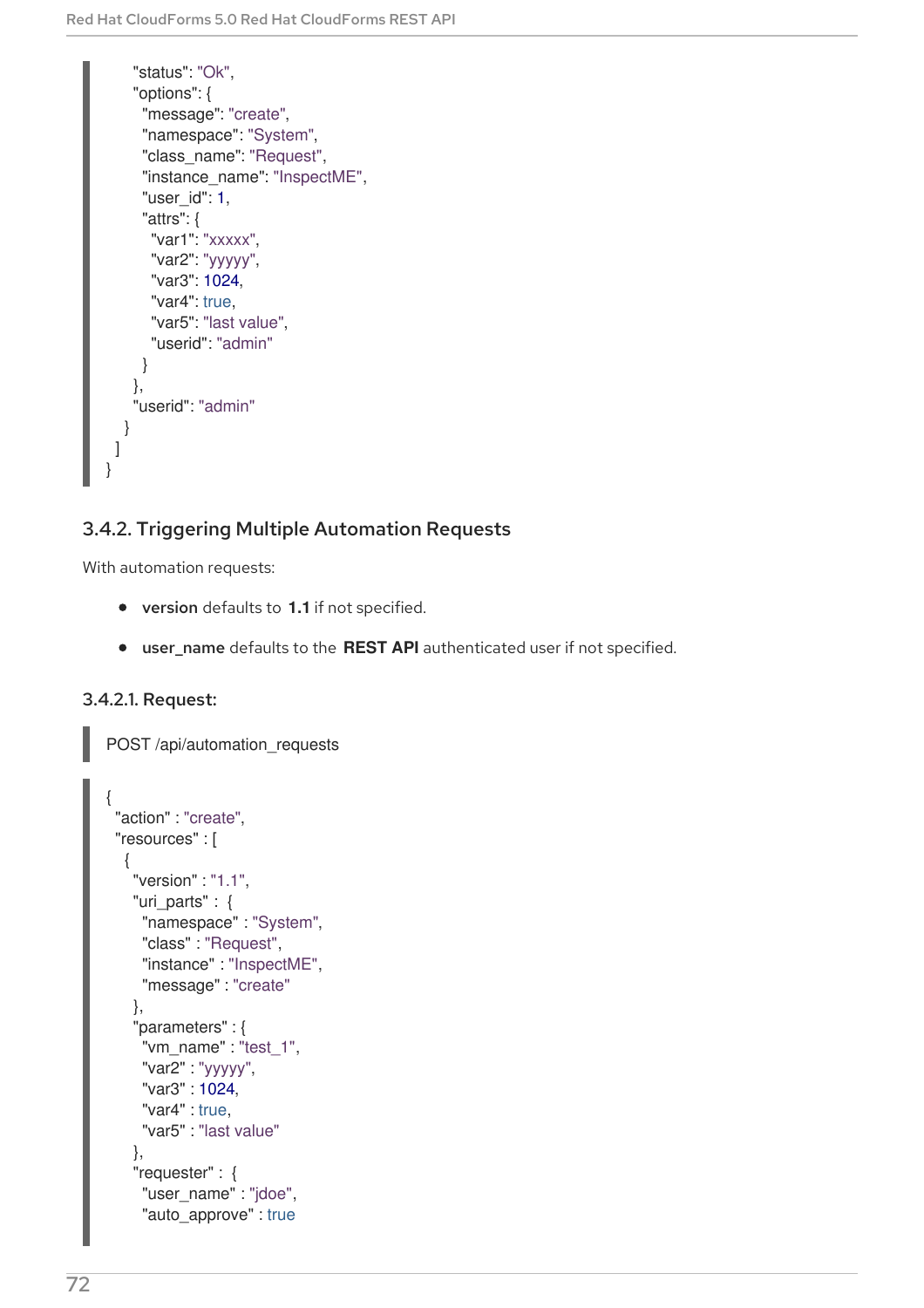```
}
   }
,
  {
    "uri_parts" : {
     "namespace" : "System",
     "class" : "Request",
     "instance" : "InspectME",
     "message" : "create"
    }
,
    "parameters" : {
     "vm_name" : "test_2",
     "vm_memory" : 1024,
     "memory_limit" : 16384
    }
,
    "requester" : {
     "auto_approve" : true
   }
   }
,
  {
    "uri_parts" : {
     "namespace" : "System",
     "class" : "Request",
     "instance": "InspectME",
     "message" : "create"
    }
,
    "parameters" : {
     "vm_name" : "test_3",
     "vm_memory" : 2048,
     "memory_limit" : 16384
    }
,
    "requester" : {
     "auto_approve" : true
   }
   }
,
  {
    "uri_parts" : {
     "namespace": "System",
     "class" : "Request",
     "instance" : "InspectME",
     "message" : "create"
    }
,
    "parameters" : {
     "vm_name" : "test_4",
     "vm_memory" : 4096,
     "memory_limit" : 16384
    }
,
    "requester" : {
     "auto_approve" : true
   }
  }
 ]
}
```
#### 3.4.2.2. Response: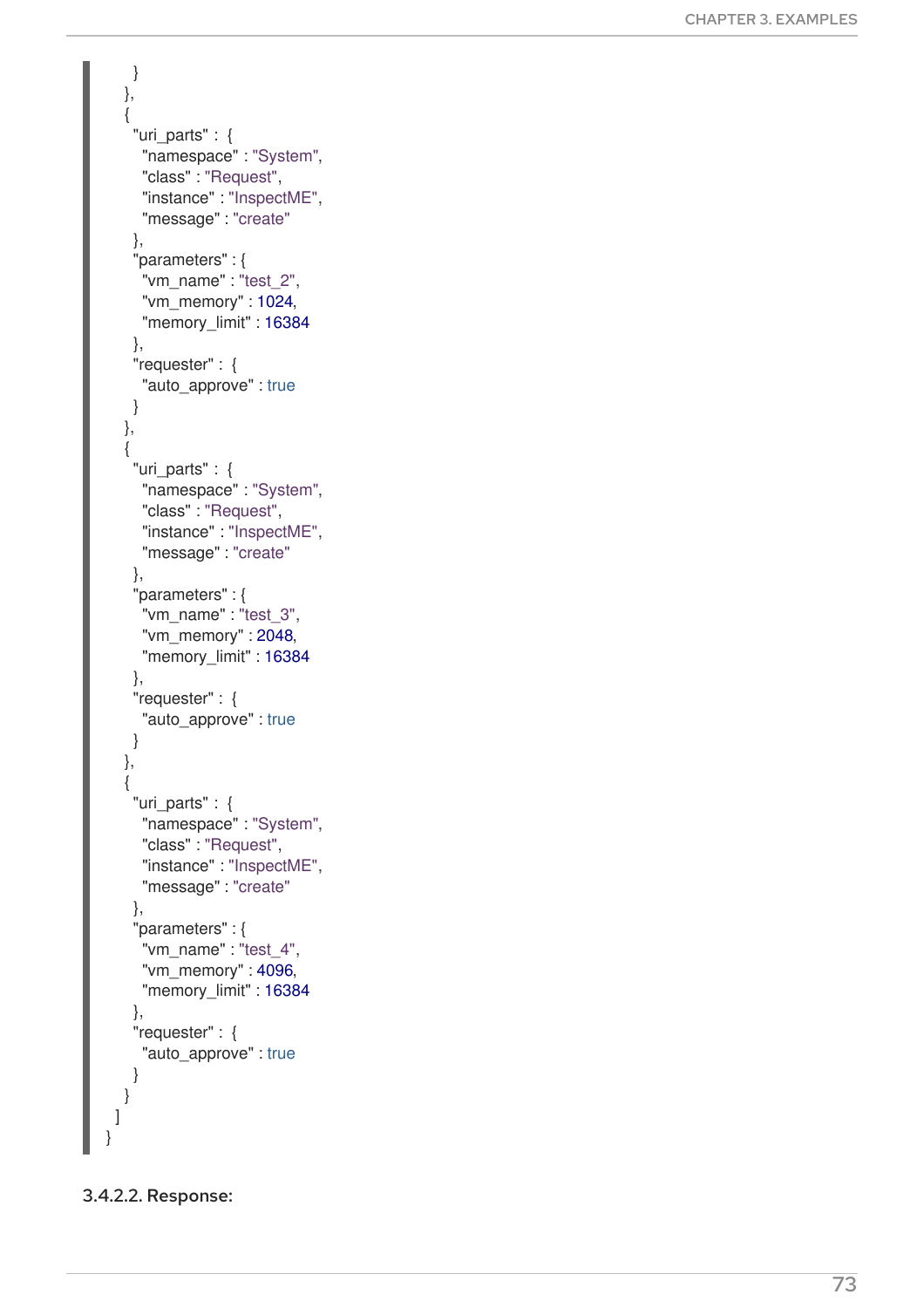```
{
"results": [
  {
   "id": 14,
   "description": "Automation Task",
   "approval state": "approved",
   "type": "AutomationRequest",
   "created_on": "2015-04-16T21:59:42Z",
   "updated_on": "2015-04-16T21:59:42Z",
   "requester_id": 13,
   "requester_name": "aab",
   "request_type": "automation",
   "request_state": "pending",
   "status": "Ok",
   "options": {
    "message": "create",
    "namespace": "System",
    "class_name": "Request",
    "instance_name": "InspectME",
    "user_id": 13,
    "attrs": {
     "vm_name": "test_1",
     "var2": "yyyyy",
     "var3": 1024,
     "var4": true,
      "var5": "last value",
     "userid": "aab"
    }
   },
   "userid": "aab"
  },
  {
   "id": 15,
   "description": "Automation Task",
   "approval state": "approved",
   "type": "AutomationRequest",
   "created_on": "2015-04-16T21:59:42Z",
   "updated_on": "2015-04-16T21:59:42Z",
   "requester_id": 1,
   "requester_name": "Administrator",
   "request_type": "automation",
   "request_state": "pending",
   "status": "Ok",
   "options": {
    "message": "create",
    "namespace": "System",
    "class_name": "Request",
    "instance_name": "InspectME",
    "user_id": 1,
    "attrs": {
     "vm_name": "test_2",
     "vm_memory": 1024,
     "memory limit": 16384,
     "userid": "admin"
    }
   },
```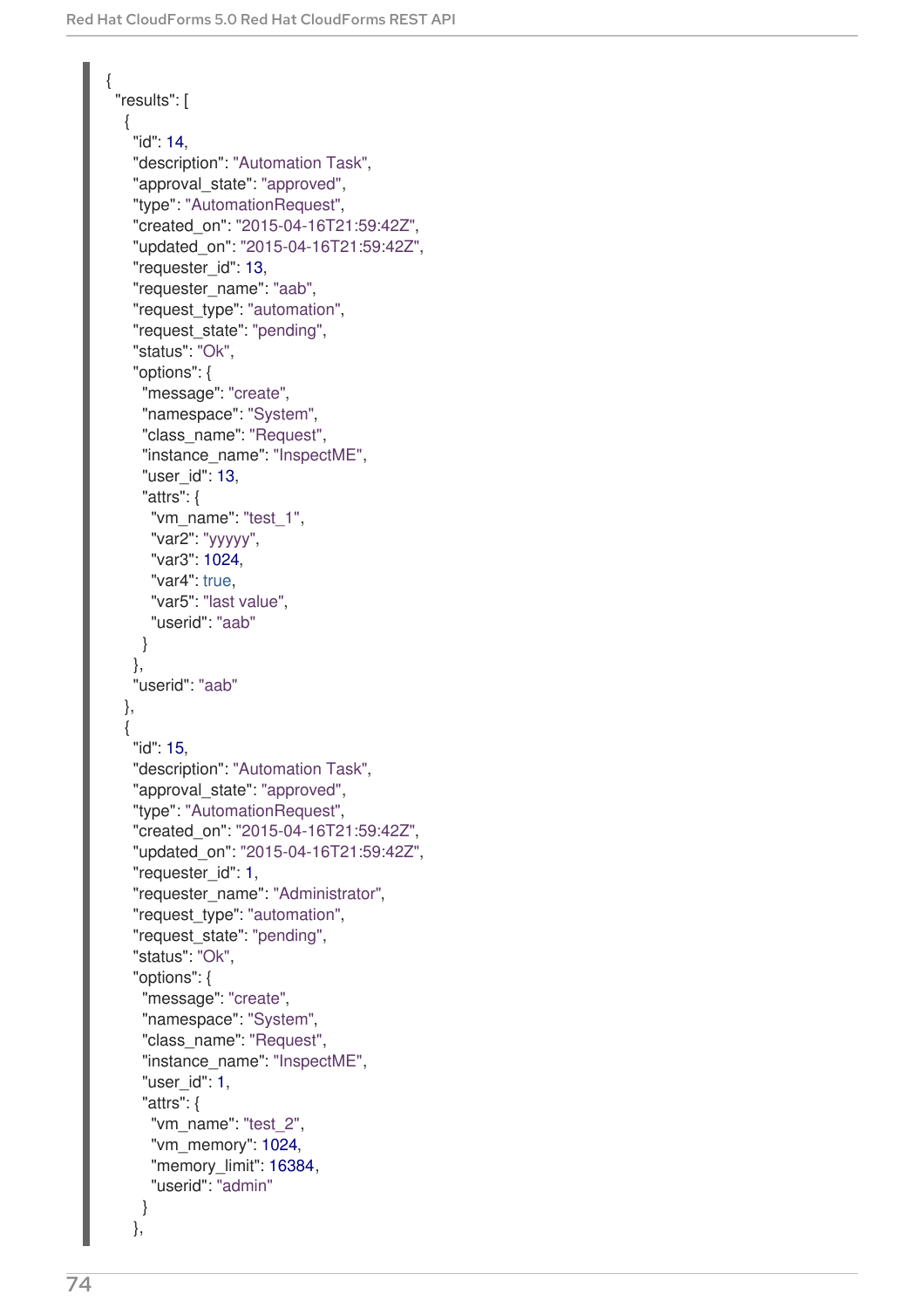```
"userid": "admin"
}
,
{
 "id
": 1
6
,
 "description": "Automation Task",
 "approval_state": "approved",
 "type": "AutomationRequest",
 "created_on": "2015-04-16T21:59:42Z",
 "updated_on": "2015-04-16T21:59:42Z",
 "requester_id": 1,
 "requester_name": "Administrator",
 "request_type": "automation",
 "request_state": "pending",
 "status": "Ok",
 "options": {
  "message": "create",
  "namespace": "System",
  "class_name": "Request",
  "instance_name": "InspectME",
  "user_id": 1,
  "attrs": {
    "vm_name": "test_3",
    "vm_memory": 2048,
    "memory_limit": 16384,
    "userid": "admin"
  }
 }
,
 "userid": "admin"
}
,
{
 "id
": 1
7
,
 "description": "Automation Task",
 "approval_state": "approved",
 "type": "AutomationRequest",
 "created_on": "2015-04-16T21:59:42Z",
 "updated_on": "2015-04-16T21:59:42Z",
 "requester_id": 1,
 "requester_name": "Administrator",
 "request_type": "automation",
 "request_state": "pending",
 "status": "Ok",
 "options": {
  "message": "create",
  "namespace": "System",
  "class_name": "Request",
  "instance_name": "InspectME",
  "user_id": 1,
  "attrs": {
    "vm_name": "test_4",
    "vm_memory": 4096,
    "memory_limit": 16384,
    "userid": "admin"
  }
 }
,
 "userid": "admin"
```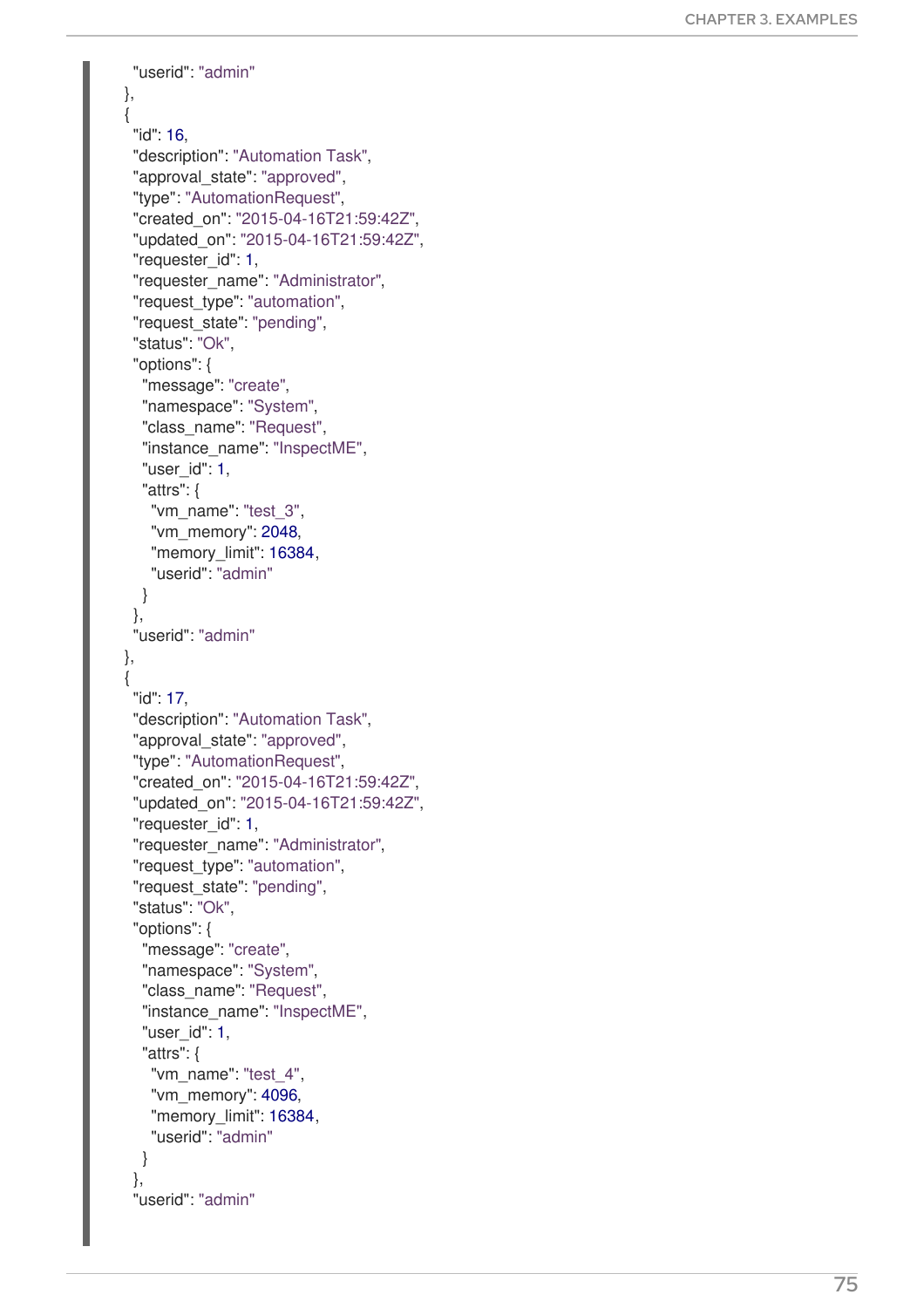# } ] }

# 3.5. PROVISIONING REQUESTS

This section provides examples of how to interact with provisioning requests.

### 3.5.1. Triggering a Single Provision Request

With provisioning requests:

- version defaults to **1.1** if not specified.
- user name defaults to the **REST API** authenticated user if not specified.

#### 3.5.1.1. Request:

Provisioning requests are made available via the following entrypoint, either by specifying a **create** action or by posting the request directly to **/api/provision\_requests**:

```
POST /api/provision_requests
{
 "version" : "1.1",
 "template_fields" : {
  "guid" : "afe6e8a0-89fd-11e3-b6ac-b8e85646e742"
 },
 "vm_fields" : {
  "number_of_cpus" : 1,
  "vm_name" : "aab_rest_vm1",
  "vm_memory" : "1024",
  "vlan" : "rhevm"
 },
 "requester" : {
  "user_name" : "jdoe",
  "owner_first_name" : "John",
  "owner_last_name" : "Doe",
  "owner_email" : "jdoe@sample.com",
  "auto approve" : true
 },
 "tags" : {
  "network_location" : "Internal",
  "cc" : "001"
 },
 "additional_values" : {
  "request_id" : "1001"
 },
 "ems_custom_attributes" : \{ \},
 "miq custom attributes" : { }
}
```
Optionally, the action-based request format is also supported: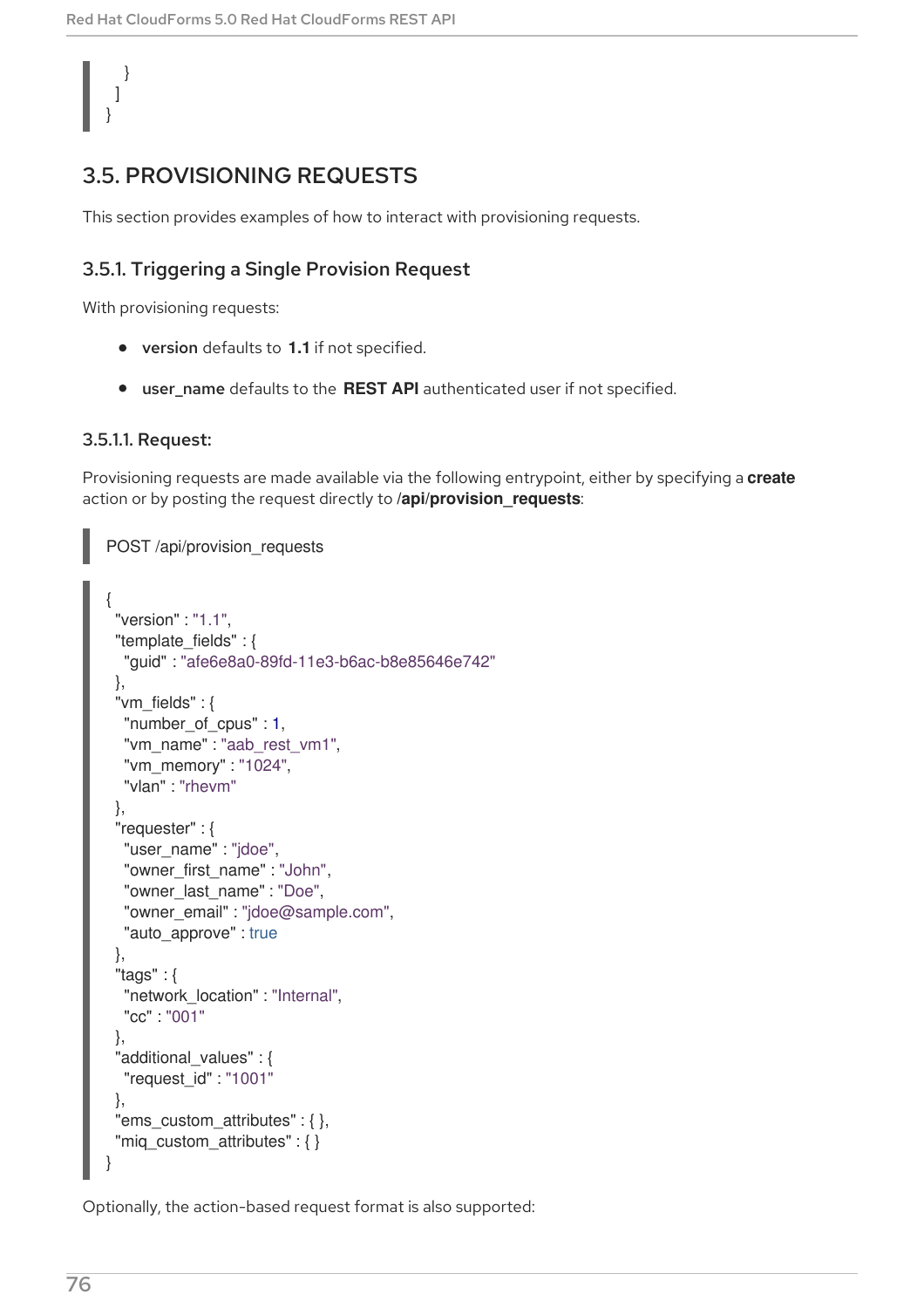#### 3.5.1.2. Request:

```
POST /api/provision_requests
{
 "action" : "create",
 "resource" : {
  "version" : "1.1",
    "template_fields" : {
     "guid" : "afe6e8a0-89fd-11e3-b6ac-b8e85646e742"
   },
    "vm_fields" : {
     "number_of_cpus" : 1,
     "vm_name" : "aab_rest_vm1",
     "vm_memory" : "1024",
     "vlan" : "rhevm"
    },
    "requester" : {
     "user_name" : "jdoe",
     "owner_first_name" : "John",
     "owner_last_name" : "Doe",
     "owner_email" : "jdoe@sample.com",
     "auto_approve" : true
   },
    "tags" : \{"network_location" : "Internal",
     "cc" : "001"
    },
    "additional_values" : {
     "request_id" : "1001"
    },
    "ems custom attributes" : \{\},
    "mig_custom_attributes" : \{\}}
}
```
#### 3.5.1.3. Response:

```
{
 "results": [
  {
   "id": 18,
   "description": "Provision from [bd-clone-template] to [aab_rest_vm1]",
   "approval_state": "pending_approval",
   "type": "MiqProvisionRequest",
   "created_on": "2015-05-08T17:42:55Z",
   "updated_on": "2015-05-08T17:42:55Z",
   "requester_id": 1,
   "requester_name": "Administrator",
   "request_type": "template",
   "request_state": "pending",
   "message": "VM Provisioning - Request Created",
   "status": "Ok",
   "options": {
```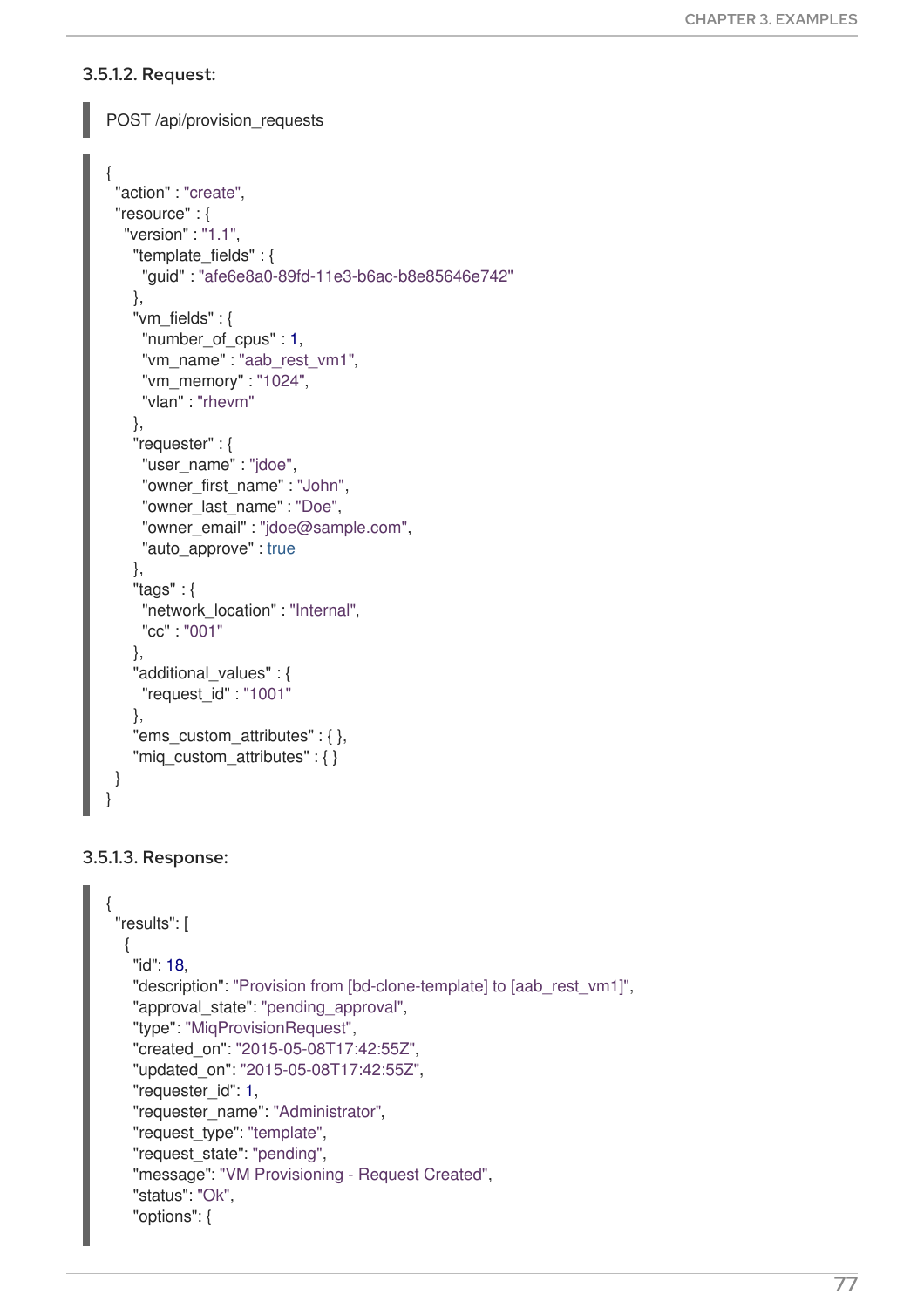```
"use pre dialog": false,
"request_type": "template",
"mig_request_dialog_name": "mig_provision_redhat_dialogs_template",
"owner_first_name": "John",
"owner_last_name": "Doe",
"owner_email": "jdoe@sample.com",
"vm_tags": [
 62,
 58
],
"addr_mode": [
 "static",
 "Static"
],
"placement_cluster_name": [
 null,
 null
],
"cluster_filter": [
 null,
 null
],
"placement_auto": [
true,
 1
],
"placement_dc_name": [
 null,
 null
],
"number_of_vms": [
 1,
 "1"
],
"src_vm_id": [
 1947,
 "bd-clone-template"
],
"provision_type": [
 "native_clone",
 "Native Clone"
],
"linked_clone": [
 null,
 null
],
"vm_name": "aab_rest_vm1",
"pxe_server_id": [
 null,
 null
],
"schedule_type": [
 "immediately",
 "Immediately on Approval"
],
"vm_auto_start": [
```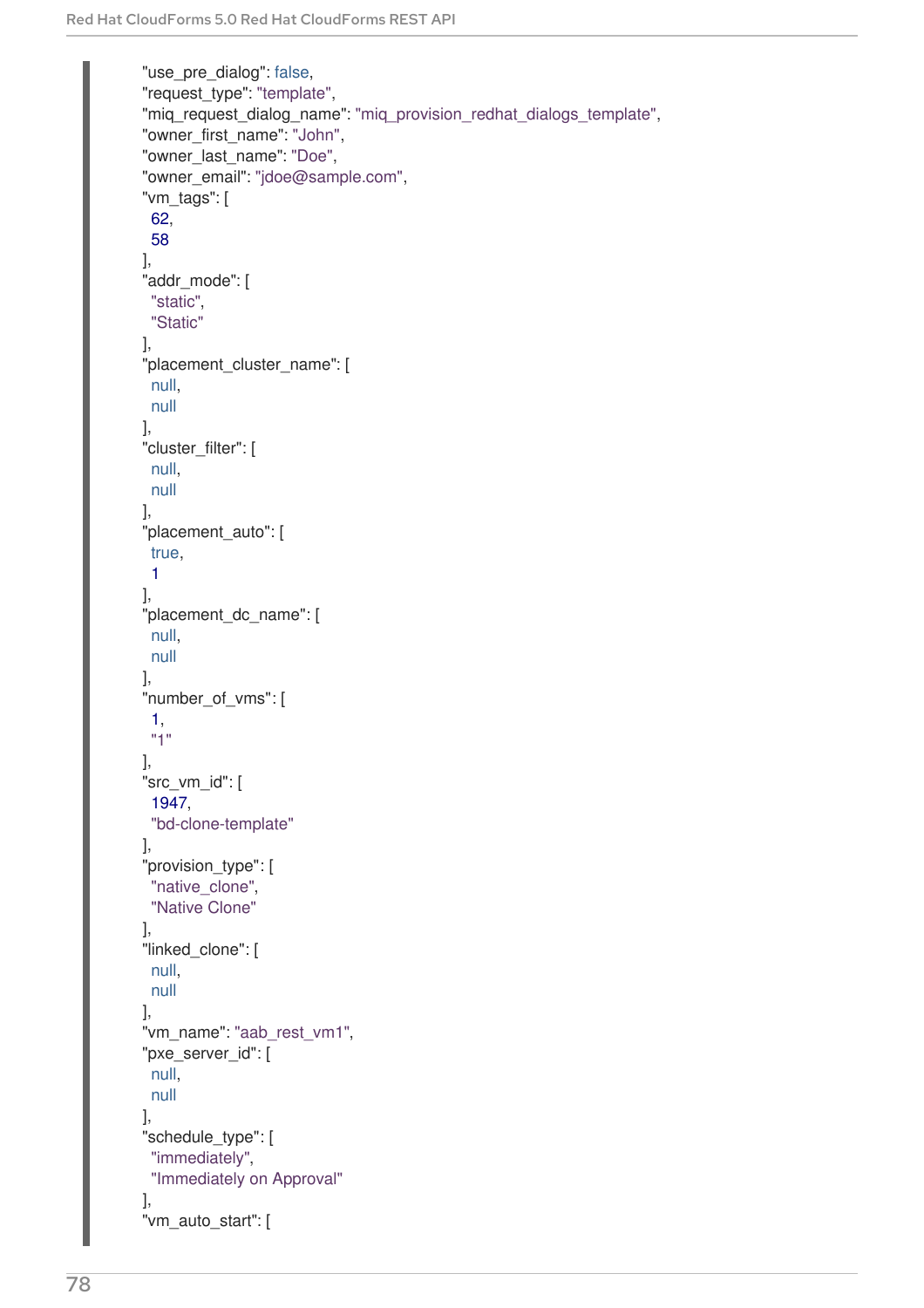```
true,
 1
]
,
"schedule_time": "2015-05-09T13:42:54-04:00",
"retirement": [
 0
,
 "In
d
e
finit
e
"
]
,
"retirement_warn": [
 6
0
4
8
0
0
,
 "1 Week"
]
,
"stateless": [
 f
als
e
,
0
]
,
"
vla
n
": [
 "rhevm",
 "rhevm"
]
,
"disk_format": [
 "default",
 "Default"
]
,
"number_of_sockets": [
 1
,
 "
1
"
]
,
"cores_per_socket": [
 1
,
 "
1
"
]
,
"vm_memory": [
 "1024",
 "1024"
]
,
"network_adapters": [
 1
,
 "
1
"
]
,
"placement_host_name": [
 n
ull,
 n
ull ],<br>"placement_ds_name": [
 n
ull,
 n
ull ],<br>"src_vm_nics": [
]
,
"src_vm_lans": [
]
,
"customize_enabled": [
 "enabled"
```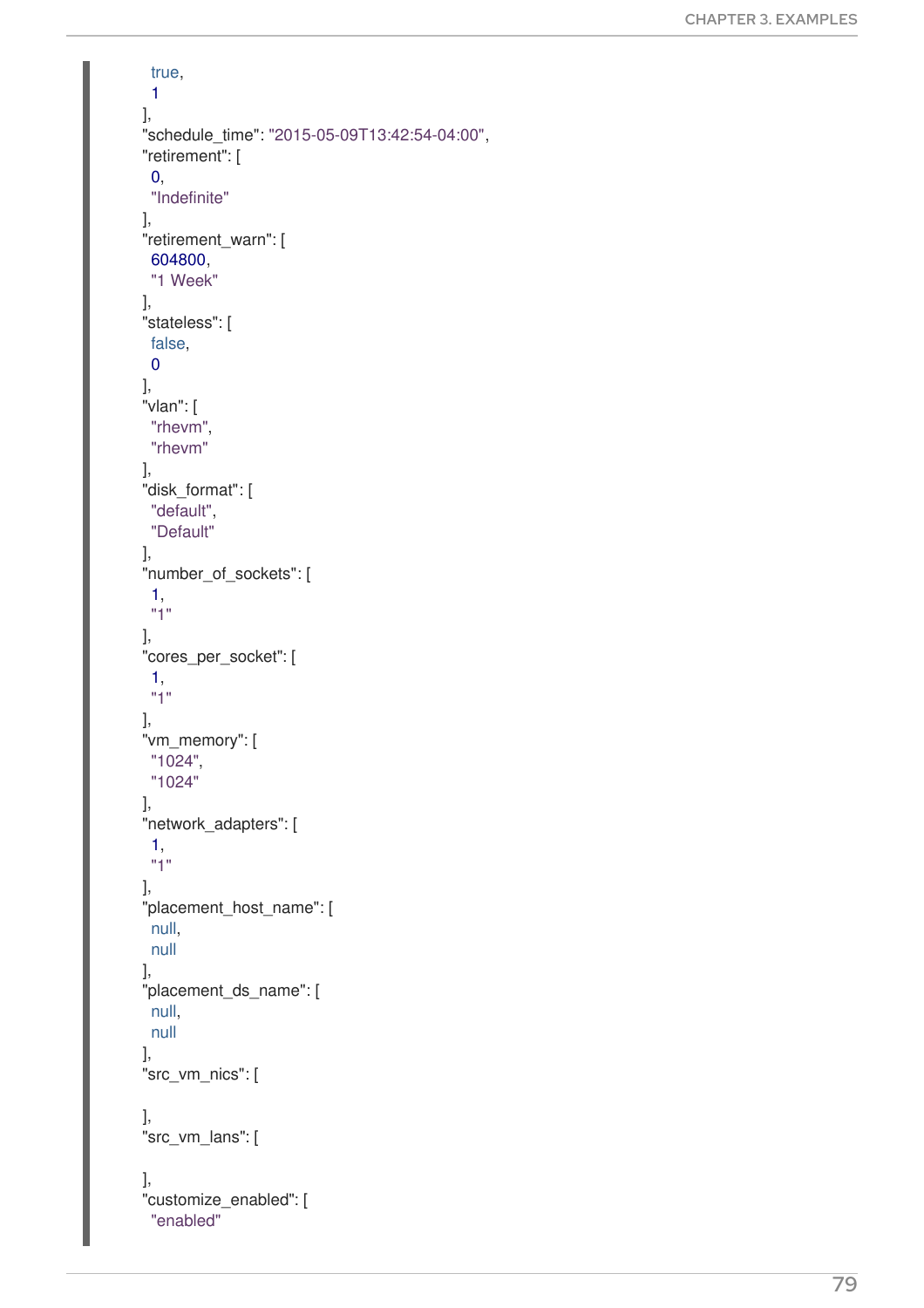```
],
     "src_ems_id": [
      105,
      "rhevm230"
     ],
     "auto_approve": false,
     "ws_values": {
      "request_id": "1001"
     },
     "ws_ems_custom_attributes": {
     },
     "ws_miq_custom_attributes": {
     }
    },
    "userid": "jdoe",
    "source_id": 1947,
    "source_type": "VmOrTemplate"
  }
 ]
}
```
# 3.5.2. Triggering Multiple Provision Requests

With provisioning requests:

- version defaults to **1.1** if not specified.
- user\_name defaults to the **REST API** authenticated user if not specified.

### 3.5.2.1. Request:

POST /api/provision\_requests

```
{
 "action" : "create",
"resources" : [
  {
   "version" : "1.1",
   "template_fields" : { "guid" : "afe6e8a0-89fd-11e3-b6ac-b8e85646e742" },
   "vm_fields" : {
    "vm_name" : "jdoe_rest_vm1",
    "number_of_cpus" : 1,
    "vm_memory" : "1024",
    "vlan" : "nic1"
   },
   "requester" : {
    "user_name" : "jdoe",
    "owner_first_name" : "John",
    "owner_last_name" : "Doe",
    "owner_email" : "jdoe@sample.com",
    "auto approve" : true
   },
   "tags" : {
    "network_location" : "Internal",
```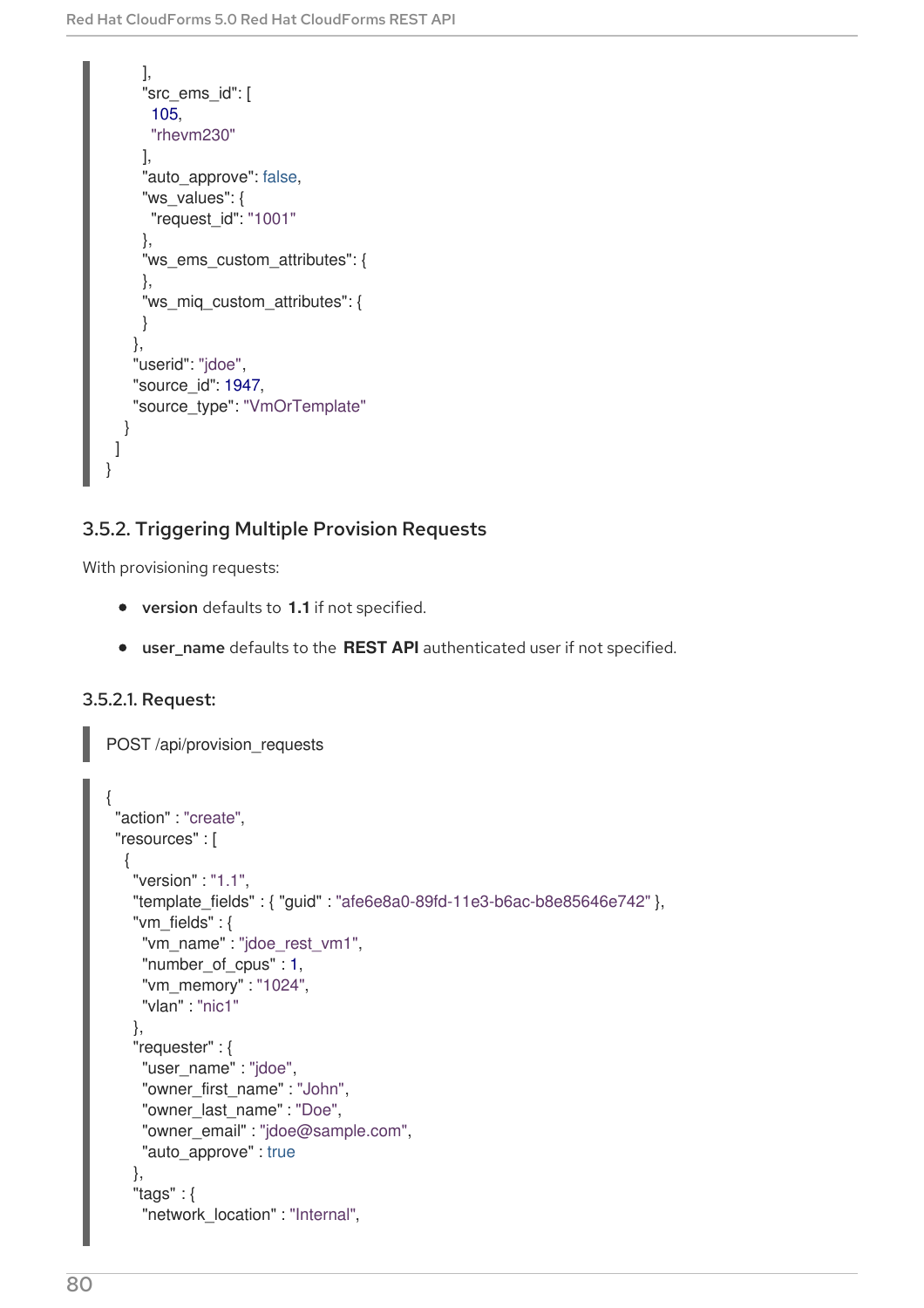```
"cc" : "001"
   },
   "additional values" : { "request id" : "1001" },
   "ems custom attributes" : \{\},
   "miq_custom_attributes" : { }
  },
  {
   "template_fields" : { "guid" : "afe6e8a0-89fd-11e3-b6ac-b8e85646e742" },
   "vm_fields" : {
     "vm_name" : "jdoe_rest_vm2",
     "number of cpus" : 1,
     "vm_memory" : "2048",
     "vlan" : "nic1"
   },
   "requester" : {
    "owner_first_name" : "John",
     "owner_last_name" : "Doe",
     "owner_email" : "jdoe@sample.com",
     "auto_approve" : true
   },
   "tags" : {
    "network_location" : "Internal",
     "cc" : "001"
   },
   "additional_values" : { "request_id" : "1002" }
  },
  {
   "template_fields" : { "guid" : "afe6e8a0-89fd-11e3-b6ac-b8e85646e742" },
   "vm_fields" : {
     "vm_name" : "jdoe_rest_vm3",
     "number_of_cpus" : 1,
     "vm_memory" : "4096",
     "vlan" : "nic1"
   },
   "requester" : {
     "owner_first_name" : "John",
     "owner_last_name" : "Doe",
     "owner_email" : "jdoe@sample.com",
     "auto approve" : true
   },
   "tags" : {
    "network_location" : "Internal",
     "cc" : "001"
   },
   "additional_values" : { "request_id" : "1003" }
  }
 ]
}
```
### 3.5.2.2. Response:

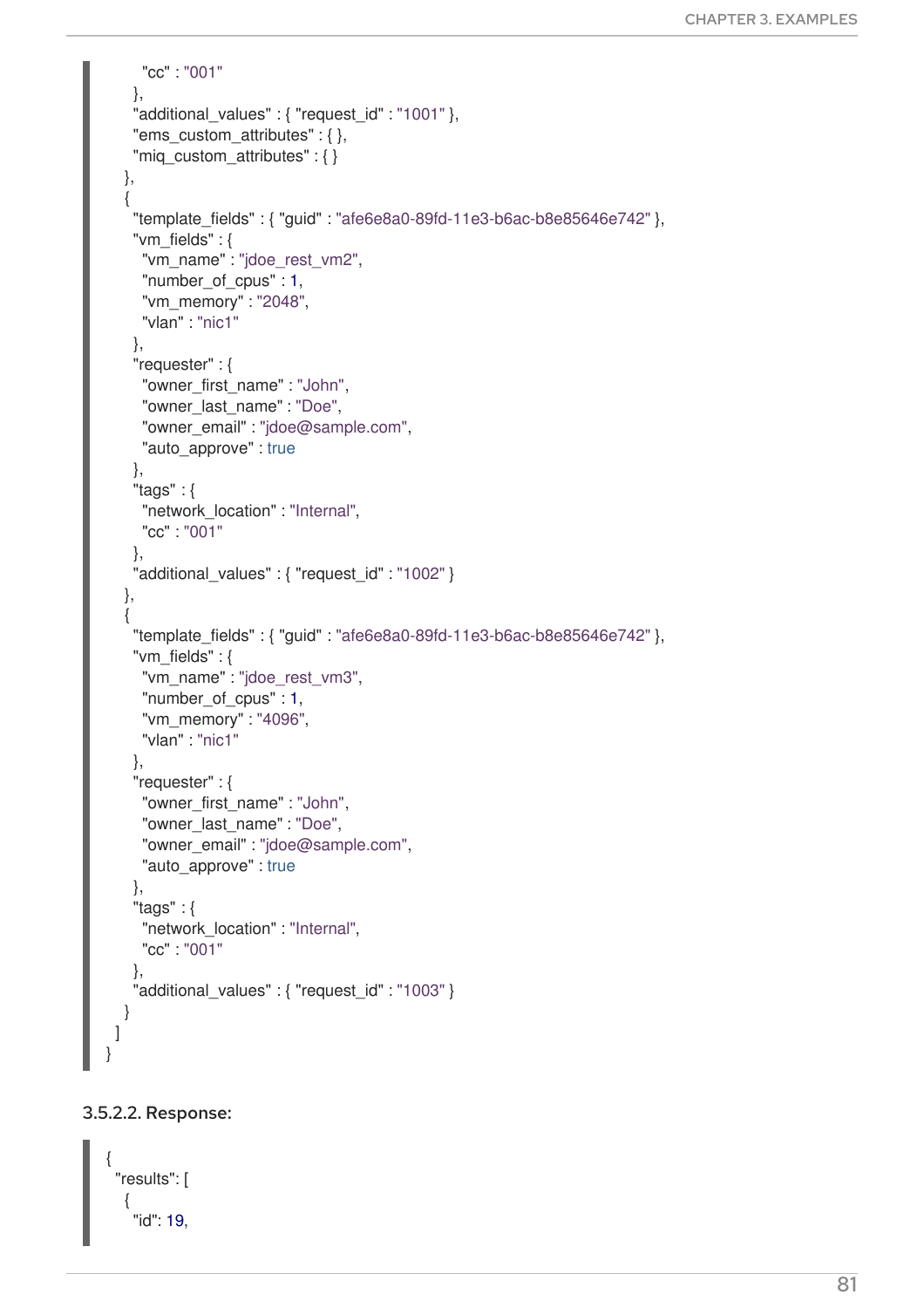```
"description": "Provision from [bd-clone-template] to [aab_rest_vm1]",
"approval_state": "pending_approval",
"type": "MiqProvisionRequest",
"created_on": "2015-05-08T18:25:25Z",
"updated_on": "2015-05-08T18:25:26Z",
"requester_id": 1,
"requester_name": "jdoe",
"request_type": "template",
"request_state": "pending",
"message": "VM Provisioning - Request Created",
"status": "Ok",
"options": {
 "use_pre_dialog": false,
 "request_type": "template",
 "miq request dialog name": "miq provision redhat dialogs template",
 "owner_first_name": "John",
 "owner_last_name": "Doe",
 "owner_email": "jdoe@sample.com",
 "vm_tags": [
  62,
  58
 ],
 "addr_mode": [
  "static",
  "Static"
 ],
 "placement_cluster_name": [
  null,
  null
 ],
 "cluster_filter": [
  null,
  null
 ],
 "placement_auto": [
  true,
  1
 ],
 "placement_dc_name": [
  null,
  null
 ],
 "number_of_vms": [
  1,
  "1"
 ],
 "src_vm_id": [
  1947,
  "bd-clone-template"
 ],
 "provision_type": [
  "native_clone",
  "Native Clone"
 ],
 "linked_clone": [
  null,
```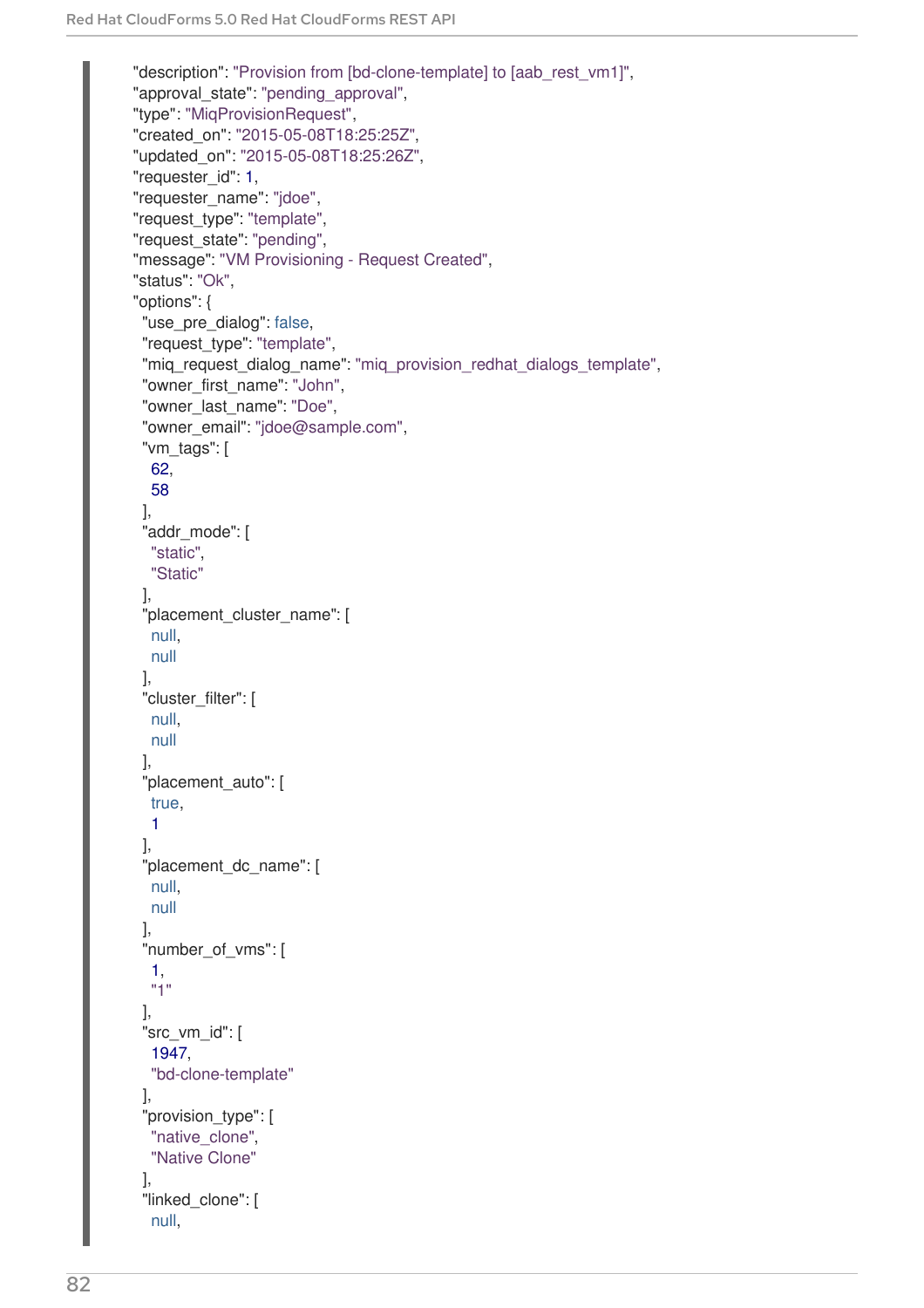```
n
ull ],<br>"vm_name": "aab_rest_vm1",
"pxe_server_id": [
 n
ull,
 n
ull ],<br>"schedule_type": [
 "immediately",
 "Immediately on Approval"
]
,
"vm_auto_start": [
 true,
 1
]
,
"schedule_time": "2015-05-09T14:25:25-04:00",
"retirement": [
 0
,
 "In
d
e
finit
e
"
]
,
"retirement_warn": [
 6
0
4
8
0
0
,
 "1 Week"
]
,
"stateless": [
 f
als
e
,
 0
]
,
"
vla
n
": [
 "rhevm",
 "rhevm"
]
,
"disk_format": [
 "default",
 "Default"
]
,
"number_of_sockets": [
 1
,
 "
1
"
]
,
"cores_per_socket": [
 1
,
 "
1
"
]
,
"vm_memory": [
 "1024",
 "1024"
]
,
"network_adapters": [
 1
,
 "
1
"
]
,
"placement_host_name": [
 n
ull,
 n
ull ],
```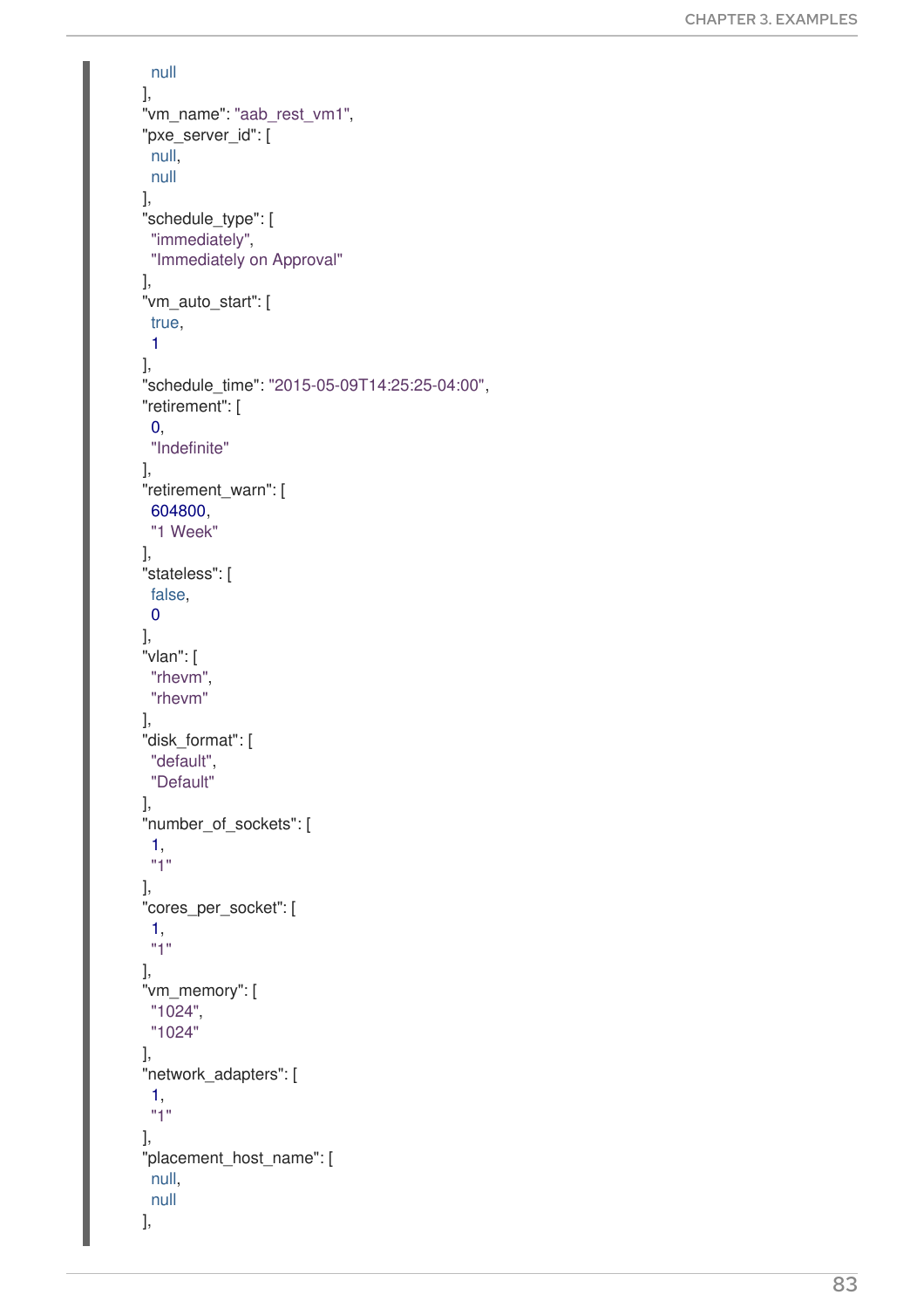```
"placement_ds_name": [
   null,
   null
  ],
  "src_vm_nics": [
  ],
  -<br>"src_vm_lans": [
  ],
  "customize_enabled": [
   "enabled"
  ],
  "src_ems_id": [
   105,
   "rhevm230"
  ],
  "auto_approve": false,
  "ws_values": {
   "request_id": "1001"
  },
  "ws_ems_custom_attributes": {
  },
  "ws_miq_custom_attributes": {
  }
 },
 "userid": "jdoe",
 "source_id": 1947,
 "source_type": "VmOrTemplate"
},
{
 "id": 20,
 "description": "Provision from [bd-clone-template] to [aab_rest_vm2]",
 "approval state": "pending approval",
 "type": "MiqProvisionRequest",
 "created_on": "2015-05-08T18:25:28Z",
 "updated_on": "2015-05-08T18:25:29Z",
 "requester_id": 1,
 "requester_name": "jdoe",
 "request_type": "template",
 "request_state": "pending",
 "message": "VM Provisioning - Request Created",
 "status": "Ok",
 "options": {
  "use_pre_dialog": false,
  "request_type": "template",
  "miq_request_dialog_name": "miq_provision_redhat_dialogs_template",
  "owner_first_name": "John",
  "owner_last_name": "Doe",
  "owner_email": "jdoe@sample.com",
  "vm_tags": [
   62,
   58
  ],
  "addr_mode": [
   "static",
```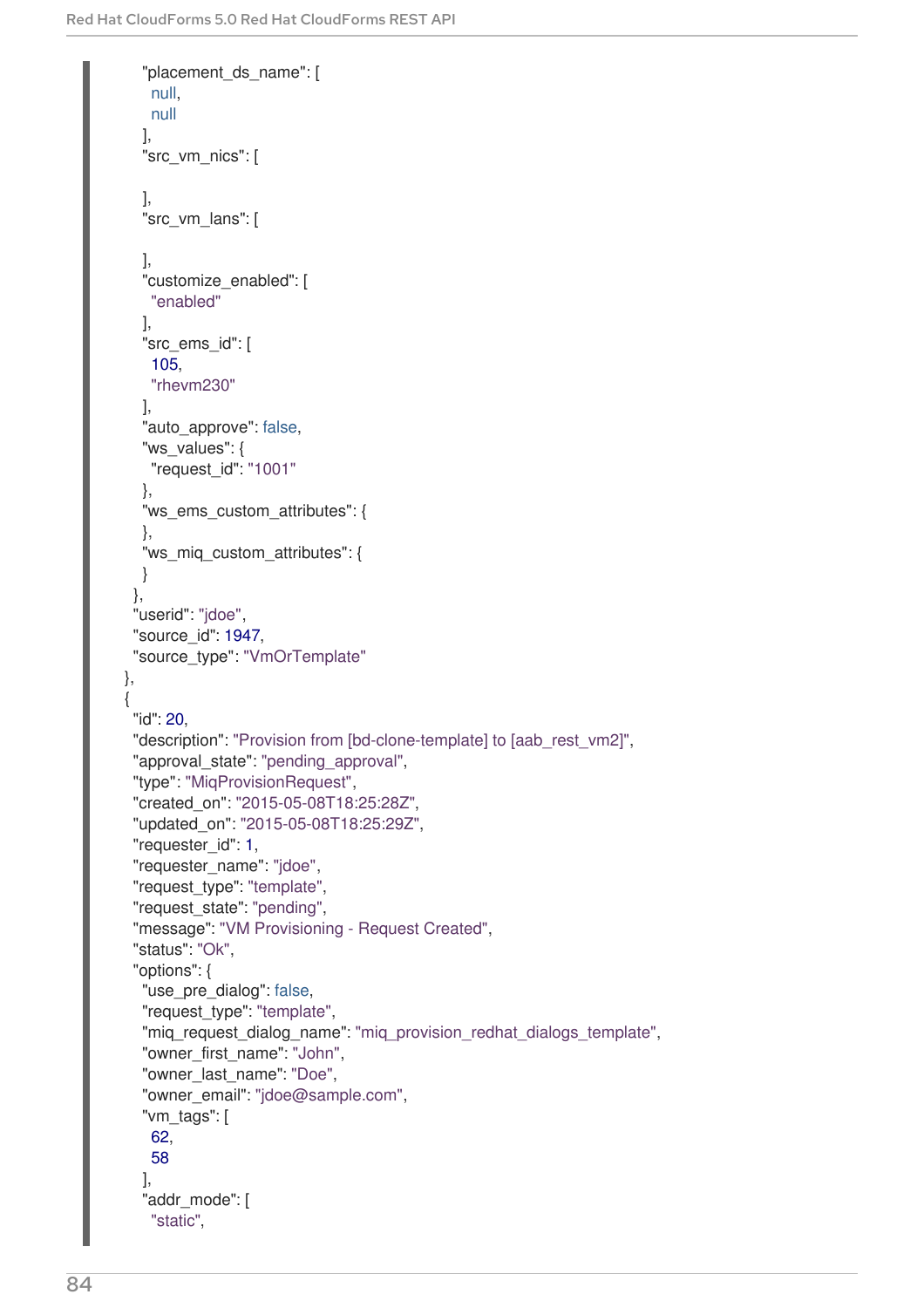```
"Static"
]
,
"placement_cluster_name": [
 n
ull,
 n
ull ],<br>"cluster_filter": [
 n
ull,
 n
ull ],<br>"placement_auto": [
 true,
 1
]
,
"placement_dc_name": [
 n
ull,
 n
ull ],<br>"number_of_vms": [
 1
,
 "
1
"
]
,
"src_vm_id": [
 1
9
4
7
,
 "bd-clone-template"
]
,
"provision_type": [
 "native_clone",
 "Native Clone"
]
,
"linked_clone": [
 n
ull,
 n
ull ],<br>"vm_name": "aab_rest_vm2",
"pxe_server_id": [
 n
ull,
 n
ull ],<br>"schedule_type": [
 "immediately",
 "Immediately on Approval"
]
,
"vm_auto_start": [
 true,
1
]
,
"schedule_time": "2015-05-09T14:25:28-04:00",
"retirement": [
 0
,
 "In
d
e
finit
e
"
]
,
"retirement_warn": [
 6
0
4
8
0
0
,
 "1 Week"
]
,
```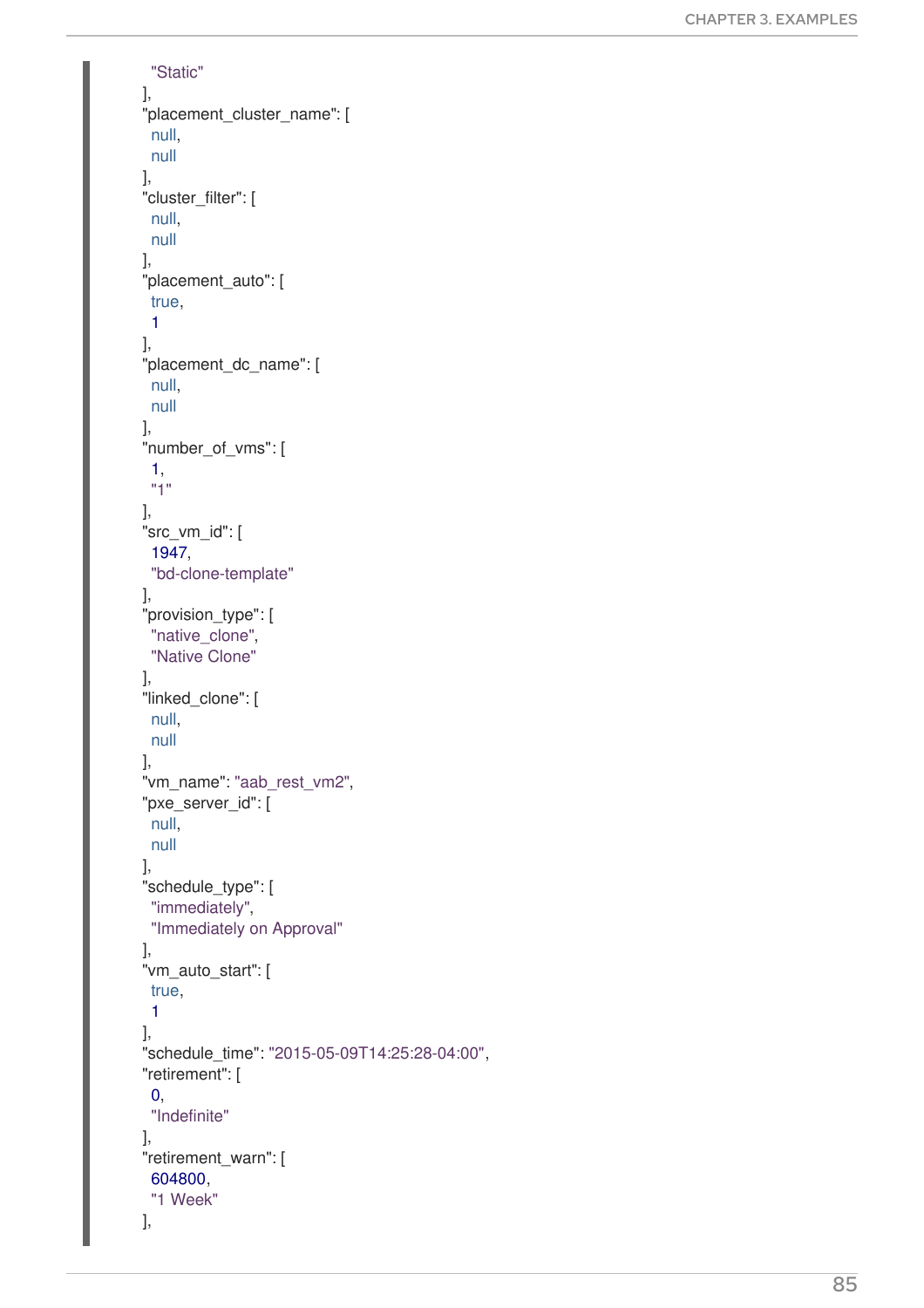```
"stateless": [
 false,
 0
],
"vlan": [
 "rhevm",
 "rhevm"
],
"disk_format": [
 "default",
 "Default"
],
"number_of_sockets": [
 1,
 "1"
],
"cores_per_socket": [
 1,
 "1"
],
"vm_memory": [
"1024",
 "1024"
],
"network_adapters": [
 1,
 "1"
],
"placement_host_name": [
 null,
 null
],
"placement_ds_name": [
 null,
 null
],
"src_vm_nics": [
],
"src_vm_lans": [
],
"customize_enabled": [
 "enabled"
],
"src_ems_id": [
 105,
 "rhevm230"
],
"auto approve": false,
"ws_values": {
 "request_id": "1001"
},
"ws_ems_custom_attributes": {
},
"ws_miq_custom_attributes": {
```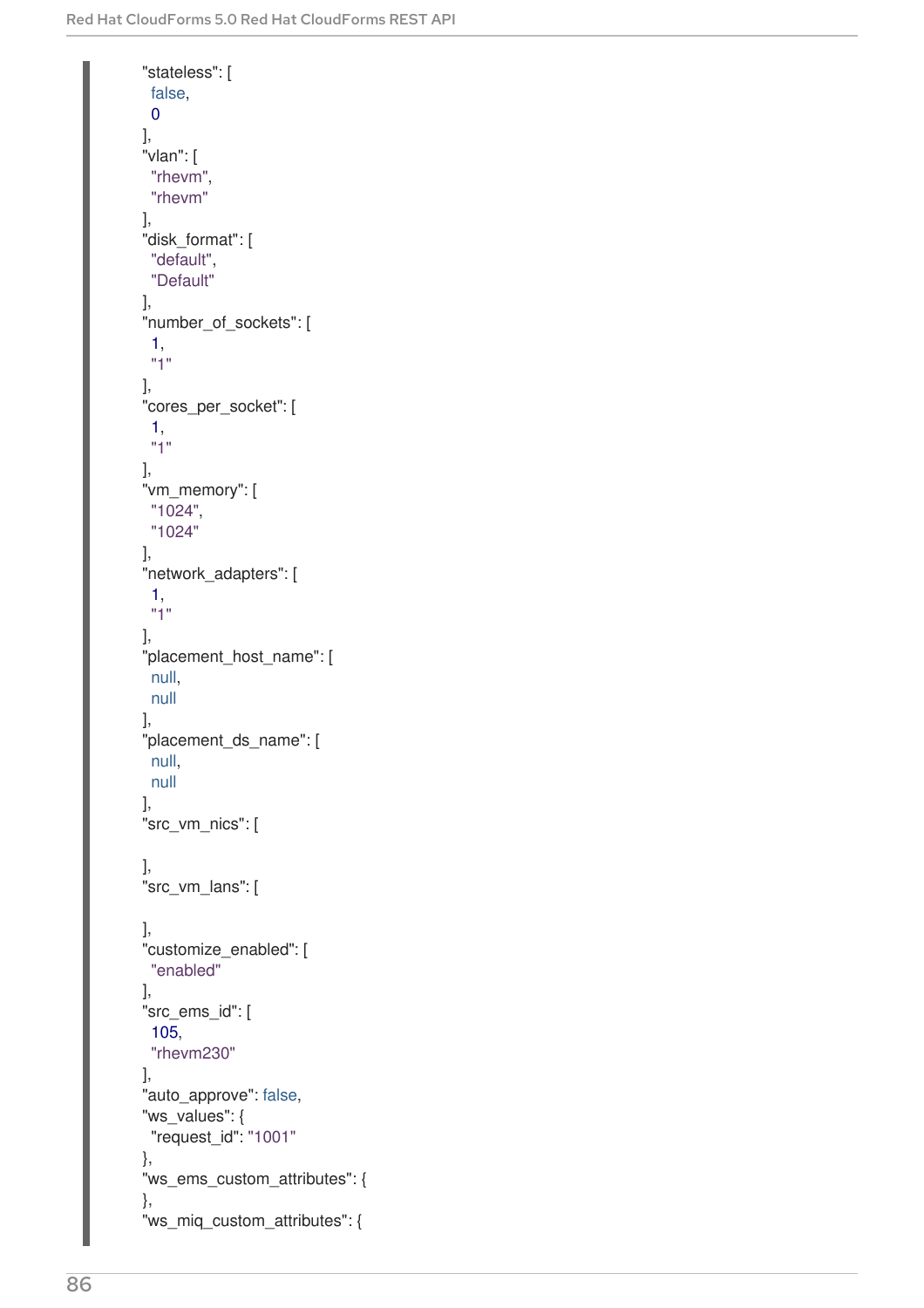```
}
 },
 "userid": "jdoe",
 "source_id": 1947,
 "source_type": "VmOrTemplate"
},
{
 "id": 21,
 "description": "Provision from [bd-clone-template] to [aab_rest_vm3]",
 "approval_state": "pending_approval",
 "type": "MiqProvisionRequest",
 "created_on": "2015-05-08T18:25:32Z",
 "updated_on": "2015-05-08T18:25:32Z",
 "requester_id": 1,
 "requester_name": "jdoe",
 "request_type": "template",
 "request_state": "pending",
 "message": "VM Provisioning - Request Created",
 "status": "Ok",
 "options": {
  "use pre dialog": false,
  "request_type": "template",
  "miq request dialog name": "miq provision redhat dialogs template",
  "owner_first_name": "John",
  "owner_last_name": "Doe",
  "owner_email": "jdoe@sample.com",
  "vm_tags": [
   62,
   58
  ],
  "addr_mode": [
   "static",
   "Static"
  ],
  "placement_cluster_name": [
   null,
   null
  ],
  "cluster_filter": [
   null,
   null
  ],
  "placement_auto": [
   true,
   1
  ],
  "placement_dc_name": [
   null,
   null
  ],
  "number_of_vms": [
   1,
   "1"
  ],
  "src_vm_id": [
   1947,
```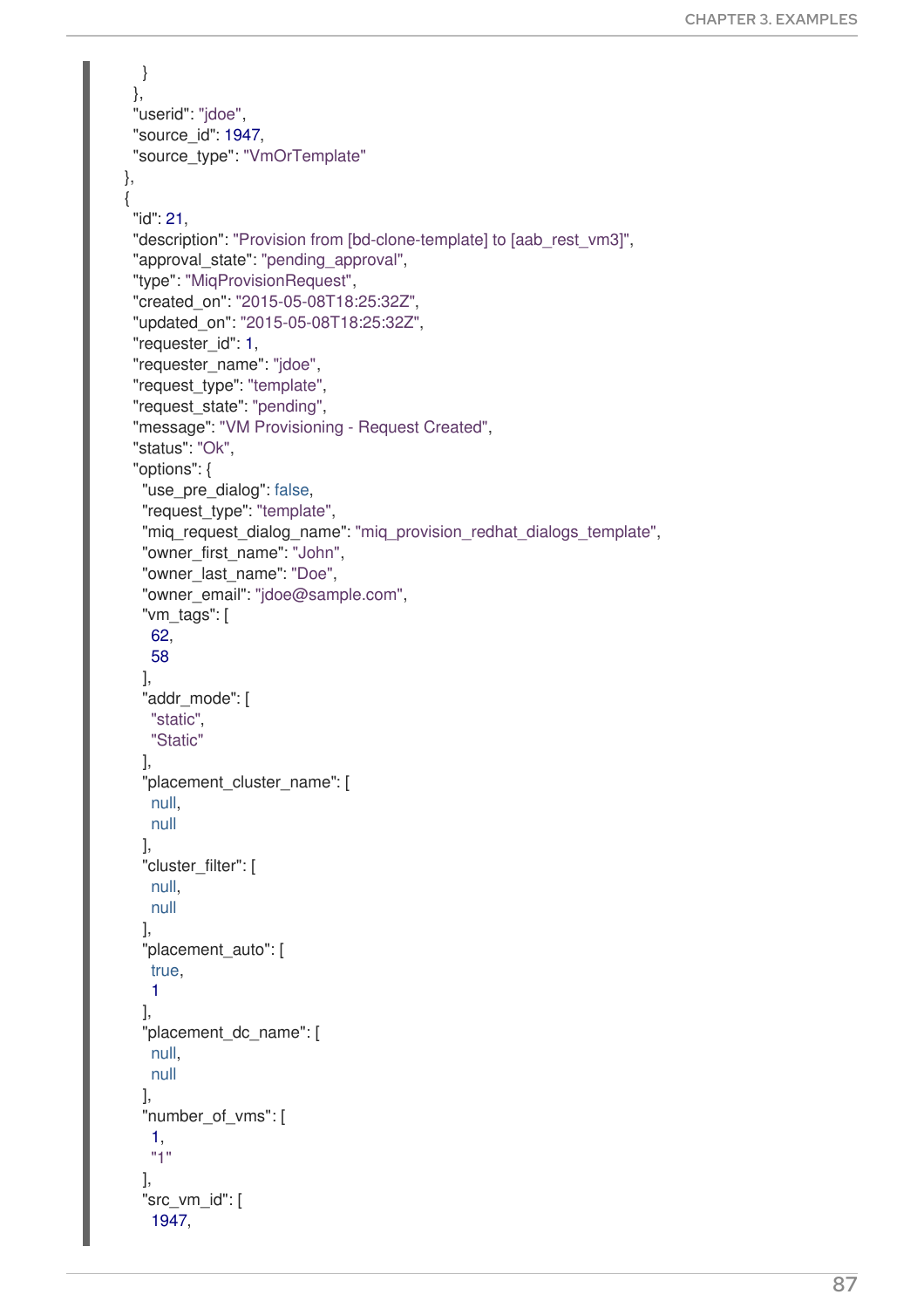```
"bd-clone-template"
],
"provision_type": [
 "native_clone",
 "Native Clone"
],
"linked_clone": [
 null,
 null
],
"vm_name": "aab_rest_vm3",
"pxe_server_id": [
 null,
 null
],
"schedule_type": [
 "immediately",
 "Immediately on Approval"
],
"vm_auto_start": [
true,
 1
],
"schedule_time": "2015-05-09T14:25:31-04:00",
"retirement": [
 0,
 "Indefinite"
],
"retirement_warn": [
 604800,
 "1 Week"
],
"stateless": [
false,
 \Omega],
"vlan": [
 "rhevm",
 "rhevm"
],
"disk_format": [
 "default",
 "Default"
],
"number_of_sockets": [
 1,
 "1"
],
"cores_per_socket": [
 1,
 "1"
],
"vm_memory": [
 "1024",
 "1024"
],
```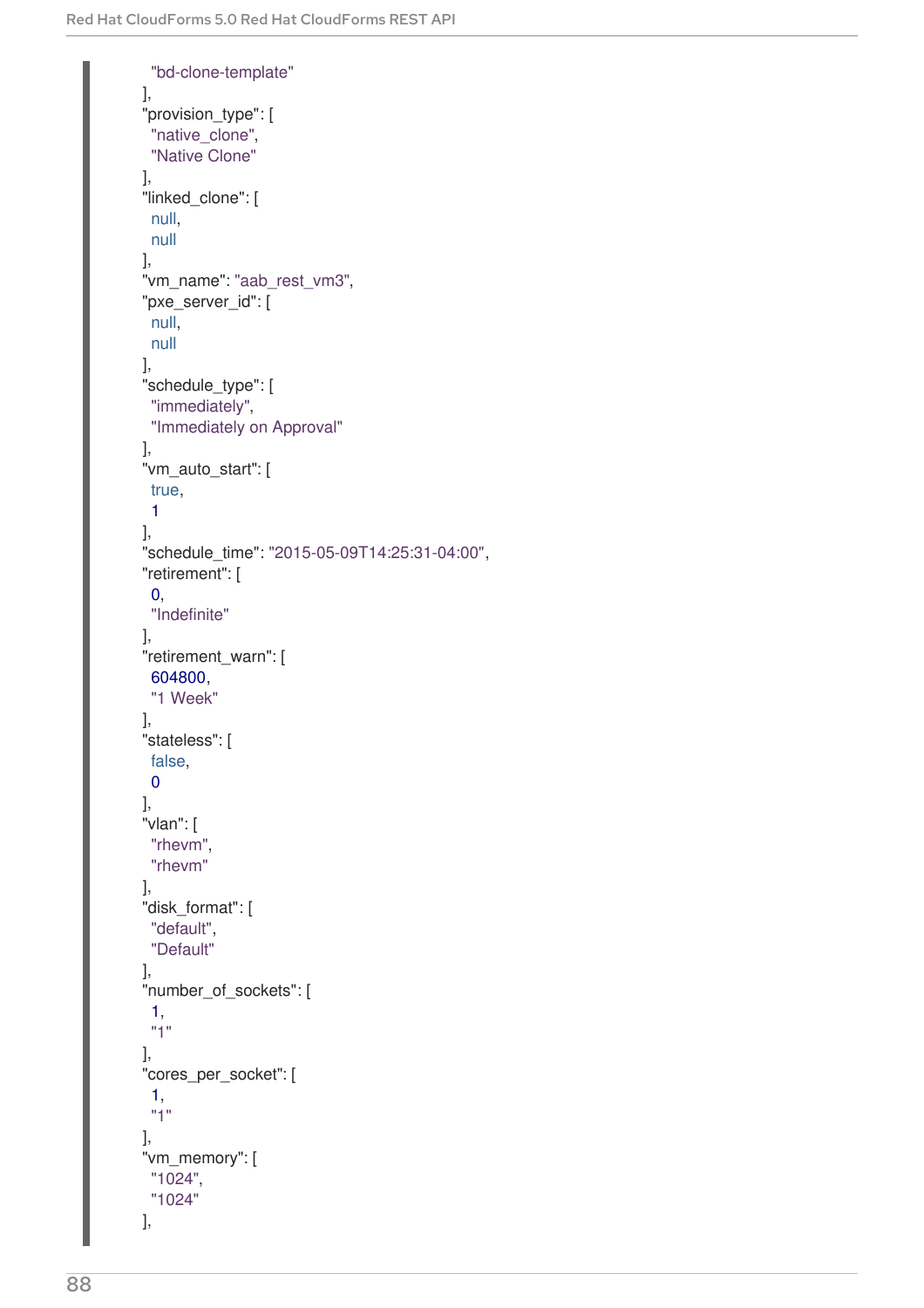```
"network_adapters": [
      1,
      "1"
     ],
     "placement_host_name": [
      null,
      null
     ],
     "placement_ds_name": [
      null,
      null
     ],
     "src_vm_nics": [
     ],
     "src_vm_lans": [
     ],
     "customize_enabled": [
      "enabled"
     ],
     "src_ems_id": [
      105,
      "rhevm230"
     ],
     "auto_approve": false,
     "ws_values": {
      "request_id": "1001"
     },
     "ws_ems_custom_attributes": {
     },
     "ws_miq_custom_attributes": {
     }
    },
    "userid": "jdoe",
    "source_id": 1947,
    "source_type": "VmOrTemplate"
  }
 ]
}
```
# 3.5.3. Monitoring Request

Once a provisioning request is created, the response result will include the queryable provision request itself, for example: **/api/provision\_requests/:id**

### 3.5.3.1. Response:

```
{
 "results": [
  {
    "id": 3068,
   "description": "Provision from [template1] to [###]",
    "approval state": "pending approval",
    "type": "MiqProvisionRequest",
```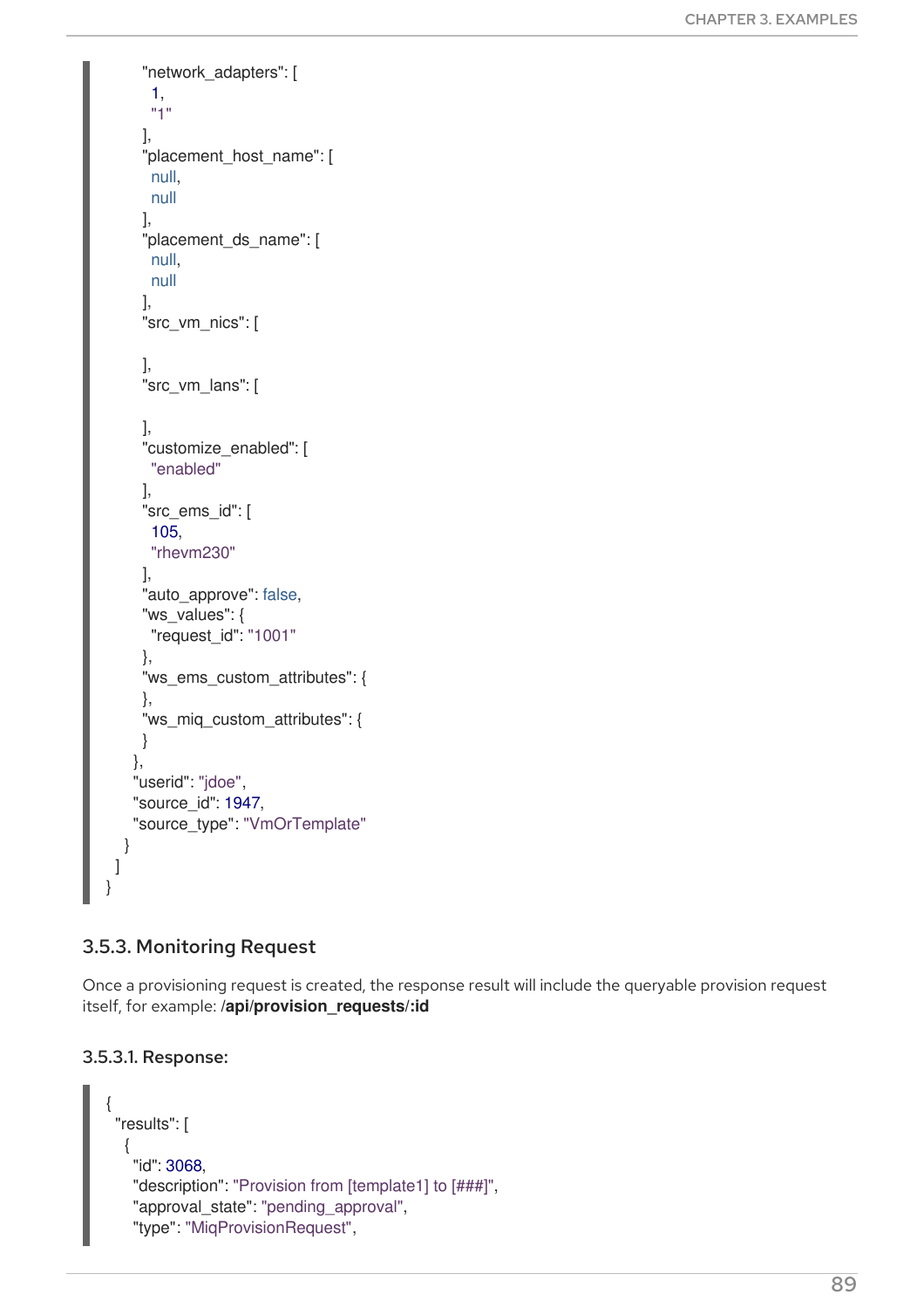```
"created_on": "2015-04-14T17:36:30Z",
    "updated_on": "2015-04-14T17:36:30Z",
    "requester_id": 88913,
    "requester_name": "API User",
    "request_type": "template",
    "request_state": "pending",
    "message": "VM Provisioning - Request Created",
    "status": "Ok"
    "options": {
     "use pre dialog": false,
     "request_type": "template",
     "miq_request_dialog_name": "miq_provision_dialogs",
     "src_vm_id": [
      109996,
      "template1"
     ],
     "src_vm_nics": [],
     "src_vm_lans": [],
     "src_ems_id": [
      59136,
      "ems_0000000000002"
     ],
     "placement_auto": [
     true,
      1
     ],
     "vm_tags": [],
     "ws_values": {
     },
     "ws_ems_custom_attributes": {
     },
     "ws_miq_custom_attributes": {
     },
     "tags": {
    }
    },
    "userid": "admin",
    "source_id": 109996,
    "source_type": "VmOrTemplate"
  }
 ]
}
```
In the above example, the request can be queried periodically until the **request\_state** reaches the **finished** state with:

GET /api/provision\_requests/3068



# **NOTE**

The **requests** tasks of a provisioning request can also be queried by expanding the **request\_tasks** subcollection as follows:

GET /api/provision\_requests/:id?expand=request\_tasks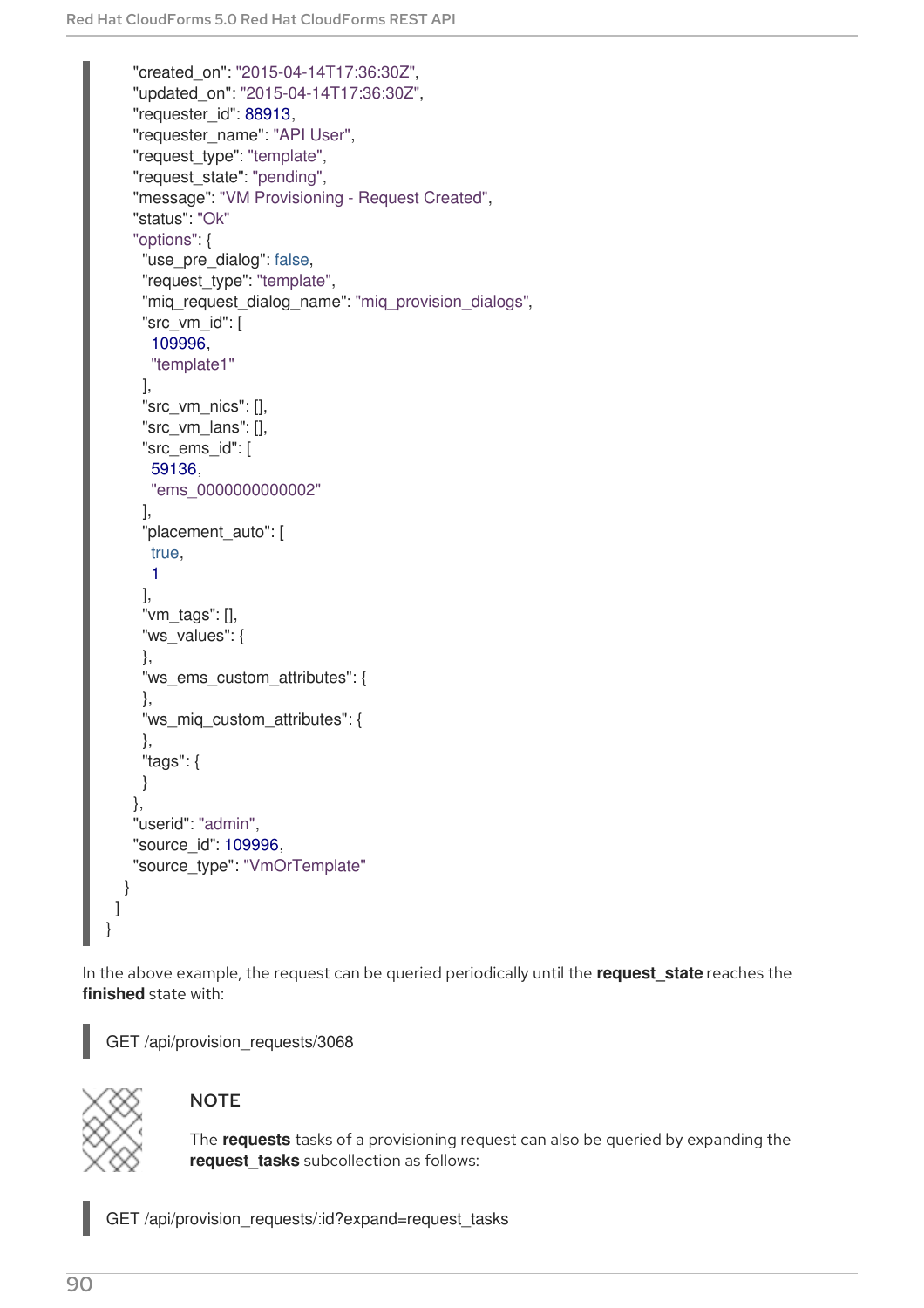An alias tasks is also defined for the above subcollection:

GET /api/provision\_requests/:id?expand=tasks

For a list of available attributes, see the [Provisioning](#page-35-0) Request Attributes section.

#### 3.5.4. Placement of Environmental Variables in Provisioning Requests

Pass environment values directly through the **vm\_fields** attribute group of a provisioning request by first adding **"placement\_auto":"false"** to the hash.



#### **NOTE**

Once **"placement\_auto:"false"** has been added, you must pass values for all the required fields on the Environment tab.

The example request displays how the **vm\_fields** attribute group should appear when passing environment values.

#### 3.5.4.1. Request:

Provisioning requests are made available via the following entrypoint, either by specifying a create action or by posting the request directly to /api/provision\_requests:

POST /api/provision\_requests

```
"vm_fields" : {
 "vm_name" : "aab_rest_vm1",
 "placement_auto": "false",
 "placement_availability_zone": "2",
 "cloud_network": "2",
 "cloud_subnet": "3",
 "security_groups": "64",
 "instance_type": "2",
},
```
# 3.6. PROVIDERS

This section provides examples of how to interact with providers.

#### 3.6.1. Creating a Provider

#### 3.6.1.1. Request:

```
POST /api/providers
{
 "type" : "ManageIQ::Providers::Redhat::InfraManager",
"name" : "rhevm101",
"hostname" : "rhevm101",
 "ipaddress" : "100.200.300.101",
```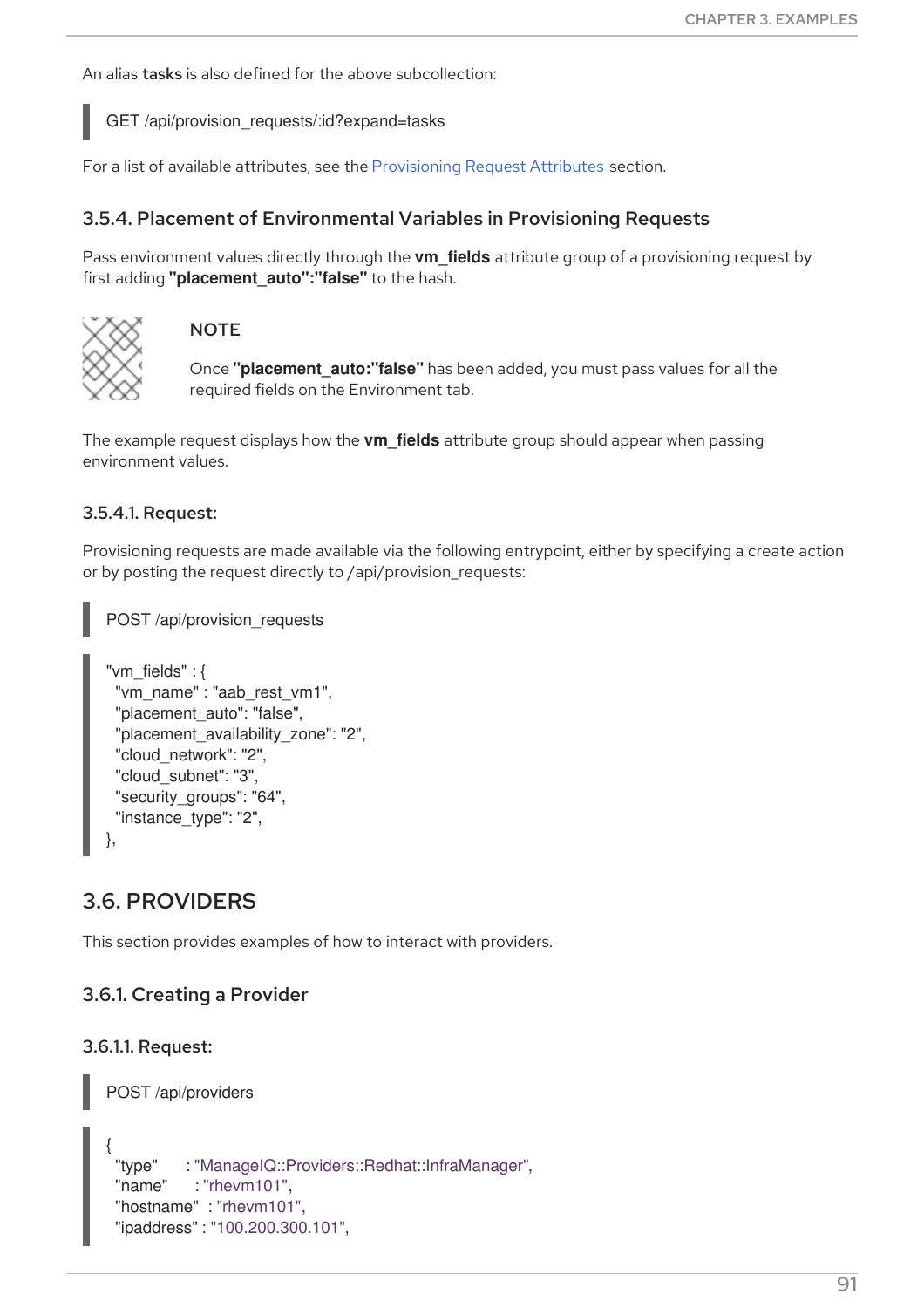```
"credentials" : {
  "userid" : "admin_account",
  "password" : "admin_password"
 }
}
```
### 3.6.1.2. Response:

```
{
 "results": [
  {
   "id": 105,
   "name": "rhevm101",
   "hostname": "rhevm101",
   "ipaddress": "100.200.300.101",
   "created_on": "2015-05-05T15:47:41Z",
   "updated_on": "2015-05-05T15:47:41Z",
   "guid": "10360312-f33e-11e4-86c7-b8e85646e742",
   "zone_id": 1,
   "type": "ManageIQ::Providers::Redhat::InfraManager"
  }
 ]
}
```
# 3.6.2. Creating a Provider with Compound Credentials

### 3.6.2.1. Request:

```
POST /api/providers
```

```
{
 "type" : "ManageIQ::Providers::Redhat::InfraManager",
 "name" : "rhevm102",
 "hostname" : "rhevm102",
 "ipaddress" : "100.200.300.102",
 "credentials" : [
  {
   "userid" : "default_userid",
   "password" : "default_password"
  },
  {
   "userid" : "metrics_userid",
   "password" : "metrics_password",
   "auth_type" : "metrics"
  }
 ]
}
```
### 3.6.2.2. Response:

{ "results": [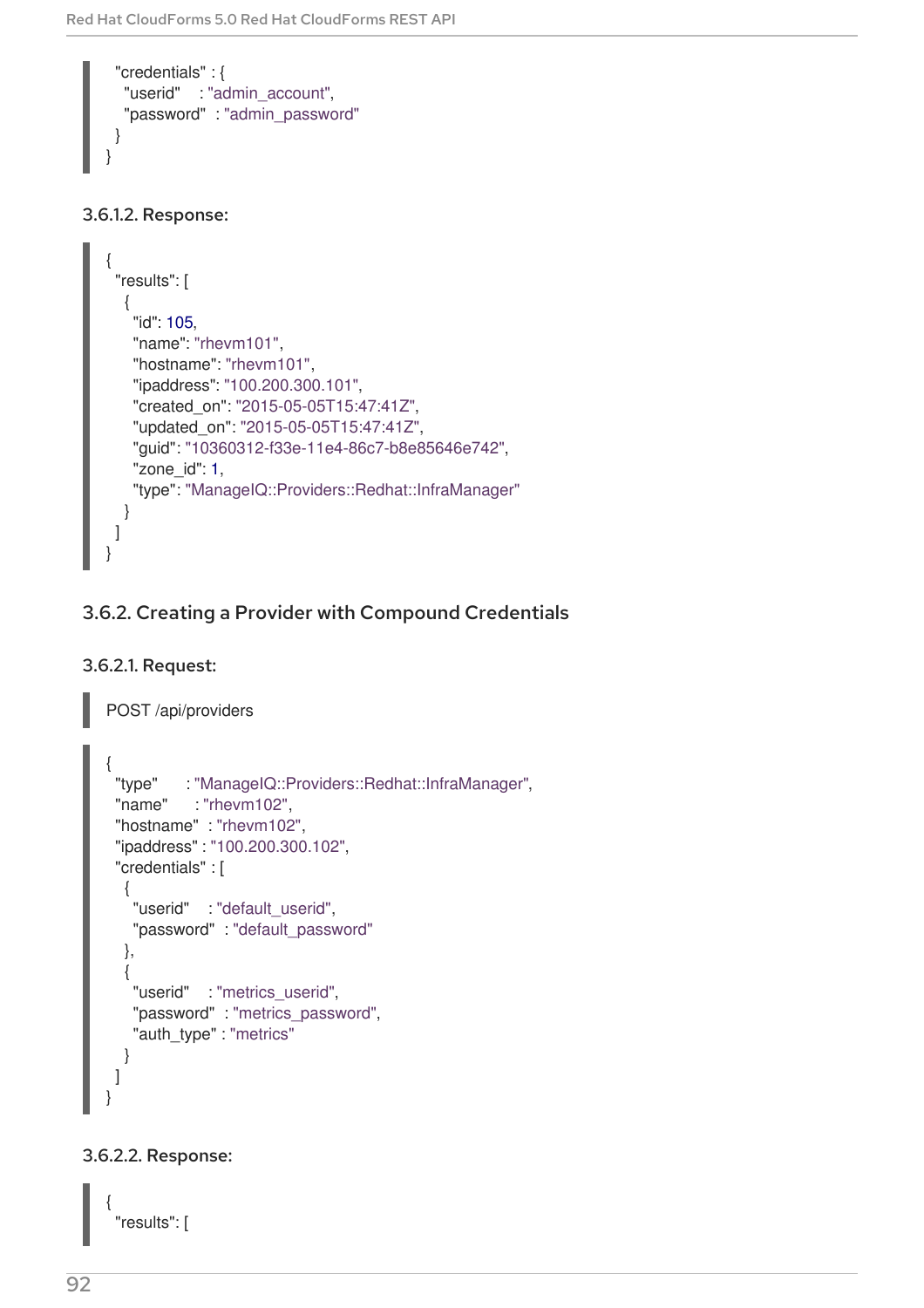```
{
   "id": 106,
   "name": "rhevm102",
   "hostname": "rhevm102",
   "ipaddress": "100.200.300.102",
   "created_on": "2015-05-05T15:57:44Z",
   "updated_on": "2015-05-05T15:57:44Z",
   "guid": "acbd610e-f3f6-11e4-aaba-b8e85646e742",
   "zone_id": 1,
   "type": "ManageIQ::Providers::Redhat::InfraManager"
  }
 ]
}
```
# 3.6.3. Refreshing a Provider

```
3.6.3.1. Request:
```
POST /api/providers/105

```
{
 "action" : "refresh"
}
```
### 3.6.3.2. Response:

```
{
 "success": true,
 "message": "Provider id:105 name:'rhevm105' refreshing",
 "href": "https://hostname/api/providers/105"
}
```
# 3.6.4. Updating a Provider

3.6.4.1. Request:

POST /api/providers/106

```
{
 "action" : "edit",
 "ipaddress" : "100.200.300.112",
 "credentials" : [
  {
   "userid" : "updated_metrics_userid",
   "password" : "updated_metrics_password",
   "auth_type" : "metrics"
  }
 ]
}
```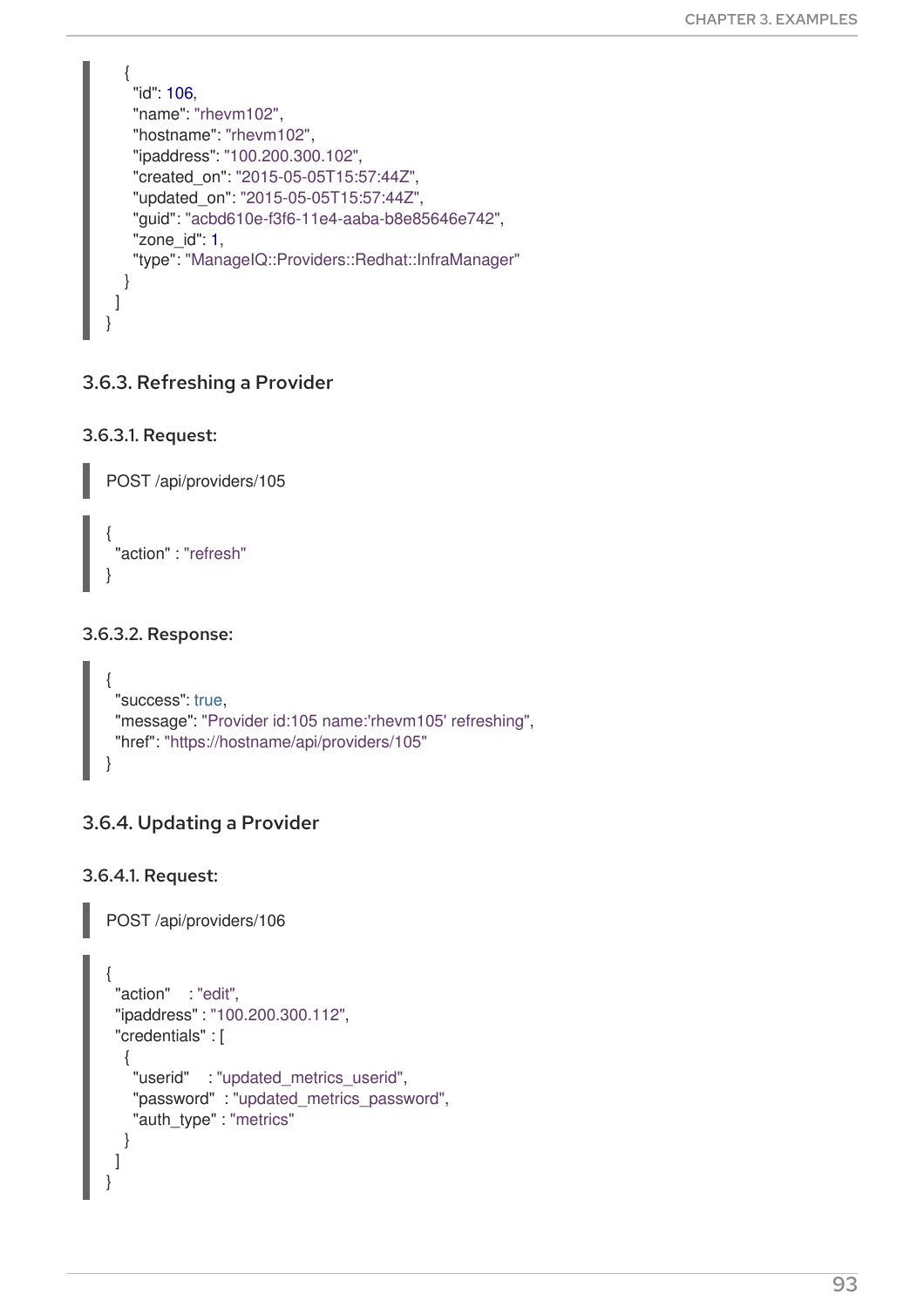### 3.6.4.2. Response:

```
{
 "href": "https://hostname/api/providers/106",
 "id": 106,
 "name": "rhevm102",
 "hostname": "rhevm102",
 "ipaddress": "100.200.300.112",
 "created_on": "2015-05-06T13:49:11Z",
 "updated_on": "2015-05-06T13:53:06Z",
 "guid": "acbd610e-f3f6-11e4-aaba-b8e85646e742",
 "zone_id": 1,
 "type": "ManageIQ::Providers::Redhat::InfraManager"
}
```
# 3.6.5. Deleting a Provider

# 3.6.5.1. Deleting a Single Provider

### 3.6.6. Request:

DELETE /api/provider/105

Or via the delete action as follows:

```
POST /api/provider/105
{
 "action" : "delete"
}
```
# 3.6.7. Response:

```
{
 "success": true,
 "message": "Provider id:106 name:'rhevm102' deleting",
 "task_id": 625,
 "task_href": "https://hostname/api/tasks/625",
 "href": "https://hostname/api/providers/106"
}
```


### **NOTE**

Delete actions are done asynchronously as it can take a while to complete. The delete task can be queried as follows:

# 3.6.8. Request:

GET /api/tasks/625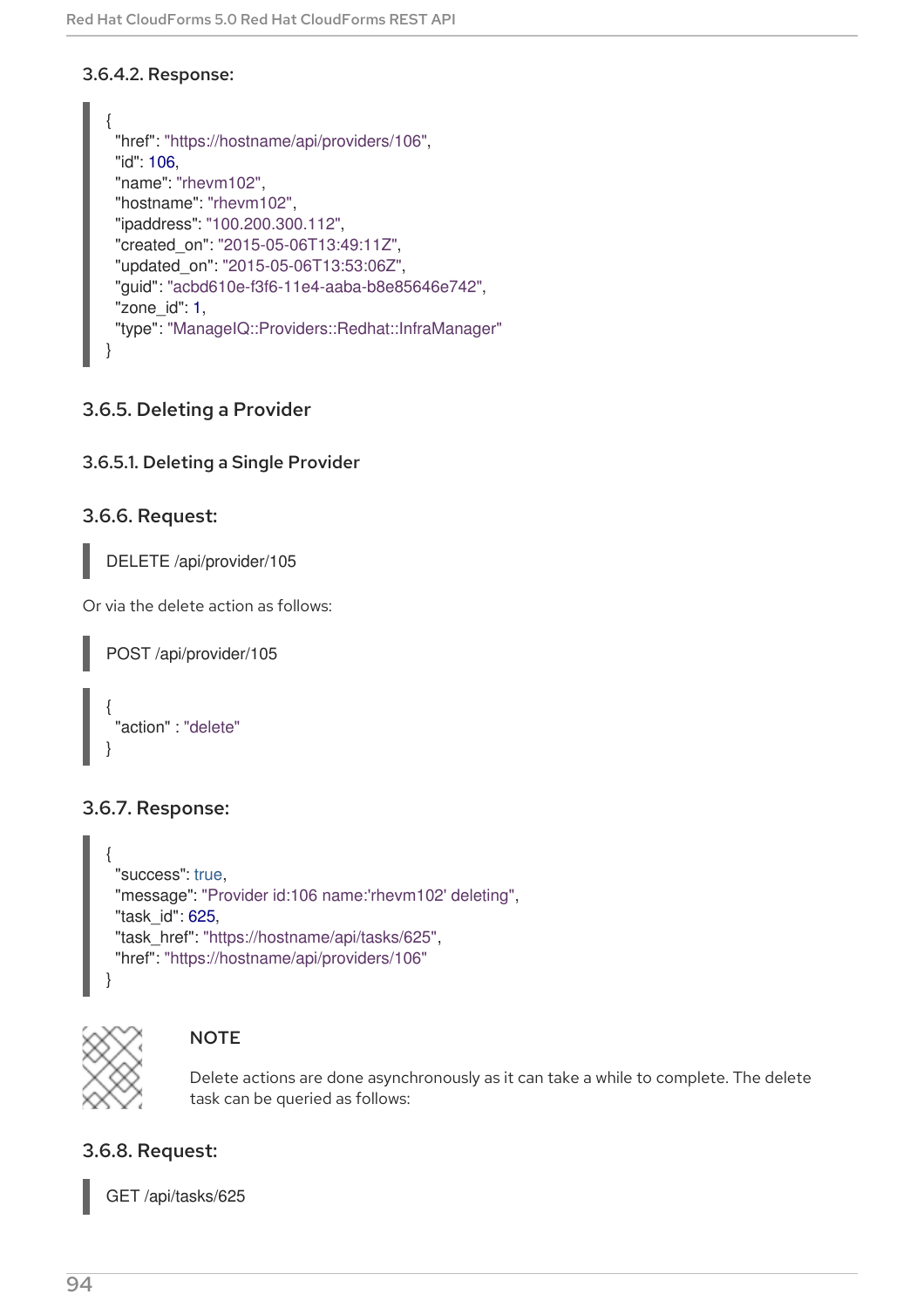### 3.6.9. Response:

```
{
 "href": "https://hostname/api/tasks/625",
 "id": 625,
 "name": "Provider id:106 name:'rhevm102' deleting",
 "state": "Finished",
 "status": "Ok",
 "message": "Task completed successfully",
 "userid": "admin",
 "created_on": "2015-05-06T14:02:26Z",
 "updated_on": "2015-05-06T14:02:32Z"
}
```
#### 3.6.9.1. Deleting Multiple Providers

#### 3.6.10. Request:

POST /api/providers

```
{
 "action" : "delete",
 "resources" : [
  { "href" : "https://hostname/api/providers/107" },
  { "href" : "https://hostname/api/providers/108" }
 ]
}
```
### 3.6.11. Response:

```
{
 "results": [
  {
    "success": true,
   "message": "Provider id:107 name:'rhevm102' deleting",
    "task_id": 626,
    "task_href": "https://hostname/api/tasks/626",
    "href": "https://hostname/api/providers/107"
  },
  {
    "success": true,
    "message": "Provider id:108 name:'rhevm103' deleting",
    "task_id": 627,
    "task_href": "https://hostname/api/tasks/627",
    "href": "https://hostname/api/providers/108"
  }
 ]
}
```
# 3.7. SERVICES

This section provides examples of how to interact with services.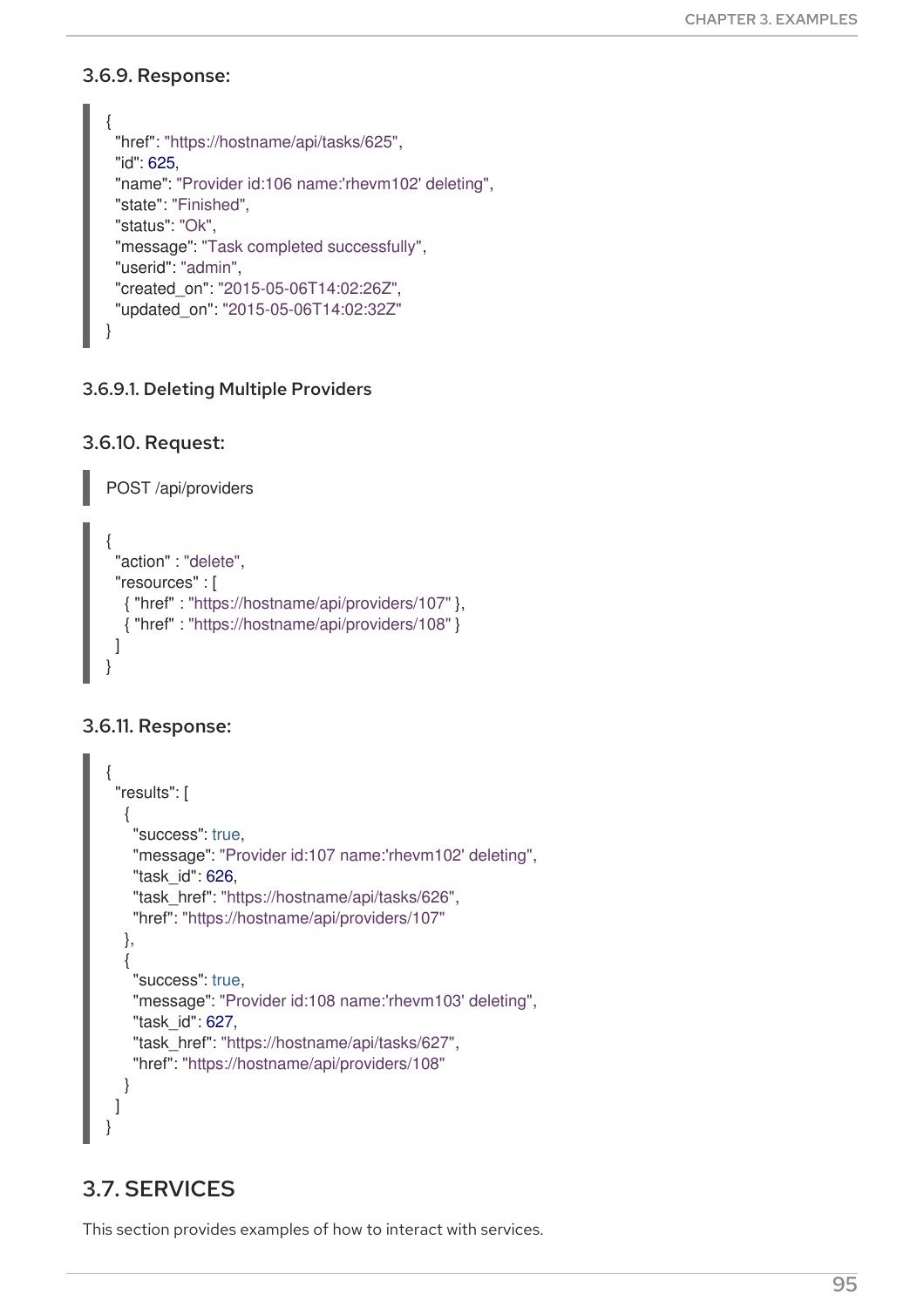# 3.7.1. Editing a Service

# 3.7.1.1. Request:

```
POST /api/services/101
{
 "action" : "edit",
 "resource" : {
  "name" : "service_101",
  "description" : "This is an updated description for service 101"
 }
}
```
### 3.7.1.2. Response:

```
{
 "href": "https://hostname/api/services/101",
 "id": 101,
 "name": "service_101",
 "description": "This is an updated description for the service 101",
 "guid": "4a8f96de-a1a6-11e4-9f8d-b8e85646e742",
 "options": {
 },
 "created_at": "2015-01-21T19:47:11Z",
 "updated_at": "2015-04-16T22:17:15Z"
}
```
# 3.7.2. Editing Multiple Services

# 3.7.2.1. Request:

```
POST /api/services
\{"action" : "edit",
 "resources" : [
  {
   "href" : "https://hostname/api/services/81",
   "description" : "This is an updated description for service 81"
  },
  {
    "href" : "https://hostname/api/services/82",
    "description" : "This is an updated description for service 82"
  }
 ]
}
```
### 3.7.2.2. Response:

{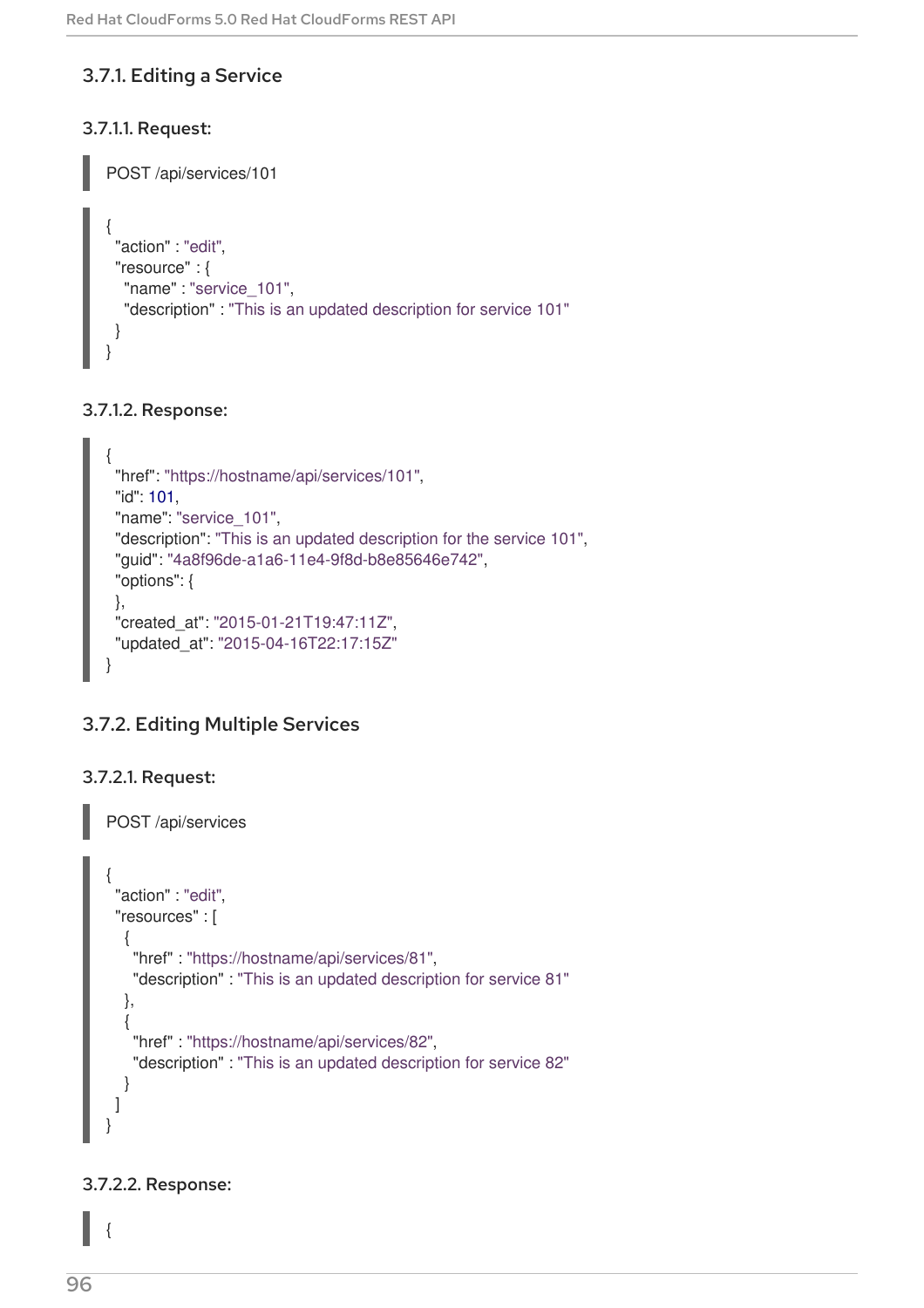```
"results": [
  {
    "id": 81,
    "name": "api_gen_A_81",
    "description": "This is an updated description for service 81",
    "guid": "eb6daaf8-7c9b-11e4-8a3a-b8e85646e742",
    "options": {
   },
    "created_at": "2014-12-05T16:29:43Z",
    "updated_at": "2015-04-16T22:43:37Z"
  },
  {
    "id": 82,
   "name": "api_gen_A_82",
    "description": "This is an updated description for service 82",
    "guid": "eb6de400-7c9b-11e4-8a3a-b8e85646e742",
    "options": {
   },
    "created_at": "2014-12-05T16:29:43Z",
    "updated_at": "2015-04-16T22:43:37Z"
  }
 ]
}
```
# 3.7.3. Editing a Resource with the PATCH Method

Supported attribute actions for PATCH include add, edit and remove.

# 3.7.3.1. Request:

```
PATCH /api/services/90
[
 { "action" : "edit", "path" : "name", "value" : "updated_service_90" },
 { "action" : "remove", "path" : "description"}
]
```
# 3.7.3.2. Response:

```
{
"href": "https://hostname/api/services/90",
"id": 90,
"name": "updated_service_90",
"guid": "eb6fc61c-7c9b-11e4-8a3a-b8e85646e742",
"options": {
},
"created_at": "2014-12-05T16:29:43Z",
"updated_at": "2015-04-16T22:38:57Z"
}
```


# **NOTE**

Note that the description attribute is no longer defined for this service.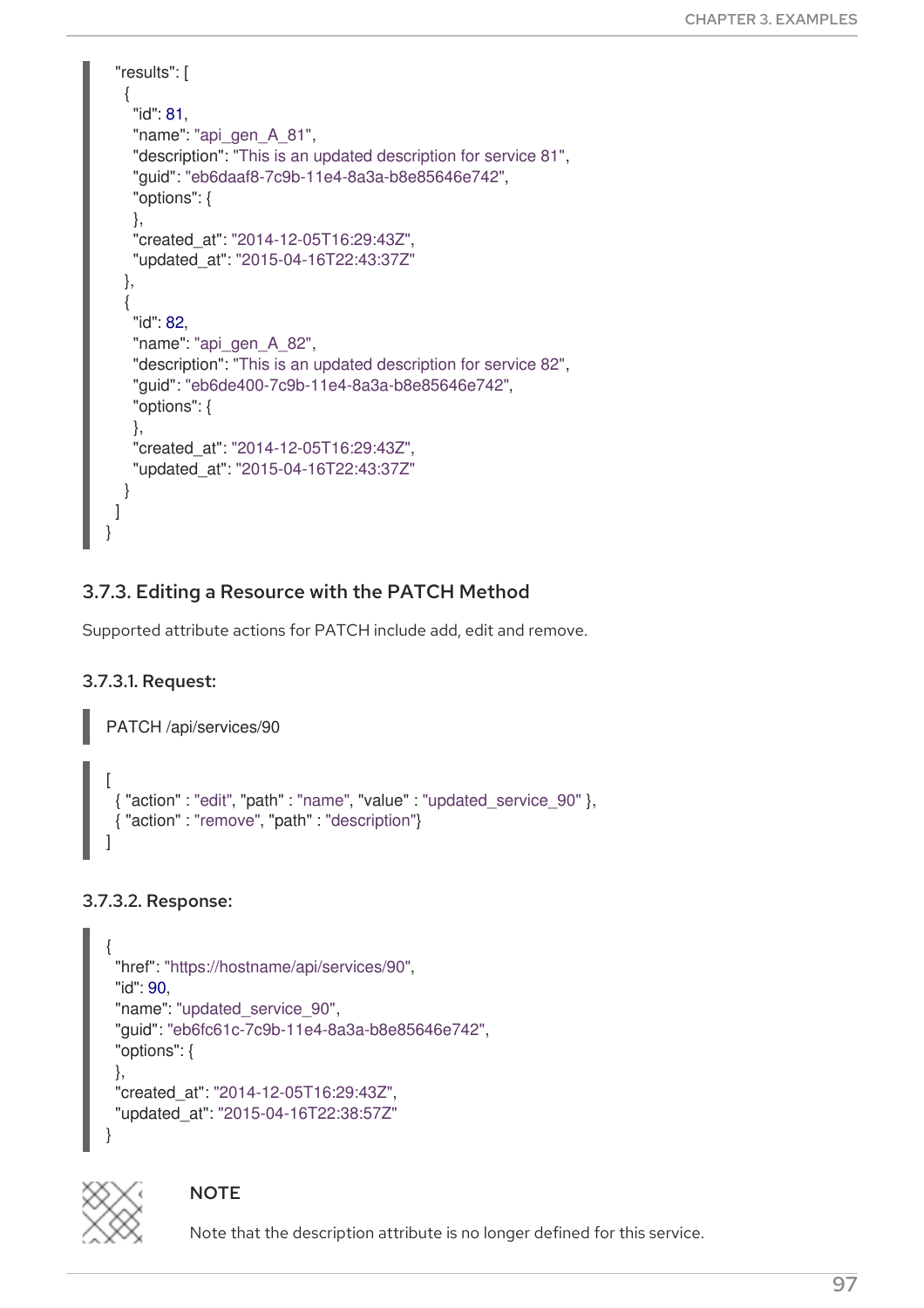# 3.7.4. Editing a Service with the PUT Method

# 3.7.4.1. Request:

```
PUT /api/services/90
{
 "name" : "new_service_90",
 "description" : "This is a new description for service 90"
}
```
# 3.7.4.2. Response:

```
{
 "href": "https://hostname/api/services/90",
 "id": 90,
 "name": "new_service_90",
 "description": "This is a new description for service 90",
 "guid": "eb6fc61c-7c9b-11e4-8a3a-b8e85646e742",
 "options": {
 },
 "created_at": "2014-12-05T16:29:43Z",
 "updated_at": "2015-04-16T22:41:37Z"
}
```
# 3.7.5. Retiring a Service Immediately

# 3.7.5.1. Request:

```
POST /api/services
{
 "action" : "request_retire",
 "resource" : { "href" : "https://hostname/api/services/35" }
}
```
# 3.7.5.2. Response:

```
{
"results" : [
  {
   "href": "https://hostname/api/services/95",
   "id": 95,
   "name": "sample_service_95",
   "description": "Description for sample_service_95",
   "guid": "eb713538-7c9b-11e4-8a3a-b8e85646e742",
   "options": {
   },
   "created_at": "2014-12-05T16:29:43Z",
   "updated_at": "2015-05-08T19:32:00Z"
```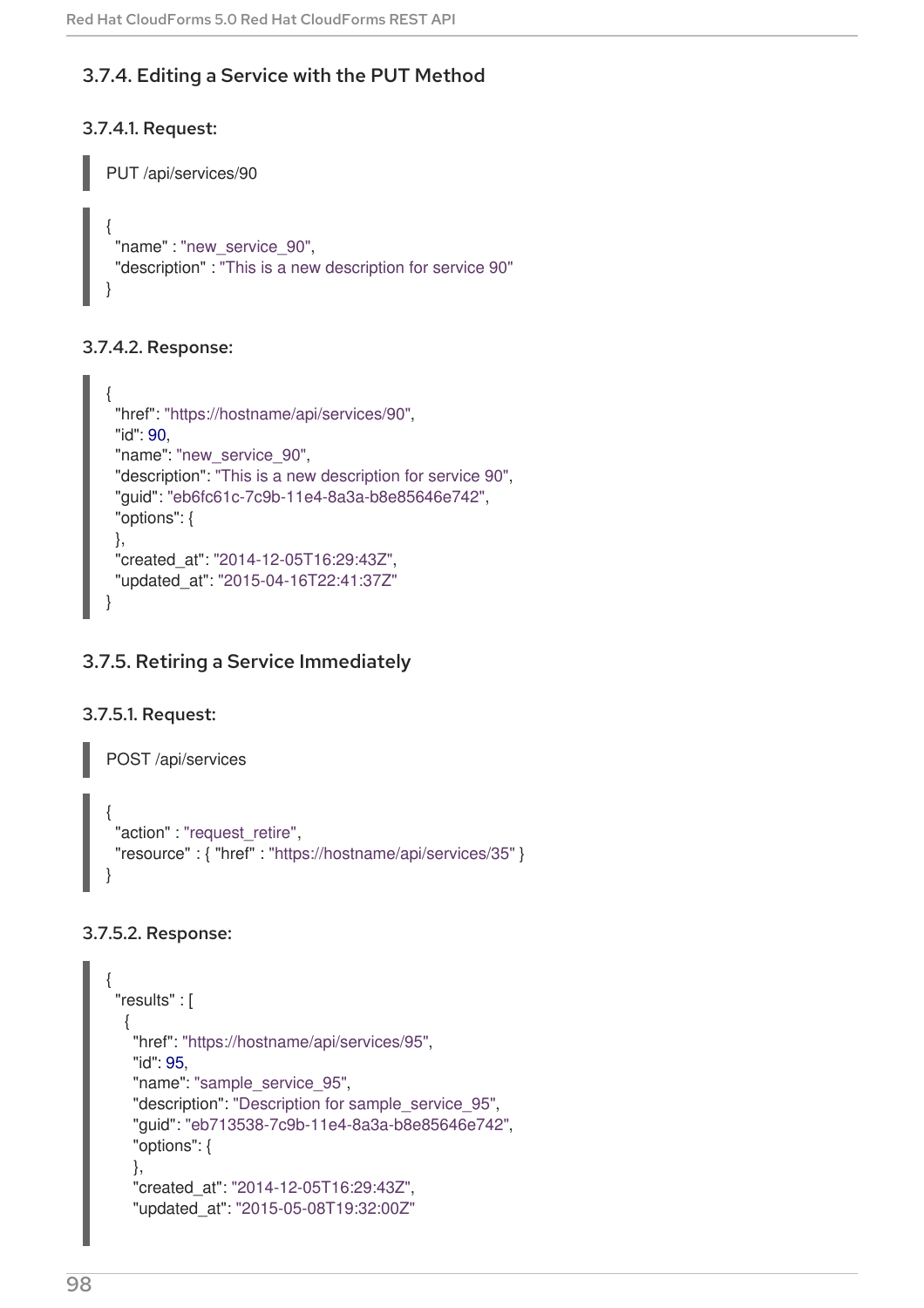Alternatively, this can be done by targeting the service directly:

```
POST /api/services/95
{
 "action" : "request_retire"
}
```
### 3.7.5.3. Response:

} ] }

```
{
 "href": "https://hostname/api/services/95",
 "id": 95,
 "name": "sample_service_95",
 "description": "Description for sample_service_95",
 "guid": "eb713538-7c9b-11e4-8a3a-b8e85646e742",
 "options": {
 },
 "created_at": "2014-12-05T16:29:43Z",
 "updated_at": "2015-05-08T19:32:00Z"
}
```
# 3.7.6. Retiring a Service at a Future Time

### 3.7.6.1. Request:

```
POST /api/services/93
{
 "action" : "request_retire",
 "resource" : { "date" : "10/31/2015", "warn" : "7" }
}
```
# 3.7.6.2. Response:

```
{
"href": "https://hostname/api/services/93",
"id": 93,
"name": "sample_service_93",
"description": "Description for sample_service_93",
"guid": "eb709e02-7c9b-11e4-8a3a-b8e85646e742",
"options": {
},
"created_at": "2014-12-05T16:29:43Z",
"updated_at": "2015-05-08T19:40:19Z",
"retired": false,
```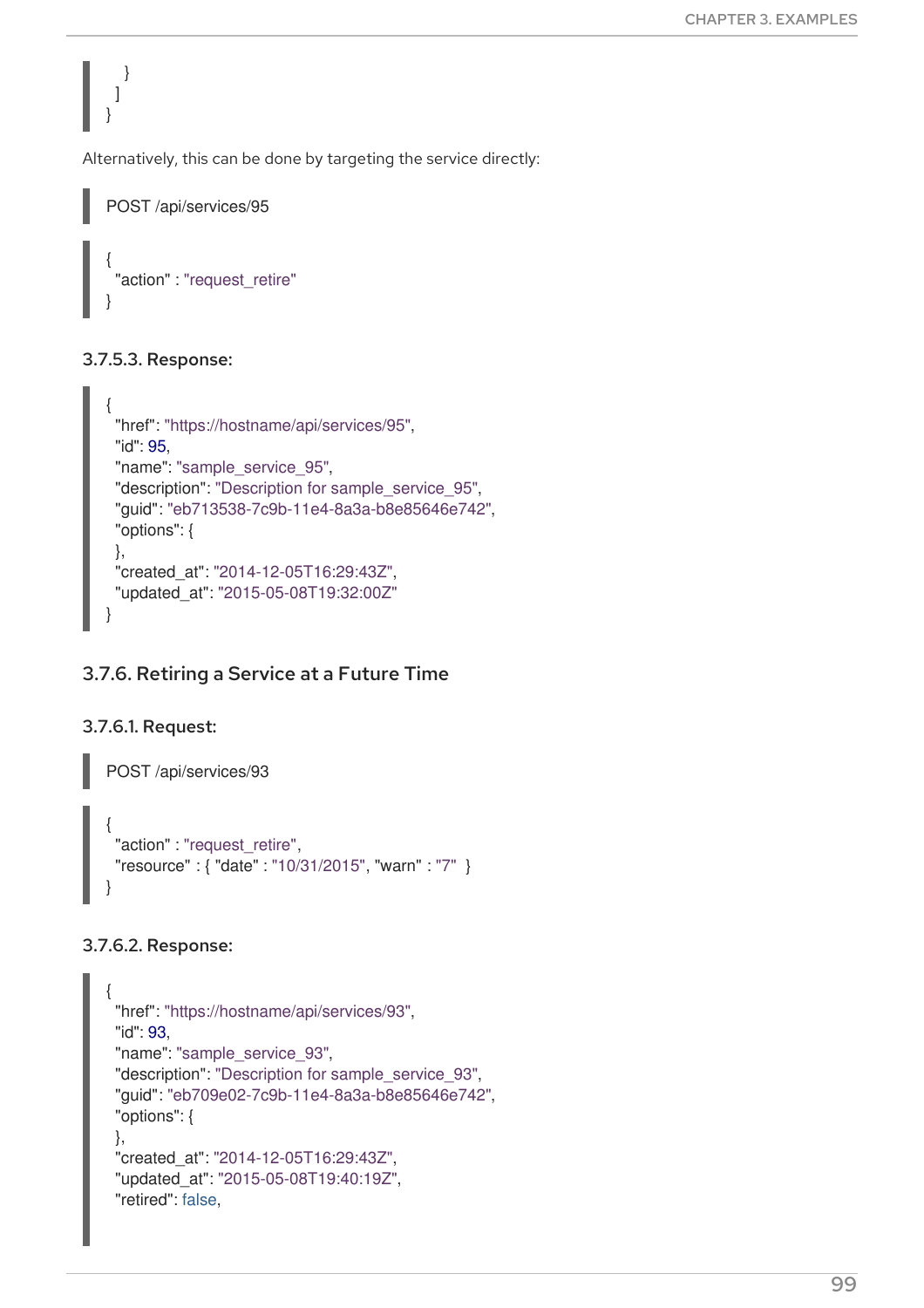```
"retires_on": "2015-10-30",
"retirement_warn": 7
```
# 3.7.7. Retiring Multiple Services

```
3.7.7.1. Request:
```
}

POST /api/services

```
{
 "action" : "request_retire",
 "resources" : [
    { "href" : "https://hostname/api/services/100" },
    { "href" : "https://hostname/api/services/101", "date" : "11/01/2015", "warn" : "4" },
    { "href" : "https://hostname/api/services/102", "date" : "11/02/2015", "warn" : "4" }
 ]
}
```
# 3.7.7.2. Response:

```
{
"results": [
  {
   "id": 100,
   "name": "cloud_service_100",
   "description": "Description for cloud_service_100",
   "guid": "eb725f94-7c9b-11e4-8a3a-b8e85646e742",
   "options": {
   },
   "created_at": "2014-12-05T16:29:43Z",
   "updated_at": "2015-05-08T19:46:11Z"
  },
  {
   "id": 101,
   "name": "cloud_service_101",
   "description": "Description for cloud_service_101",
   "guid": "4a8f96de-a1a6-11e4-9f8d-b8e85646e742",
   "options": {
   },
   "created_at": "2015-01-21T19:47:11Z",
   "updated_at": "2015-05-08T19:46:19Z",
   "retired": false,
   "retires_on": "2015-11-01",
   "retirement_warn": 4
  },
  {
   "id": 102,
   "name": "cloud_service_102",
   "description": "Description for cloud_service_102",
   "guid": "e2da0cb0-e47e-11e4-a47f-b8e85646e742",
   "options": {
   },
```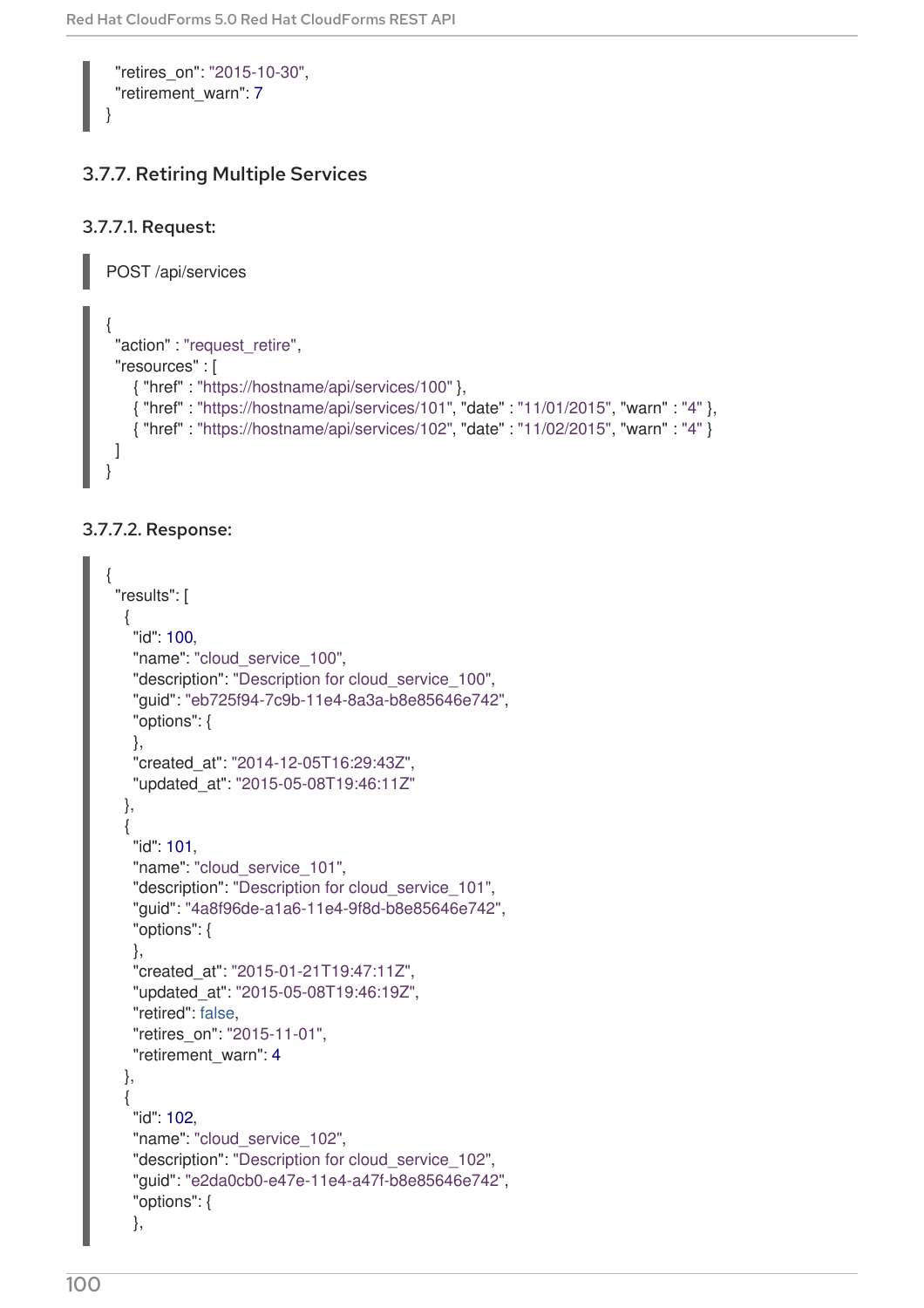```
"created_at": "2015-04-16T21:23:55Z",
   "updated_at": "2015-05-08T19:46:19Z",
   "retired": false,
   "retires_on": "2015-11-02",
   "retirement_warn": 3
  }
 ]
}
```
# 3.7.8. Deleting Services

### 3.7.8.1. Request:

POST /api/services

```
{
 "action" : "delete",
 "resources" : [
  { "href" : "https://hostname/api/services/97" },
  { "href" : "https://hostname/api/services/98" },
  { "href" : "https://hostname/api/services/99" }
 ]
}
```
#### 3.7.8.2. Response:

```
{
 "results": [
  {
    "success": true,
    "message": "services id: 97 deleting",
    "href": "https://hostname/api/services/97"
  },
  \left\{ \right."success": true,
    "message": "services id: 98 deleting",
    "href": "https://hostname/api/services/98"
  },
  {
    "success": true,
    "message": "services id: 99 deleting",
    "href": "https://hostname/api/services/99"
  }
 ]
}
```
# 3.8. VIRTUAL MACHINES

This section provides examples of how to interact with virtual machines.

# 3.8.1. Provisioning a Virtual Machine Using Cloud-init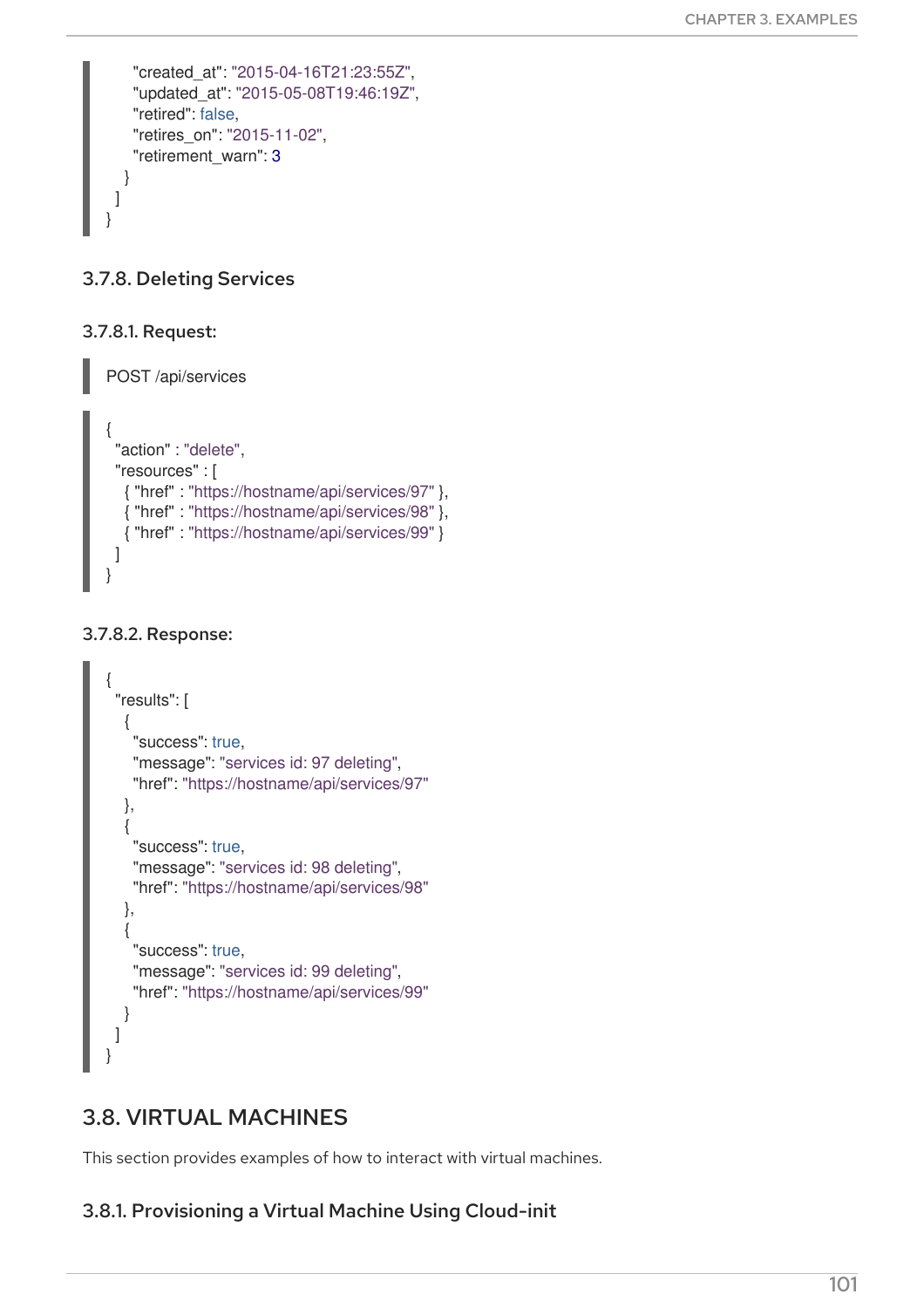### 3.8.1.1. Request:

POST api/provision\_requests/

```
{"version"=>"1.1",
"template_fields"=>
 {"guid"=>"1dbfed74-1c8b-4535-9f1e-c654a5456805",
 "name"=>"template_name",
 "request_type"=>"template"},
"vm_fields"=>
 {"customization_template_id"=>10000000000000,
 "addr_mode"=>"static",
 "sysprep_enabled"=>"fields",
 "placement_auto"=>true,
 "number_of_vms"=>1,
 "provision_type"=>"native_clone",
 "vm_name"=>"name_of_vm_to_provision",
 "vm_auto_start"=>true,
 "retirement"=>0,
 "retirement_warn"=>604800,
 "vlan"=>"9af50e0c-b277-422a-a5c3-11e158d21fa8",
 "disk_format"=>"default",
 "number_of_sockets"=>1,
 "cores_per_socket"=>1,
 "vm_memory"=>"2048",
 "memory reserve"=>341,
 "memory_limit"=>8192,
 "network adapters"=>1},
"requester"=>{"owner_email"=>"test@testing.com"},
"tags"=>{},
"additional_values"=>nil,
"ems_custom_attributes"=>nil,
"mig_custom_attributes"=>nil}
```
Following are some possible cases where the VLAN field is not set correctly, which can lead to a validation failure:

Provision failed for the following reasons:\n'Network/Virtual NIC Profile ID or Profile Name (Network Name)' is required.

- 1. When providing VNIC profile ID:
	- a. vnic\_profile\_id does not belong to the expected cluster (*should match the VNIC profile ID of the network taken from RHV based on template's cluster assigned network*)
	- b. Non-existent VNIC profile ID (*should be available under RHV, i.e.: https:/<RHV FQDN>/ovirtengine/api/vnicprofiles*)
- 2. When providing: "profile name (network name)":
	- a. Non-existent network name
	- b. Wrong format (*missing space before the first bracket*: "profile\_name(network\_name)")
	- c. Use Network name that was used in V3 instead of: "profile\_name (network name)"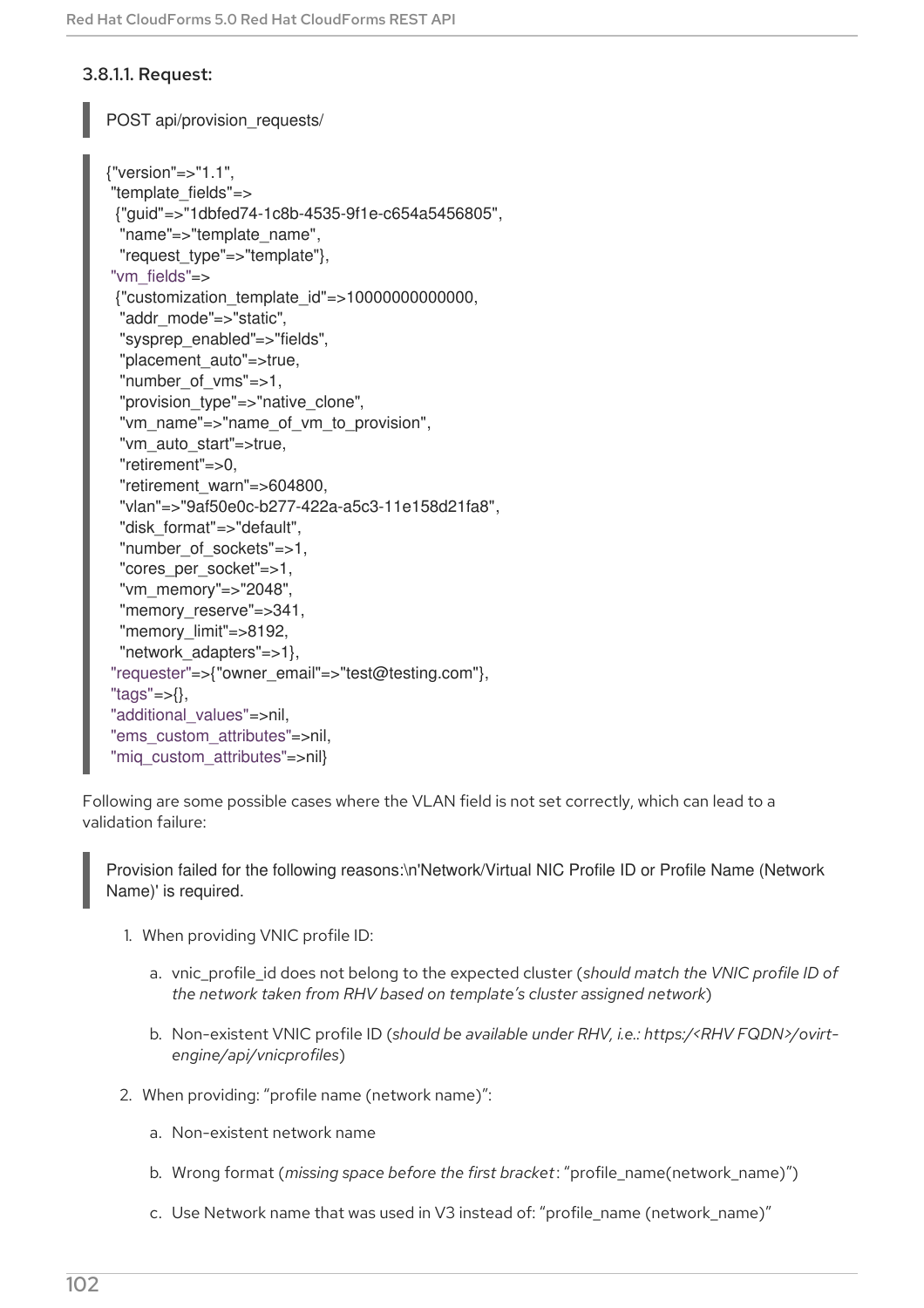#### Table 3.1. Examples of incorrect VLAN value:

| <b>VLAN</b> value                              | Result                                   |
|------------------------------------------------|------------------------------------------|
| "vlan": "1dbfed74-1c8b-4535-9f1e-c654a5456805" | Failed, no such ID                       |
| "vlan": "aaa (aaa)"                            | Failed, no such VNIC profile/network     |
| "vlan": "ovirtmqmt(ovirtmqmt)"                 | Failed, invalid format                   |
| "vlan": "0000000a-000a-000a-000a-000000000398" | Failed, VNIC profile ID of other cluster |
| "vlan": "ovirtmgmt"                            | Failed, not supported by v4              |

#### Table 3.2. Examples of correct VLAN value:

| <b>VLAN</b> value                              | Result                        |
|------------------------------------------------|-------------------------------|
| "vlan": "654281a3-db89-4718-ae43-9466b81eb001" | Passed, valid VNIC profile ID |
| "vlan": "ovirtmgmt (ovirtmgmt)"                | Passed, supported format      |

# 3.8.2. Scanning a Virtual Machine

#### 3.8.2.1. Request:

POST /api/vms/1922

```
{
 "action": "scan"
}
```
### 3.8.2.2. Response:

```
{
 "success": true,
"message": "VM id:1922 name:'aab_test_vm' scanning",
 "task_id": 618,
 "task_href": "https://hostname/api/tasks/618",
 "href": "https://hostname/api/vms/1922"
}
```
Optionally, to query the status of the scan:

### 3.8.2.3. Request:

GET /api/tasks/618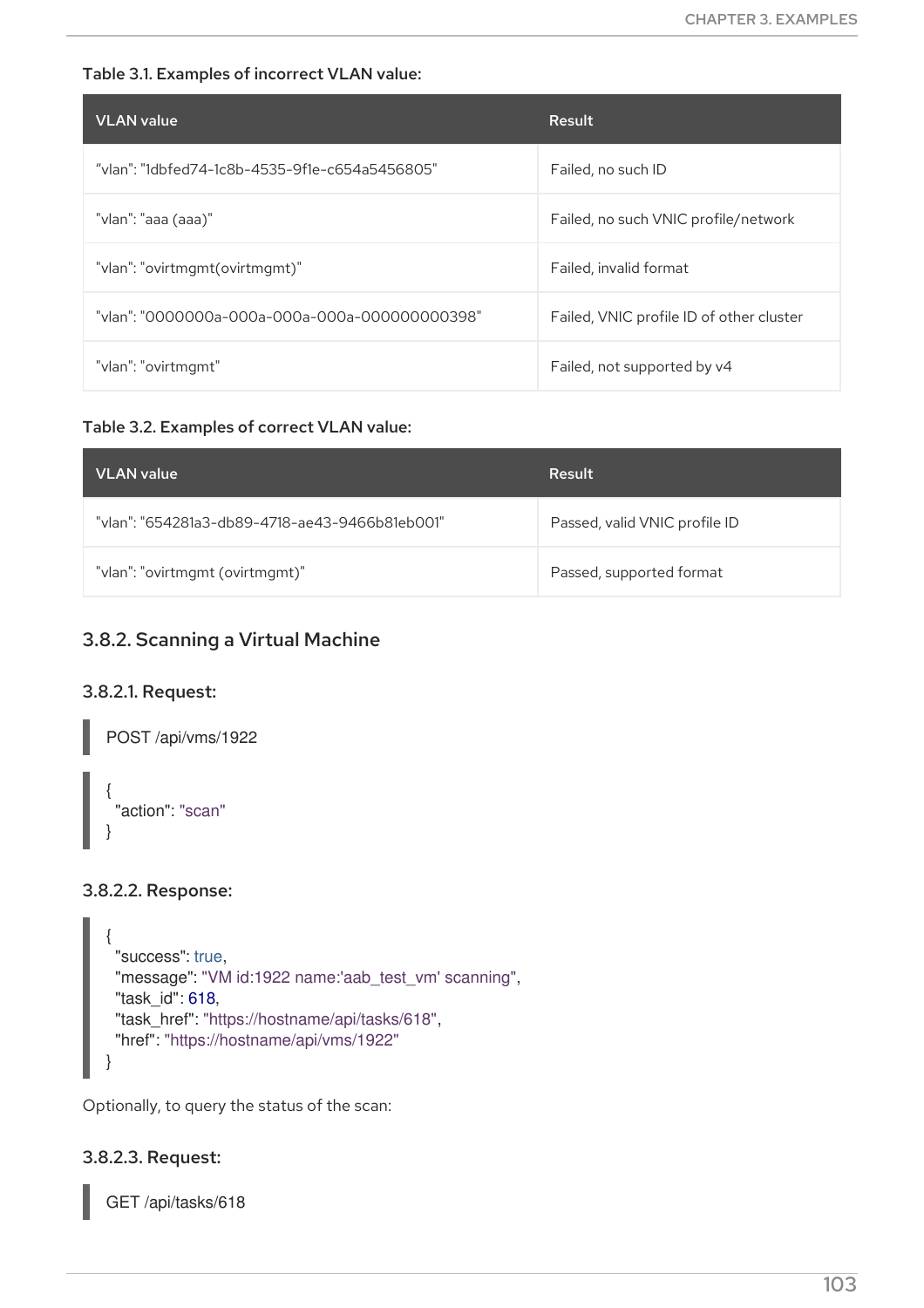### 3.8.2.4. Response:

```
{
 "href": "https://hostname/api/tasks/618",
 "id": 618,
 "name": "VM id:1922 name:'aab_test_vm' scanning",
 "state": "Finished",
 "status": "Ok",
 "message": "Task completed successfully",
 "userid": "admin",
 "created_on": "2015-05-05T19:37:32Z",
 "updated_on": "2015-05-05T19:37:38Z"
}
```
# 3.8.3. Setting the Virtual Machine Owner

### 3.8.3.1. Request:

POST /api/vms/1921

```
{
 "action": "set_owner",
 "resource" : {
  "owner" : "admin"
 }
}
```
# 3.8.3.2. Response:

```
{
 "success": true,
 "message": "VM id:1921 name:'aab demo_vm' setting owner to 'admin'",
 "href": "https://hostname/api/vms/1921"
}
```
# 3.8.4. Adding an Event to a Virtual Machine

# 3.8.4.1. Request:

```
POST /api/vms/1921
{
 "action": "add_event",
 "resource" : {
  "event_type" : "BadUserNameSessionEvent",
  "event_message" : "Cannot login user@test.domain"
 }
}
```
# 3.8.4.2. Response: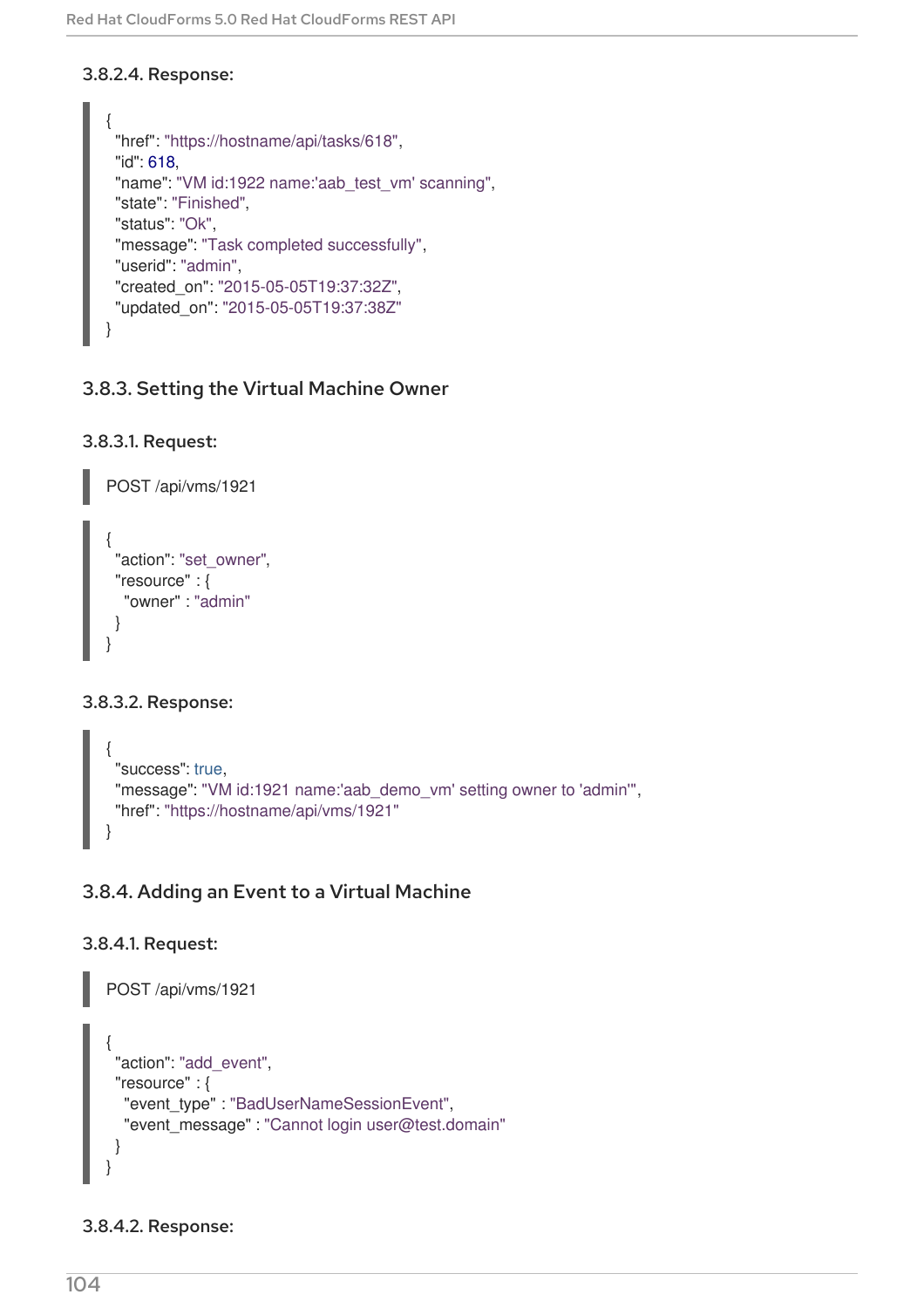```
{
 "success": true,
 "message": "Adding Event type=BadUserNameSessionEvent message=Cannot login
user@test.domain",
 "href": "https://hostname/api/vms/1921"
}
```
## 3.8.5. Adding a Lifecycle Event to a Virtual Machine

#### 3.8.5.1. Request:

```
POST /api/vms/1921
{
 "action" : "add_lifecycle_event",
 "resource" : {
  "event" : "event_name",
  "status" : "event_status",
  "message" : "Message about the event",
  "created_by" : "user_name"
 }
}
```
#### 3.8.5.2. Response:

```
{
 "success": true,
 "message": "VM id:1921 name:'aab_demo_vm' adding lifecycle event=event_name
message=Message about the event",
 "href": "https://hostname/api/vms/1921"
}
```
## 3.8.6. Starting a Virtual Machine

3.8.6.1. Request:

POST /api/vms/1921

```
{
 "action": "start"
}
```
#### 3.8.6.2. Response:

```
{
"success": true,
"message": "VM id:1921 name:'aab_demo_vm' starting",
"task_id": 610,
```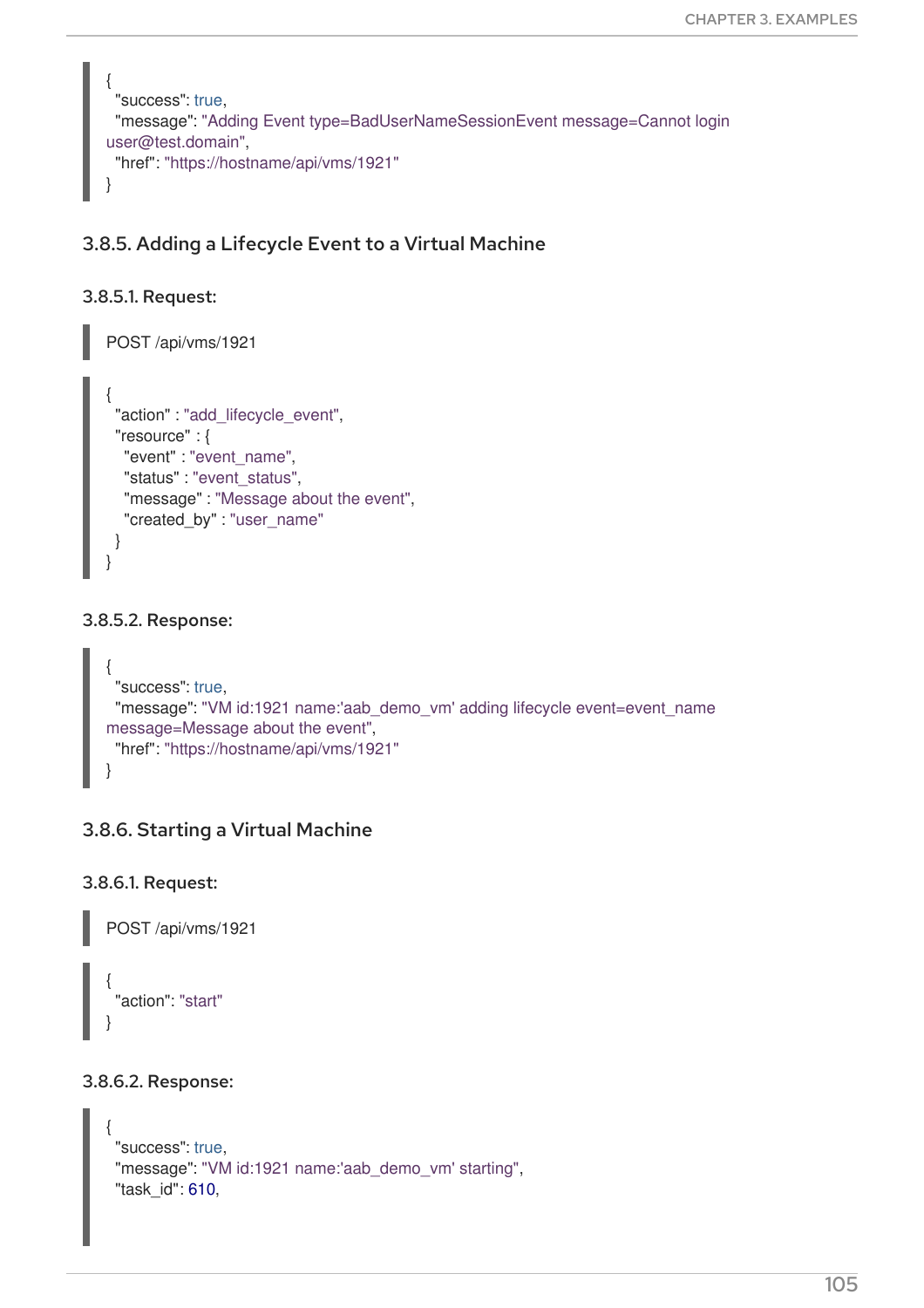"task\_href": "https://hostname/api/tasks/610", "href": "https://hostname/api/vms/1921"

# 3.8.7. Querying Task Progress

## 3.8.7.1. Request:

}

GET /api/tasks/620

## 3.8.7.2. Response:

```
{
 "href": "https://hostname/api/tasks/610",
 "id": 610,
 "name": "VM id:1921 name:'aab_demo_vm' starting",
 "state": "Queued",
 "status": "Ok",
 "message": "Queued the action: [VM id:1921 name:'aab_demo_vm' starting] being run for user:
[admin]",
 "userid": "admin",
 "created_on": "2015-05-05T15:58:08Z",
 "updated_on": "2015-05-05T15:58:08Z"
}
```
# 3.8.8. Stopping a Virtual Machine

## 3.8.8.1. Request:

POST /api/vms/1921 { "action": "stop" }

## 3.8.8.2. Response:

```
{
 "success": true,
 "message": "VM id:1921 name:'aab_demo_vm' stopping",
 "task_id": 619,
 "task_href": "https://hostname/api/tasks/619",
 "href": "https://hostname/api/vms/1921"
}
```
# 3.8.9. Suspending a Virtual Machine

# 3.8.9.1. Request: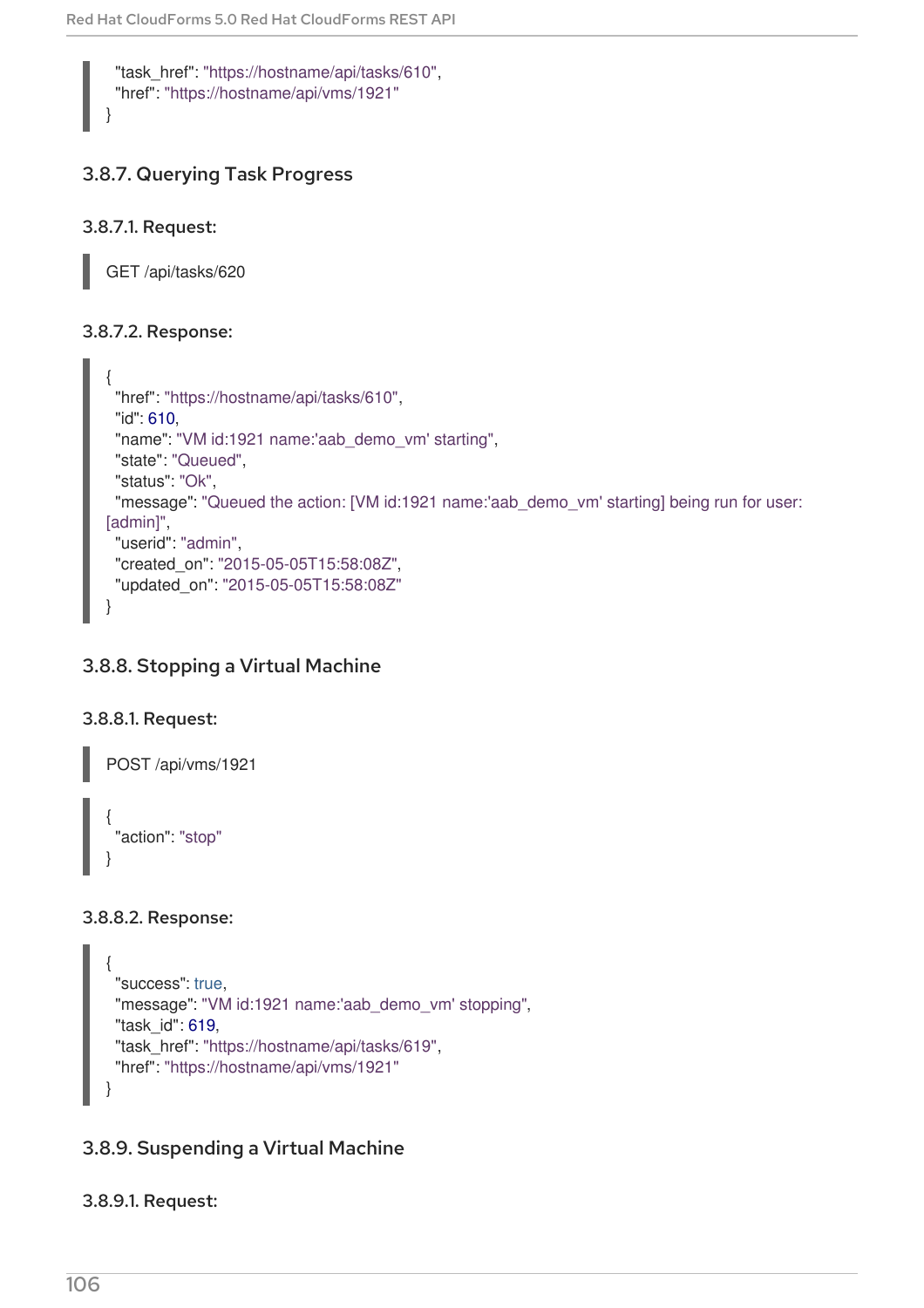```
POST /api/vms/1921
{
 "action": "suspend"
}
```
#### 3.8.9.2. Response:

```
{
 "success": true,
 "message": "VM id:1921 name:'aab_demo_vm' suspending",
 "task_id": 620,
 "task_href": "https://hostname/api/tasks/620",
 "href": "https://hostname/api/vms/1921"
}
```
#### 3.8.10. Deleting Virtual Machines

3.8.10.1. Deleting a Single Virtual Machine

#### 3.8.11. Request:

DELETE /api/vms/334

On success, the virtual machine targeted for deletion asynchronously and no response content with an HTTP status code of 204 are returned.

#### 3.8.11.1. Deleting Multiple Virtual Machines

#### 3.8.12. Request:

```
DELETE /api/vms
{
 "action" : "delete",
 "resources" : [
  { "href" : "https://hostname/api/vms/348" },
  { "href" : "https://hostname/api/vms/349" },
  { "href" : "https://hostname/api/vms/3" }
 ]
}
```
#### 3.8.13. Response:

```
{
"results": [
  {
   "success": true,
   "message": "VM id:348 name:'aab-temp1' deleting",
```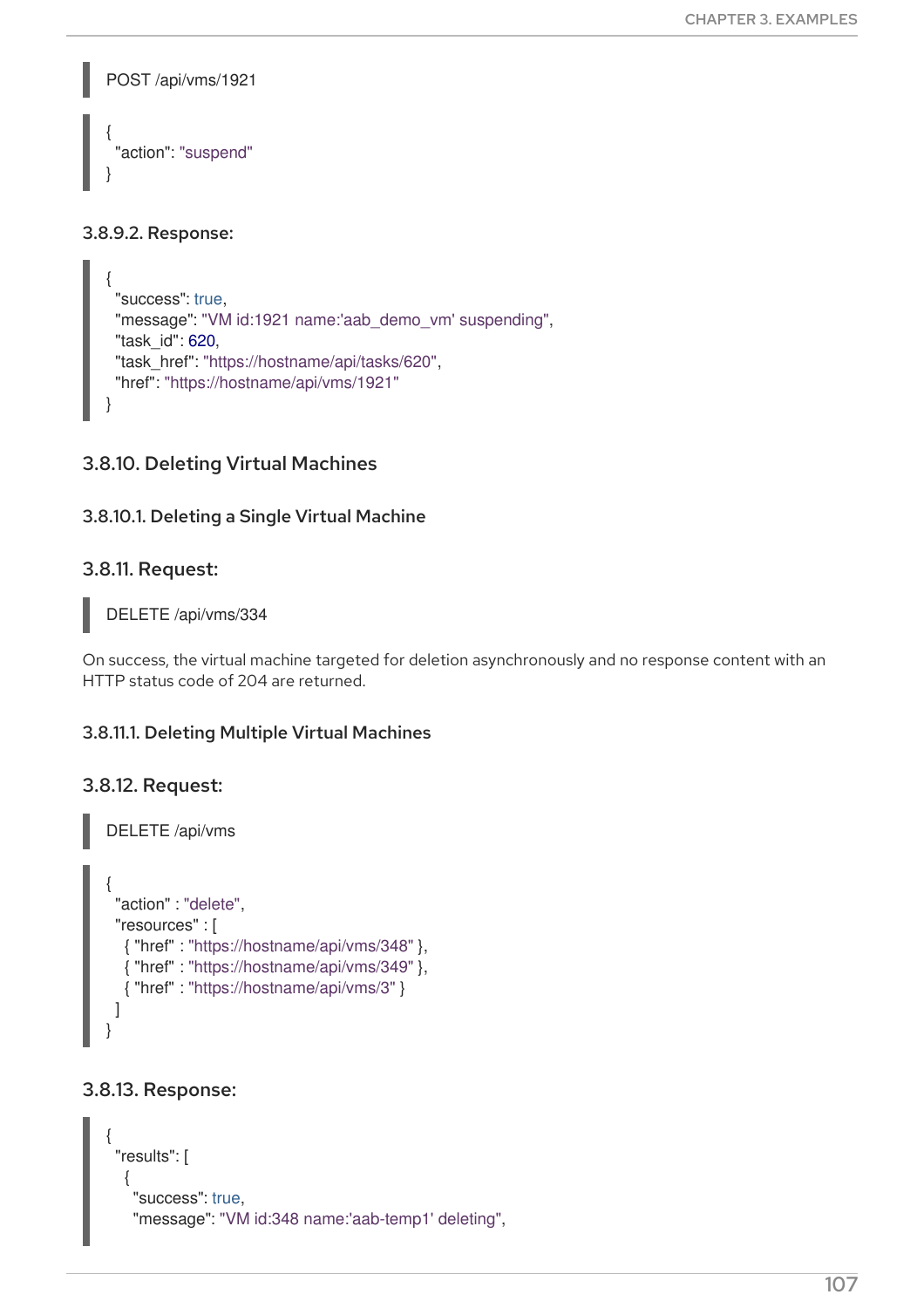```
"task_id": 616,
    "task_href": "https://hostname/api/tasks/616",
    "href": "https://hostname/api/vms/348"
  },
  {
    "success": true,
    "message": "VM id:349 name:'aab-temp2' deleting",
    "task_id": 617,
    "task_href": "https://hostname/api/tasks/617",
    "href": "https://hostname/api/vms/349"
  }
 ]
}
```
Optionally, monitor the asynchronous virtual machine deletion by accessing the related task as follows:

#### 3.8.14. Request:

GET /api/tasks/616

#### 3.8.15. Response:

```
{
 "href": "https://hostname/api/tasks/616",
 "id": 616,
 "name": "VM id:348 name:'aab-temp1' deleting",
 "state": "Finished",
 "status": "Ok",
 "message": "Task completed successfully",
 "userid": "admin",
 "created_on": "2015-05-05T19:33:35Z",
 "updated_on": "2015-05-05T19:33:40Z"
}
```
# 3.9. SERVICE TEMPLATES

This section provides examples of how to interact with service templates.

## 3.9.1. Editing a Service Template

#### 3.9.1.1. Request:

```
POST /api/service_templates/2
{
 "action" : "edit",
 "resource" : {
  "name" : "updated_svc_template_02",
  "description" : "This is an updated description for service template 02"
 }
}
```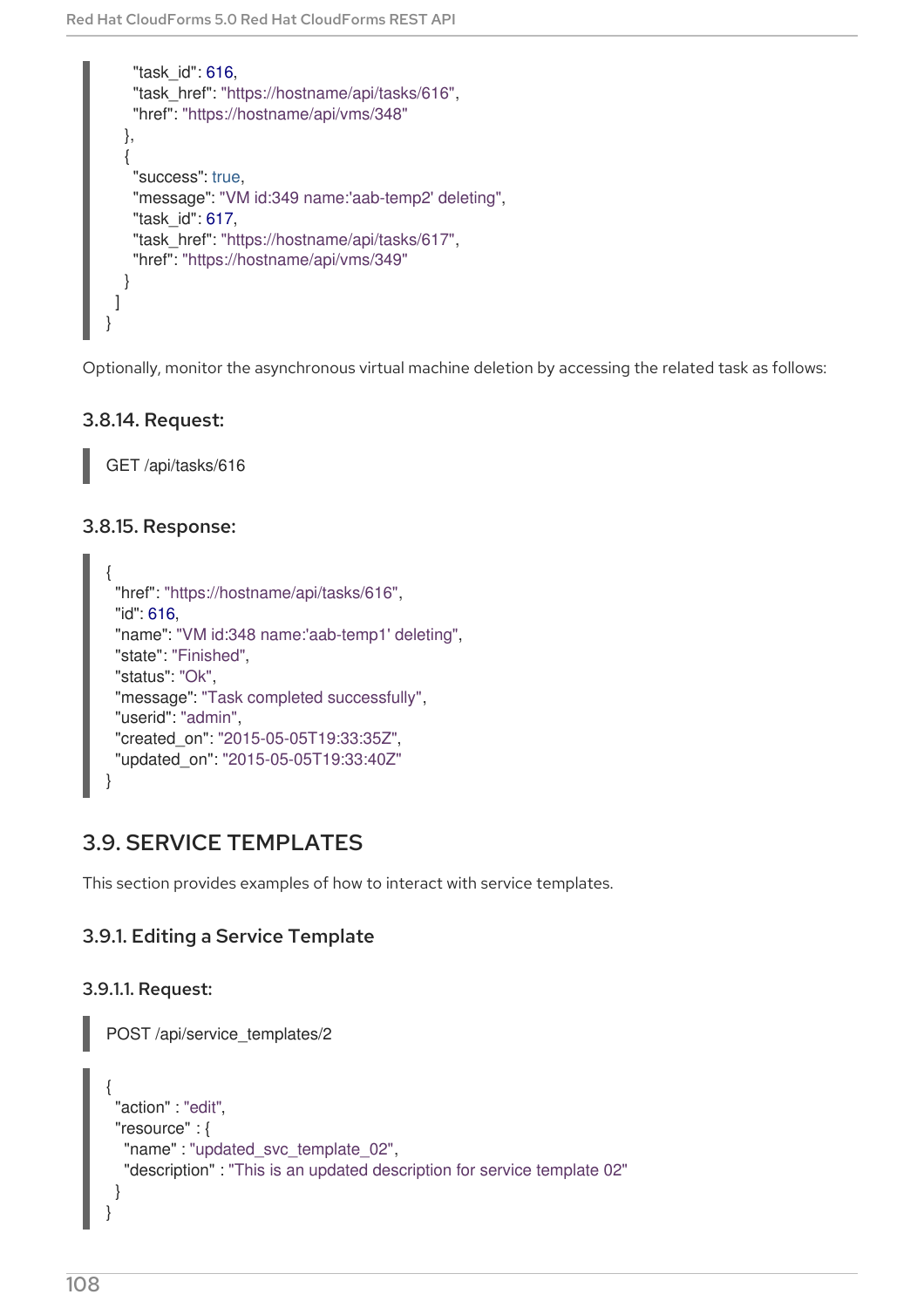#### 3.9.1.2. Response:

```
{
 "href": "https://hostname/api/service_templates/2",
 "id": 2,
 "name": "updated_svc_template_02",
 "description": "This is an updated description for service template 02",
 "guid": "6f7918b4-d6e7-11e4-9837-b8e85646e742",
 "options": {
 },
 "created_at": "2015-03-30T14:17:02Z",
 "updated_at": "2015-04-16T22:30:02Z",
 "service_type": "unknown",
 "service template catalog id": 6
}
```
## 3.9.2. Editing Multiple Service Templates

#### 3.9.2.1. Request:

POST /api/service\_templates

```
{
 "action" : "edit",
 "resources" : [
  {
    "href" : "https://hostname/api/service_templates/1",
    "description" : "This is an updated description for the first sample service template"
  },
  {
    "href" : "https://hostname/api/service_templates/2",
    "description" : "This is an updated description for the second sample service template"
  }
 ]
}
```
#### 3.9.2.2. Response:

```
{
 "results": [
  {
   "id": 1,
   "name": "template1",
   "description": "This is an updated description for the first sample service template",
   "guid": "6a6fdf7e-d6e7-11e4-9837-b8e85646e742",
   "options": {
   },
   "created_at": "2015-03-30T14:16:53Z",
   "updated_at": "2015-04-16T22:33:09Z",
   "service_type": "unknown",
   "service template catalog id": 3
  },
  {
```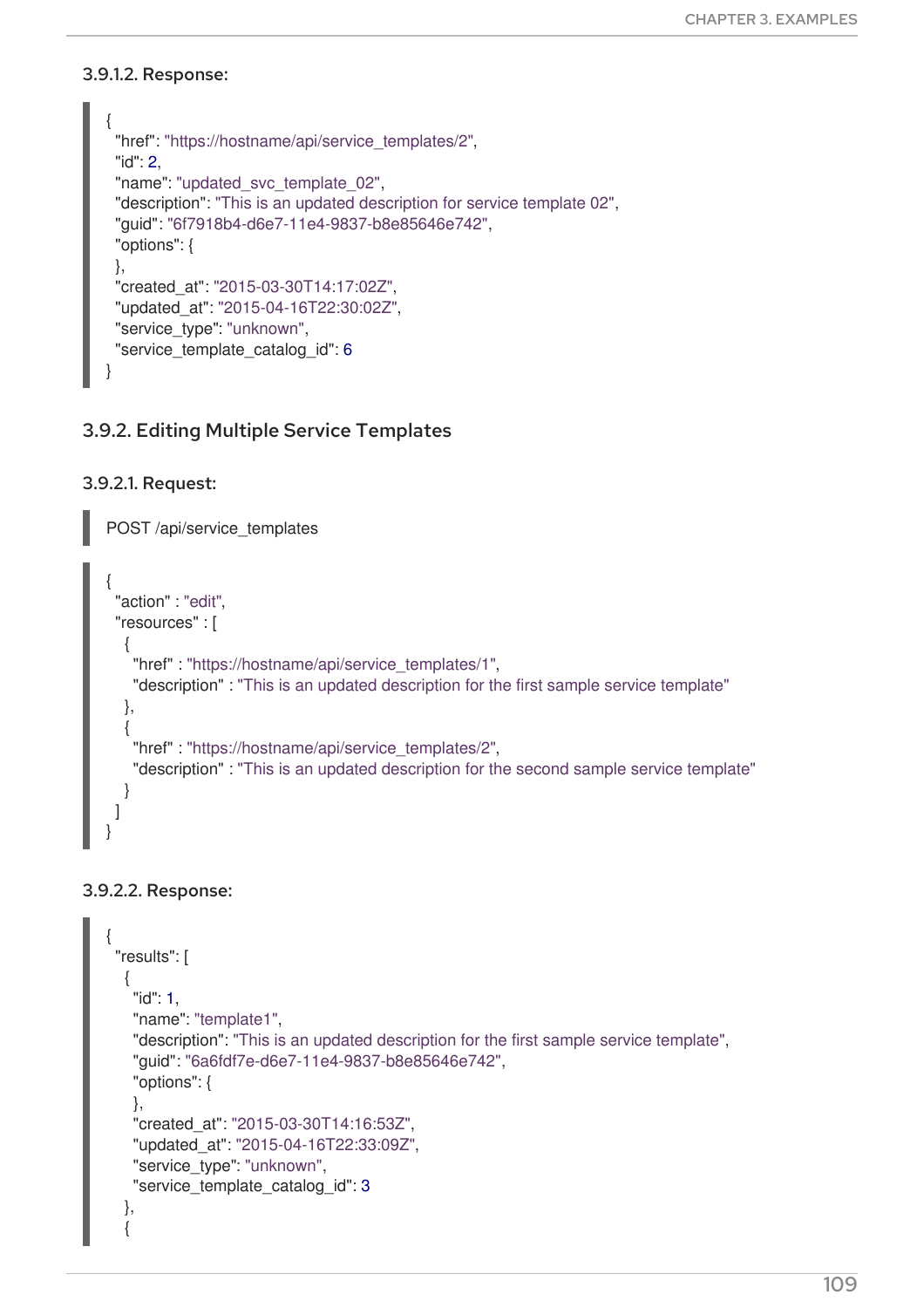```
"id": 2,
   "name": "updated_svc_template_02",
   "description": "This is an updated description for the second sample service template",
   "guid": "6f7918b4-d6e7-11e4-9837-b8e85646e742",
   "options": {
   },
   "created_at": "2015-03-30T14:17:02Z",
   "updated_at": "2015-04-16T22:33:09Z",
   "service_type": "unknown",
   "service template catalog id": 6
  }
 ]
}
```
# 3.9.3. Deleting Multiple Service Templates

```
3.9.3.1. Request:
```
POST /api/service\_templates

```
{
 "action" : "delete",
 "resources" : [
  { "href" : "https://hostname/api/service_templates/4" },
  { "href" : "https://hostname/api/service_templates/5" }
 ]
}
```
# 3.9.3.2. Response:

```
{
 "results": [
  {
    "success": true,
    "message": "service_templates id: 4 deleting",
   "href": "https://hostname/api/service_templates/4"
  },
  {
    "success": true,
    "message": "service templates id: 5 deleting",
    "href": "https://hostname/api/service_templates/5"
  }
 ]
}
```
# 3.10. CONTAINERS

This section provides examples of how to interact with containers.

# 3.10.1. Scanning Containers

Scan containers using SmartState Analysis.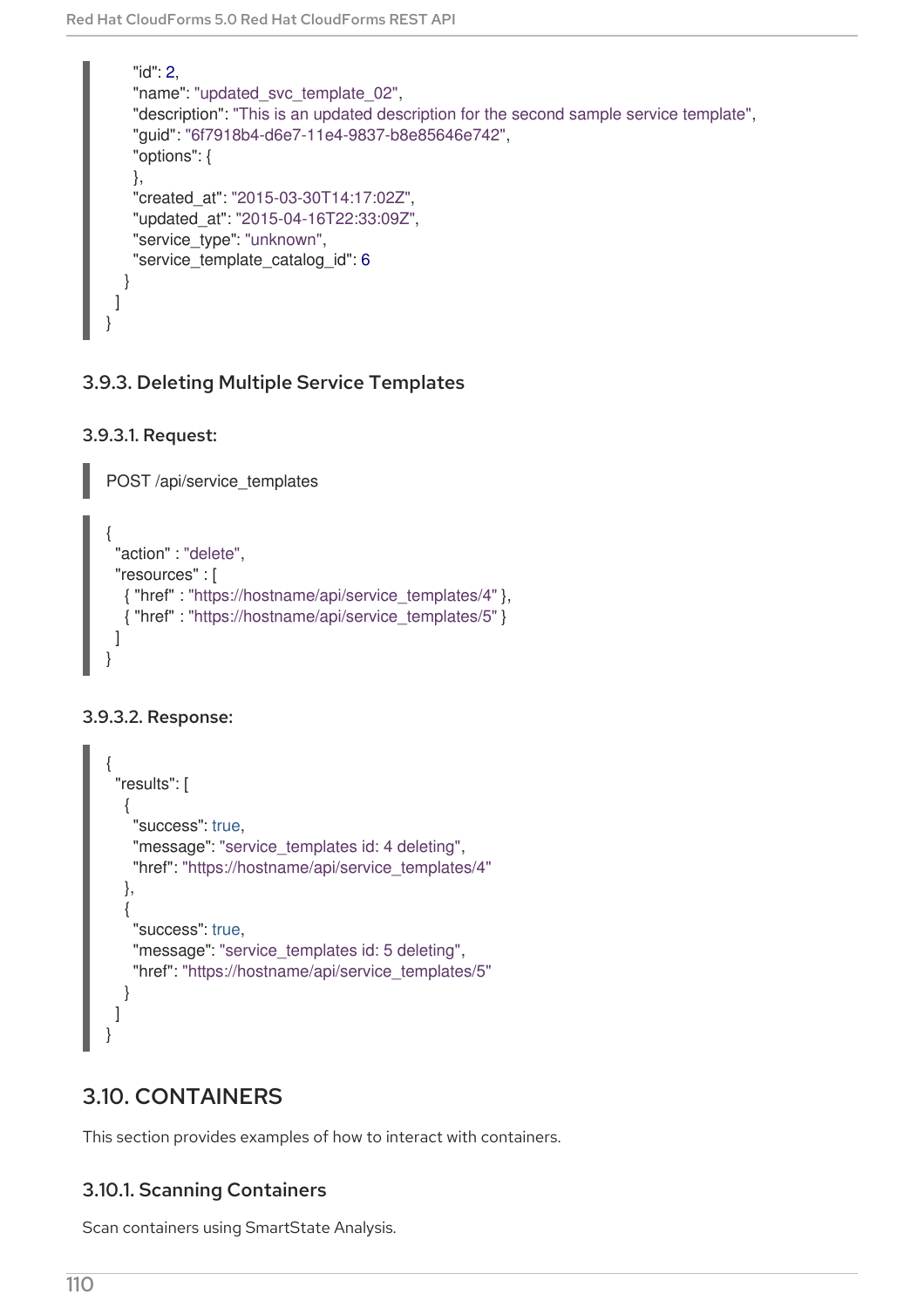

## **NOTE**

- **•** Scanning containers requires enabling the SmartProxy server role. See [Servers](https://access.redhat.com/documentation/en-us/red_hat_cloudforms/4.6/html-single/general_configuration/#servers) in the *General Configuration Guide* for information on server roles.
- Attached OpenSCAP policies do not affect responses.

## 3.10.1.1. Request:

```
POST /api/container_images/440
{
 "action": "scan"
}
```
## 3.10.1.2. Response:

```
{
"success": true,
"message": "ContainerImage id:440 name:'cbud_test_cont' scanning",
"task_id": "2133",
"task_href": "https://<hostname>/api/tasks/2133",
"href": "https://<hostname>/api/container_images/440"
}
```
# 3.11. DATASTORES

This section provides examples of how to interact with datastores.

# 3.11.1. Deleting Datastores

## 3.11.1.1. Request:

POST /api/data\_stores

```
{
 "action" : "delete",
 "resources" : [
  { "href" : "https://hostname/api/data_stores/7" },
 ]
}
```
## 3.11.1.2. Response:

```
{
  "results": [
     {
       "success": true,
       "message": "Deleting Data Store id:7 name:'NFS_Datastore_1'",
       "task_id": "1",
       "task_href": "https://hostname/api/tasks/1",
```